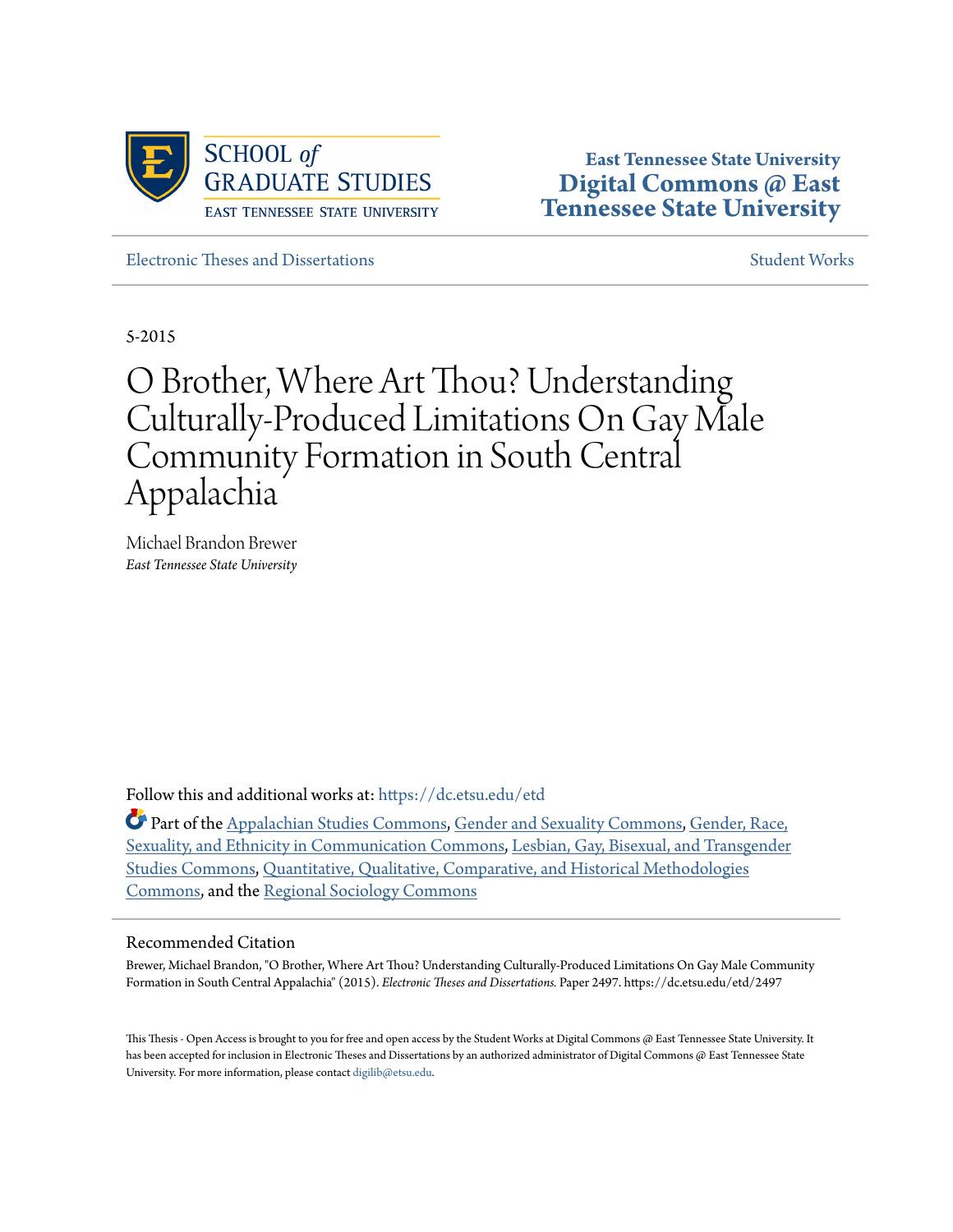O Brother, Where Art Thou?

Understanding Culturally-Produced Limitations On Gay Male Community Formation in

South Central Appalachia

A thesis

–––––––––––––––––––––––––

presented to

the faculty of the Department of Communication and Performance

East Tennessee State University

In partial fulfillment

of the requirements for the degree

Master of Arts in Professional Communication

by

–––––––––––––––––––––––––

Michael Brewer

May 2015

Dr. Amber Kinser, Chair

––––––––––––––––––––––––––

Dr. Wesley Buerkle

Dr. Andrew Herrmann

Keywords: Dialectics, Appalachia, Gay Community, Rural Sexuality, Masculinities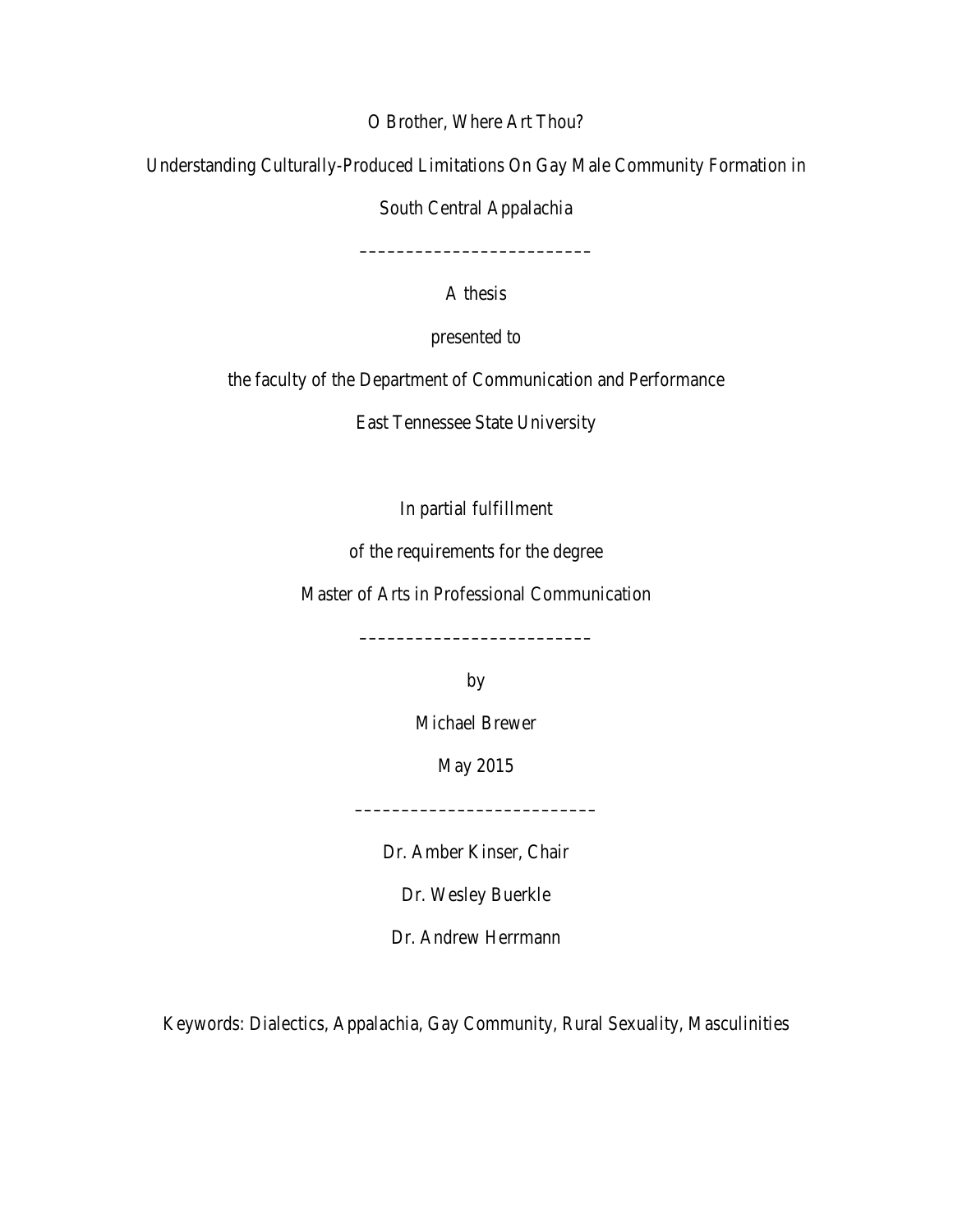# ABSTRACT

#### O Brother, Where Art Thou?

Understanding Culturally-Produced Limitations On Gay Male Community Formation in South Central Appalachia

by

# Michael Brewer

This research examines limitations presented to gay men living in south central Appalachia that are produced by Appalachian culture itself, in regard to community formation. This qualitative study intersects existing scholarship on rural sexualities, gay communities and Appalachian culture in order to gain insight into the complexities that effect men in the region. The data is synthesized through a contextual dialectics framework in order to position both the Appalachian culture in its entirety, and gay men residing in the region, as agentic actors that are simultaneously informed by and produce tensions between the two. This study explores ways in which gay men in south central Appalachia determine and rectify obstacles that are perpetuated by their conservative culture in regard to forming social bonds with other non-heterosexual men. The current study extends the body of scholarship on rural non-heterosexualities, and underscores contextual complexities specific to the Appalachian region of the US.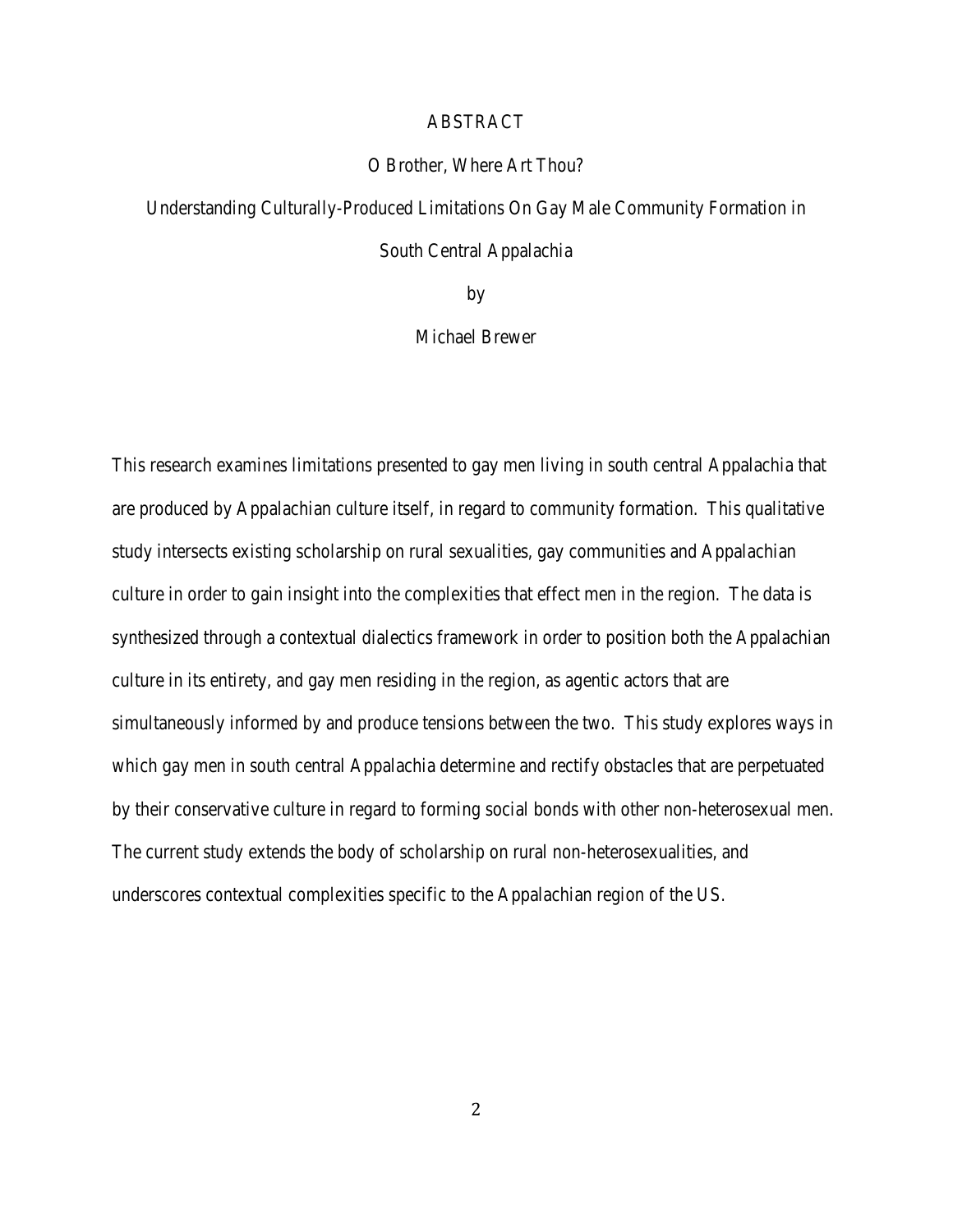#### DEDICATION

There are two groups of people in which I choose to dedicate this thesis to. First, I want to dedicate this research to all of the men and women who face adversity in their daily lives–– especially those living in geographic regions that make it difficult to feel loved, supported or even tolerated. I aspire to have a career that is dedicated to *our* cause, so that one day, social injustices will be eradicated for the greater good; I want to do this through my research and teachings, and this thesis is the first step to making my dreams a reality. Thank you for inspiring me, and thank you for being brave.

Secondly, I want to dedicate this thesis to the women in my life who have helped mold me into person that I have become. Coco Chanel once said, "Women have always been the strong ones of the world. The men are always seeking from women a little pillow to put their heads down on. They are always longing for the mother who held them as infants." Since my childhood, I have sought both the comforts and the insights that women offer, in which I believe to be invaluable. I have been blessed with an abundance of strong females throughout my life–– all of which are empowering in different ways. Thank you to my Nena, my mom, my stepmom, my professors and all of the amazing female friends that I am blessed to have in my life. Thank you for inspiring me, teaching me, and embodying the ideal representations of womanhood––in all of your unique, beautifully complicated, and most fascinating ways.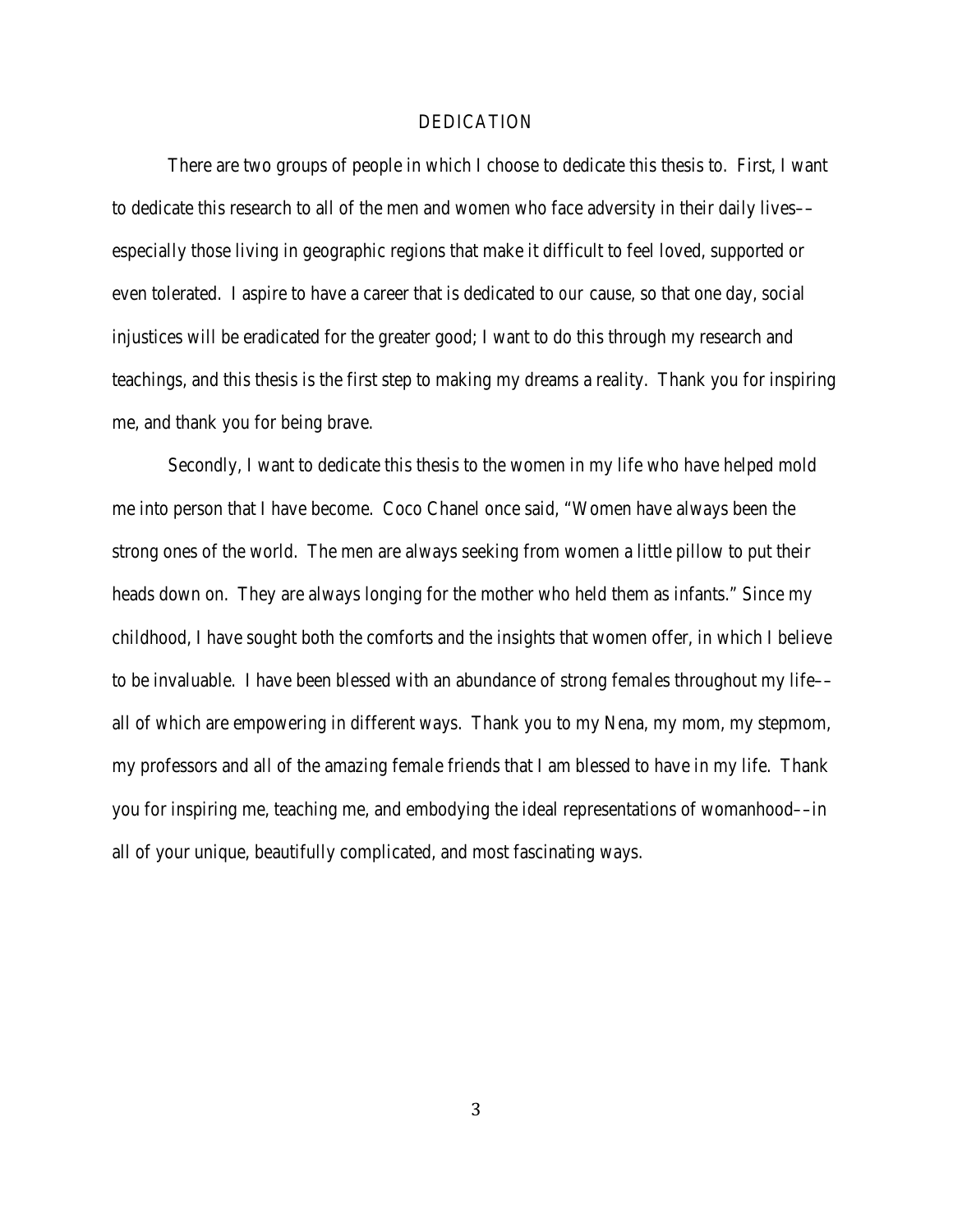#### ACKNOWLEDGMENTS

To the members of my committee, thank you for your invaluable insight, advice and expertise. Without your guidance––not only with this thesis, but also throughout the discourse of my graduate school career thus far––I would not be the scholar that I have come to be. I greatly thank you, and sincerely appreciate the contributions––within the parameters of this thesis and beyond––that you have lent. I will carry the knowledge that you have gifted me into my future.

To my chair, Dr. Kinser, thank you for being the strong, empowering, inspiring woman that you are. Your presence in my life has become more than significant throughout the trajectory of my graduate program, and I am certain that without it, I would be a fraction of not only the *scholar* that I am today, but also the *person* that I have grown to be. Over the last two years you have kindly shared with me your advice, patience and insight, and please know that every word you have gifted me has been met with open ears and an open heart. You truly have changed my life, and I will never forget that, nor will I ever underestimate the impact that you have had on me—not simply as an aspiring academic working his way up the ranks—but as a human being. You are truly an inspiration, and I hope that anyone who has the privilege of getting to know you will appreciate you as much as I have. You will always be my "Tennessee Mom."

And lastly, to my family and "friend-family"––thank you all for the ongoing support that you have granted me throughout my graduate program, and the thesis-writing process. It has been a long, often-times stressful road, and you all have been charged with having to listen to me complain and occasionally question my sanity. Thank you for being my emotional crutch, my rock, and my inspiration through it all.

4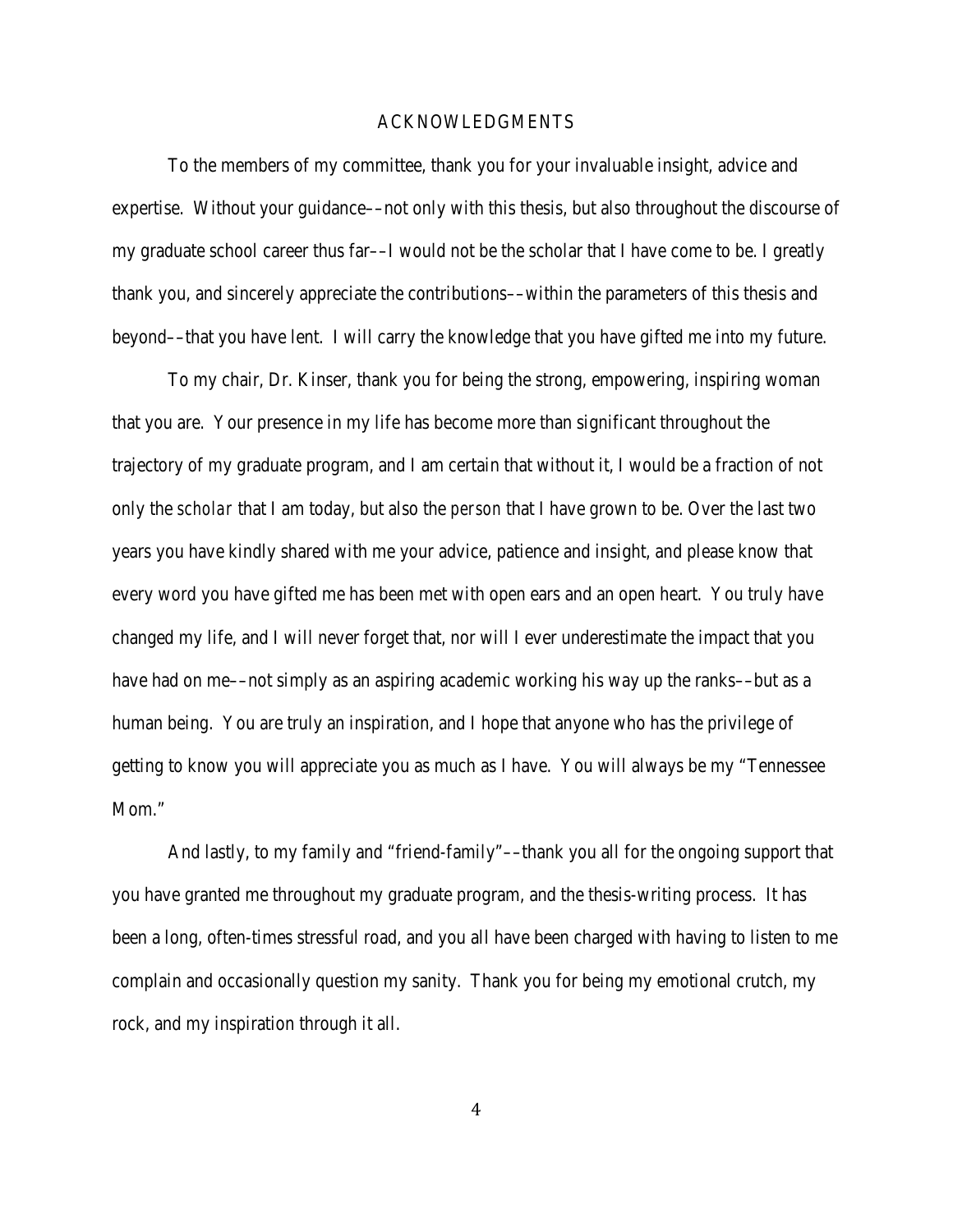| Page                                                                |
|---------------------------------------------------------------------|
|                                                                     |
|                                                                     |
|                                                                     |
| Chapter                                                             |
|                                                                     |
|                                                                     |
|                                                                     |
| Religious Overtones and Biblical Fundamentalism in Appalachia 13    |
|                                                                     |
|                                                                     |
| Identity Establishment Among Gay Men: From the Closet and Beyond 26 |
| Identity Establishment within the Gay Scene and Gay Communities 26  |
| The significance and implications of gay community immersion27      |
|                                                                     |
| The Scene: Identity Formation, Pleasure, and Socialization 30       |
|                                                                     |
|                                                                     |
| Gay Communities in Appalachia:                                      |
|                                                                     |

# TABLE OF CONTENTS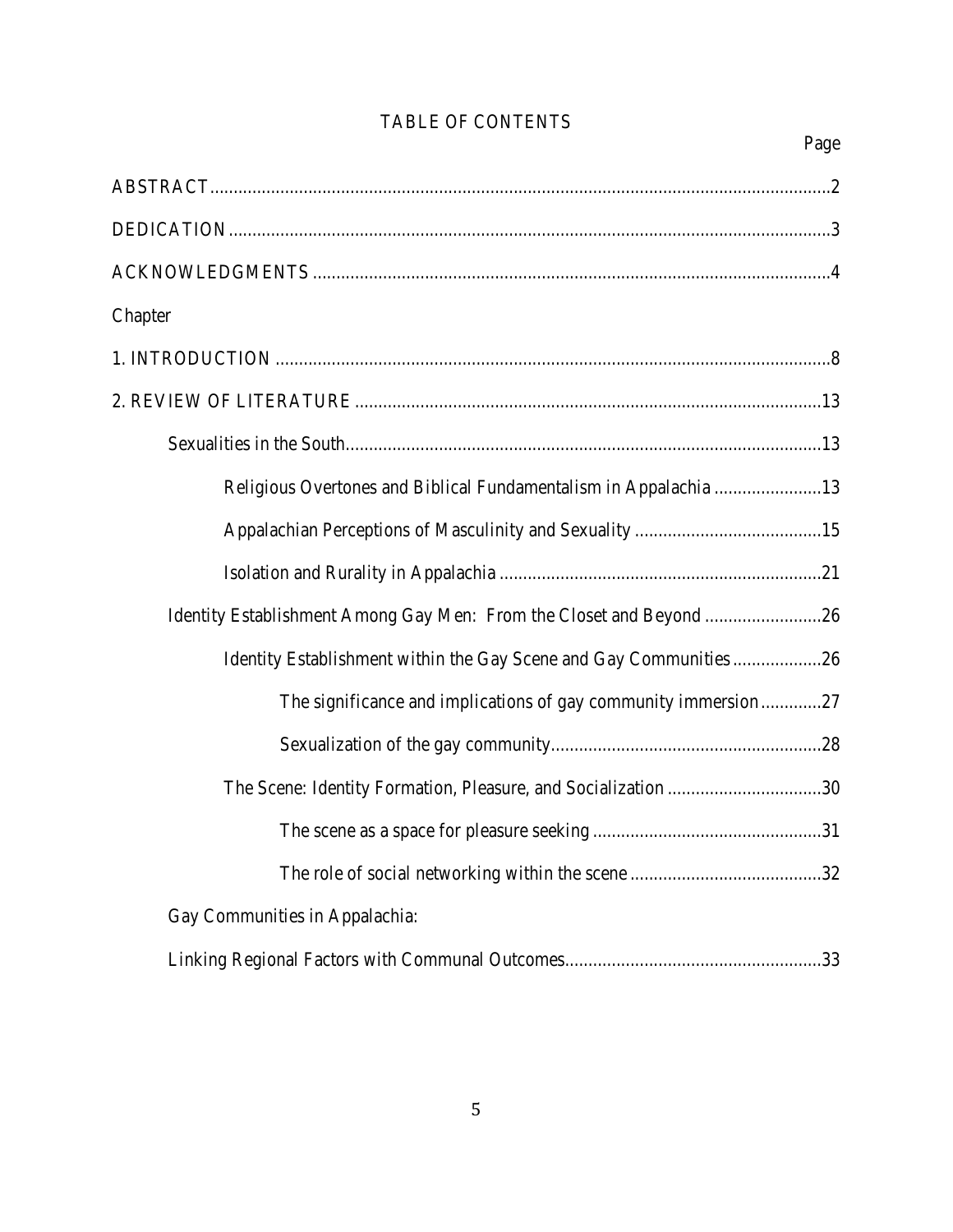| Theoretical Framework: Understanding Culturally Imposed Limitations              |
|----------------------------------------------------------------------------------|
|                                                                                  |
|                                                                                  |
|                                                                                  |
|                                                                                  |
| Tensions Between Sexual Minorities and Heterosexual Majorities:                  |
|                                                                                  |
|                                                                                  |
| Public and Private Tensions Between Gay Men in Appalachia and its Culture51      |
|                                                                                  |
| An Overview of the Lack of Public Gay Spaces in South Central Appalachia58       |
| Implications of the Contextual Public/Private Tension Between                    |
|                                                                                  |
| Real and Ideal Dialectical Tensions Among Gay Men in South Central Appalachia 66 |
| Contradictory Tensions Between a Preferably Diverse and an Unequivocally         |
|                                                                                  |
| Competitiveness as a Limitation for Community Formation to Gay Men in            |
|                                                                                  |
|                                                                                  |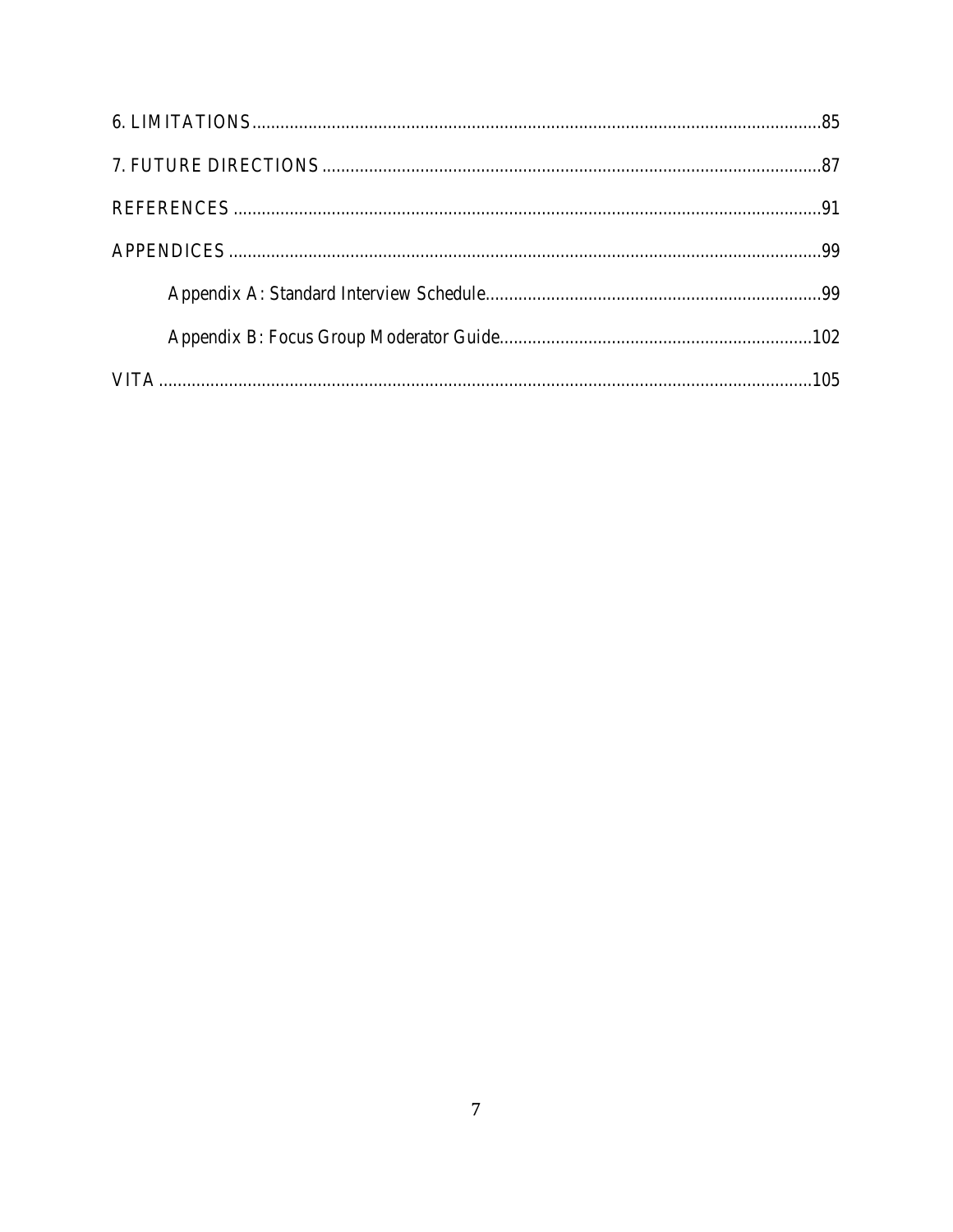# CHAPTER 1

# **INTRODUCTION**

I was always different; I could not explain it. I had trouble putting my finger on what it was that made me feel so detached from my peers at school. I have felt different for as long as I can remember. In elementary school, when all the other boys sprinted to the baseball field at recess to join in a spirited effort of America's favorite pastime, I was occupied on the swings or the monkey bars with all of the girls in my class, talking about the newest Spice Girls song or most recent episode of *Dawson's Creek*. When I was in middle school, those ubiquitous dances that are familiar to so many–the ones where boys and girls are supposed to romantically cavort with one another while maintaining a terribly awkward distance between each other–were the things of my nightmares. I would rather stay at home and listen to music alone, not having my hand awkwardly around some girl's hips. I had been different all along, yet I could never attach a name or a definition to how I felt. Looking back, it is rather obvious what was going on, but to a little boy oblivious and naïve to the world, nothing added up.

When I was three and four years old I used to love to wear my grandma's stilettos. I would parade through the house, proudly showing off the interesting designs of the shoes themselves–the high heel, the bright colors– as well as my ever-increasing ability to walk in them. I would take my great-grandma's purses and endless pieces of gold jewelry and hang them across my body, giving me the appearance of a miniature version of Mr. T crossed with Carol Burnett. In elementary school I wore cowboy boots frequently. Not because I had some sort of stereotypical, masculinized infatuation with cowboys and the like, but because I liked the heel on

8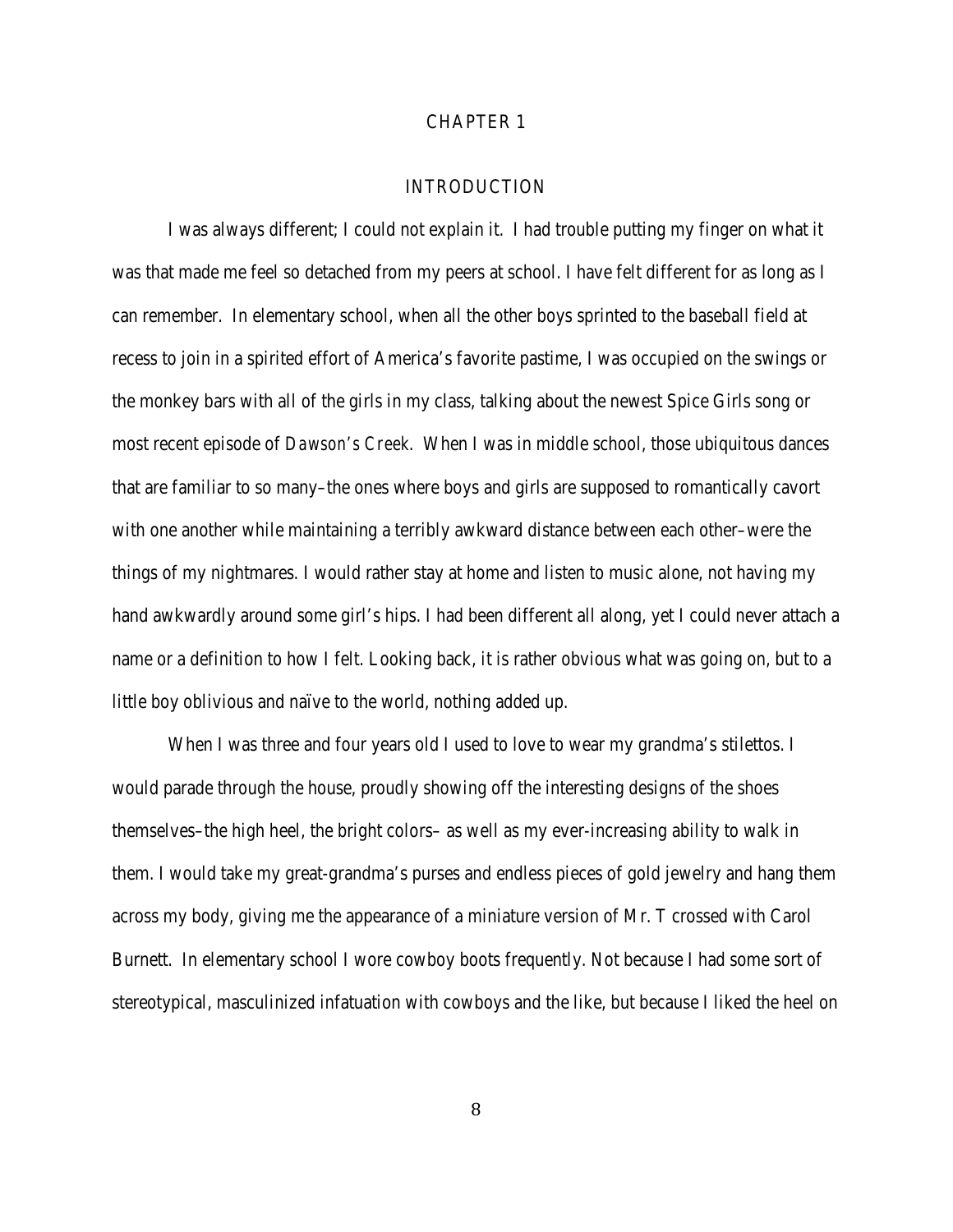them. I found that those were the only shoes I could wear in public that came even remotely close to the shoes I so proudly wore at my grandparent's house. How's that for irony?

It was never acknowledged until I was in seventh grade, but once it was, it was allconsuming. One of my new friends since entering the terrifying world of middle school––a brash, boisterous girl from Boston––said something to me one day that was pivotal. At lunch period, in the middle of my pizza and French fries meal, she looked at me and said, "Ya know, Brandon, I've been thinking. I think you might be bisexual." "Bi-what?" I responded. And there it was; years of confusion and weird feelings, all succinctly and bluntly stated by my Boston friend. That day marked a very dark, challenging period in my life. I finally had a name––an identifier––to attach to my situation. The only problem was that I was not bisexual; I was gay. And I knew it. I had never been attracted to girls in any way, yet it did not really occur to me until puberty began. Luckily for me, puberty came right around the same time as my friend's declarative statement about my sexuality. From that point, on I rode a roller coaster of emotions; the same ones that many gay men discuss when describing their adolescent years can also be applied to my own: fear, shame, grief, sadness, confusion, and self-loathing.

My attitude towards my own sexuality was informed by the attitudes towards sexuality from my friends and family. I was raised in a middle class, protestant family in a small town in the mountains of Western North Carolina. My home region is often referred to as the "Bible Belt," due to its association with a multitude of churches and rampant, deeply seeded religious fundamentalism. The topic of sexuality was never really discussed in my family. I never received the "sex talk" about how boys and girls operate. Looking back, I have always wondered if my parents opted not to tell me about the birds and the bees because all along they knew that their little bird had no interest in the bees, given my penchant for girlish things. All I really knew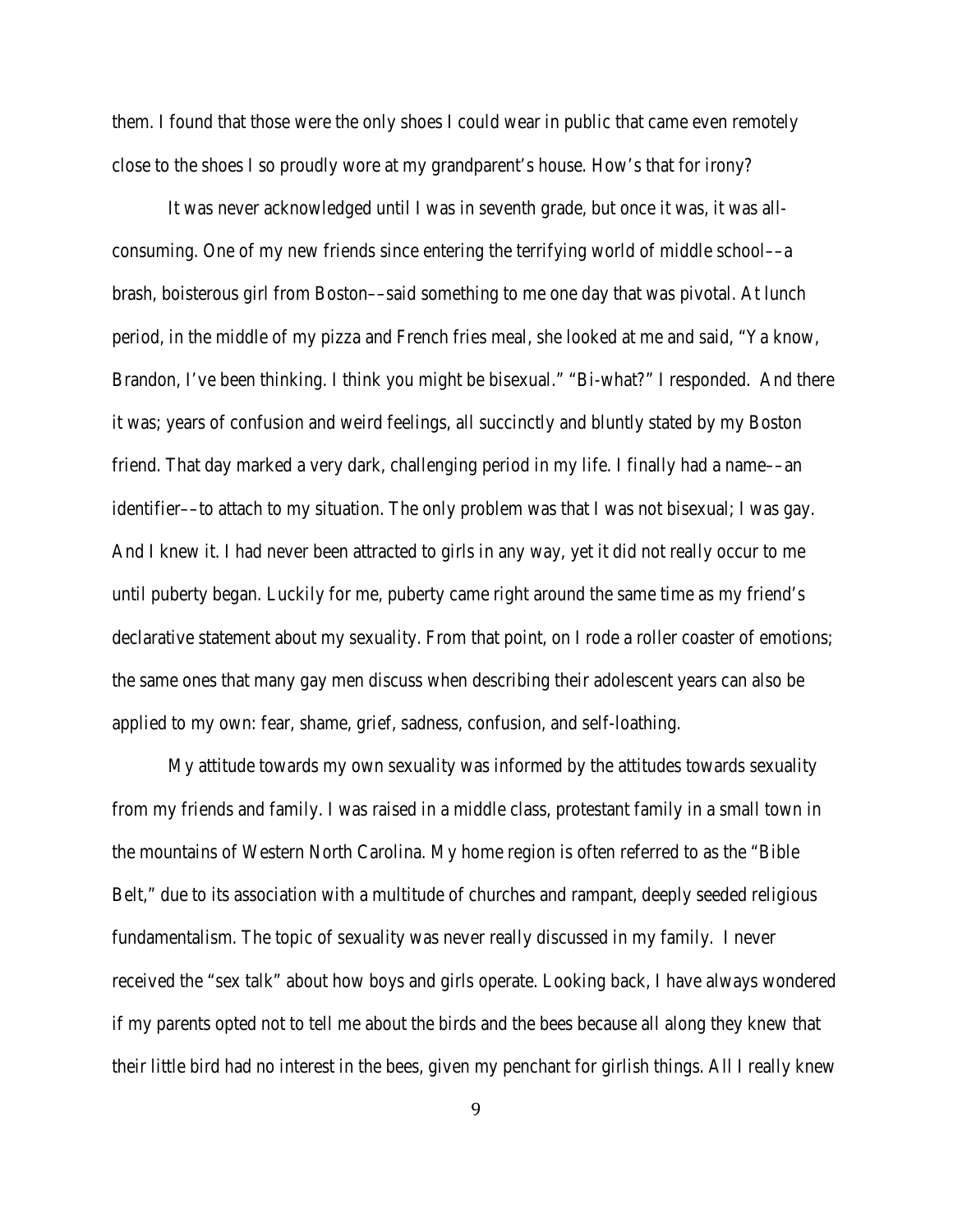about gay people was what I had heard from my family talking about them in passing. The way I understood them to be was immoral and elusive, hiding in the shadows of society. They were not like everyone else. They were…different.

It is likely that those who do not identify with a culturally normative sexuality must break down barriers and overcome hurdles––intrapsychically, interpersonally and culturally. "Coming out" is not a simple linear process; it is complex and multi-layered. "Coming out" can mean an individual has a newfound freedom (Ridge, Minichiello, & Plummer, 1997), a freedom that can generate new space to create identity and extend personal growth. Any shifts in self-acceptance and identity however, may come with a price. As with other rural areas in the United States, the region of Southern Appalachia places high emphasis on traditional gender roles and normative (hetero)sexuality (Kimmel & Ferber, 2000; Sears, 1989). These traditional views create potential turmoil regarding coming out as well as social and self-acceptance among non-heterosexual individuals who reside in the region.

As someone who has spent the duration of their life residing in south central Appalachia, I am more than familiar with some of the issues that non-heterosexuals can face. These issues have not defined me, but they have, of course, affected me. When I entered graduate school I had planned to make *gender and pop culture* my main area of study, yet as I progressed in the program and was exposed to innumerable studies about gender and sexuality, it became very obvious to me that there was little research on gay men and Appalachian life: this surprised me. *There are plenty of non-heterosexual men in this region, many of whom have probably faced the same kinds of hurdles as I have*, I kept thinking to myself. *Where are their stories in academic research? Why are they not given a voice?* I kept pondering. My search for answers led me to pursue a study involving gay men in South Central Appalachia.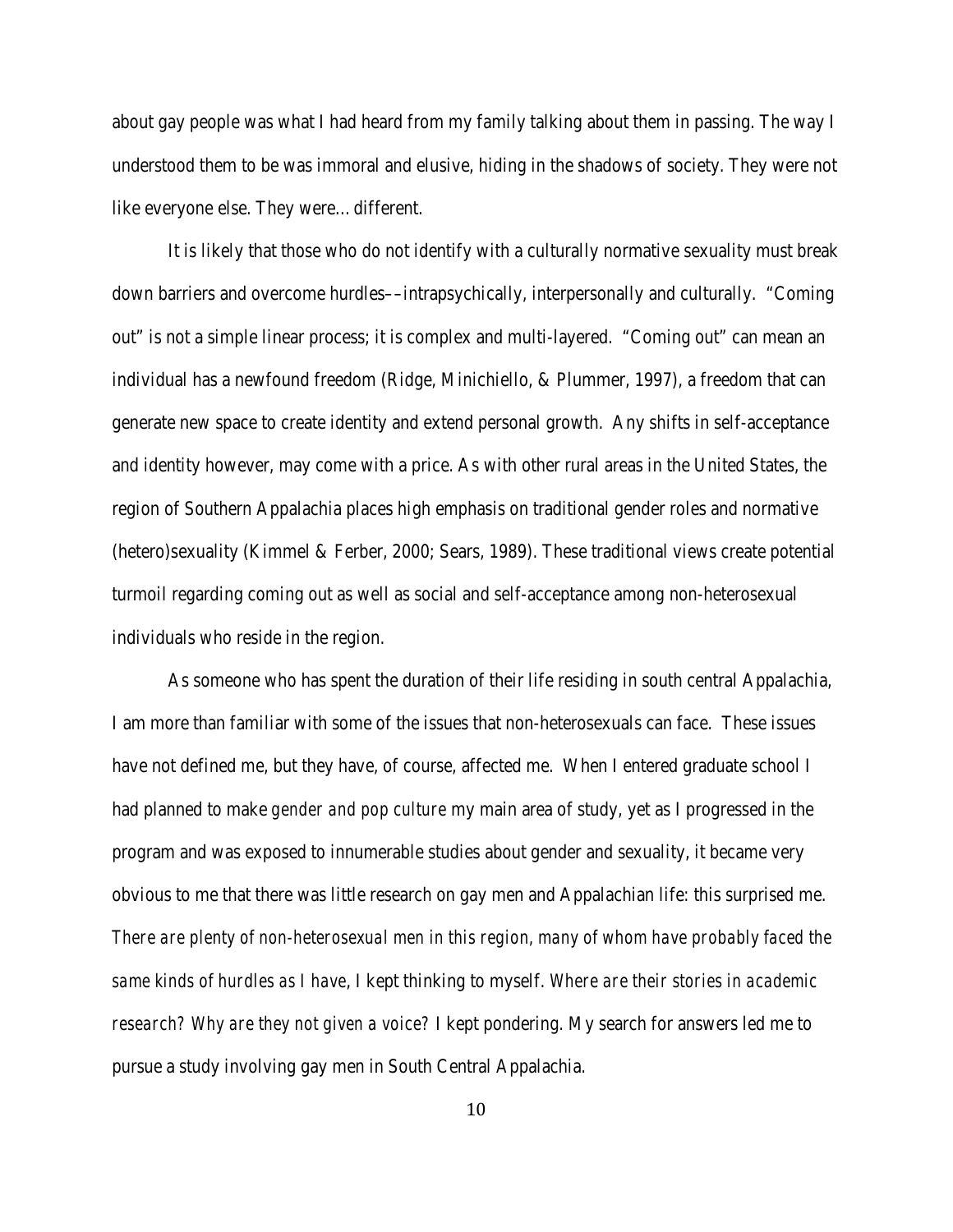The subject of gay men in Appalachia has a very wide breadth; there is a multitude of issues that scholars could focus on, but as a researcher who has experienced firsthand what gay life in the US mountainous South is like, I chose to focus on a subject that has been of interests to me in my own life: that of community formation and unification amongst gay men. While living in a small town for the first twenty years of my life, I was never exposed to fellow homosexuals; I was a non-heterosexual attempting to navigate through a heterosexual world. Once I began college, and traded in my small town for that of a small city, I was suddenly introduced to an array of people, experiencing diversity on a day-to-day basis for the first time in my life. As I prepared to relocate, I had preconceived notions about what an ideal gay life in a city would be like; I imagined groups of men engaging with one another in a supportive way, creating a sense of unity among those that identified as non-heterosexual. What I found however, was a population of men who seemed not only divided, but also at odds with one another at times, and I was disappointed with the revelation that, in the specific city that I moved to, the unity I expected was absent

*Surely other gay men in this city long for a sense of connection, of closeness with their peers who share the same sexual persuasion*, I would think to myself. I learned in conversation with peers, classmates, colleagues and acquaintances in several southern cities over a long period of time, that this was a trend that transcended the city where I attended college, and was a common theme across multiple cities in Appalachia.

This study explores limitations confronting gay men in the south central Appalachian region of the United States in regard to community formation. The region is divided into subregions that "are contiguous regions of relatively homogenous characteristics (topography, demographics, and economics) within Appalachia." (Appalachian Regional Commission, 2014) I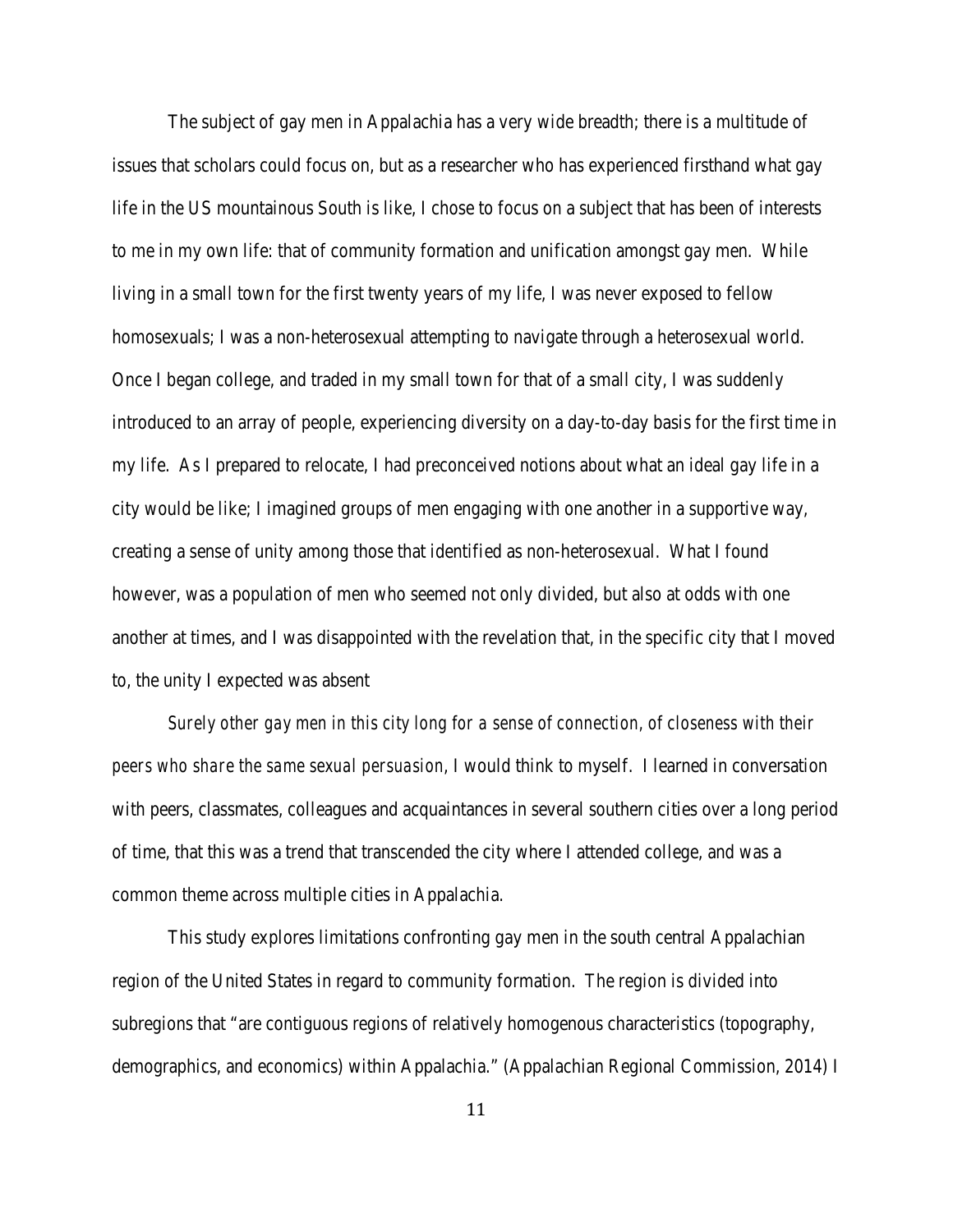focus on men who were born in and continue to live in the south central subregion, consisting primarily of Eastern Tennessee and Western North Carolina. Community is "a group of people that has a shared characteristic, but the range of shared characteristics that can form the basis of a community is dizzyingly broad." (Holt, 2001, p. 857) The breadth and ambiguity of such a definition notwithstanding, this study attempts to examine the ways that gay men in Appalachia form communities with one another, and the obstacles presented by the region when doing so. In order to understand the challenges to communal formation and building relationships among gay men, it is important to first understand the locatedness of gay men in the geographic and cultural space of Appalachia.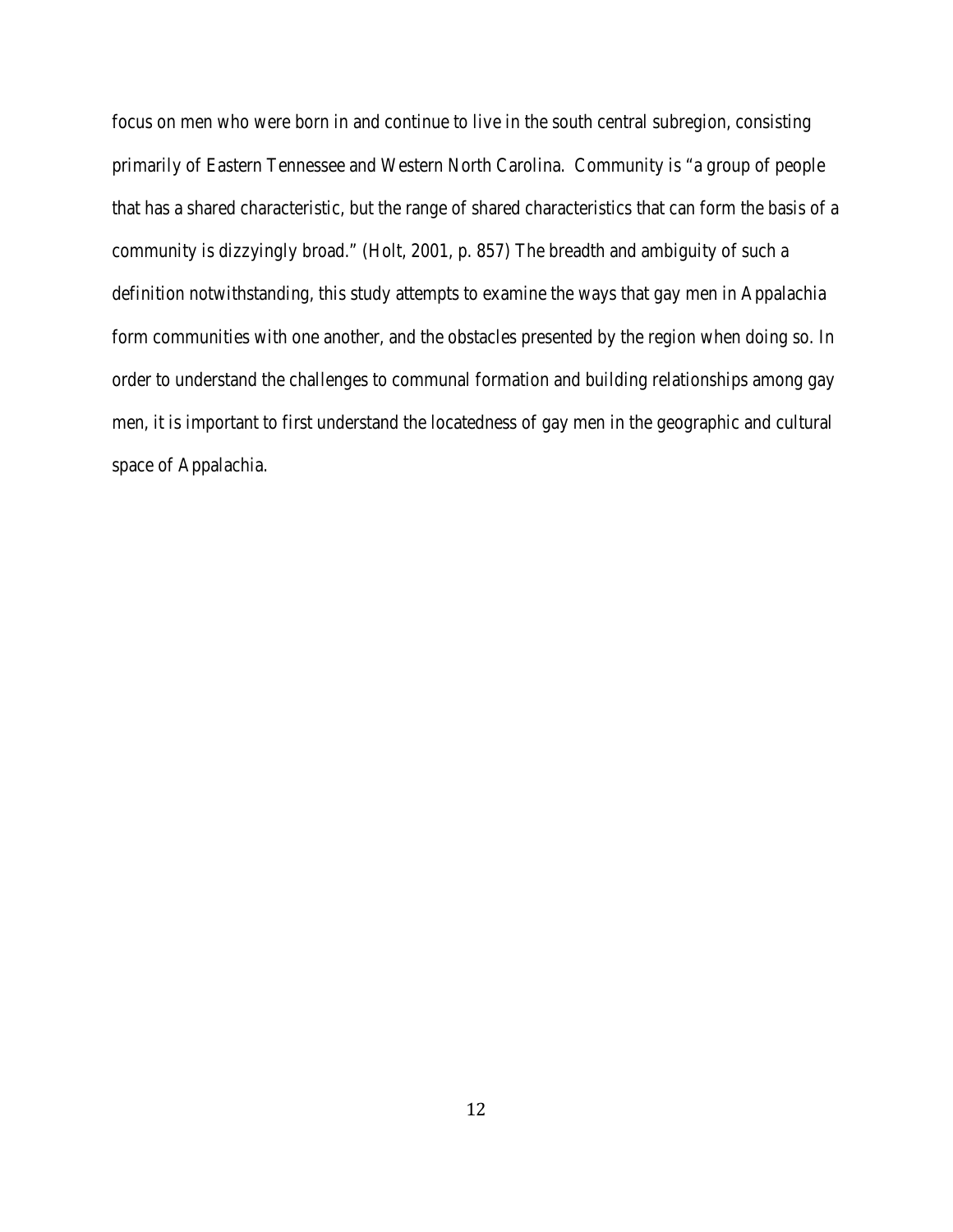# CHAPTER 2

# REVIEW OF LITERATURE

#### **Sexualities in the South**

The south central Appalachian region of the United States is distinct from other regions in the country. The area is known for its emphasis on the family and prominence of religion Baunach, Burgess & Muse, 2010). The South in general, as Sears (1991) explains, "most visibly reflects those fundamental values that represent the heartland of America and that are often associated with negative attitudes and feelings about homosexuality" (p. 422). Further, racism, sexism and evangelical religion are endemic to the Appalachian region (Frederick, 2009).

While scholars have concluded that the South produces unique circumstances for gay men and women (Baunach, et al., 2010) academic research has shed little light on what these specific circumstances are, particularly in relation to community formation and interpersonal relationships among gay men. Much of the academic research pertaining to Appalachian studies highlights religion and general rurality of the region as two of its defining characteristics. (Baunach et al., 2010; Leppman, 2005) In what follows, I examine these areas and their relationship to human sexuality.

# **Religious Overtones and Biblical Fundamentalism in Appalachia**

Some of my earliest memories of my childhood pertain to church. I vividly remember attending Sunday afternoon church dinners in my family's Methodist church fellowship hall, sitting alone at the long dinner-hall style tables, watching women socialize with each other, praising one another over their homemade bunt cakes and impeccably baked casseroles. I remember Sunday school; sitting in an *it's always too cold in here* classroom pretending to listen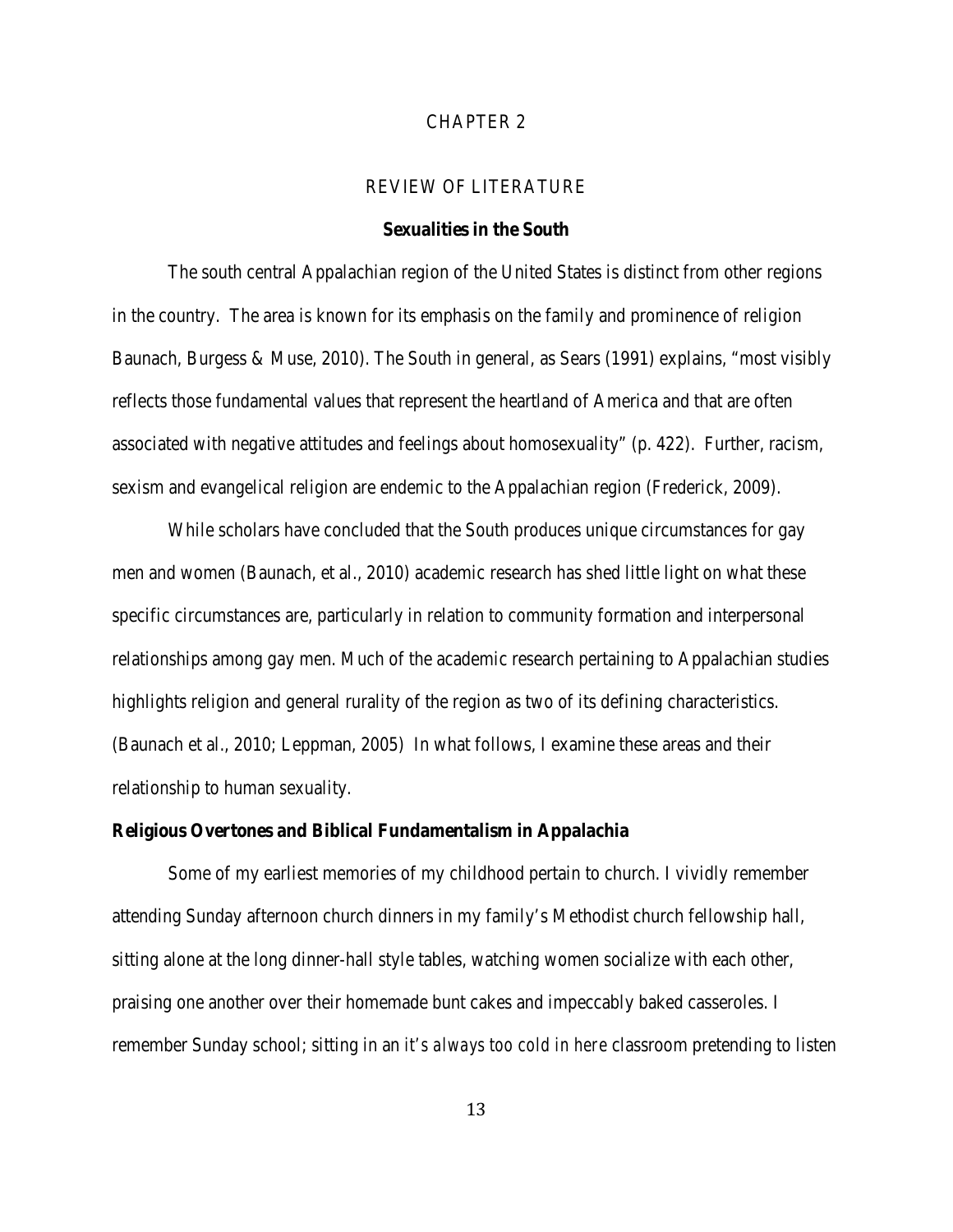to what "Ms. Jewel," my sixty-something teacher, had to say about the Bible and its messages of morality. The funny thing is, as many memories of church as I have garnered over the years, none of them are actually what I would consider to be good ones. I hated church. I felt like the black sheep of the congregation. I spent my time during the sermons sitting beside my parents on the benches, drawing Warhol-inspired doodles on that day's printed bulletin. I couldn't wait for each sermon to be over. The thing I always looked forward to on Sunday? Lunch. Most Southerners know that with tradition, on Sunday after church, you go out to eat, or you go to the home of the matriarch of the family for a feast that would be the envy of royalty. That was the part I liked–but only that part.

My narrative is not uncommon; church life and traditional, fundamental religion plays a huge part in everyday life in Appalachia. It felt as though the church and its congregation were the hallmarks of community in my hometown. Men and women centered their lives on church meetings, sermons and social gatherings. Men formed close friendships with fellow men, as did women with their fellow "sisters in Christ." The children in my church all seemed to form bonds as well, often playing with one another outside the church building once a sermon ended and having sleepovers and campouts at each other's homes. But not me; I never felt like I was part of that community.

Appalachia is home to many of the most conservative religious beliefs in the US South including Pentecostal, Baptist and the "Church of God With Signs", a doctrine that emphasizes the power of biblical inerrancy and snake handling (Bain, 2009). The South is steeped in religiosity and traditionalism (Baunach et al., 2010). Given that biblical inerrancy, fundamentalism and traditionalism play such large parts in everyday life in Appalachia, it comes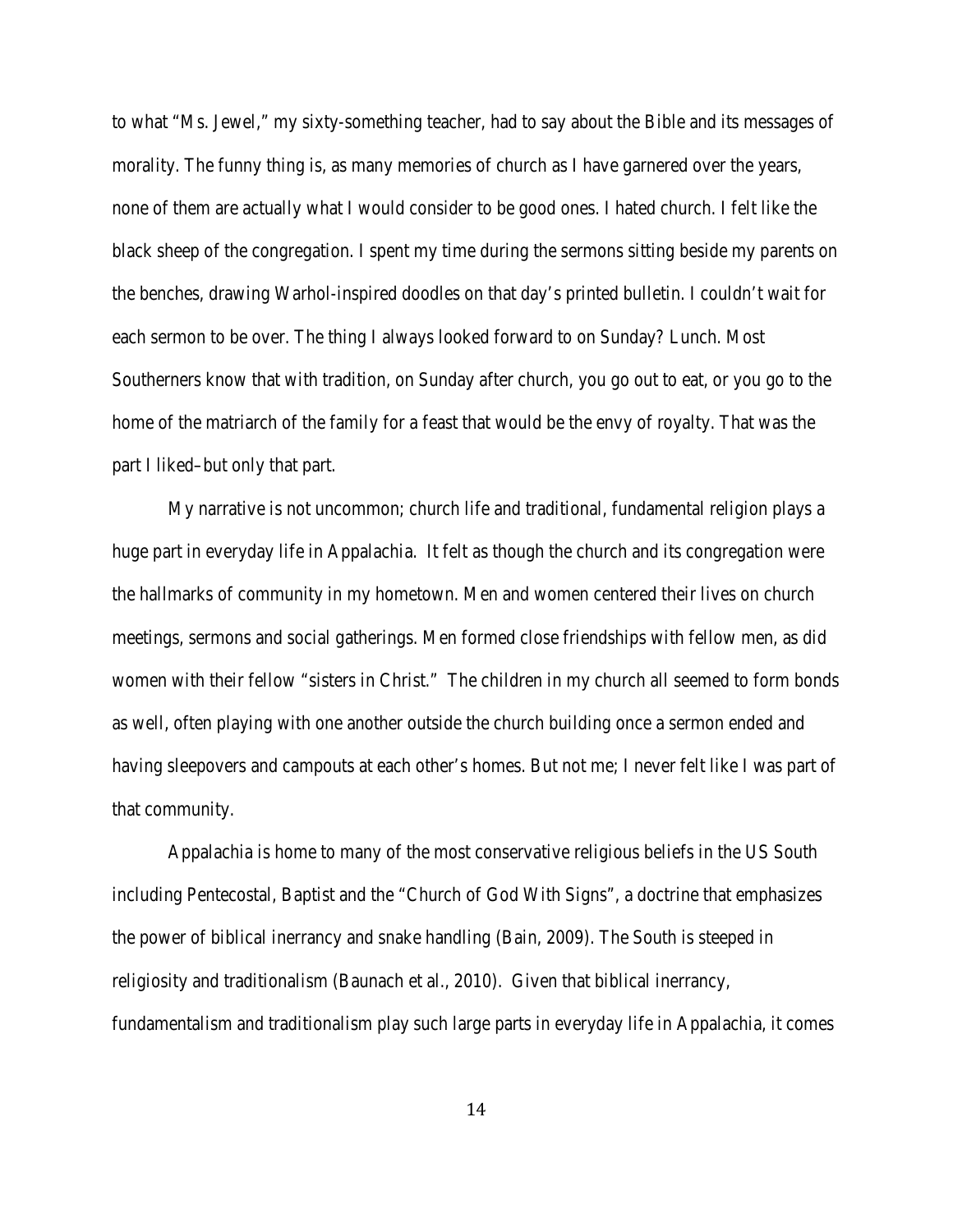as no surprise that non-heterosexuals living in the area may find difficulty in finding acceptance, or even tolerance, from the people around them.

Further reiterating the significance of religion in the region, it is important to note that churches heavily populate the geographic landscapes in Appalachia. *Churchscapes* are part of the landscape itself, constantly producing and reproducing physical reminders of the importance of religion, and the permeation of biblical philosophy throughout the region, creating a high number of "Mountain churches," the small, close-knit communities found in rural Appalachia that are formed in backwoods churches (Leppman, 2005). The small communities that are formed in churches perpetuate biblical fundamentalism throughout the region, and promote politically conservative ideas and viewpoints. The mountain churches serve as a constant reminder that in Appalachia, conservative, traditional ideology is omnipresent.

Many south central Appalachians are introduced to church life and Christianity long before being introduced to other forms of community and interpersonal bonding in preschool or elementary school. Early exposure to religious fundamentalism has often seeped into the schools that Appalachian children attend, fostering conservative values about many issues, including human sexuality.

#### **Appalachian Perceptions of Masculinity and Sexuality**

The south central Appalachian and Southern regions of the U.S. are those that are steeped in "traditionalism" (Baunach et al., 2010), providing explanation, in part, as to why some inhabitants of the region are disapproving of non-heterosexuality. Gay men and women have a higher likelihood of being bullied by others in the South, compared to other US regions (Sears, 1991) due to the fact that the area not only tolerates homophobia, but also perpetuates it.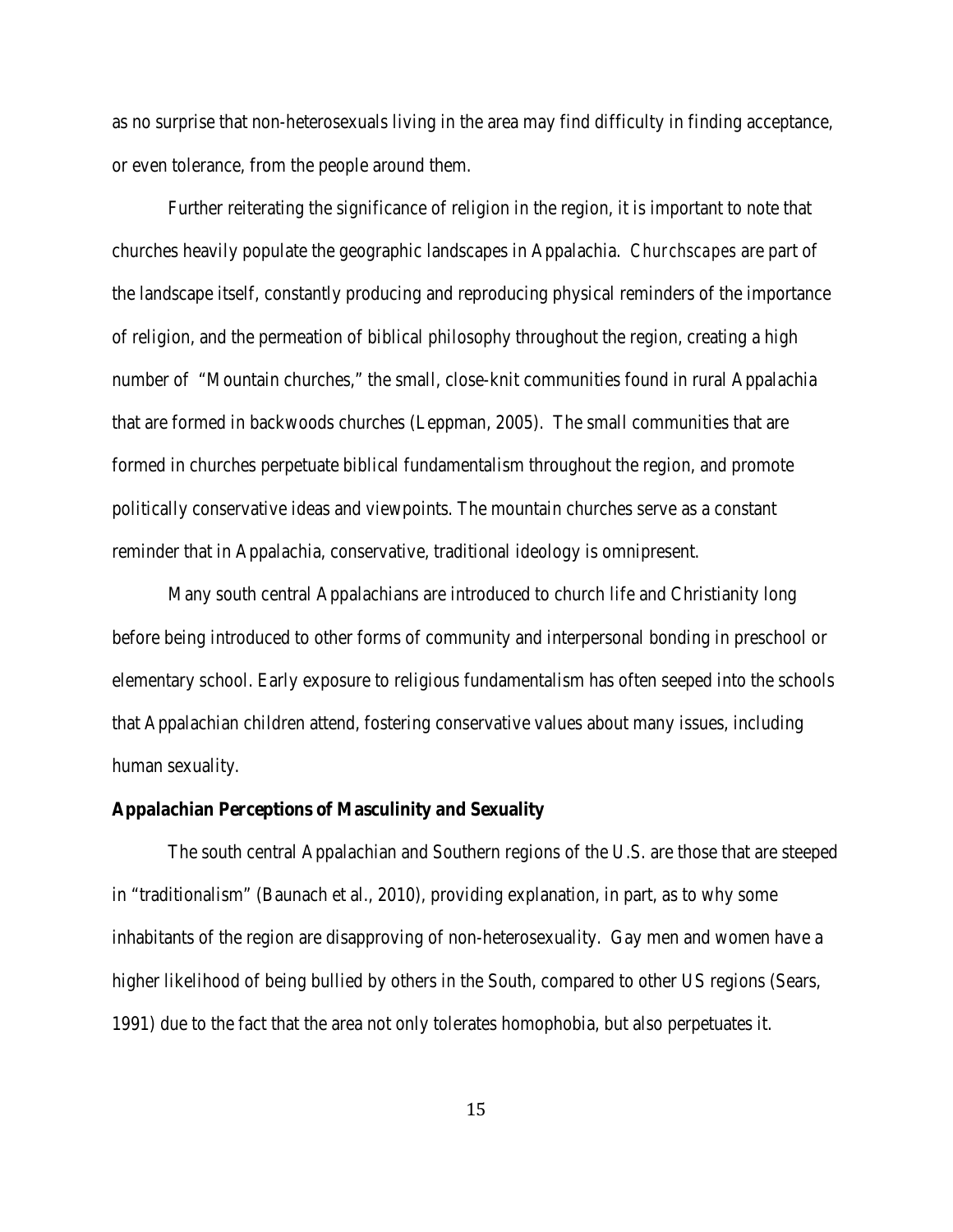Individuals in the US in general are exposed to homophobia and gay bashing at an early age, and as Enron (1987) contends, these are learned attitudes that do not come naturally to human beings, but are instead informed by localized, cultural norms. The church has profound influence on the overarching beliefs in the South, influencing a myriad of aspects, including adult professional life. Studies have shown that high school teachers and guidance counselors in the South are more likely to be critical of student's homosexuality and less likely to empathize than in other regions of the U.S, which creates a sense of "othering" against those who do not identify as heterosexual (Sears, 1991).

The cold climate of the classroom can have long-lasting effects on not only those who identify as non-heterosexual, but heterosexuals as well. Heterosexual college students are often confused about homosexuality and its possible stereotypical implications such as presumably rampant H.I.V. and AIDS among gay men (Mulwo & Tomaselli, 2009). This lack of understanding of an entire subgroup of people is fostered in part by the failure to acknowledge said subgroup in secondary educational environments, such as high school classrooms. Although attitudes towards gay men have changed from 1996 to 2010 (in 1996, 68% of the population believed that *sex between men* is wrong, versus 41% in 2010), (Baunach et al., 2010), the South, and its classrooms, can still be a difficult place to be non-heterosexual. The same study suggests that increased contact between heterosexuals and gay men and women in the South leads to higher levels of comfort and acceptance. Understanding that the level of acceptance obtained by adolescent non-heterosexuals from their peers can play a rather large part in their self-identity and mental health (Shio  $\&$  Savaya, 2011), it becomes clear that overall shifts in patterns of acceptance such as those presented in Baunach's study can have profound impact on students' self-acceptance and identity confidence.

16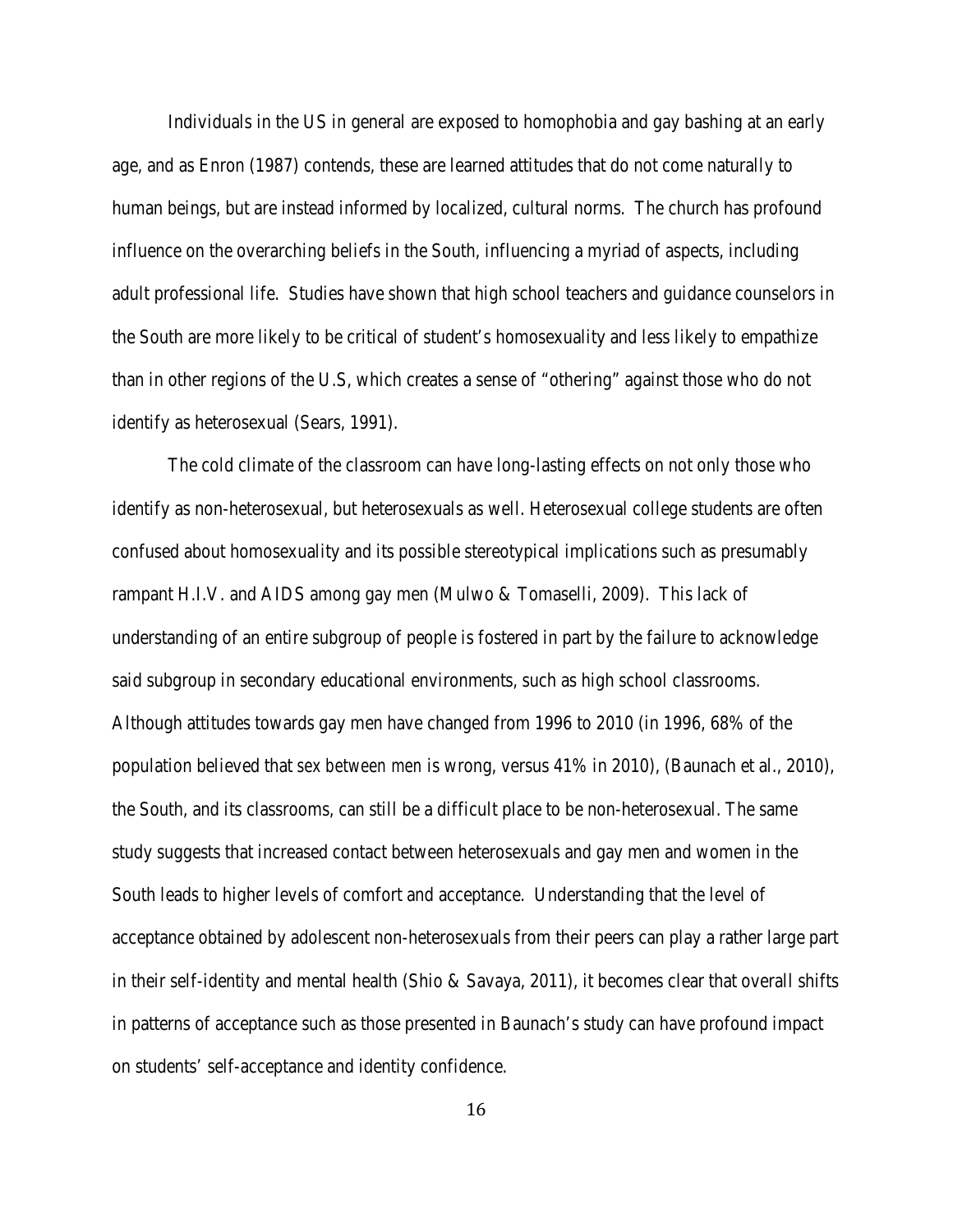Adolescents create meaning and understanding regarding self-identity within the parameters of their educational environment. Masculinity is created, validated and broadcast on the schoolyard at an early age (Mac & Ghaill, 1994), promoting ideals as to how males should act and behave, establishing an environment with a heightened sense of heterosexism early in a child's life. Heterosexism, as Pharr (1988) asserts, "creates the climate for homophobia with its assumption that the world is and must be heterosexual and its display of power and privileges as the norm." (p. 16). Homophobia is not only a product of heterosexist masculinity but is also agentic of such; homophobia is one of the guiding principles of heterosexual masculinity (Herek, 2000). framing homophobia as a response from heterosexual men who feel that it threatens the very definition of what it means to be a male, Kimmel (1994) contends that, "homophobia is the fear that other men will unmask us, emasculate us, reveal to us and the world that we do not measure up, that we are not real men,".

To highlight a contradiction within the heterosexist framework of expected gender roles in the educational environment, Sears (1991) notes that while boys are expected to adhere to masculine gendered roles, girls are allowed to deviate from the expectations of femininity in a more liberal way. This is accepted under the assumption that being a "tomboy" is an innate phase of female childhood, whereas male transgression from gendered norms is considered to be "sissieness" (Sears, 1991). The notion of such rigid gender roles, as well as labels such as tomboy and sissy are not only tools of sexism but also, as Pharr (1988) contends, bold forms of homophobia that are kept in place in order to ensure heterosexual masculinity as the ideal form of human (male) behavior. Such sexism and related homophobia are taught to students at a very early age. Pascoe (2007) established that the high school educational environment is the nexus of adolescent masculinity establishment, and that administrators, staff and faculty within these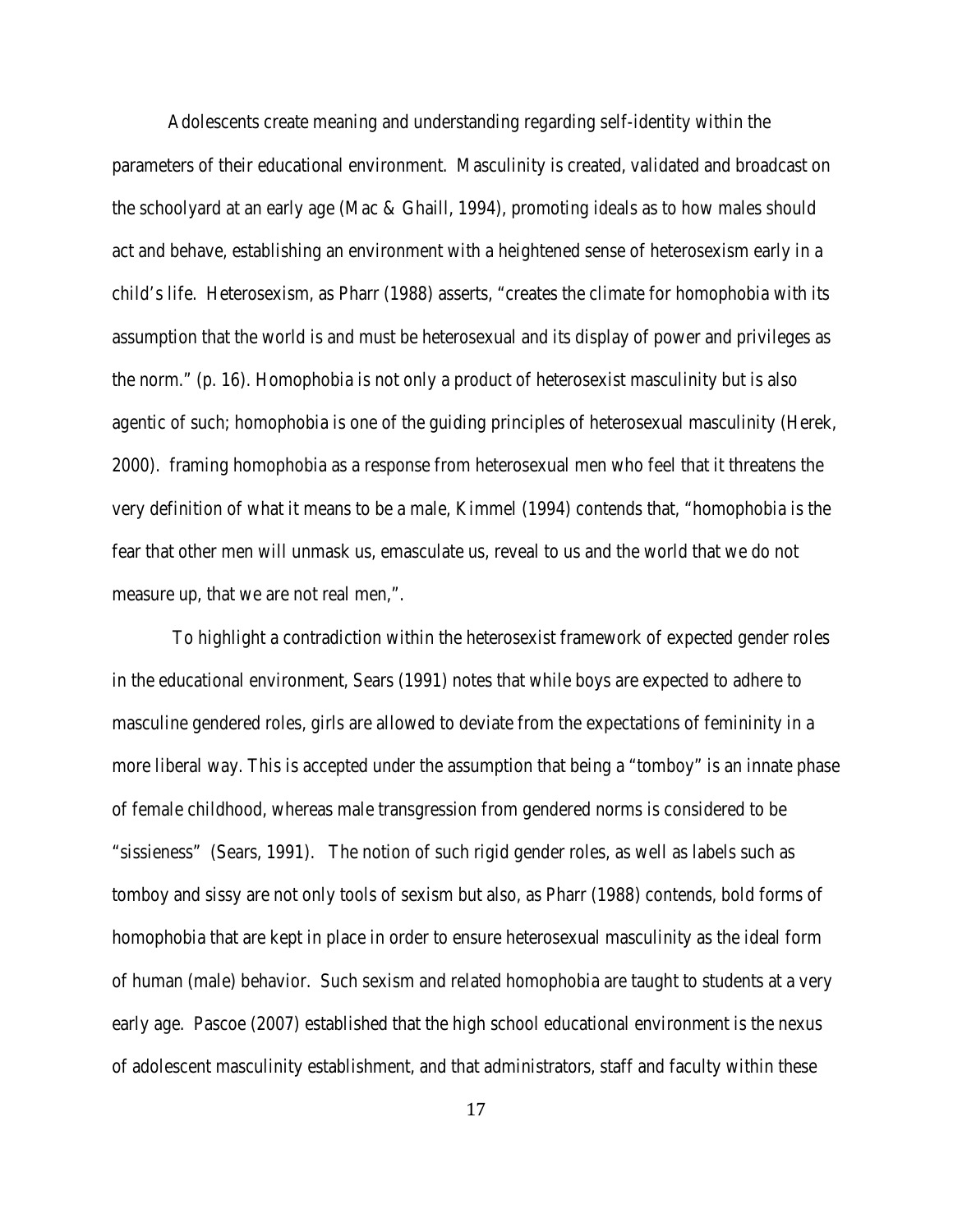spaces often reinforce gendered and heterodominant norms. This ideology is perpetuated even more rampantly in rural regions of the United States

Although America emphasizes masculinity and its codes more heavily than other countries (Kimmel & Mahler, 2003), rural expectations of such are often times more extreme than urban areas, placing high emphasis on primitive gender roles that place the male in positions of power and female in the position of helper or aid (Kimmel & Ferber, 2000). This reiterates the belief that "masculinity" in its most basic form equals strength and dominance over women and other minorities (Katz, 1995).

The predominantly rural South promotes traditional ideals of masculinity, which emphasize virility, physical strength and assertiveness in a more intensified way than other regions in the country (Frederick, 2009). This biased viewpoint creates an encumbrance for males growing up in the South; from an early age men are expected to behave and engage in a specific way, limiting possibilities of self-identity and expression. What constitutes preferred masculinity is informed by geographic culture, traditions, and contexts; established in part by comparing the male figure to subordinates, and determining ways to remain dominant over them (Kimmel & Mahler, 2003). Noting the significance of the variable of geography in regard to masculinity, sociologist Erving Goffman (1963) postulated that,

In an important sense there is only one complete unblushing male in America: a young, married, white, urban, northern, heterosexual, Protestant, father, college education, fully employed, of good complexion, weight, and height, and a recent record in sports… Any male who fails to qualify in any of these ways is likely to view himself––during moments at least–as unworthy, incomplete, and inferior." p. 128)

18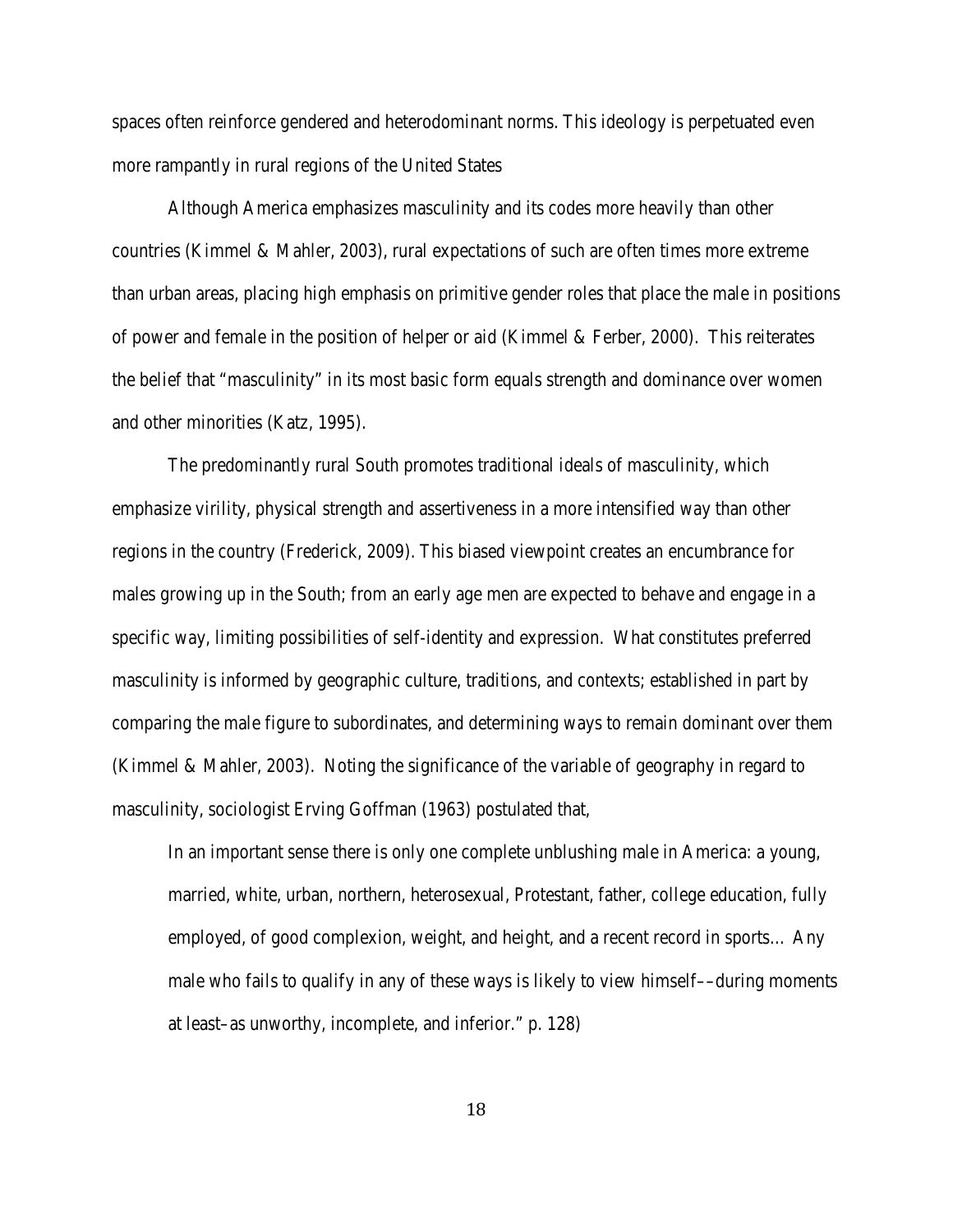Goffman's articulation of masculinity or the *ideal male* is interesting in that it describes a very specific type of American male, and any man that does not embody every trait listed, is subject to have their masculinity questioned by themselves or others.

Most thought-provoking about Goffman's critique is that, conceptually, there is a war of masculinities within American culture. Although rural masculinities have been thought to be some of the most restrictive, Goffman's reference to "urban" suggests that even the least rural Appalachian male is lacking some form of masculine component, due to his regional placement in the rural South instead of the urban North. Per Goffman's theory, these two geographic locations lie in opposition to one another; one housing legitimate masculinity while the other does not. To also understand that the Appalachian region of the United States has had a long history of being considered one of the more impoverished regions in the country (Anglin, 2002; Jargowsky, 1998), also provides insight as to possible explanations for the South's strict, arguably overcompensating, preferences of masculinity. Pharr (1988) contends that economics are "not only as the root cause of sexism but also the underlying, driving force that keeps all the oppressions in place" (p. 10), reiterating Goffman's position that economic standing plays a large role in masculinity construction.

Adults in rural regions often embody and abide by these rigid traits of masculinity and gender roles––and no doubt teach them to their offspring at young ages––thus utilizing sexism and homophobia as tools to perpetually codify a patriarchal culture that begins in the home and infiltrates the school classrooms. Adolescents are susceptible to these culturally informed traditional roles and expectations early on (Katz, 1995), and it has been noted that "it is at puberty that the full force of society's pressure to conform to heterosexuality and prepare for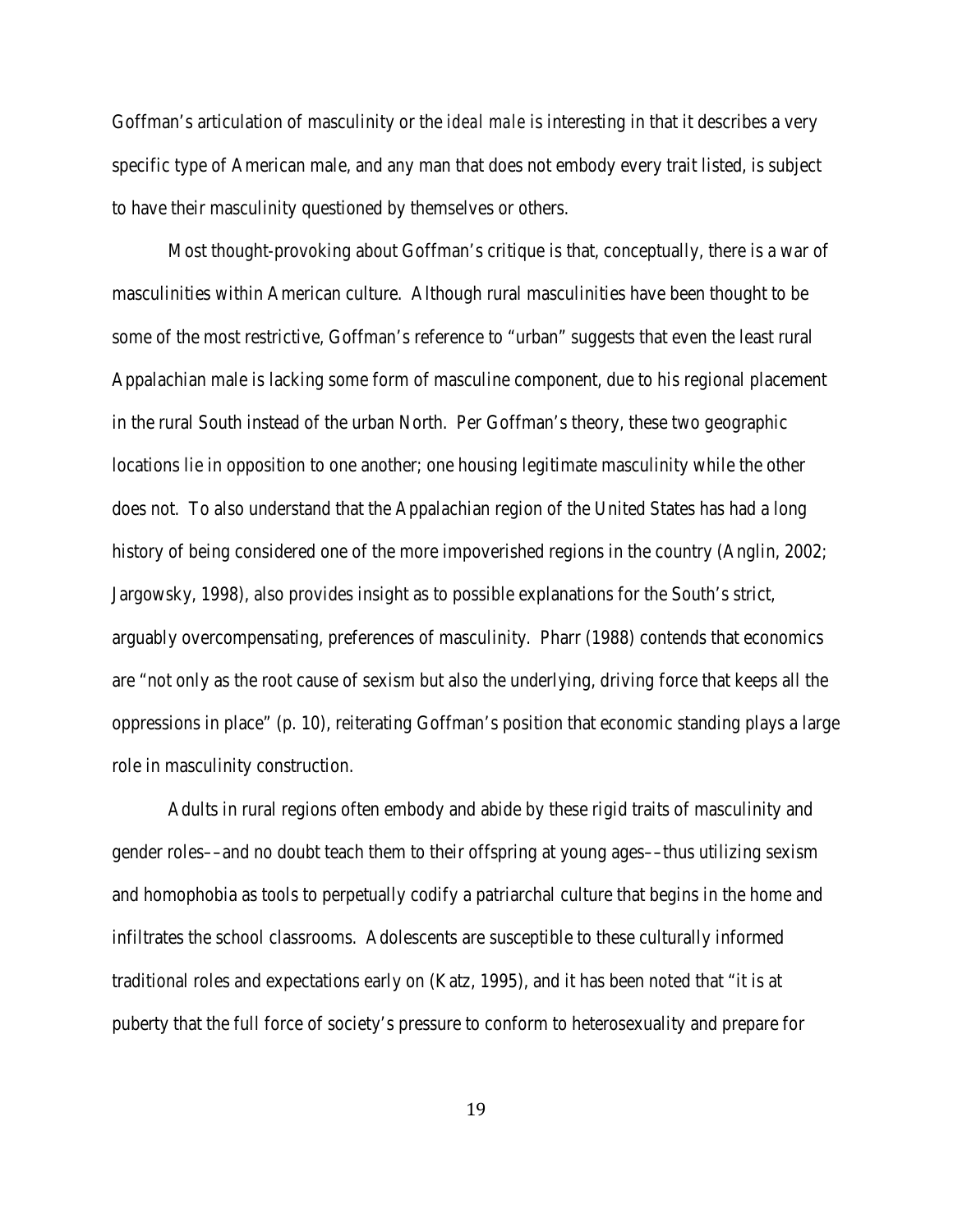marriage is brought to bear" (Pharr, 1988, p. 17) This can be problematic when a male is the antithesis of expected male sexuality––bisexual or homosexual rather than heterosexual.

Gay men often feel the need to validate their masculinity by engaging in risky sexual behavior, such as *barebacking* (i.e., unprotected anal sex) (Davis, 2002; Riggs, 2006). This form of sex can function as an expression of masculinity given its lack of restriction and limits (Riggs, 2006). Men find this activity to be devoid of discipline and regulation, and thus can assert their own masculine-driven power within the parameters of sexual activity. Obviously this can be problematic, in that unprotected sex is the leading cause of contracting HIV/AIDS; exhibiting "masculine" behaviors in this way can have negative long-term effects for non-heterosexual men. Kimmel and Levine (1998) establish that the 1970s were a turning point for gay male identity, noting that non-heterosexual males began to assert personas that were genderconforming and heavily reliant on traditional expectations of rigid masculinities. Correlating this with the strong emphasis on traditional masculinity—specifically in the South— accounts in part for why a recent article in *The New Yorker* suggests that HIV has such a "grip on the American South" (Stillman, 2014). Some gay men in Appalachia feel pressure to exhibit *some* form of masculinity even if they violate the foundations of what is accepted as genuine, traditional masculinity simply by being homosexual. In 1995 Abraham Verghes wrote the groundbreaking book entitled *My Own Country: A Doctor's Story* that described in depth the AIDS epidemic in Appalachia, specifically Eastern Tennessee. These accounts lend support to the claim that not only is HIV/AIDS in the South a product of unsafe sex practices, but that the South is agentic to the spread of the disease, by perpetuating rigid expectations of masculinity and sexuality that can lead to unsafe sex practices.

20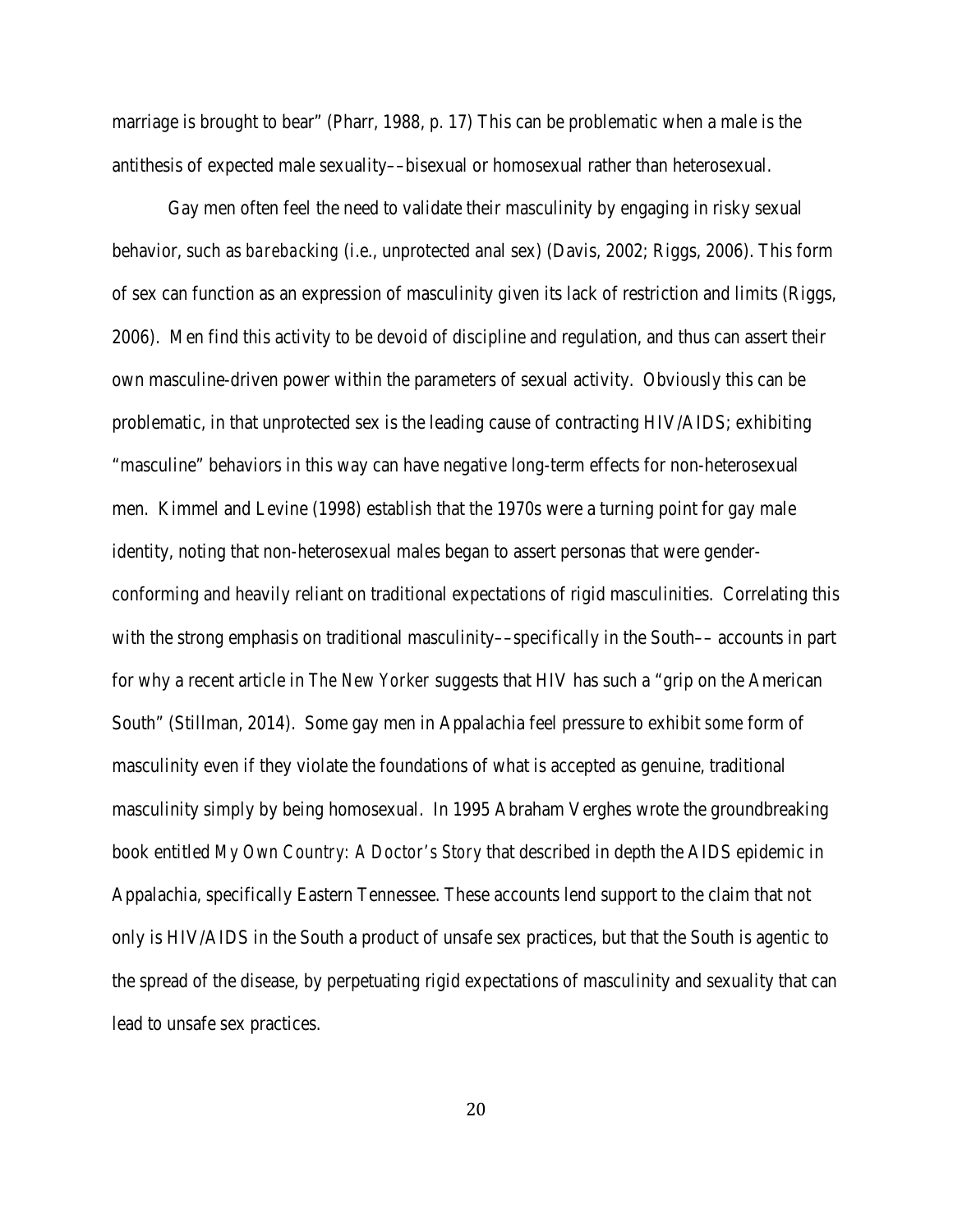In addition to devout religious ideology and a strong urge to maintain traditional gender roles, the rural landscape of Appalachian culture can produce additional dilemmas and complications for gay men and women; the following section discusses these dilemmas in depth.

# **Isolation and Rurality in Appalachia**

Fifteen thousand. That is the population of my hometown; where I spent the first twenty years of my life. It was hardly a thriving metropolis like the ones I saw on television; my town was nestled in the mountains of Western North Carolina. Instead of living in a home surrounded by towering skyscrapers and condominiums, it was enclosed by lofty pines and rolling hills. It was isolated. It was remote. It was … rural.

Living beyond the parameters of the cityscape had its benefits and, just like most other things, also came with its share of setbacks. But you adjust. You adapt. You survive. Ever since I was a little boy, I dreamed of moving away, however. I wanted to replace the fields full of grazing cattle with busy streets and sidewalks filled with an array of people. I wanted less serenity, and more chaos. In short, I wanted to be in the city; no particular city, just … in *a* city. As I grew older and began to form what would become my adolescent and young-adult identity, it became more and more apparent that, as a gay man, my hometown simply would not be the best place for me to spend the duration of my life. During my teenage years, my day-to-day life would range from tolerable to *if I don't get out of here soon I'm going to lose my mind*. Just as prior research (Sears, 1991; Baunach et al., 2010) has described, the school environment can be a challenging and even emotionally damaging space for non-heterosexual men in Appalachia, and I was no exception to these testaments.

By my sophomore year, I was the *only* openly gay person in my high school. During my freshmen year, there was one male who was openly gay––I saved that proclamation until my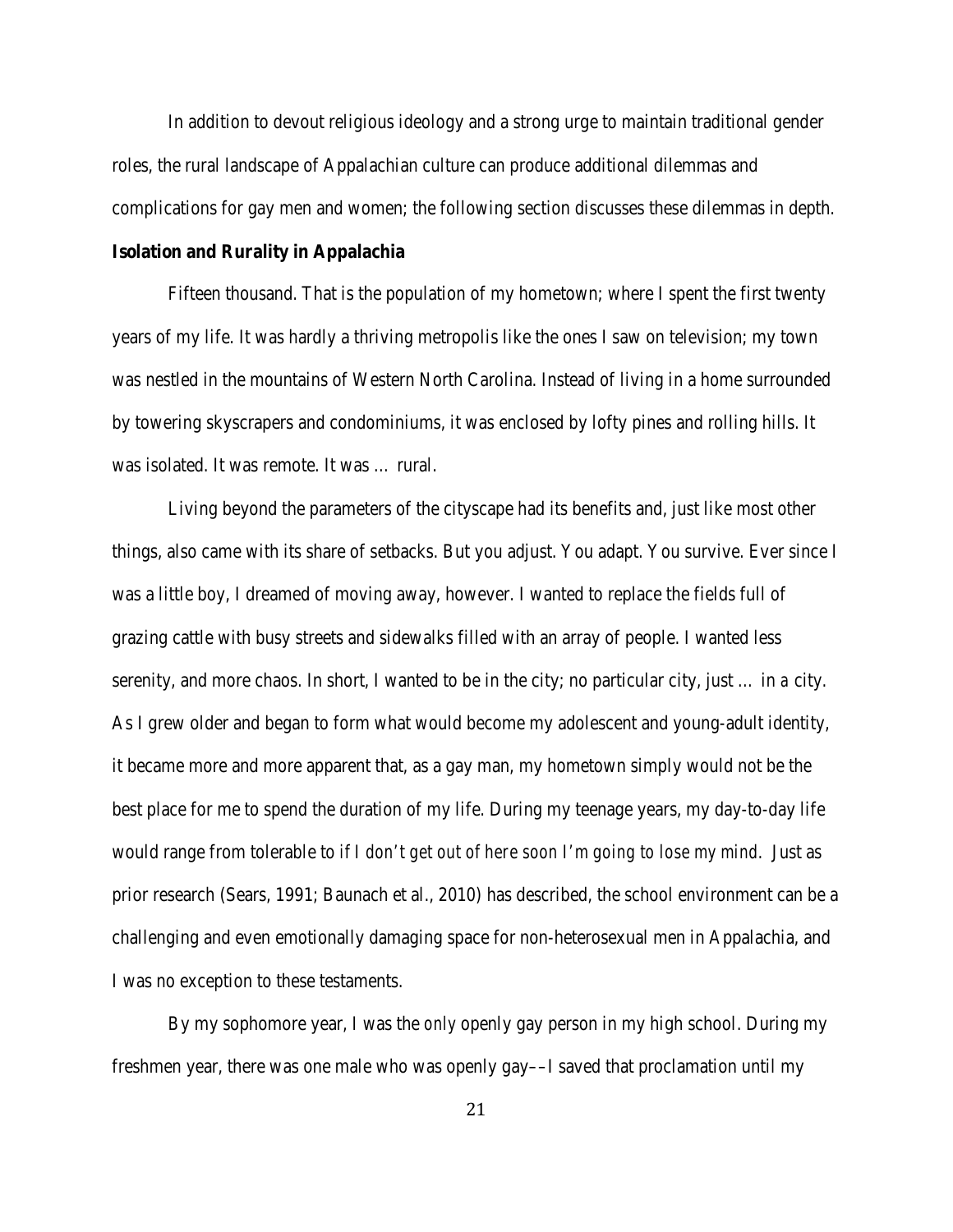sophomore year. This rather brave young man was bullied frequently, and eventually decided to move to upstate New York where he had extended family. The following year, after I came out of the closet to my friends and peers, a move to New York did not sound half bad. Unlike my peer, I did not have the luxury of that option; all of my family are from Appalachia and still reside in the region. *I'll just have to tough it out*, I would think to myself daily, anxiously anticipating the day when I would be released from the shackles of adolescence and parental control, and move. High school graduation could not come soon enough. By age twenty, I had gotten free from the grips of the Appalachian small town that I had felt so shackled by for all those years. It was bliss.

Gay men and women moving out of their small, and often rural hometowns, is not a new pattern. In fact, it is a practice that has been of much debate in academic inquiry for quite some time now. One of the major arguments is whether or not rurality can offer gay men and women a prosperous, healthy life. It has been noted that "for many in the gay and lesbian community, there is a loss of public acceptance, a loss of allies, a loss of place and belonging" (Pharr, 1988, p. 23), especially those in rural communities. Rural life is often experienced by nonheterosexual men and women as hostile . In addition to the more restrictive expectations for masculinity in rural areas, there is also lower visibility of queer culture in rural areas, and certainly fewer opportunities for companionship, as a major facet to rurality is isolation for all inhabitants. Isolation is further intensified when an individual belongs to a minority subgenre of people.

In her essay "Get Thee to a Big City: Sexual Imagery and the Great Gay Migration*"* (1995), Kath Weston declares that gay men and women most often leave their rural hometowns behind for city life. Weston claims that non-heterosexuals relocate to larger cities to find greater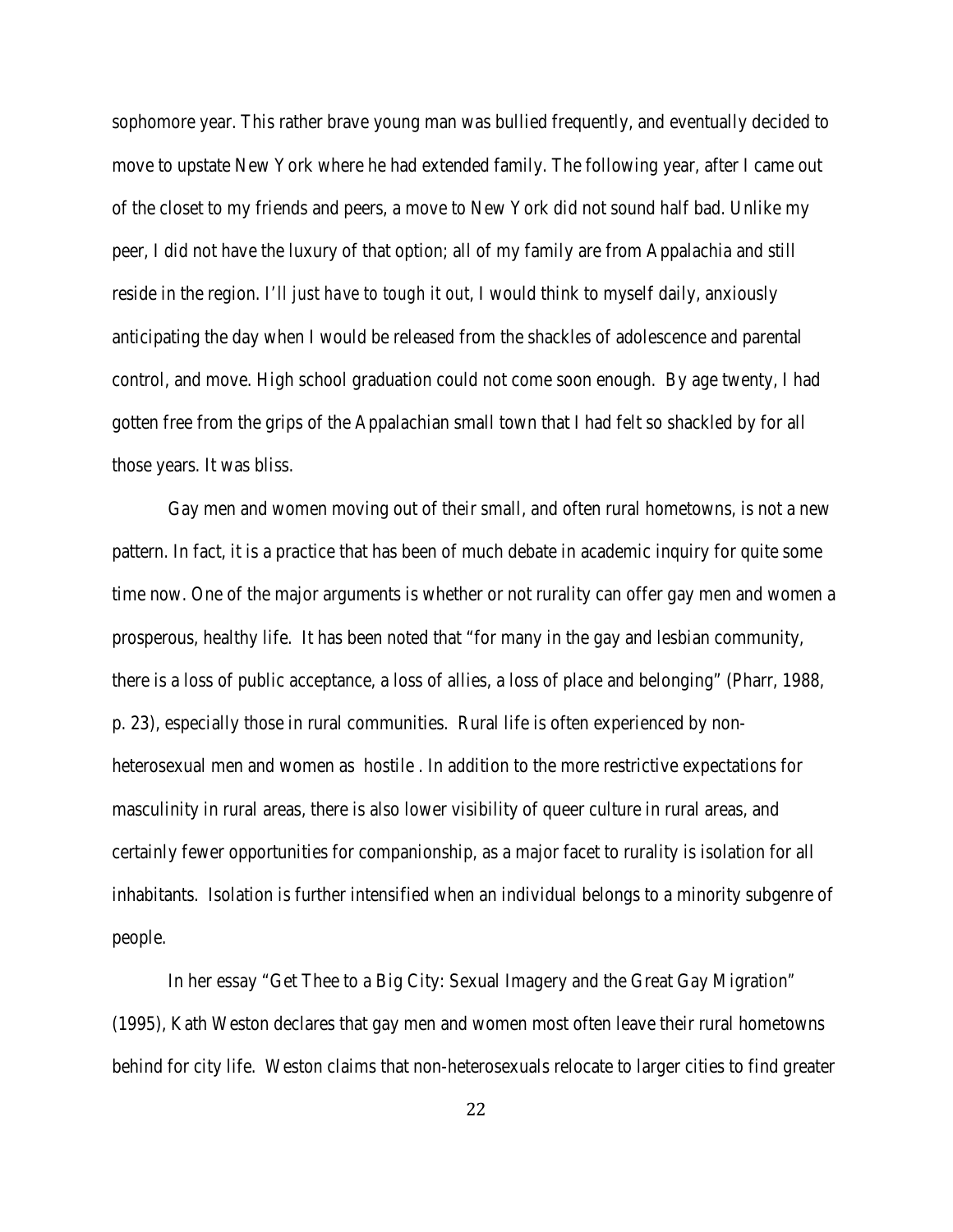acceptance and community, to assert a stronger, more liberated gay identity, and to gain discernibility among the population. Residents of rural communities––especially those in the South––are often critical of and hostile towards gay individuals who disrupt the norms of local culture, preferring the visibility of both them and their culture be minimal to non-existent. As Pharr (1988) contends, "visible gay men are the objects of extreme hatred and fear by heterosexual men because their breaking ranks with male heterosexual solidarity is seen as a damaging rent in the very fabric of sexism." (p. 18) Those who exhibit gendered behavior that is noticeably or outwardly queered may find rural life particularly difficult; whether or not a nonheterosexual can "pass" as heterosexual through appearance and mannerism determines their success in the rural community (Wienke  $\&$  Hill, 2013), because those individuals provide less disruption to traditionally preferred gender patterns.

In opposition to visibility lies isolation, which some scholars believe is the unhealthiest aspect of rural gay life (Annes & Redlin, 2012). To be isolated is to be alone, with little-to-no social networks, support or alliances. Larger cities promote greater public visibility to gay men and women by offering a higher number of queer spaces and platforms for queer identity, hence becoming a beacon of hope for those attempting to migrate. Cities also offer gay men and women the opportunity to not live an isolated life, but instead have meaningful relationships and networks with fellow non-heterosexuals.

Although urban life seemingly offers many crucial benefits to gays, it too has its share of setbacks. Research has argued that urban life offers no better possibilities for marginalized sexualities (Wienke & Hill, 2013), but city life does tend to offer more resources for gays in regard to social networking and support systems, even though the cost of living and pressures of maintaining an "ideal" gay lifestyle in the city is emotionally stressing on men and women. An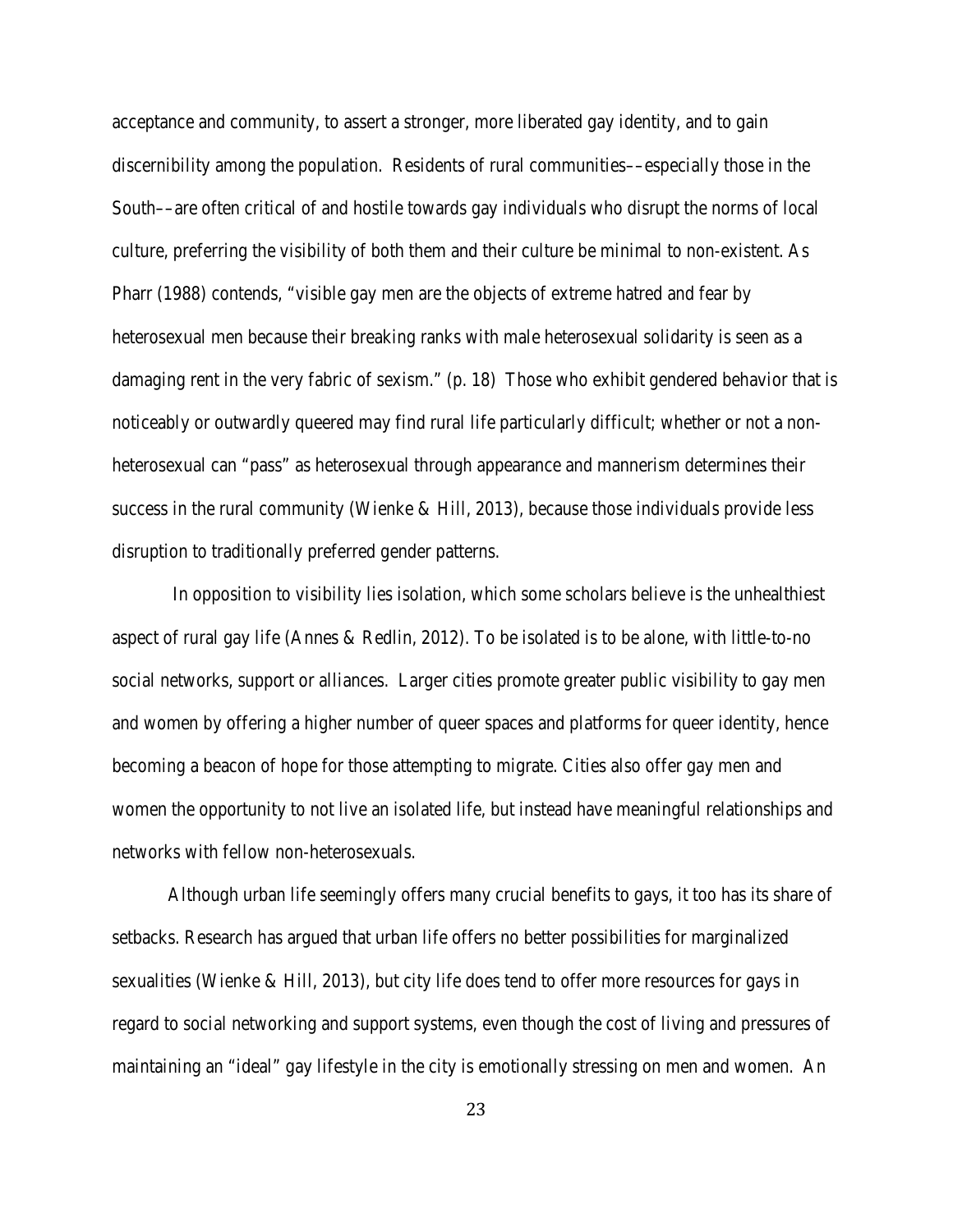abundance of financial resources are needed for urban living and the consumerist behavior that is perpetuated as a gay ideal (Barrett & Pollack, 2005). Representations of ideal gay lifestyles that place emphasis on consumerism are represented in many forms, especially those in media. Television shows such as *Queer Eye For the Straight Guy* and *Will and Grace* depict the ideal gay man as being well-groomed, dressed in designer clothes, eating at fine dining restaurants regularly and living in expensive homes and apartments. These representations of gayness relay messages to mass queer audiences that in order to be an attractive, upstanding, *ideal* gay citizen, one must conform to these notions of spending and excess (Battles & Hilton-Morrow, 2002). Gay men living in urban areas who strive beyond their means for this lifestyle may well confront emotional and psychological stress.

The day-to-day stresses of urban living on gay men and women may exceed the stresses that they once felt in their rural hometowns. Although gay men and women's visibility may be minimal in rural areas, they are met with restrictive expectations and qualifiers for visibility in larger, urban areas. The city "stands for a gay 'Mecca' where it is safe to be gay and to express freely ones's gayness" (Annes & Redlin, 2012, p.62), but is also noted that many gay men and women remain in the city and engage in urban living only briefly. A common trajectory of this gay migration is that many gay men and women leave rurality for urbanism in order to establish their gay identities, only to return back to rural life a short time later. This notion derails the assumption that most, if not all, gays move to urban environments as the *end point* of their personal journeys, suggesting instead that the pull towards urban life may be temporary.

Even though it has its own stresses and expectations specific to gay life, urbanism offers more opportunities for gay men and women to establish and assert individual identities than rurality. As many scholars have shown, identity establishment as a gay man is a complex process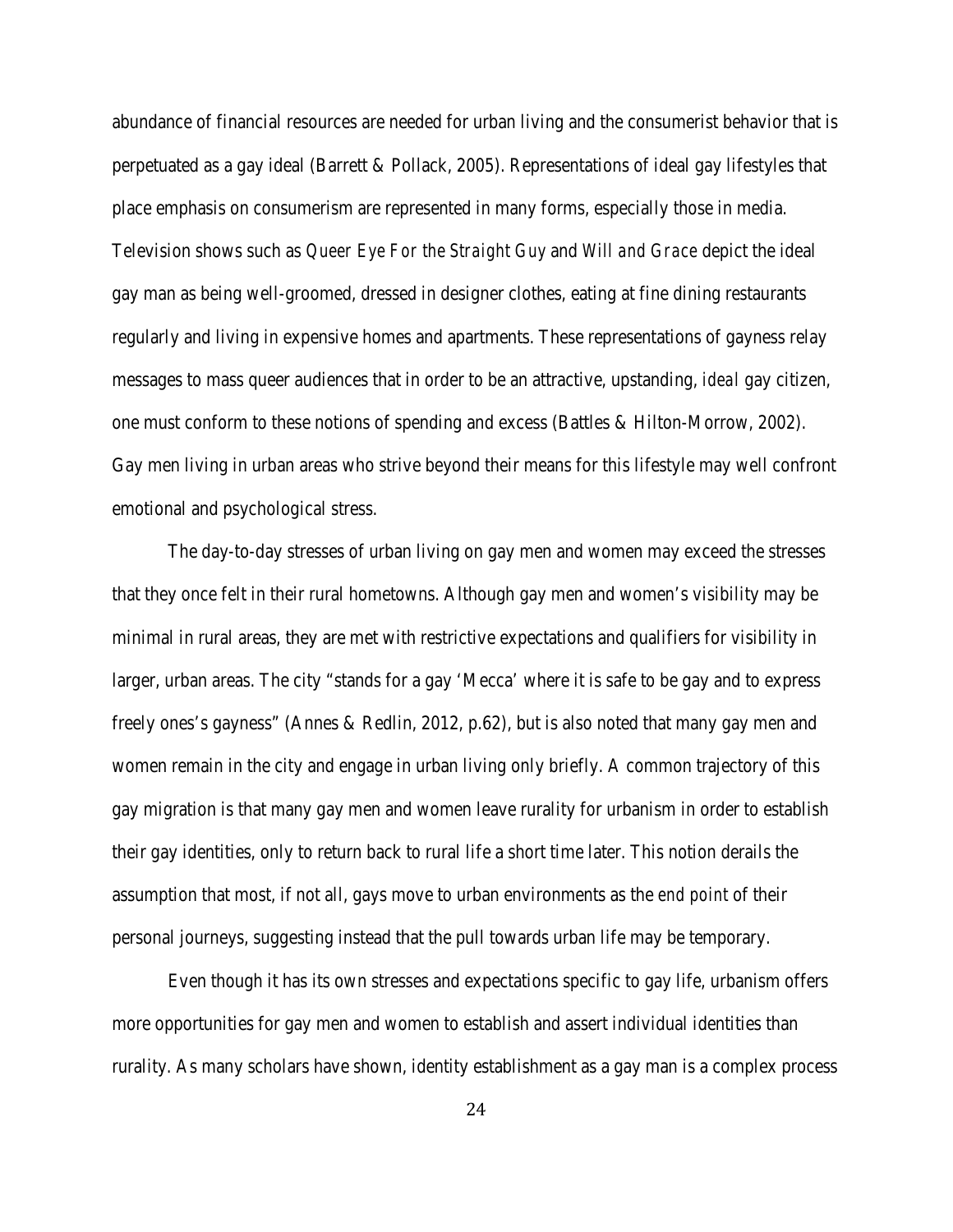influenced by many factors. The following section of this chapter discusses these processes in greater detail.

# **Identity Establishment Among Gay Men: From the Closet and Beyond**

Identity "indicates a placement within a set of social-structural relations" (Hutson, 2010, p. 215); the "coming out" process can indicate a turning point in identity that signals a passage into a "new social group or social structure" (p. 220). Given that this passage to a new selfhood is a transitional period in one's life, one of the hurdles to overcome is learning how to establish an identity as an openly non-heterosexual individual. This means that gay men must find their new identity as an *openly* gay male, in a world that is often unfriendly, biased, or judgmental towards them. Gay men then learn to cope with their freedoms to be open about their sexuality, and gain comfort in doing so.

Just as one "comes out" of the closet, one is simultaneously "coming in" to a new culture and a world that is often unfamiliar (Ridge, Plummer, & Peasley, 2006, p. 506). This "coming in" process can also create an identity crisis among gay men, who may question their sense of self, their placement within society, and the *type* of gay person they want to be. Authenticity is a motivating factor in establishing this new identity; the ability to be openly gay, yet not succumb to stereotypical or idealized versions of non-heterosexuality, is a prominent goal for many gay men. Part of this transition involves establishing an identity outside of the authority of one's parents, as well as resisting dominant heterosexual cultural norms (Hutson, 2010). With this newly found identity, many men also find struggle with balancing self-acceptance and family acceptance. A previous study indicates that 89% of gay men find their families to be an important part of their life (Wilkinson, Holt, Rawstorne, Kippax, & Worth, 2012). This statistic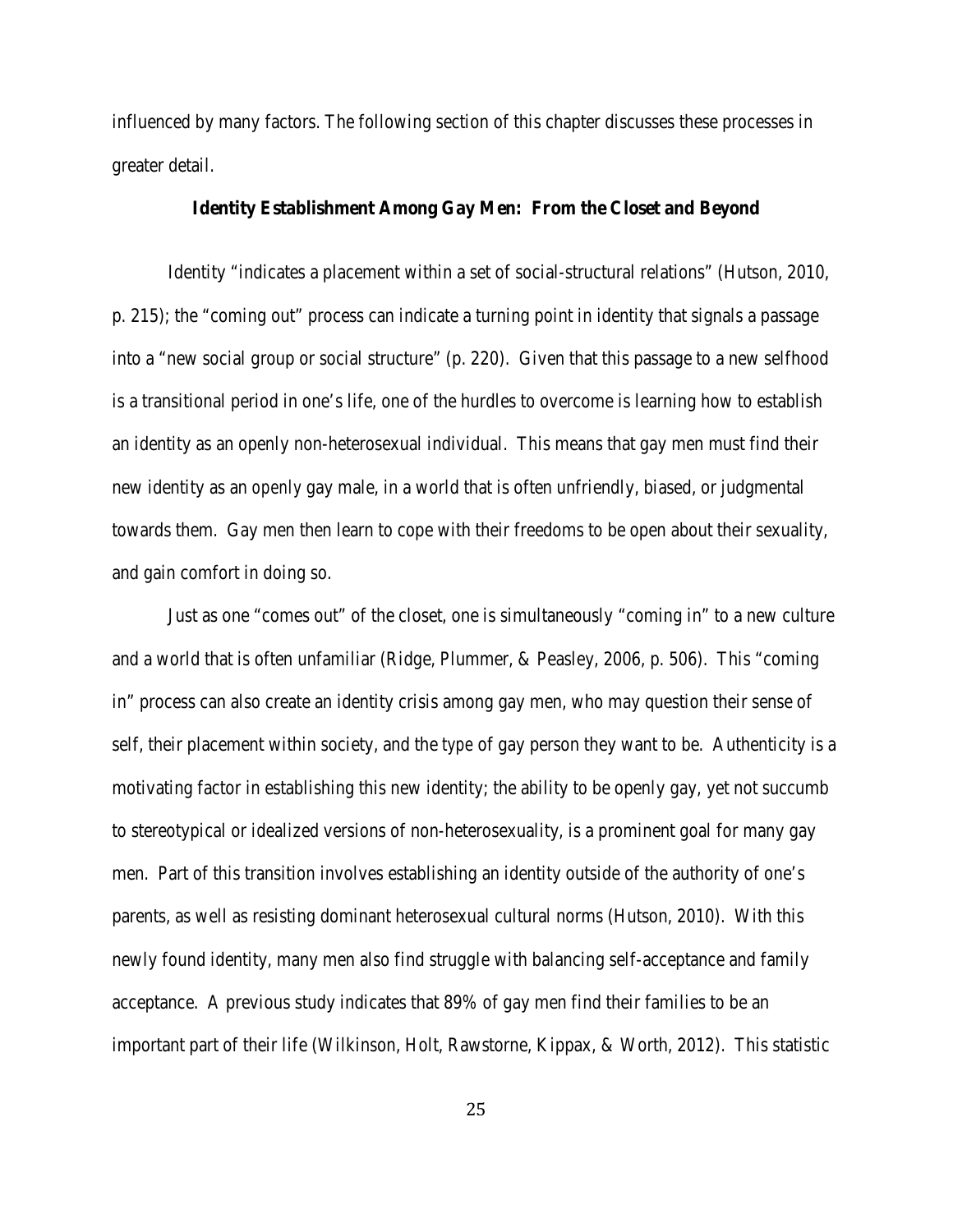highlights the dialectical tensions that gay men face when dealing with their homosexuality and their attachment to kinship, and the ways in which they navigate through such tensions. Men must also establish their own sexuality and masculinity in a "homophobic world" (Ridge, 2006, p. 507) and, given that southern culture is more tolerant of homophobia than other US regions, this transition can be extremely difficult.

#### **Identity Establishment within the Gay Scene and Gay Communities**

Attempting to create a new identity after making the transition through the homophillic passage can be a difficult undertaking. Gay men must figure out ways in which they want to be male, how they want to embody and represent gay masculinity in their own way, in gay spaces such as clubs and bars as well as outside of these spaces, in the hetero-dominant world. As gay men and women have higher levels of stress relative to their heterosexual counterparts when it comes to intergroup relations (Hegarty, Pratto, & Lemieux, 2004), it would make sense that gay men would want to surround themselves with people with whom they can be comfortable, and who provide ample levels of support and comfort. Friendships can provide gay men with support that they may not receive from family (Wilkinson et al., 2012). Although supportive friendships positively contribute to gay men's mental health, the friendships among gay men are complicated by the structure, limitations and boundaries of such relationships (Shio & Savaya, 2011).

Friendships among gay men are divisive in the same way that friendships among heterosexuals can be. Just as with hetero-dominant culture, relationships within gay communities are affected by class, ethnicity and family background (Wilkinson et al., 2012) and have varying social statuses that can often create restrictive and exclusive membership within the overall community (Ridge et al., 1997). In addition to the complexities presented by class and ethnicity,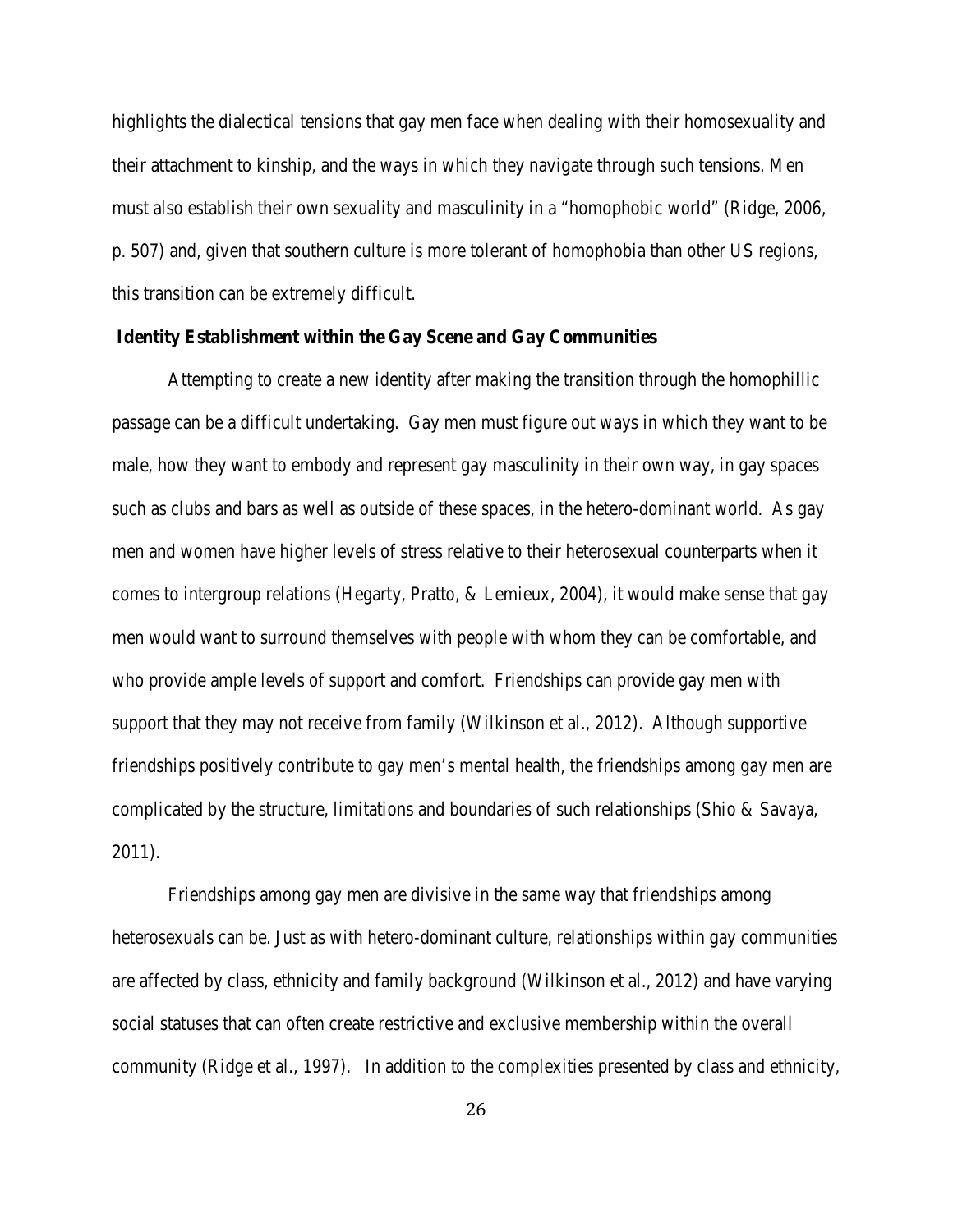there are three primary sub-groups of gay male friendship: Communal, Sexual and Social (Wilkinson et al., 2012). The next three subsections will explore each of these dynamics more closely.

**The significance and implications of gay community immersion.** Precisely defining what makes a gay *community* is a rather difficult task. Non-heterosexual individuals have had a semi-linear cultural and social progression over the last century. Beginning in the  $20<sup>th</sup>$  century, American homosexuals were thought to be a deviant subculture, followed by a progression towards being considered a politically charged by-product of the Civil Rights and Women's Liberation movement of the 1960's and 1970's, to what is now considered to be a social movement (Wilkinson et al., 2012) fighting for equality and visibility in the socio-political arena. The gay community was initially considered to be a group of people whose only commonality was sexual experiences (a deviant subculture) and a group that provided support to fellow gay men and women that could not be found in heterosexual institutions, therefore making the aspect of sexuality itself vital to the community (Wilkinson et al., 2012). However, cultural views have shifted over the past two decades.

Gay communities are now viewed by many as a conceptualized alliance consisting of non-heterosexuals, promoting changes in political climate and government politics, with hopes of conveying a sense of normality to their heterosexual counterparts (Ridge et al., 1997). Gay communities are an anchor for gay identities and the gay liberation movement (Holt, 2011), and a rallying, allied gay community is necessary for politically promoting better health policies for non-heterosexual individuals (Wilkinson et al., 2012). Although a formed alliance of nonheterosexuals can be beneficial emotionally, politically and socially, there are complexities and concerns within friendships between gay men that can be problematic at a micro level.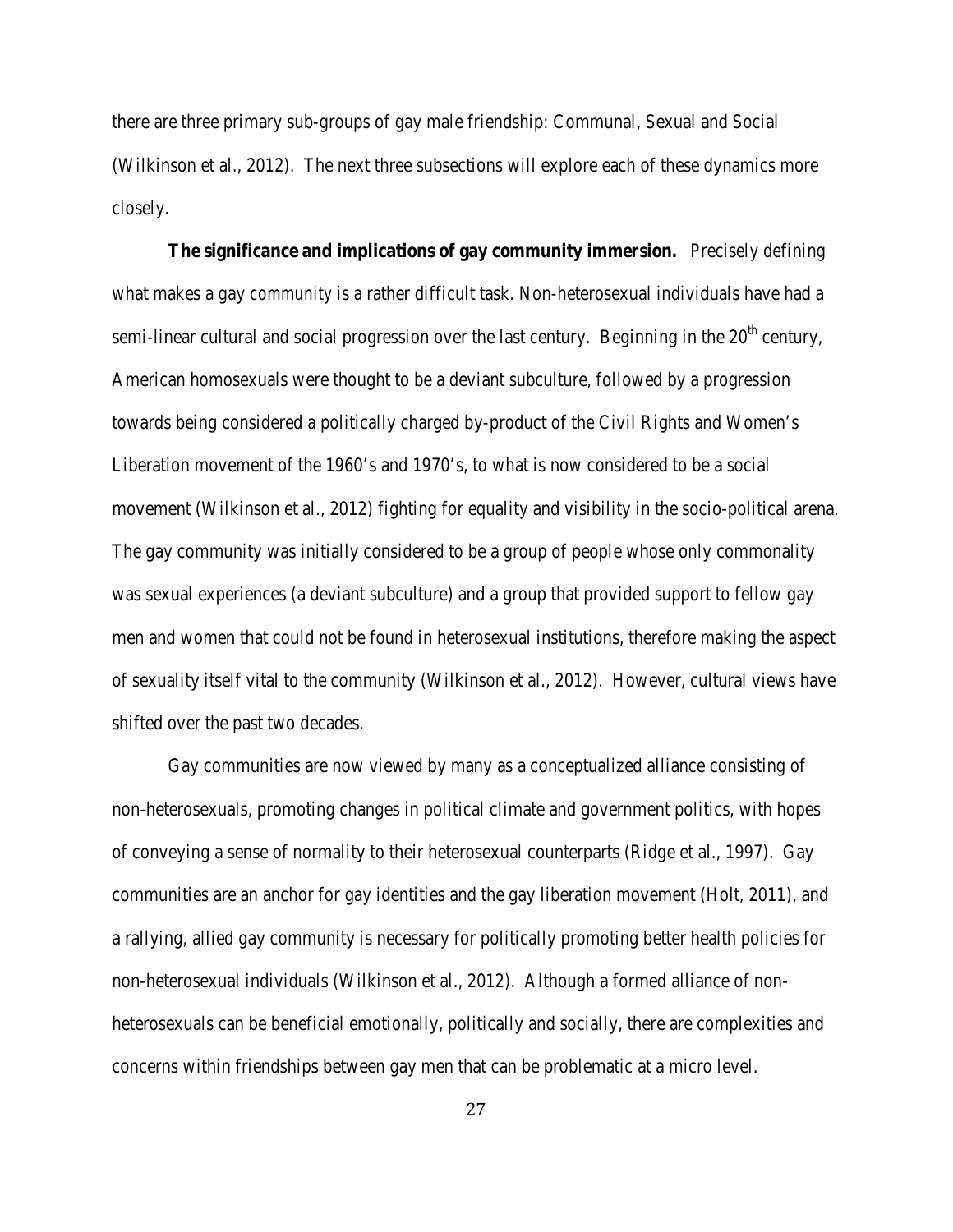Men within the gay community face the task of handling relational complexities in order to establish successful and meaningful friendships. These issues can range from the pleasures and risks of drug and alcohol abuse, the complicated dynamics of gay male friendship (both sexualized and non-sexualized) and the exclusionary methods that gay men employ with one another to regulate physical appearance, lust and sexualized competition among one another. Sexuality within the gay community is a convoluted matter, often times complicating specific dynamics of interpersonal relationships by blurring the lines between friend and lover, emotionally supportive friend or sexualized competition.

**Sexualization of the gay community.** The dynamic of friendships between gay men is complex. One of the more abstruse aspects is that of the role of sex within these relationships. Gay men face tensions that arise from the basic nature of their ongoing relationships with one another: questioning whether the relationship is simply that of an emotionally supportive friend, or a sexual or prospective sexual partner. Gay friendships are shaped by social structures whereby sexuality is a large component of their relationships (Nardi, 1992). Given that the one commonality that all gay men within the community share is their attraction to other men, it is easy to understand how this dynamic can be complex and perplexing at best.

One of the dominating themes in gay friendship is that of idealized gender and masculinity roles, which come to fruition through the appearance of gay men. Appearance in gay culture is restrictive and determines who is deemed attractive and worthy for "membership" among individual groups in the community (Ridge et al., 1997). This "merit" also extends to interpersonal, sexualized relations that occur between gay men. Appearance is informed by hypermasculinized ideals which lead to a preferred body type (Hutson, 2010) that gay men aspire not only for themselves, but for their sexual partners to have as well. Research on gay male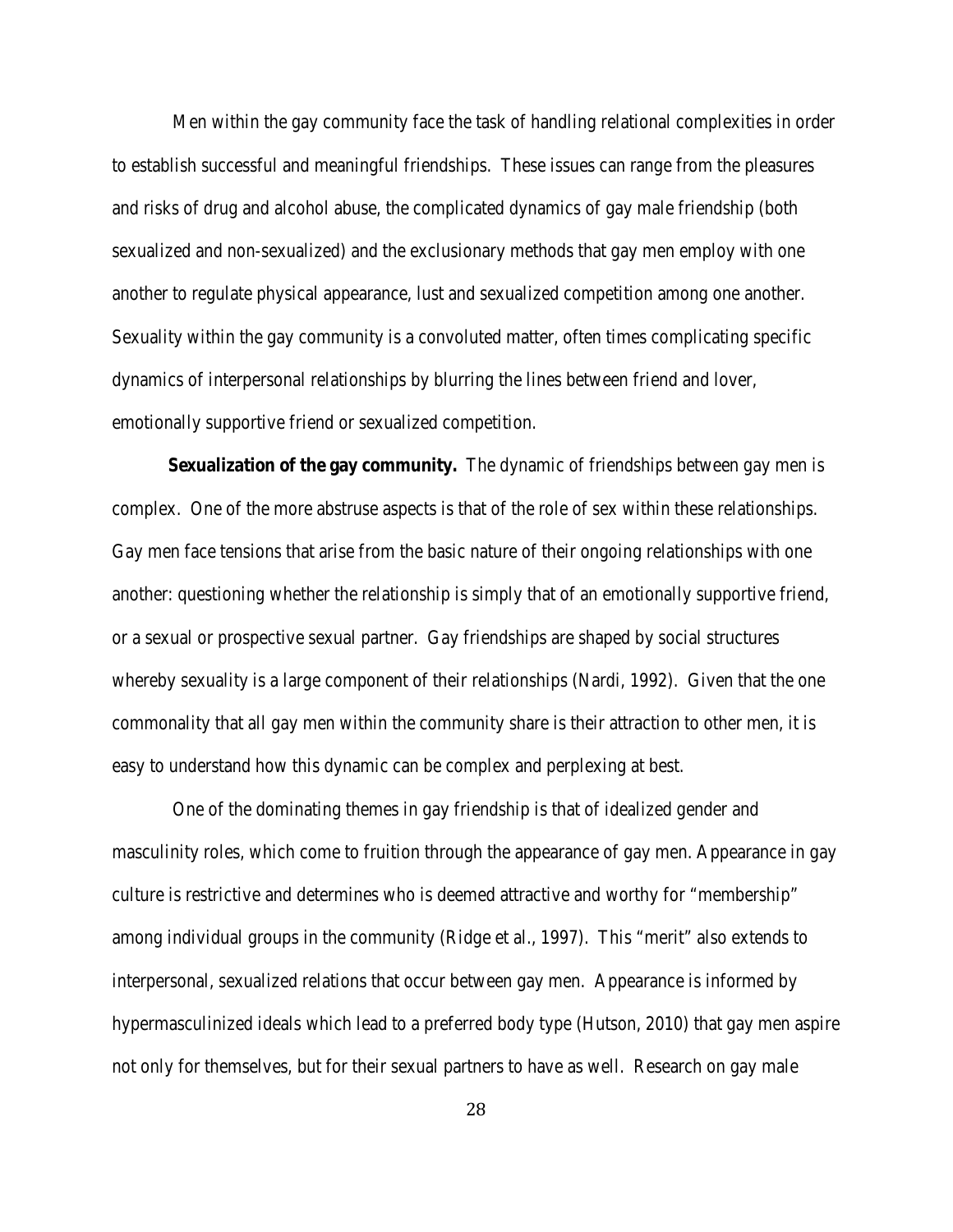attraction has shown that a majority of non-heterosexual men are attracted to men with strong masculine dispositions and mannerisms (Ridge et al., 1997), most often finding those who embody traditional masculine roles as more sexually desirable than their more effeminate counterparts. Gender and masculine ideals also affect the ways that men dress and present their bodies to one another (Hutson, 2010), wearing tight clothes in gay bars and venues, for example, in order to draw attention to their body, and create a sexualized self.

This regimented process of adhering to (stereo) typically masculinized behavior within the gay community creates conflict while simultaneously providing some benefits. While sexualized relationships amongst gay men provide connection in some ways, it simultaneously creates distance and fragmentation within the community (Ridge et al., 1997). This fragmentation comes in the form of competitiveness and divided subgroups (Ridge et al., 2006). A platonic friendship (to stronger or lesser degrees), but with a sexualized component, called a "Friends with Benefits" (FWB) relationship, plays a large role in the gay community (Ridge et al., 1997). While many men do not have desire to be in committed, monogamous relationships, a sexual appetite still remains, resulting in the men often engaging in a FWB-type relationship. In a FWB relationship there are typically no formal long or short-term commitments to one another or monogamy. The scholars also note that although FWB relationships play a prominent role in the gay community, they can prevent social support and long-term friendship due to the sexualized nature of the relational dynamic.

The role sex plays in gay male companionship and friendship is dependent upon the individual. Research has shown that when it comes to socializing, a majority of gay men attend clubs, bars or other casual gay venues and engage in typical hobbies, as opposed to visiting the more stereotypical, super-sexualized spaces such as bathhouses, sex clubs and strip clubs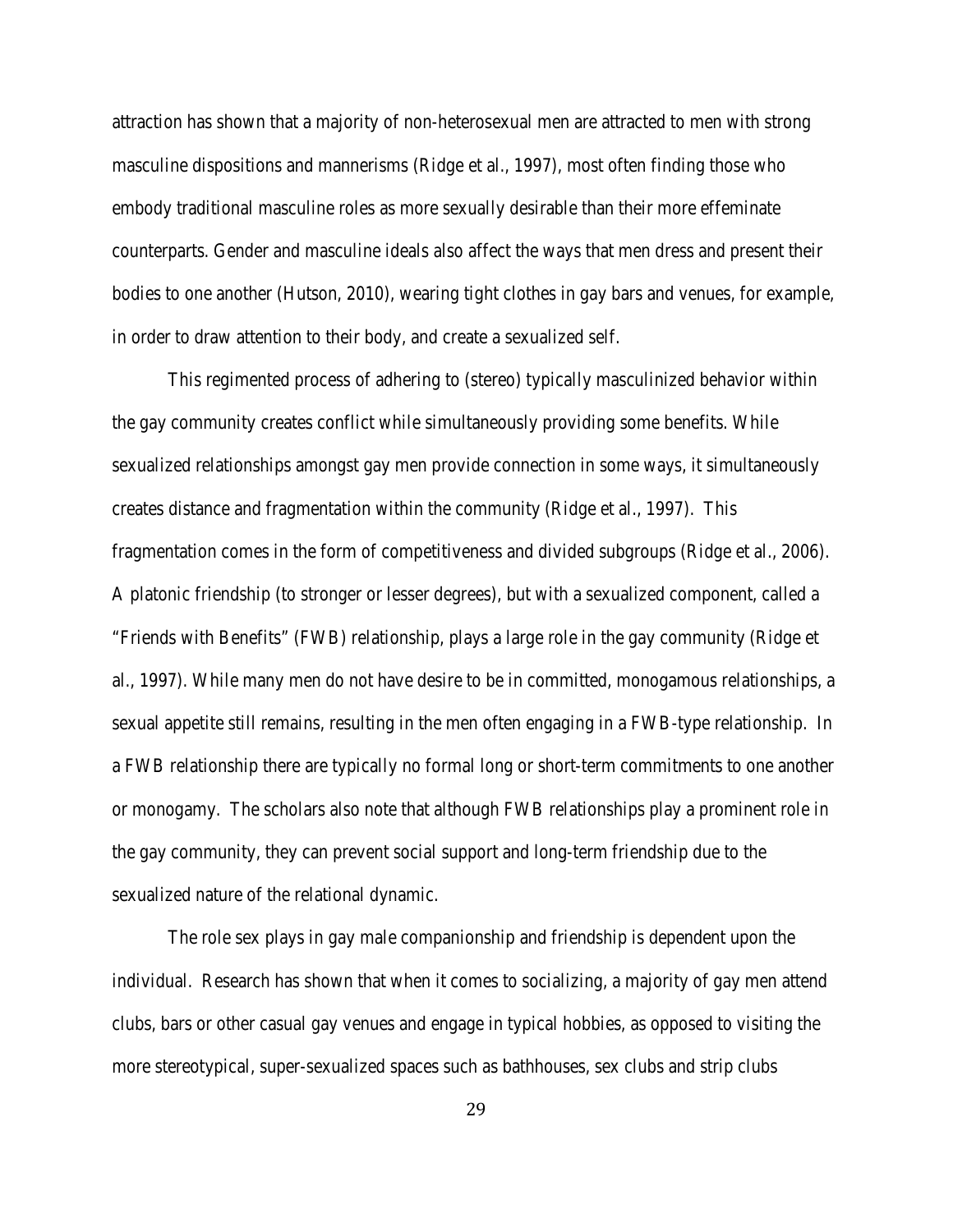(Wilkinson et al., 2012). When it comes to the online gay scene (including chat rooms, dating websites and "hook-up" websites), there is a division in regard to what men desire from these sources. 55% of gay men employ online dating and cellular phone dating-based applications as a means to have casual sex, while 55% also join in an attempt to find friendships (Wilkinson et al. 2012). Given that there is an overlapping of these percentages, the research reiterates the fact there is much ambiguity among males pertaining to boundaries between plutonic friend and sexual partner. Men who use these sites are simultaneously looking for friends *and* sex; something many gay men believe they can find in a singular person.

These relationships are often created or established in a sub-group of the gay community as a whole––the gay *scene*. The scene is considered to be a commercialized gay venue (Ridge et al., 2006) that serves the purpose of fostering relationship building, while also perpetuating many negative habits including excessive drug and alcohol usage and promiscuous sex. The scene is where many gay men establish their individualized gay identity, and determine how they want to engage as gay men both independently and with other men.

#### **The Scene: Identity Formation, Pleasure, and Socialization**

The *scene* is a culmination of the many facets of individualized gay culture. Given that gay men and women are left to perform their own independent versions of their sexuality in a heterodominant world, the scene is the intersecting of these diverse, non-heterosexual identities. The gay scene consists of any type of gay space that is made for profit, although this definition typically refers to bars, clubs and any other venues that stand as a meeting place for gay men and women that are dominated by capitalism and financial profit by an institution. This queer space is one in which men can each perform their identity among other non-heterosexual men, allowing them to create a more sexualized self in the presence of others. Although the scene can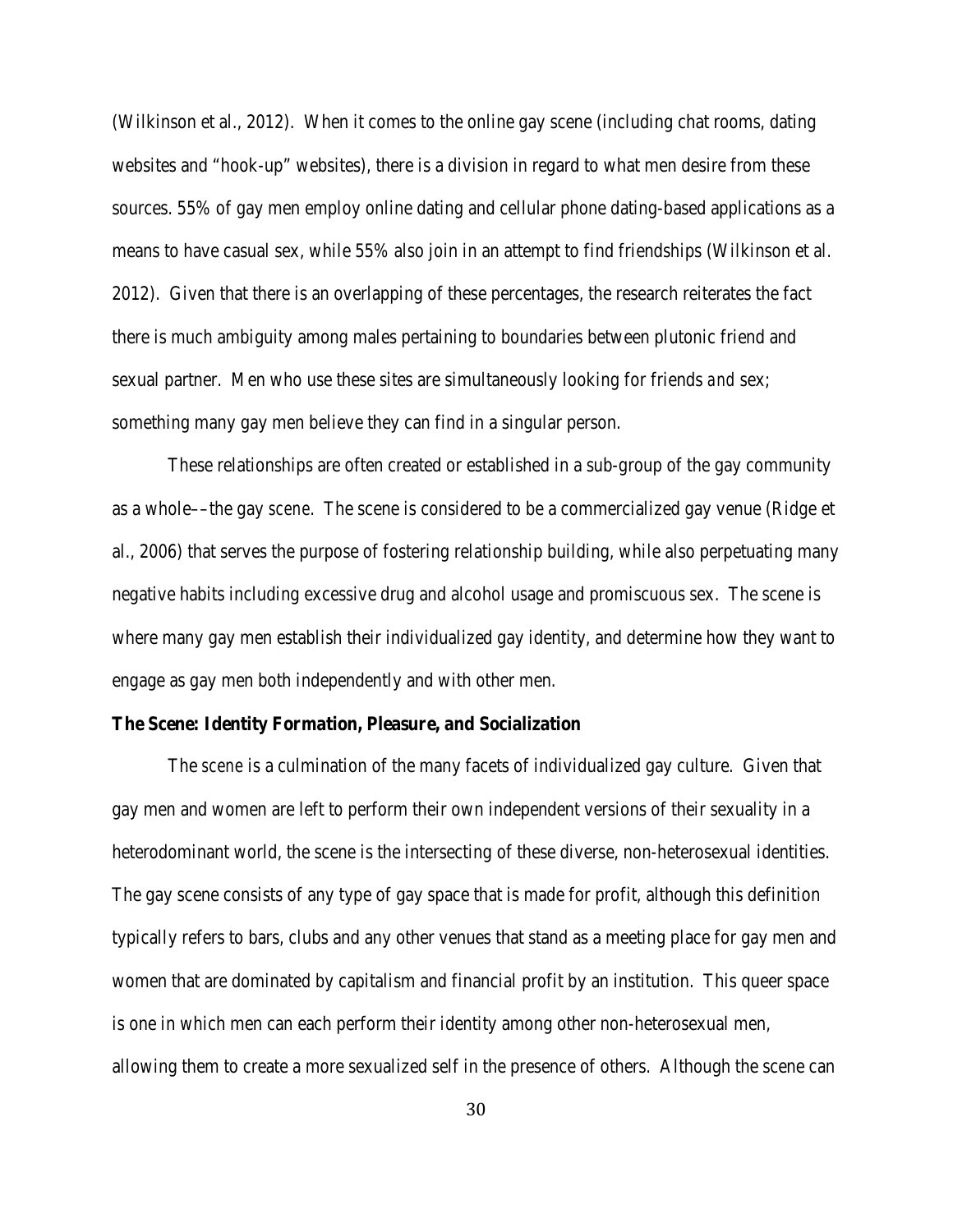be considered a liberating space for non-heterosexuals, it is also a place that marginalizes individuals (Hammers, 2008). Within these spaces there are three predominant themes that arise: the cultivation of individualized identity, a space in which pleasure seeking is the overarching agenda, and the complexities of social networking and social groups. It is to these themes that I now turn.

**The scene as a space for pleasure seeking.** The scene provides men (and women) with broader boundaries to perform gender norms; the gay scene not only broadens, but also *reproduces* the sexual and gender norms of heterosexual society, in a more liberalized manor (Taylor, 2008). Although gay men emulate much of the gendered norms of the hegemonic world, such as aspiring to maintain a sense of masculinity and power, the scene allows for a broader interpretation of this masculinity. By adopting non-hetero idealizations and networks, gay men are left to understand their own individualized versions of masculinity, perform them in these spaces, and thus create new versions of masculinity (Ridge et al., 2006). Within the confines of queer spaces and the scene, much of this identity is centered on sexuality, hence creating an emphasized sexualized self. This process of creating a sexualized self is in part what makes the scene a space that is centered on *pleasure seeking*.

While the scene allows gay men to pursue many identities, it is the sexualized self that is the most common identity employed (Ridge et al., 2006). This affirms Hutson's (2010) assessment that gay men have many core values that relate to their self-identity, but social situations may dictate which of those identities takes prominence over others at particular times. Given that the scene allows men to explore pleasures and gayness fully, it has most commonly been geared to perpetuate casual sex and short-term relationships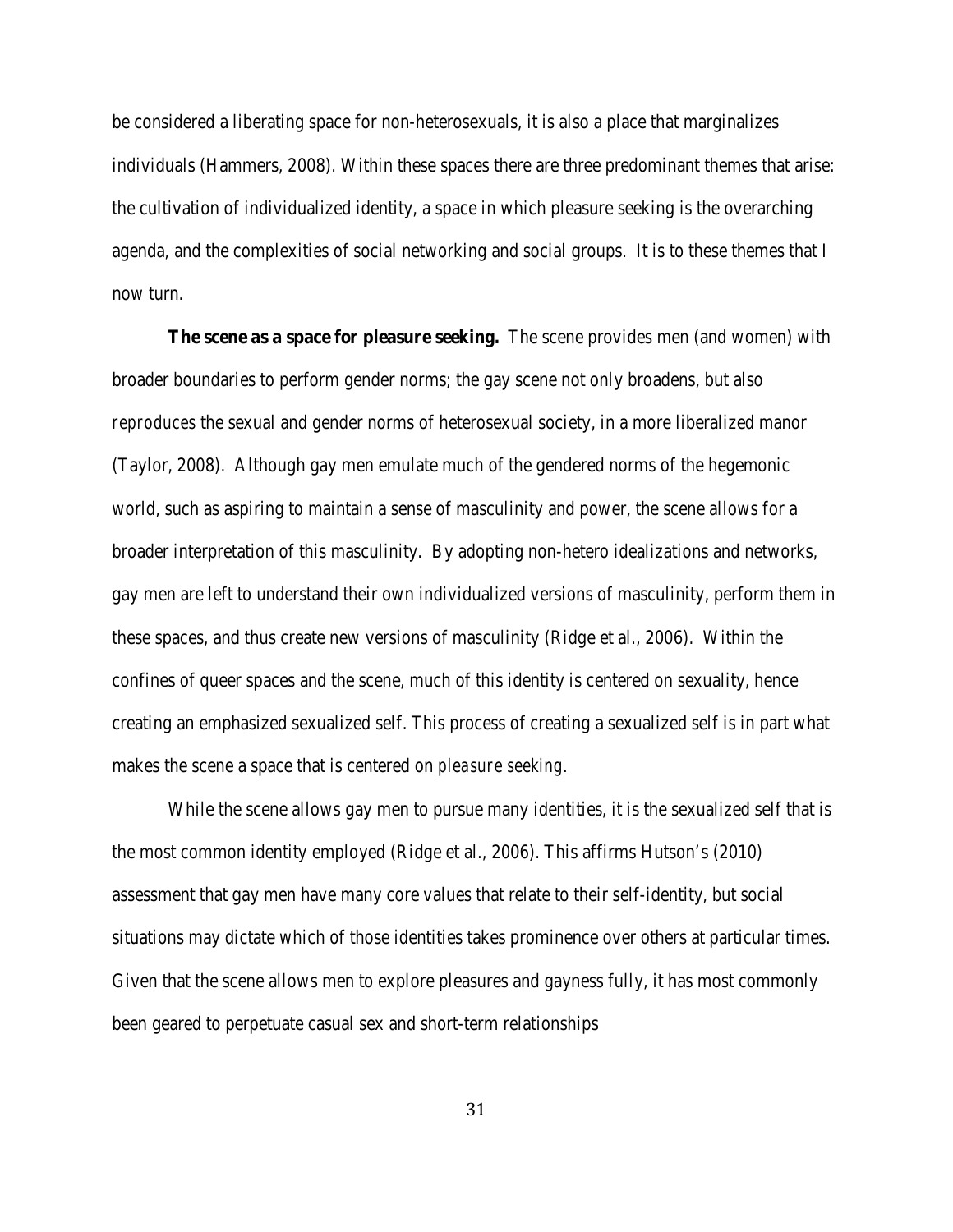Casual sex is not the only pleasure that is associated with the scene. Excessive drinking and drug use is also a common activity affiliated with these queer spaces. Drugs "are frequently an ordinary and positive part of scene life" (Ridge et al., 1997, p. 159). Given that the scene is centered on leisure and pleasure, the commonality of drug and alcohol use is not surprising. Many factors within these spaces contribute to the sense of pleasure that is bolstered, including sexualized dance music, low lighting and an abundance of alcohol within reach (Taylor, 2008). When combined with the sexualized self, these factors contribute to a world that is fulfilling to men on several levels, while concurrently being hazardous to their health. Unsafe sex practices, numerous sex partners and excessive drug use have all had significant impact on gay men's health (Ryan et al., 2009). The degree of scene preoccupation that some gay men have creates potential to interfere with their everyday life to the extent that they forego other responsibilities (Ridge et al., 2006), opting instead to create their own social networks within the confines of the scene, and choosing to have the scene remain their primary source for leisure and social support.

**The role of social networking within the scene.** The scene is a world unto its own; it is separated from larger social institutions and the generalized gay community as a whole (Ridge et al., 2006). Within the parameters of the scene exists a unique dichotomy of gay male friendship, bearing its own complexities and hazards.

The scene is a broad space created for the expression of many gender and sexualized identities. With this freedom comes a sense of competition between men, in order to gain attention from other men and create powerful social networks. The gay scene has been referred to as a "pecking order" (Ridge et al., 2006, p. 505) in which men fight for power with one another. The scene is commonly divided into exclusive subgroups, identified by labels such as "Party boy" "Bear" or "Twink" that maintain, regulate and distribute social power, thus creating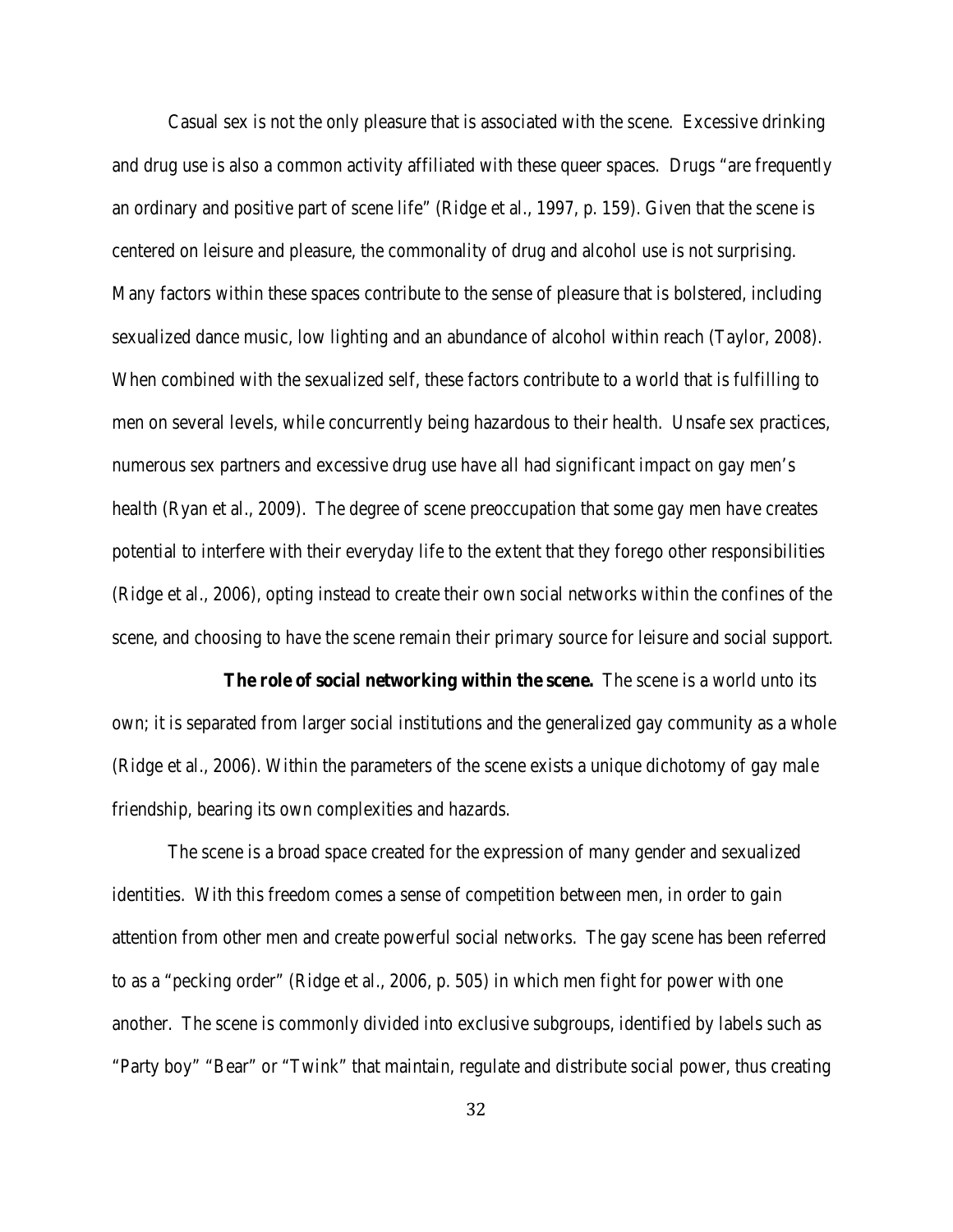an element of rigid social regulation (Ridge et al., 2006). Creating identifiers and labels such as these further segregate and dissect the non-heterosexual community, often times leaving specific categorizations of men to police and discriminate against one another. Grouped identities such as "Bear" and "Twink" maintain specific qualifiers for inclusion, and those who do not meet certain criteria for admittance are perceived as undesirabled––resulting in a further marginalization of subgroups in an already marginalized collective of individuals.

Given the complexities and often negative impact of the scene, Ridge et al. (2006) contend that for the best interests of gay men, it serves better to temporarily involve oneself in the gay scene in order to engage in the positive aspects of the space. These aspects include forming an individualized identity, gaining acceptance of one's masculinity, and learning how to socialize with other gay men. The same research concluded that temporary immersion into the scene in order to gain identity awareness, followed by a re-entering of the hetero-dominant world can be most beneficial to gay men. This provides men with a heightened sense of self-awareness in regard to their sexuality, and ways to negotiate this identity with the hegemonic system of everyday life.

## **Gay Communities in Appalachia:**

#### **Linking Regional Factors with Communal Outcomes**

When intersecting the complexities and unique structure of gay communities with the cultural atmosphere of rural Appalachian life, the result is a matter that, unsurprisingly, comes with its own unique set of interesting, albeit problematic issues. What *is* surprising is the fact that little academic research has focused on this specific demographic of people. Prior sections of this paper have established that social class has potential to divide gay communities (Wilkinson,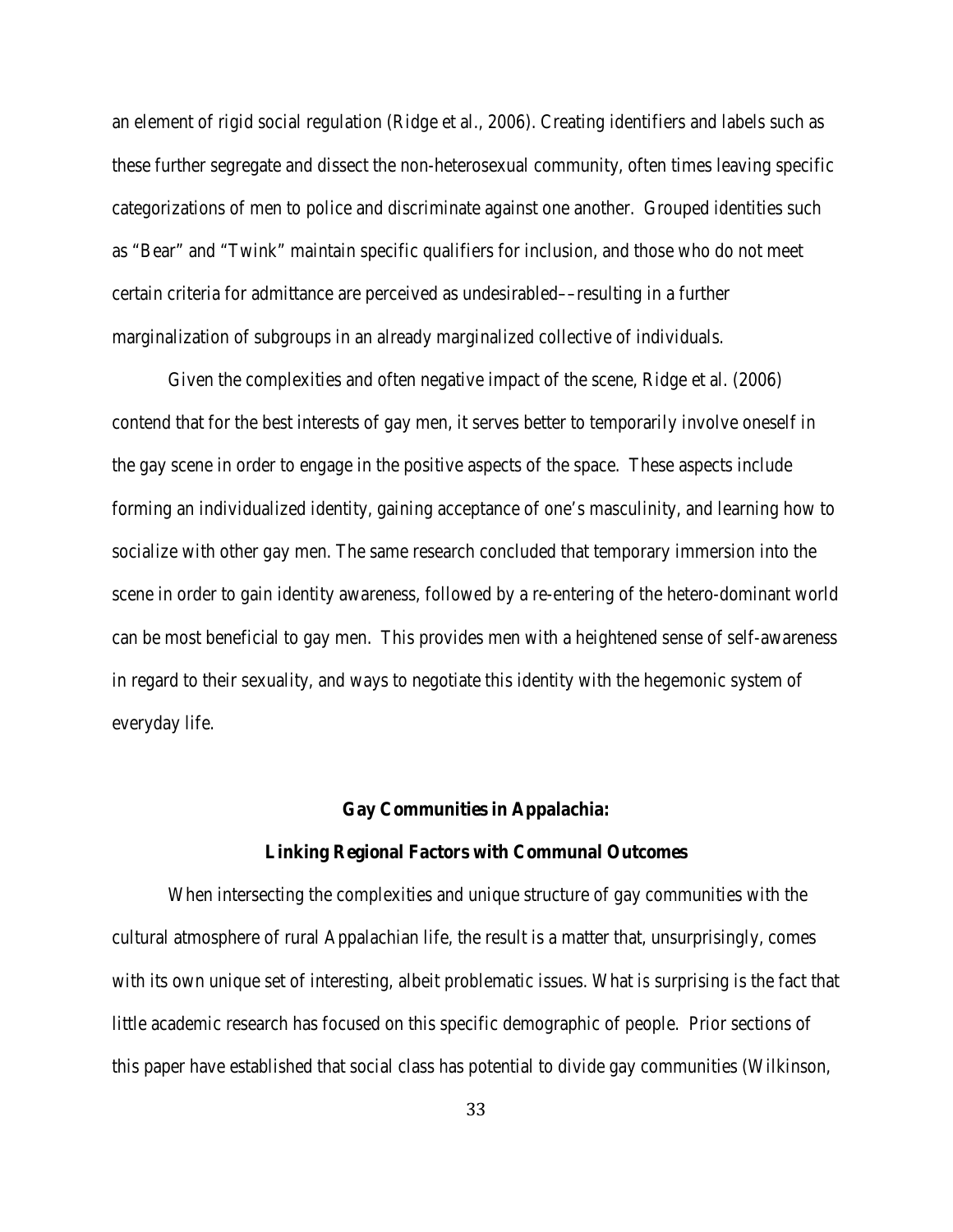et al., 2012) and that many gay communities have restrictive membership that is determined by financial status (Ridge, et al., 1997). These restrictive measures are in part due the notion that the *ideal* gay man is one that places high value on consumerism, culture and worldly possessions (Barrett & Pollack, 2005), thus leaving those who cannot afford these luxuries out of the parameters of *gay idealism* and community involvement.

Speaking specifically about the south central Appalachian region of the United States, these luxuries may be difficult to obtain given the area's geographic placement and economic status. Research has demonstrated that the Appalachian region is steeped in economic turmoil, a place that has been long-regarded as an overall impoverished and underdeveloped area (Anglin, 2002; Jargowsky, 1998). The rurality of Appalachia leaves sparse opportunity for high-paying jobs for men and women to obtain, leaving much of the work fields to be blue collar with lower paying wages. Gay men who are blue collar or working class are less likely to be involved in gay communities (Barrett & Pollack, 2004). It is also known that gay men who are involved in the gay communities are more likely to practice safe sex and employ condom use (Holt, 2011). Using these two pieces of research, it becomes rather clear that correlations can be drawn between rural Appalachian gay men and the high rates of HIV/AIDS in the area that has been discussed earlier in this paper.

Taking into account the harsh economic factors that many Appalachian residents endure, and combining them with the scrutiny and disdain that gay men and women face in the South (Baunach, et al., 2010; Sears, 1991;), it becomes clear that non-heterosexuals in the region may have to accept low paying jobs due to discrimination or lack of tolerance and acceptance from their home communities, relative that found in larger urban areas. This further alienates gay men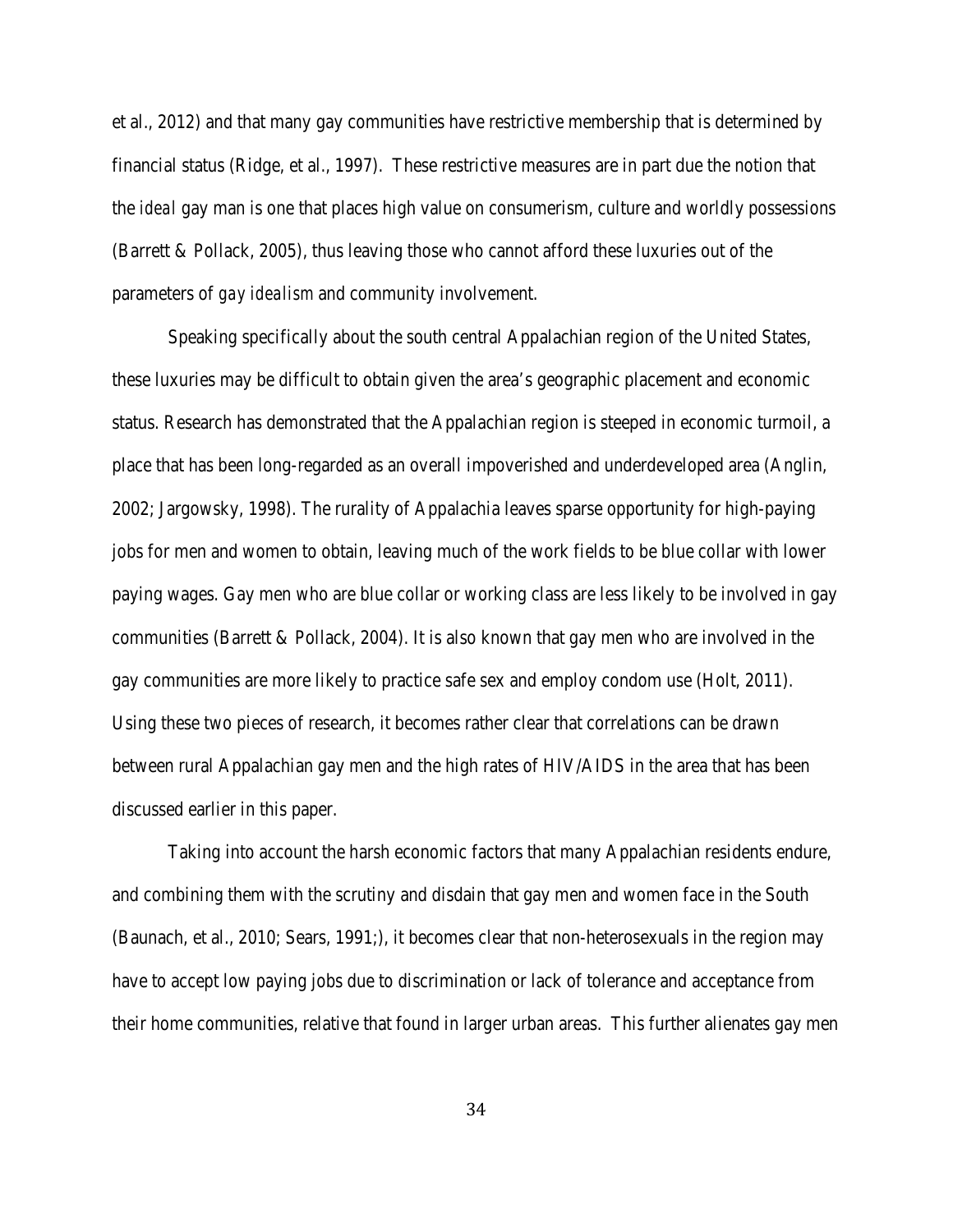from being able to afford the luxuries and amenities that many other gay men view as essential to be part of a larger, more socialized network or community.

Another challenge that gay communities in Appalachia face is that of migration. As Weston (1995) discussed, many gays and lesbians opt to move from their rural hometowns into larger cities in order to assert their gay identities and find financial success that will afford them the luxury of participating in idealic gay consumer culture. What this does to those who choose not to migrate, is leave very few options for socialization, friendships and romantic relationships. In essence, in Appalachia there is a drought of diversity pertaining to sexuality; and those that *do* remain in the region while simultaneously attempting to be visible still face the issue of *isolation* do to the sparse nature of the gay population.

This review of literature has highlighted existing research on rurality and Appalachian culture, and integrated it with existing research pertaining to gay communities, migration, and gay male relationships. The review has identified some of the canonical and archetypal problems that non-heterosexuals may face in rural regions of Appalachia, with variables such as rurality, economics and biblical inerrancy affecting community and identity formation. Prior research has however focused little attention to the complexities that exist for non-heterosexual men in rural areas––particularly those in the South––pertaining to communal formation. This study attempts to fill in some of the gaps between existing literature/research in order to have a more nuanced understanding of these complexities. When combining previous research on the two areas of study––*Southern rurality* and *gay communities*––an academic framework is created and thus provides a foundation for research to begin on gay men in south centralAppalachia that aims to understand specific factors that affect community formation among gay men in the region. The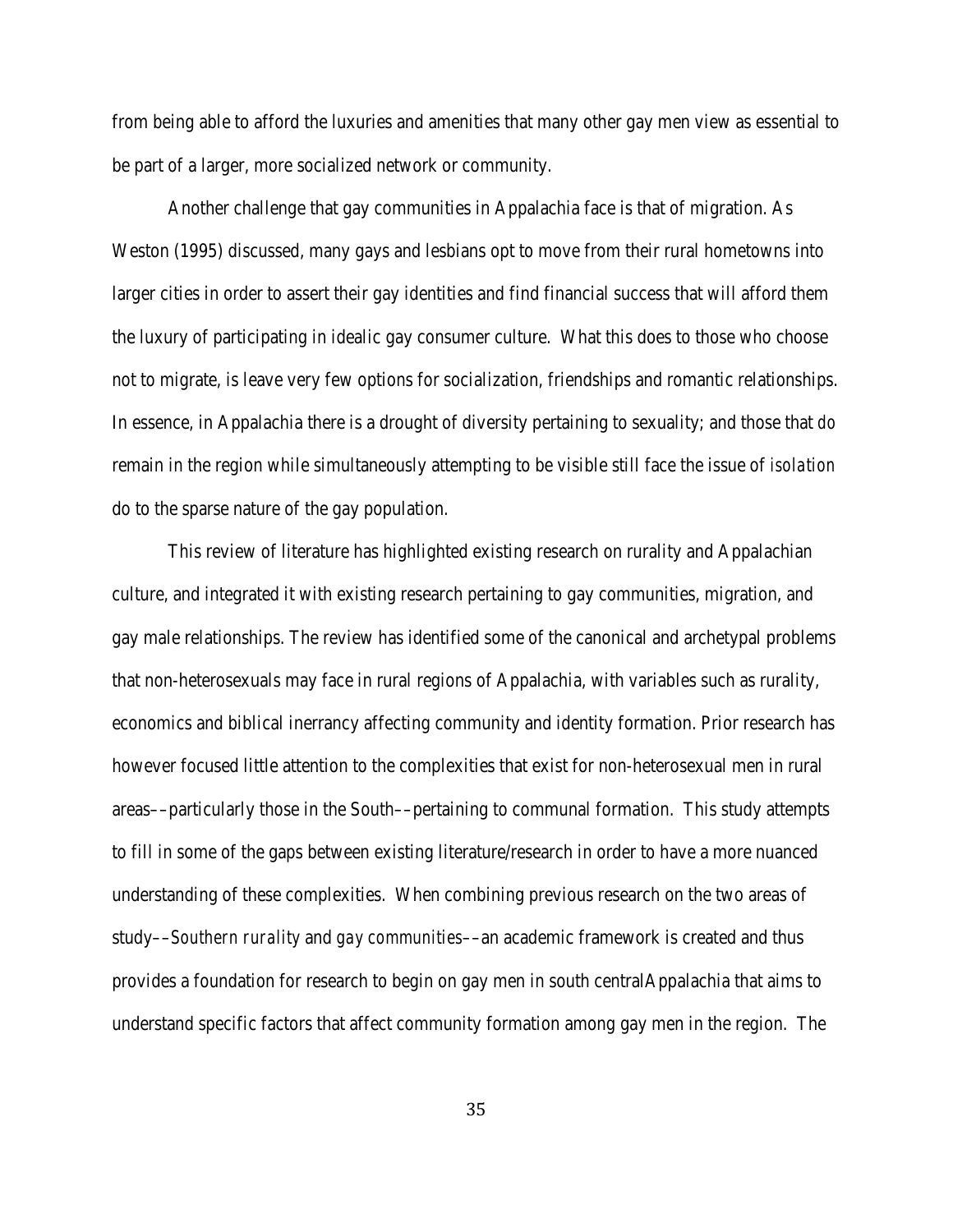present study's purpose is to explore gay community formation in one region of Appalachia, and to examine the challenges and limitations that are presented to men in the region.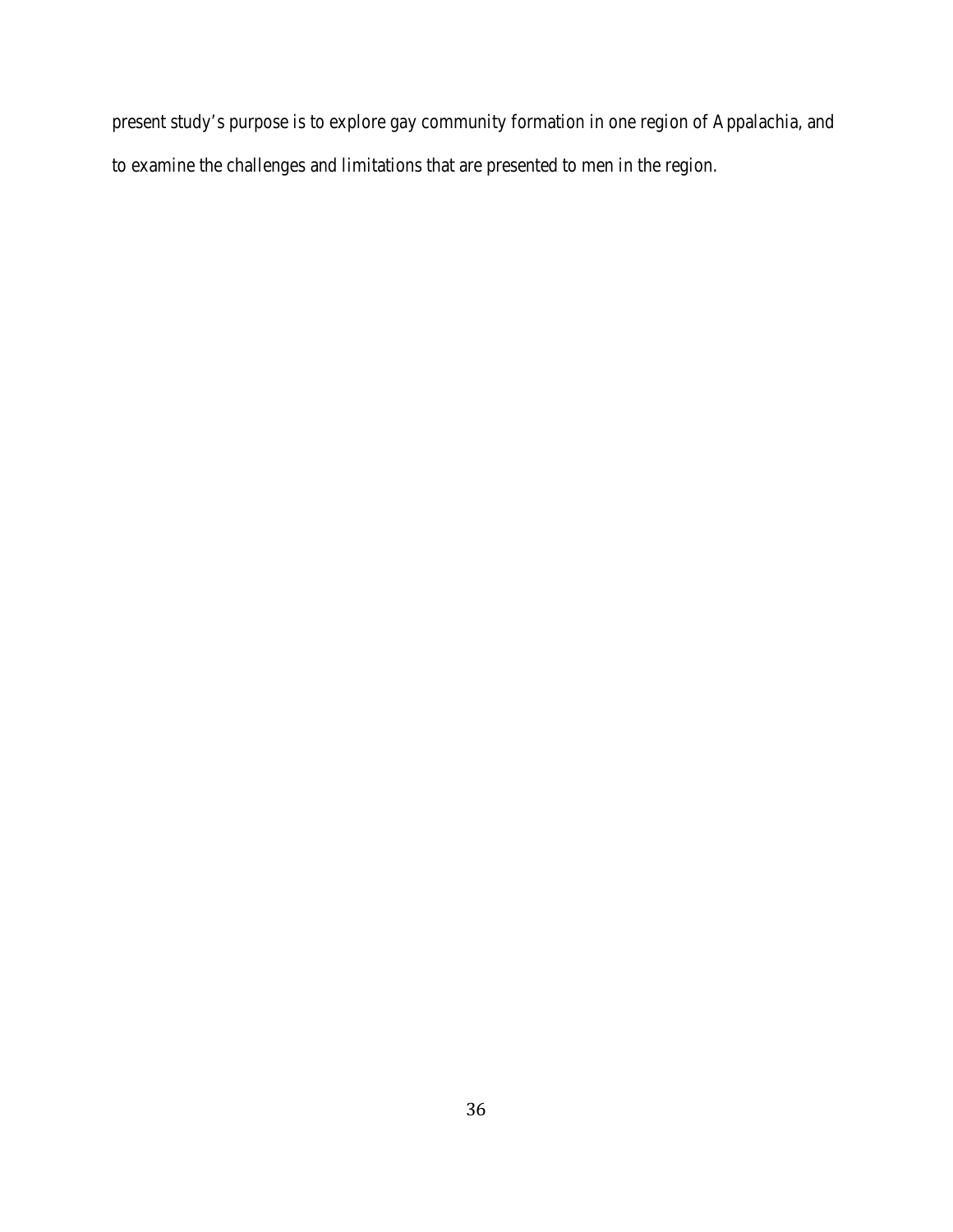# CHAPTER 3

# METHOD

The primary objective of this study is to examine community formation among gay men in the south central Appalachian region of the United States. Specifically, this study aims to better understand the challenges that are presented by Appalachian culture to non-heterosexual men in the region, in regard to forming meaningful relationships of support with one another. This research has chosen to focus only on men, as gender could potentially have a large impact on limitations presented to non-heterosexuals in the South

#### **Participant Selection**

Participants were adult males who identified as non-heterosexual. The men selected for participation were not to be "discreet" nor "in the closet" prior to their involvement in the study so that the risk of *outting* someone about their sexuality would be negligible. The men involved in this study are men who are "out" about their sexuality, and who were comfortable discussing their sexuality and related subject matter. Participants were also required to have been born in and continue to live in the southern region of the United States. There were eight participants in total, between the ages of twenty-one and thirty, with a median age of twenty-five-years-old. All participants in this study were able-bodied, Caucasian and considered to be young in age. Because these variables are in alignment with traditionally preferred social markers, it must be noted that this could perhaps impact the men's involvement—or lack thereof—within the gay community. The men in this study (presumably) face no other cultural stigmas beyond their sexual orientation, and thus may not feel the need or desire for gay communal assimilation, in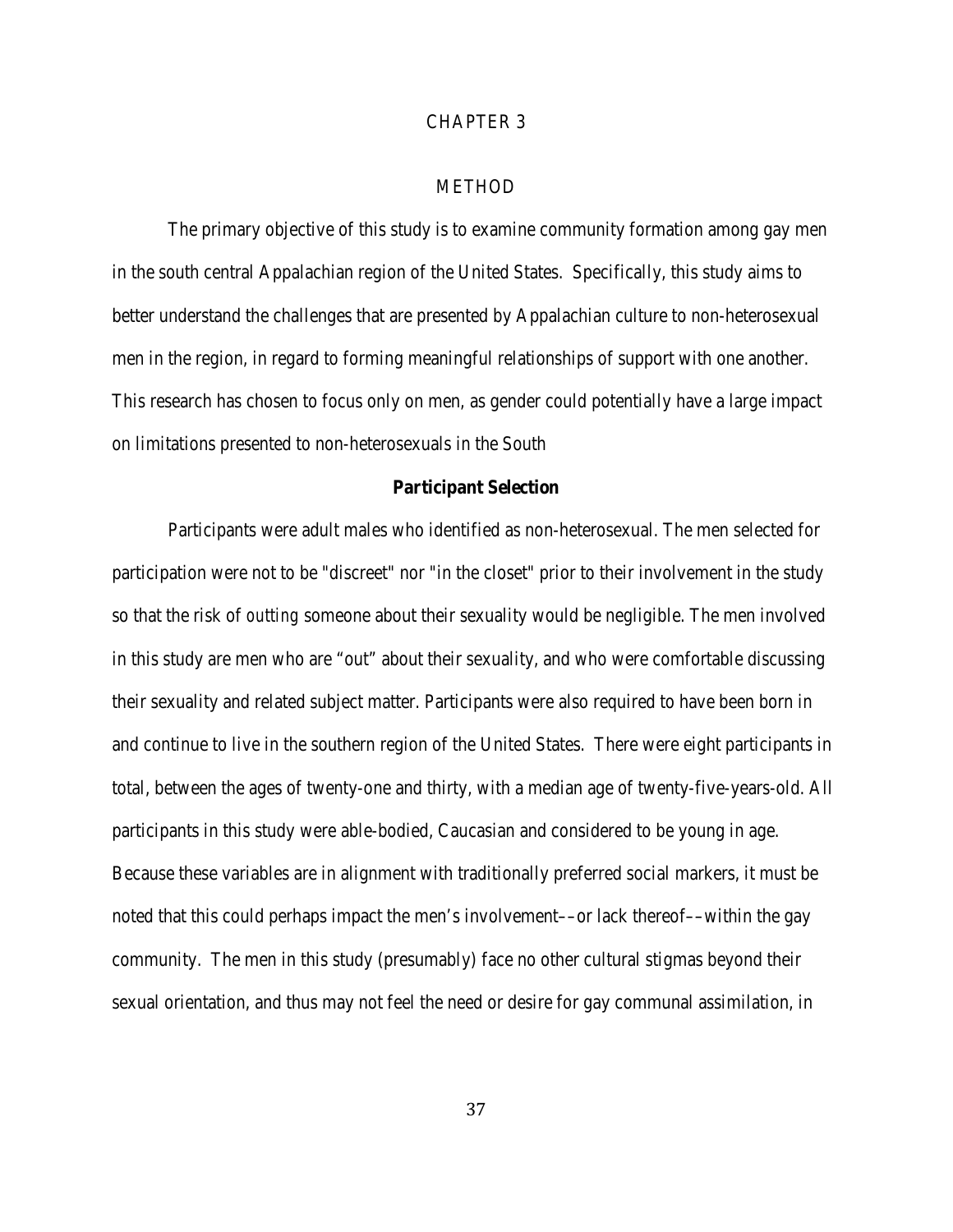that they perhaps find general socialization within the public sphere to be an easy, readily available option.

Participants were recruited in three ways: 1) gathering a convenience sample, or one that is "drawn from that part of the population that is close to hand, readily available, or convenient" (Bhattacherjee, 2012, p. 69) with students in an on-campus *Queer Studies* classes, 2) utilizing a *snowball* sample by selecting interested friends of the researcher's friends as participants and 3) creating an account on the popular gay dating cellular phone application entitled *Grindr* (a phone application well-known among gay men for facilitating computer-mediated and real-life based friendships and relationships). The researcher created a profile on the app, used the "biography" section of the profile as a way to briefly explain the nature of the study, and requested that interested potential participants send a personal message for further, more detailed information. Those who responded via this method were provided general information about the study, including the purpose, subject matter, data collection method, via personal messages.

# **Data Collection Techniques**

Data were gathered using three one-on-one interviews as well as two focus groups. The interviews and focus groups were performed in various spaces, dependent upon where the participants felt most comfortable. One focus group was held in my home and the other was held in my office at the university I attend. Two of the independent interviews were held in the participant's respective homes; and the third in my office. Both the individual interviews and the focus groups were moderated by me and were informed by a Standard Interview Schedule (Appendices A), which "uses a formally structured schedule of interview questions" (Berg, 2009, p. 105). The interview schedule was structured after the Patton Model (Madison, 2012), which follows a regimented set of questions pertaining to behavior, experience, opinions, values,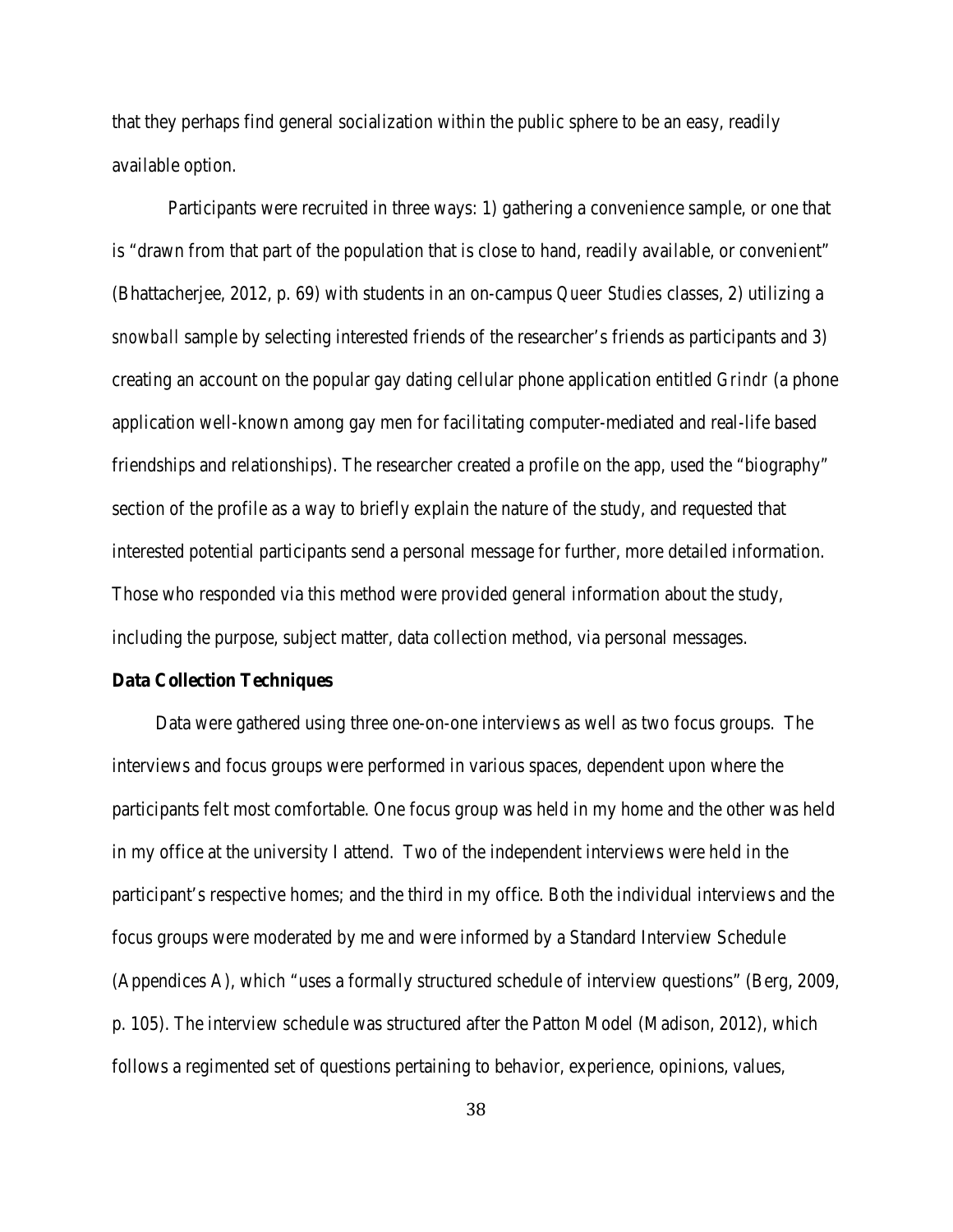feelings and knowledge (p. 30). In this study, questions focused on the participants' experiences, feelings, and values pertaining to a multitude of subjects, including experiences living as a gay male in Appalachian culture, social habits, family upbringing, and interpersonal relationships. The schedule served as a blueprint for the initial trajectory of the dialogue between the participant(s) and myself. The interview schedule was also intersected with *narrative interviewing* in this study. Narrative interviewing allows the researcher to include oneself in the research by combining their personal narratives and experiences with those of the participant when they are share similarities (Krizek, 2003). Just as this paper has allowed space for the researcher's narrative voice comment intermittently, the interviews were performed in a similar way. That is, the participants would occasionally ask for my opinion or experiences on a topic of conversation, which would in turn lead to further dialogue pertaining to the subject matter. This approach served as a fruitful and beneficial technique for the data collection itself.

Furthering my own role within the text of this paper, I attempted to create a multi-layered account of gay men in Appalachia, intersecting traditional qualitative methodology with a nuanced, progressive form of qualitative inquiry: autoethnography. Given that I am a gay man who has always lived in Appalachia, I considered my own articulations and my experiences amid those of my participants; I employed a similar technique of utilizing the self, when constructing the review of literature as well. My personal experiences were synthesized in the data in two distinctive ways: narrative interviewing (as previously described), and autoethnographic accounts throughout the paper. My personal narratives shared in the interviews with participants (narrative interviewing) , as well as in the text of this paper (autoethnographic writing), serve as a method to make the study a more rich, multi-layered account of life as gay men in Appalachia.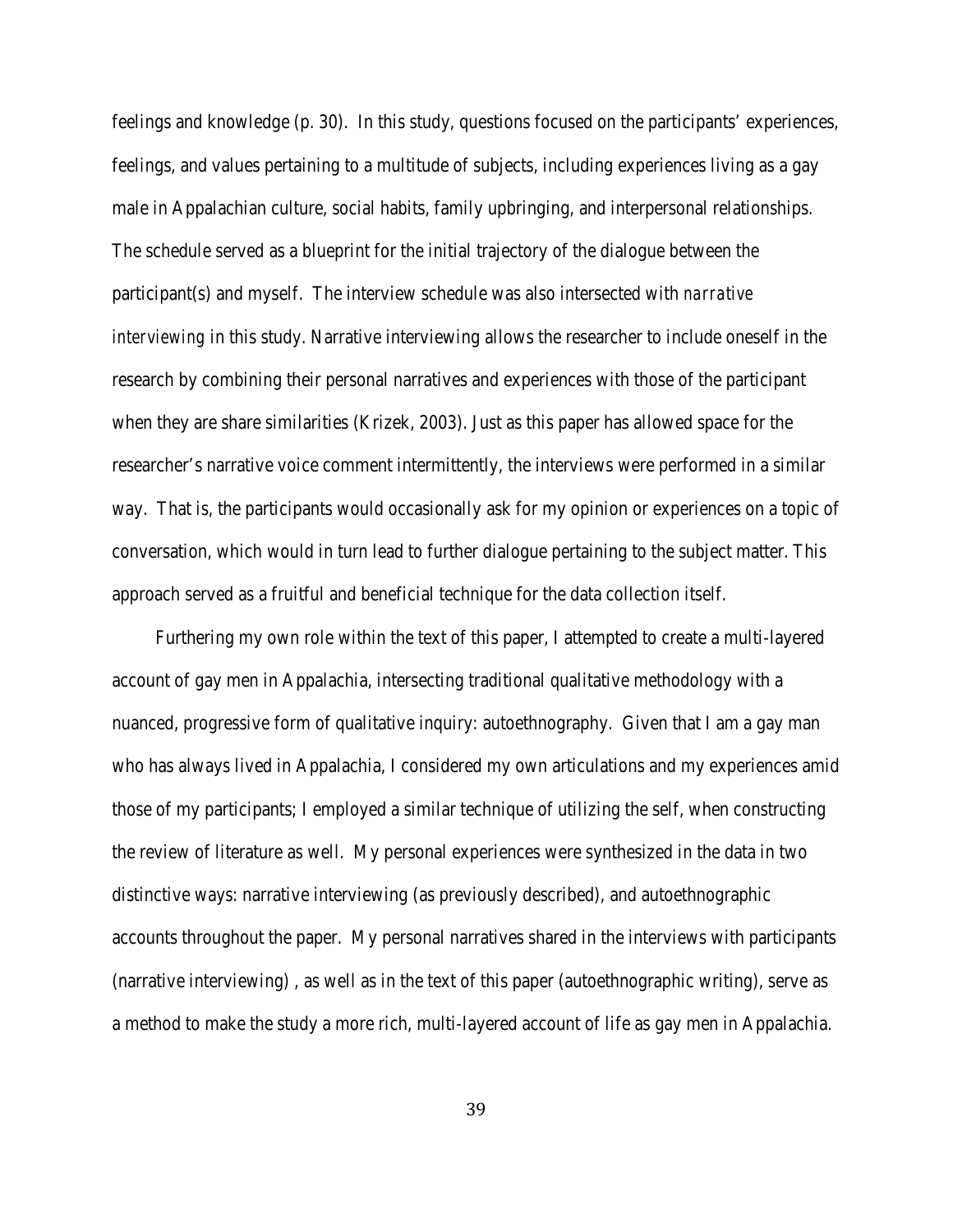The questions guiding the data collection center around three predominant areas: 1) *upbringing in rural Appalachia and family life*. This portion of questions discusses the "coming out" process with the family, levels of familial acceptance and emotional closeness to family members. In this research, "family" consists of immediate family such as parents or legal guardians, and siblings. 2) The next section discusses the topic of the *gay community* in general. Within the context of this study, *community* refers to political, social, and personal attachment to LGBT related issues and individuals. These questions focus on personal friendships, networking, and involvement with other gay men and women. And lastly, the final portion of questions center around *gay clubs* specifically. Questions in this section discuss involvement in the "scene", and the types of behaviors the participants engage in within these spaces. This section also discusses relational dynamics of homosexual and heterosexual clubs, and the types of individuals that attend these venues.

The interviews and focus groups were audio-recorded and transcribed verbatim, although several measures were taken by the researcher to ensure the privacy and anonymity of the participants. The interviews were recorded using the researcher's personal laptop computer as well as utilizing a voice record application on the researcher's cellular phone; the audio files were then transcribed verbatim. Each individual participant was assigned a pseudonym for this research project. Pseudonyms were utilized as a way of maintaining complete anonymity throughout the duration of the research, from the transcribed interviews themselves, to the written portion of the study

### **Data Analysis**

The data was coded, borrowing from grounded theory approaches (Glaser & Strauss, 1967), a guiding principle in finding and organizing emergent themes in written data, and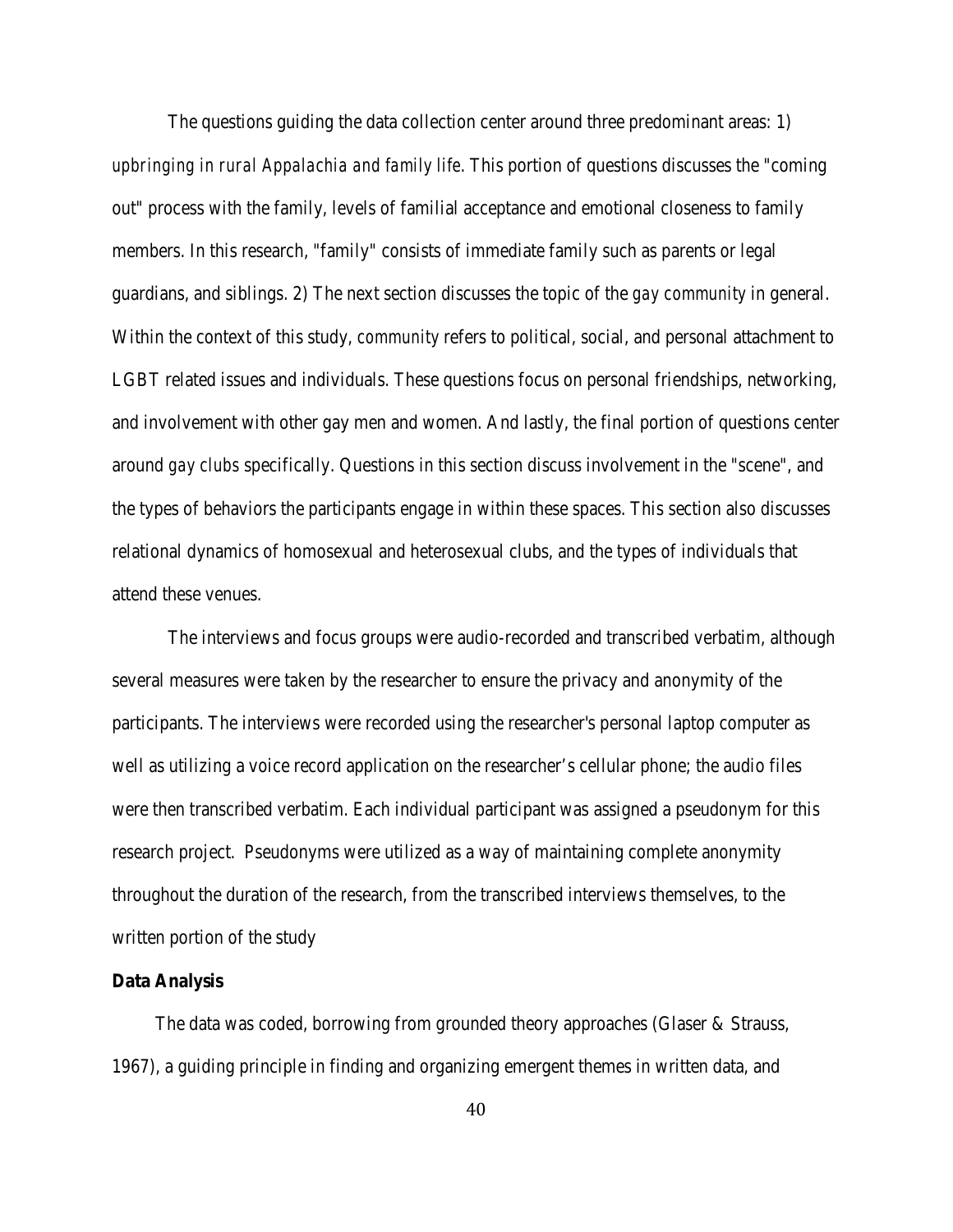intersecting them with theoretical constructs. By utilizing aspects of the grounded theory technique, the researcher was able to discover emergent themes in the data that were not anticipated, and that contributed to a greater insight on the subject matter. Coding is "the process of grouping together themes and categories that you have accumulated in the field" (Madison, 2012, p. 43) and is also "the first step in moving beyond concrete statements in the data to making analytic interpretations" (Charmaz, 2006a, p. 43). This research employed two types of coding, including axial and line-by-line. Initital coding consists of two main phases: "an initial phase involving naming each word, line, or segment of data followed by 2) a focused, selective phase that uses the most significant or frequent initial codes to sort, synthesize, integrate and organize large amounts of data" (Charmaz, 2006a, p. 46). This research employed both phases of the coding schema.

After initial codes were generated from the written data, correlating memos were drawn up. Charmaz (2006b) asserts the relevance of the memo by stating "the memo hints at how sensitizing concepts, long left silent, may murmur during coding and analysis" (p. 76). For this study, memos were created to demonstrate the overarching themes that emerged from the transcriptions of the interviews and focus groups. Post-memo phase, the final overarching themes for the essay were thus discovered and highlighted. Post-memo and coding phase, data were positioned within the framework of relational dialectics.

41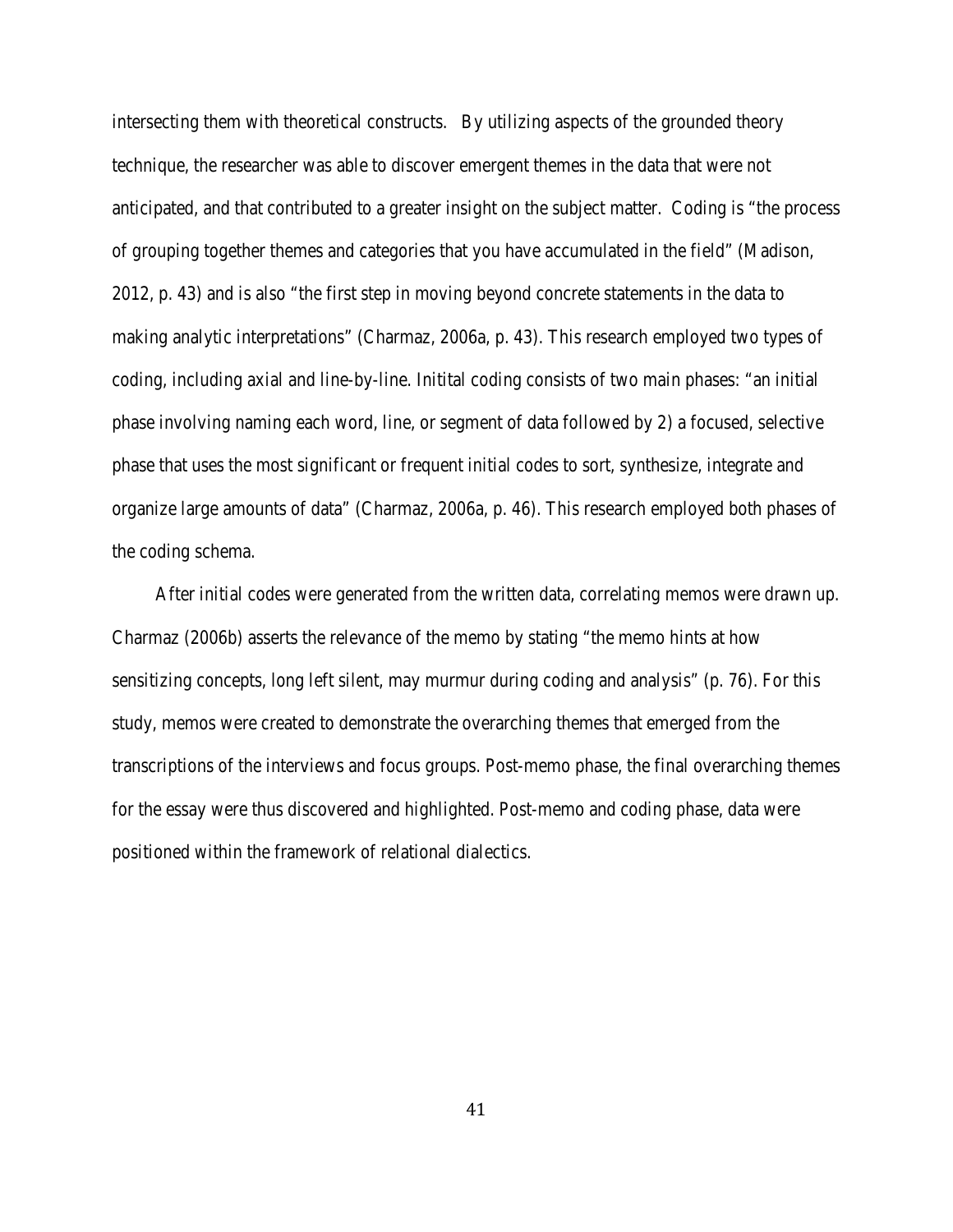#### **Theoretical Framework:**

# **Understanding Culturally Imposed Limitations For Gay Male Community Formation as Dialectical Tensions**

Building off of Baxter's (1988) conceptual framework that views human relationships as ongoing entities who face tensions and contradicting goals, this study frames the relationship between Appalachian culture and the gay male community as a broader representation of these contradictions and opposing goals. Although originally designed as a framework to understand and explain the dyadic tensions that exist in interpersonal relationships, researches have expanded and applied the dialectical perspective to a number of contexts, including tensions in group settings (Kramer, 2004), tensions within organizations (Gibbs, 2009), and tensions that exist in community-campus partnerships (Dumlao & Janke, 2012).

Montero (1998) examined the dialectical tensions that are negotiated between active social minorities and active social majorities, asserting that there is "a struggle of forces, brutal and subtle at the same time, occurring between the society as a global majority and the community as a minority capable of producing a dissident social movement." (p. 285). The current study builds on this foundational understanding by employing Rawlins' (1992) framework of contextual dialectics in an attempt to understand tensions that exist between the gay community (minority) and the south central Appalachian culture (majority). This study replaces the *individual* with *a collective group of individuals*, viewing each as a social whole, emphasizing the fact that, "social life is a dynamic knot of contradictions" (Baxter  $\&$ Montgomery, 1996, p. 3).

After being identified and appropriately coded, each theme found within the interviews was framed within an already-existing tension of the dialectical framework in order to provide a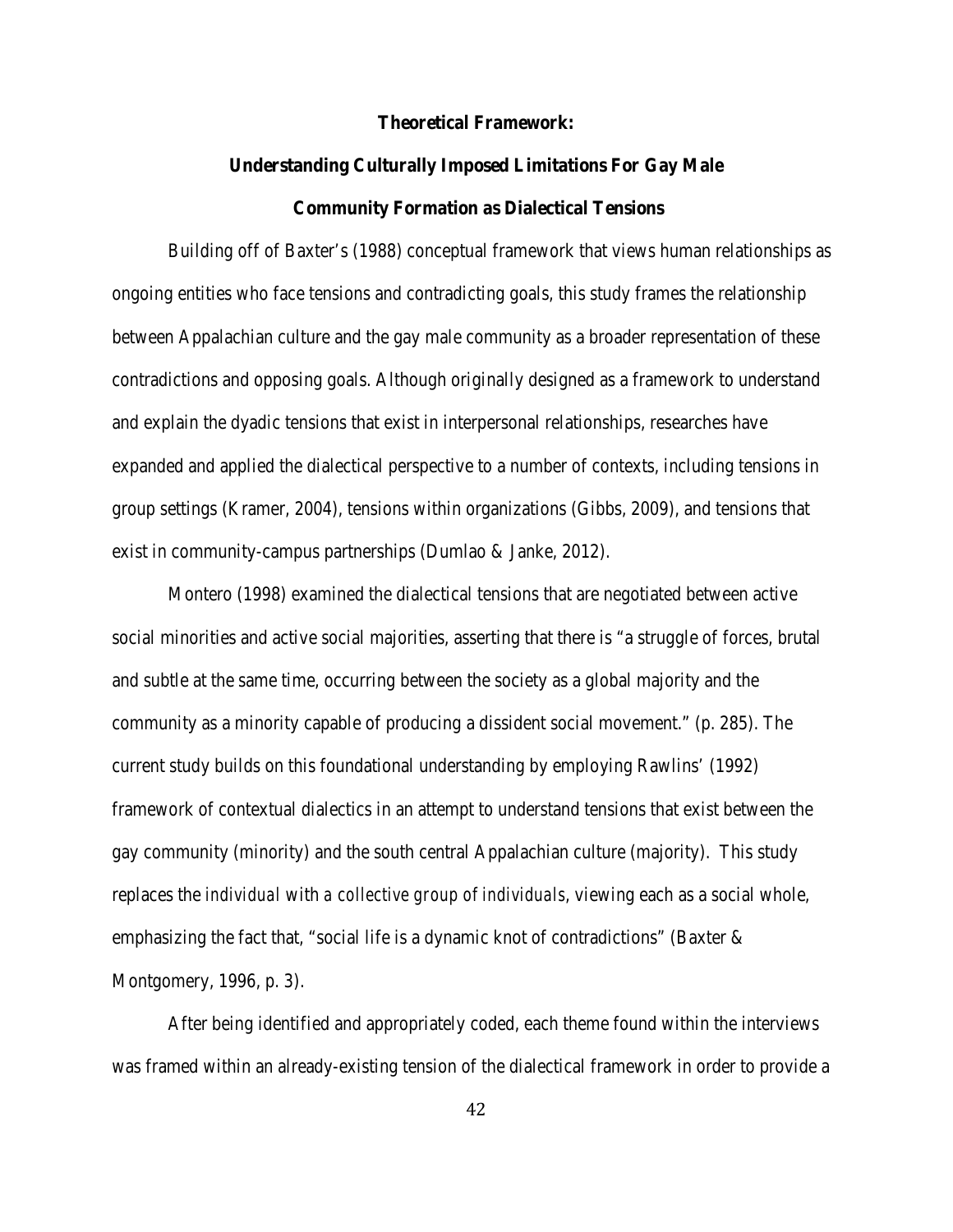clear understanding of the tensions that exists between Appalachian culture and the gay male collective. In order to provide understanding of this conceptual framework, it is important to first offer an overview of the fundamentals of relational dialectics.

The relational dialectics framework was initially created as a way to explore the ongoing, often opposing tensions that are in flux within interpersonal relationships. Rawlins (1992) extended Baxter's (1988) dialectical frameworks by positing that tensions exists not only in interpersonal relationships, but also in the relationships between individuals and the broader culture as a whole. *Contextual* dialectics, Rawlins contends, "describe cultural conceptions that frame and permeate interaction within specific friendships yet are conceivably subject to revision as a result of significant changes in everyday practices." (p. 9)

Within dialectics––both relational *and* contextual––are four conceptual assumptions that exist in relationships between human beings. The four conceptual assumptions are: contradictions, causation, praxis and totality. Additionally, there are two possible ways in which individuals can resolve tensions: integration and reaffirmation. These four assumptions, along with the two techniques for resolution, will be discussed in depth, drawing from Baxter and Montgomery's (1996) work on relational dialectics.

### **Contradictions, Causation, and Praxis**

Contradictions are assumed to exist and be a prominent facet of any interpersonal relationship. Contradictions are an inherent part of social life and are not necessarily negative, as many individuals may assume them to be. Contradictions can in fact be a positive aspect of relationships, as they have potential to promote change (Baxter & Montgomery,1996). Contradictions are made up of conceptual oppositions, which can be negative or positive, logical or functional.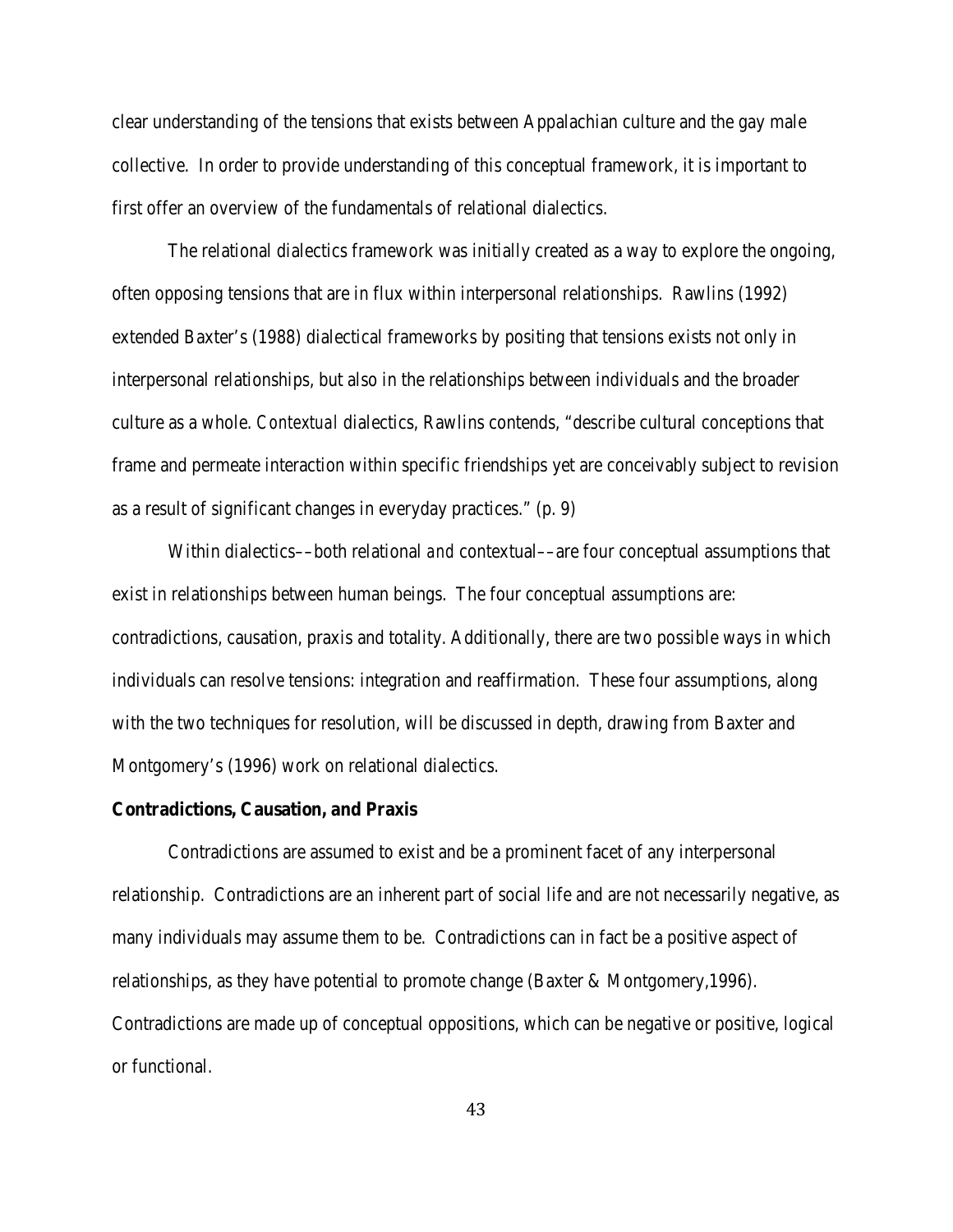Oppositions and contradictions within relationships between two entities work together to inform and influence one another, creating what is called a *unity of oppositions*. These contradictions can be positive, leading to a practical unification between the opposing viewpoints while simultaneously being interdependent parts of a larger social whole; a concept that is termed *interactive unity*. While remaining as interdependent parts of a larger whole, each viewpoint can lend to positive change, creating what is referred to as the *dynamic interplay of oppositions,* or "the interplay of opposing tendencies that serves as the driving force for ongoing change in any social system, including personal relationships." (Baxter & Montgomery, 1996, p. 10) The oppositions that exist in relationships between two entities can be a *positive* component–one that spurs progressive change, creating a cause-and-effect reaction; this concept is known as causation.

Although some may view contradictions or opposing views within relationships to be a distinctly negative component, there is possibility that these oppositions can work with one another to create a healthier relationship. *Causation* refers to the cause-and-effect of the tensions that exists within a relationship––a negotiation that is in flux yet can lead to positive change.

Causation can be broken down into two distinctive categories: linear and cyclical. Baxter and Montgomery (1996) assert that a linear cause-and-effect exhibits "non-repeating moves in which the system is permanently changed" (p. 13), whereas cyclical cause-and-effect is when the "interplay of oppositions takes on a back-and-forth flavor." (p. 13) Each unit in the relationship can decide how it will respond to the oppositions and differing viewpoints; relational contradictions can be resolved, with negotiations being made by each party. In a linear pattern, a one-time solution is solidified and thus becomes the principle for which each unit of the relationship follows. In a cyclical pattern, a solution is not solidified, thus leaving each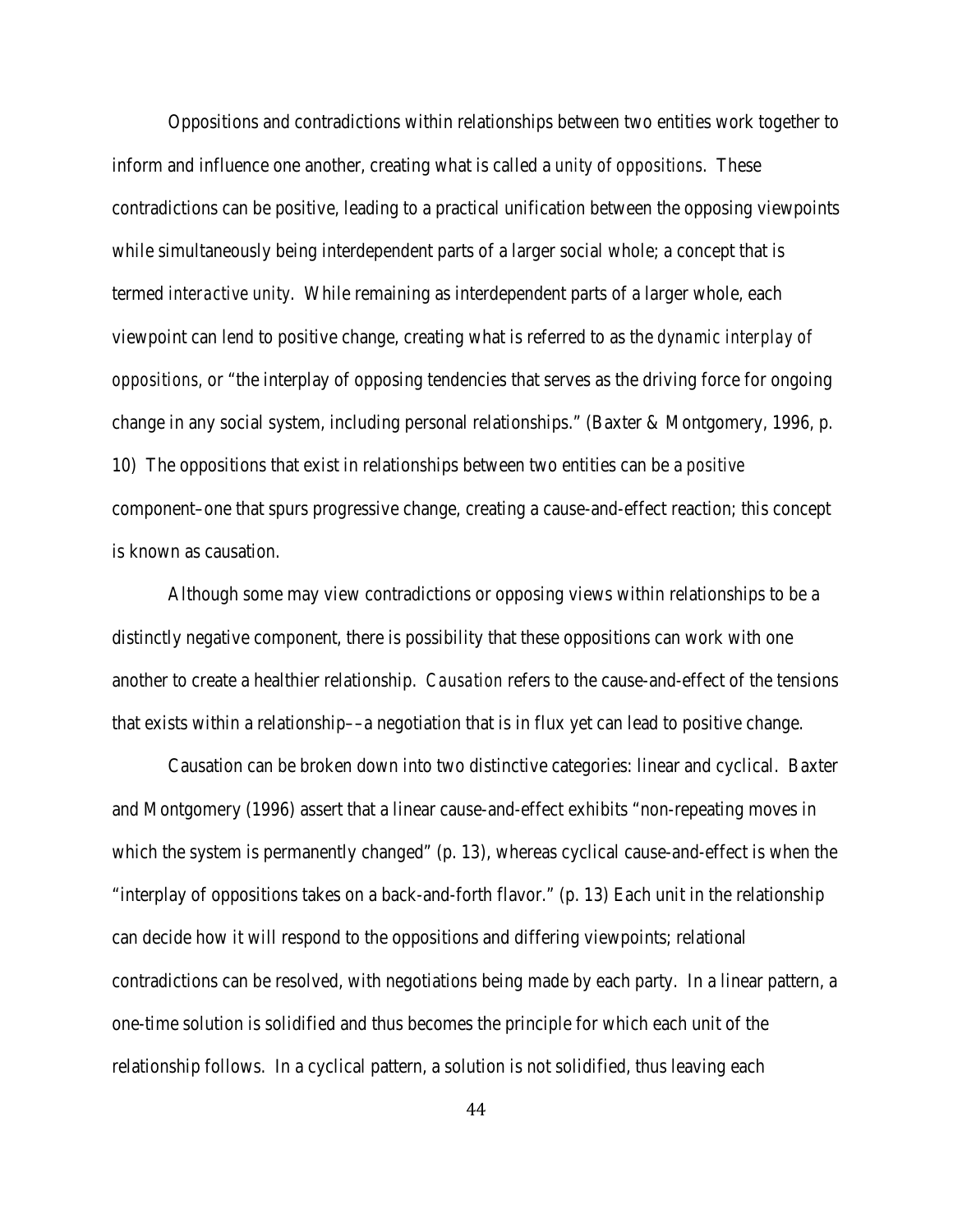independent party to be in perpetual negotiation that responds to relational contradictions. Both linear and cyclical causations are informed by and hinge upon the actions of those in each independent unit of the relationship, a concept known as *praxis*.

In its most simplistic definition, praxis means that humans are agentic––they respond to and control their circumstances through actions. Building upon this elementary construct, Baxter and Montgomery (1996) posit that human beings are actors, "making communicative choices in how to function in their social world." (p. 13) Actions and beliefs by each unit in the relationship are what create the possibility of contradictions therein, and each unit or actor must respond to these contradictions, thus creating an ongoing cycle of negotiating to resolve opposing beliefs. Although there are multitudes of ways that opposing forces in the relationship can be managed, relational dialectics contends that there are two primary ways that actors can respond to these oppositions: integration and reaffirmation.

**Integration and reaffirmation.** As Baxter and Montgomery (1996) contend, integration means that, "both parties are able to respond fully to all opposing forces at once without any compromise or dilution." (p. 65); this is assumed to be the most unlikely outcome when negotiating contradictions within an interdependent relationship. The conceptual assumption of integration suggests that the initial opposing views are still considered to be in opposition to one another and that neither unit within the relationship makes changes to aid a resolution; instead, the contradictions are assumed to be begrudgingly accepted by both parties, which permits the relationship to continue functioning. In contrast with an integration approach to contradiction management is the reaffirmation approach–one that is viewed as much more realistic and healthy.

45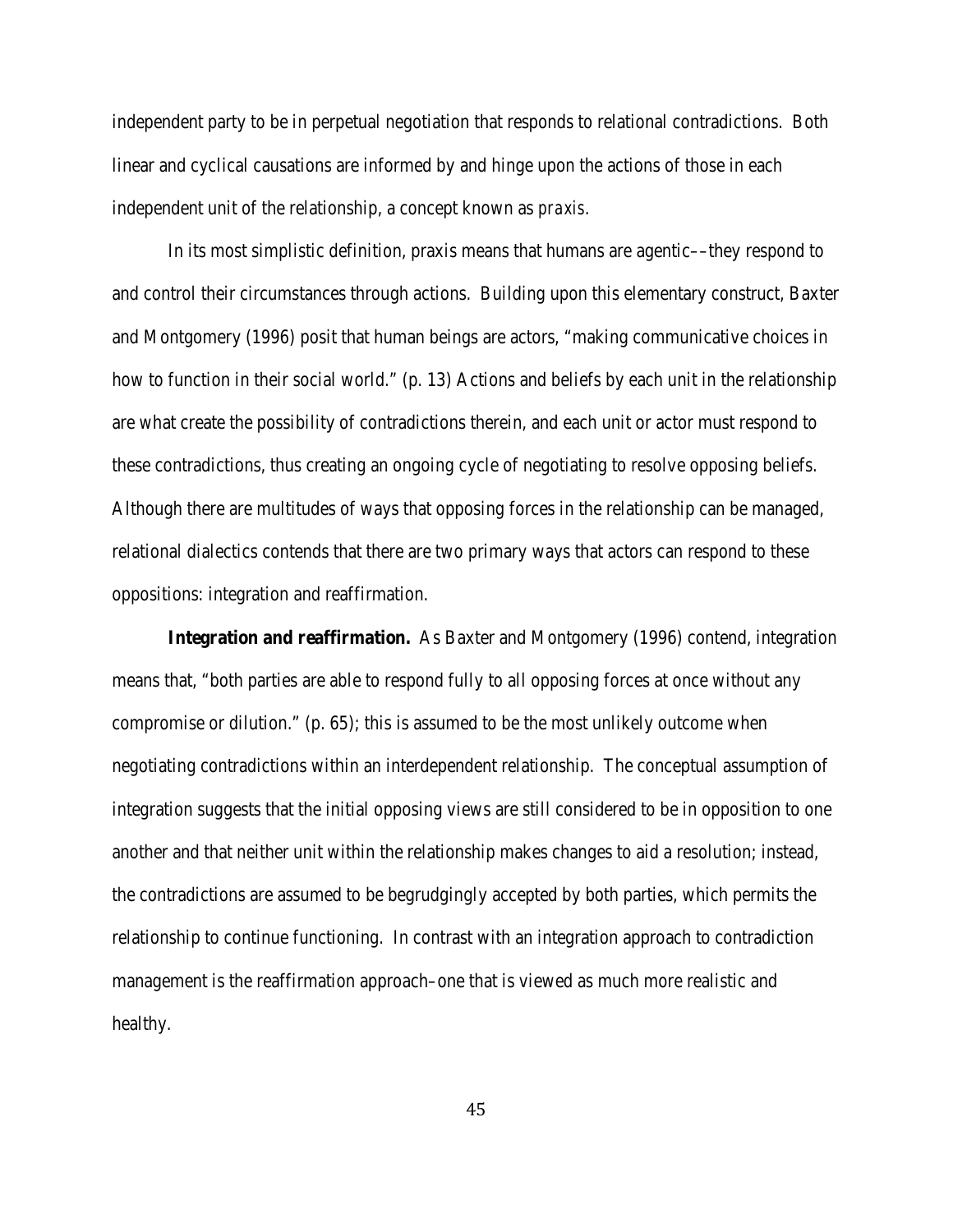Reaffirmation occurs in a relationship between two parties when each party (actor[s]) recognizes that the polarities can be mitigated yet still remain in opposition towards one another in some capacity. However, each party sees the opposition as fruitful or beneficial in some way, and both parties come to appreciate the dynamic between the two opposing contradictions. The core concept of integration is compromise; each party within the larger, integrated relationship compromises to some degree, foregoing such strong personal opinions in order to maintain a more astute dynamic between the two, creating a healthier more fulfilling relationship. The concepts of both integration *and* reaffirmation reiterate Bay's (1982) claim that, "the right balance between our duty and obligation to respect our fellow humans and our freedom to take exception to their views and behavior cannot be determined by any fixed formula," (p. 70) alluding to the fact that mending tensions between dyadic parties is complex contextual. In addition to contradiction, causation and praxis, there is one remaining fundamental element of dialectics that must be discussed prior to beginning the data analysis portion of this study: totality.

# **Totality**

The last remaining core assumption to dialectics is that of totality. Totality, in its simplest definition means, "a process of relations or interdependencies." (Baxter & Montgomery, 1996, p. 15) Totality refers to the ways that independent forces or units inform one another and thus create the possibility for oppositions and contradictions within each unit. As praxis refers to the actors who perform and create the tensions that are to be negotiated, totality pertains to the relationship that exists between the two actors. Within totality there are two primary subcategories of contradiction and all forms of opposition are assumed to fall under one category or the other: internal contradictions, and external contradictions.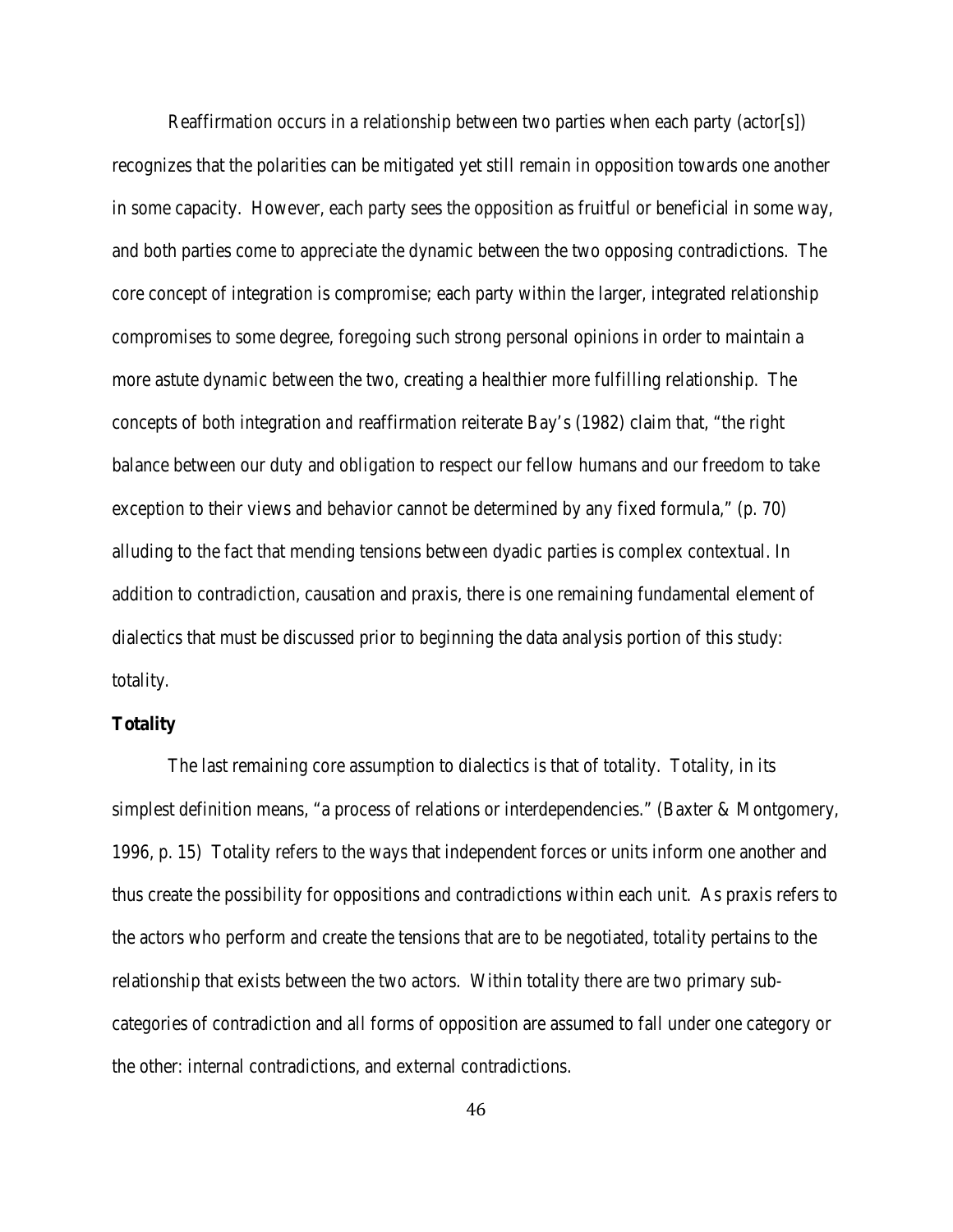Internal contradictions pertain to the relationship between two people. Members in an interpersonal relationship inform and negotiate the tensions that lie within. The individuals themselves spur the contradictions within the relationship, as opposed to outside influences. External contradictions connect the individual to the larger, social world, highlighting the tensions that exists between the expectations of the individual relationship and the expectations of the larger whole in which the actors are embedded. The study of external contradictions acknowledges that the social world has regulated expectations for ways in which human relationships should be maintained and negotiated.

Building upon the four fundamental assumptions of contradictions in relational dialectics, as well as the two ways to resolve them, I will now explain the procedure for transcending the core concepts of dialectics outside of the parameters of interpersonal relationships and instead applying them to larger, socialized groups.

# **Tensions Between Sexual Minorities and Heterosexual Majorities:**

#### **Expanding the Contextual Dialectic Approach**

Given that "dialectical theorists situate praxis in different domains of social life, depending on their particular interests" (Baxter & Montgomery, 1996, p. 14), this study situates the role of praxis not as two separate units within an interpersonal relationship, but instead frames two separate units within a larger, integrated culture as a whole. As opposed to observing two actors within an interpersonal relationship, the researcher has taken the south central region of Appalachia and dissected it into two sub-categories, each of which are represented as an "actor": (1) gay men in Appalachia and (2) the social climate that is enforced by the traditional Southern views as discussed in the literature review portion of this study.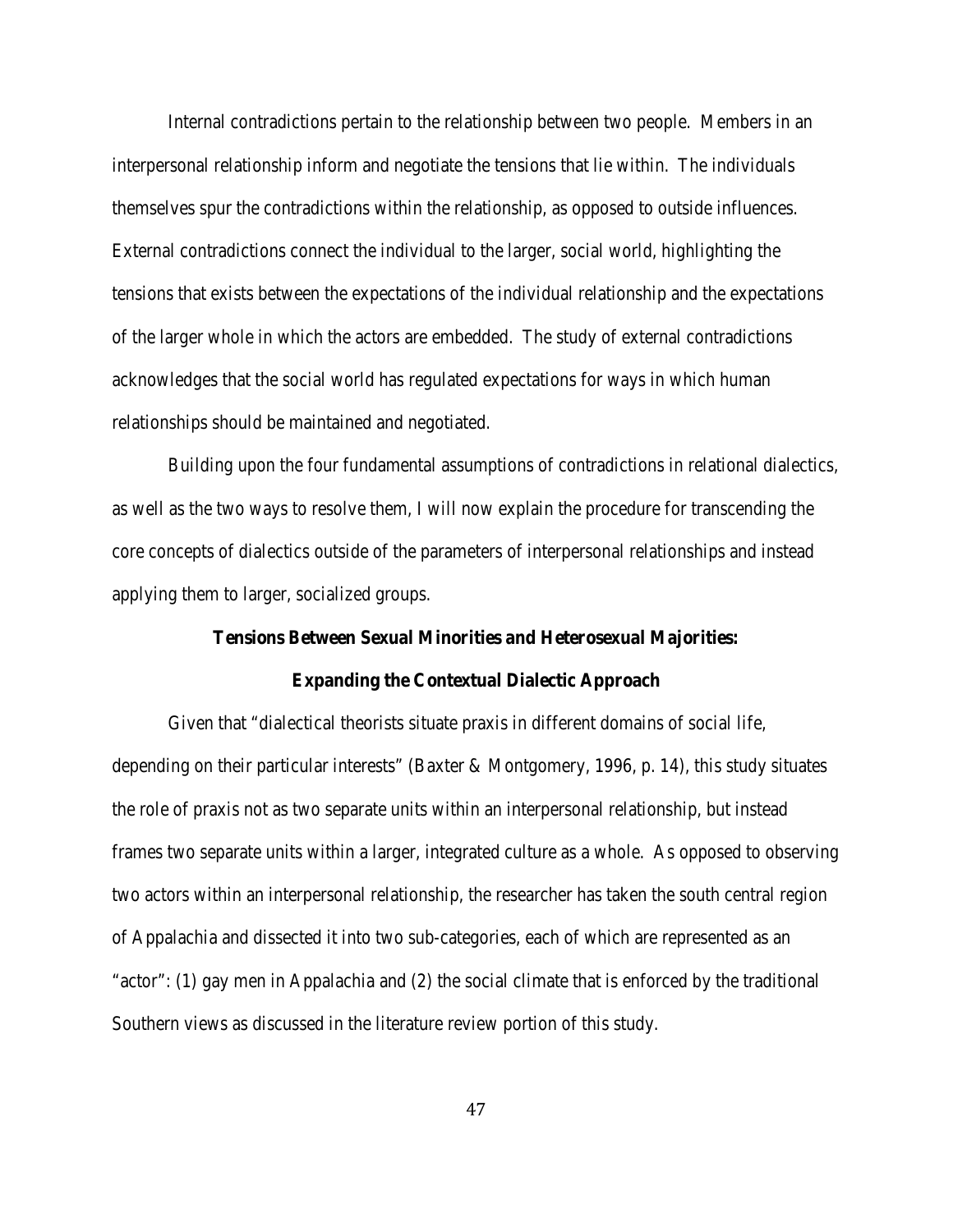The region serves as the fusion of the collective actors' individual viewpoints and represents the space in which oppositions are created and negotiated**.** Framing two products of the region as agentic actors, while simultaneously framing the south central Appalachian region as the space where the integrated actors create and negotiate oppositions, allows the researcher to understand the tensions that exists between gay men in Appalachia and the social climate of Appalachia itself.

The purpose of this study is to gain insight into limitations presented to gay men in south central Appalachia regarding community formation, and framing these limitations as dialectical tensions that exists between the gay men in the region, and Appalachian culture as a whole. The south central Appalachian region produces a cultural climate that often-times critical of homosexuality; it is these views that inform gay males' perceptions of identity and community and thus creates opposition between the two units of analysis.

In her (1988) original dialectic framework, Baxter discussed numerous fundamental tensions that exist in interpersonal relationships. It is these initial tensions that scholars have built off of throughout the discourse of academic research. Although she established numerous tensions, this study does not utilize any of the original dialectical tensions from Baxter's initial framework; instead, the researcher has applied two tensions that were later developed: *private and public*, and *real and ideal*.

Rawlins (1992) extends upon Baxter's initial framework for dialectics by implementing several new contextual tensions that exist in human relationships. Among them are *private and public* and *real and ideal*. Public/private tensions examine the extent to which the public, social life affects relationships, and real/ideal tensions study the interplay between ideologic expectations between two units verses the realistic nature of relationship between the two units.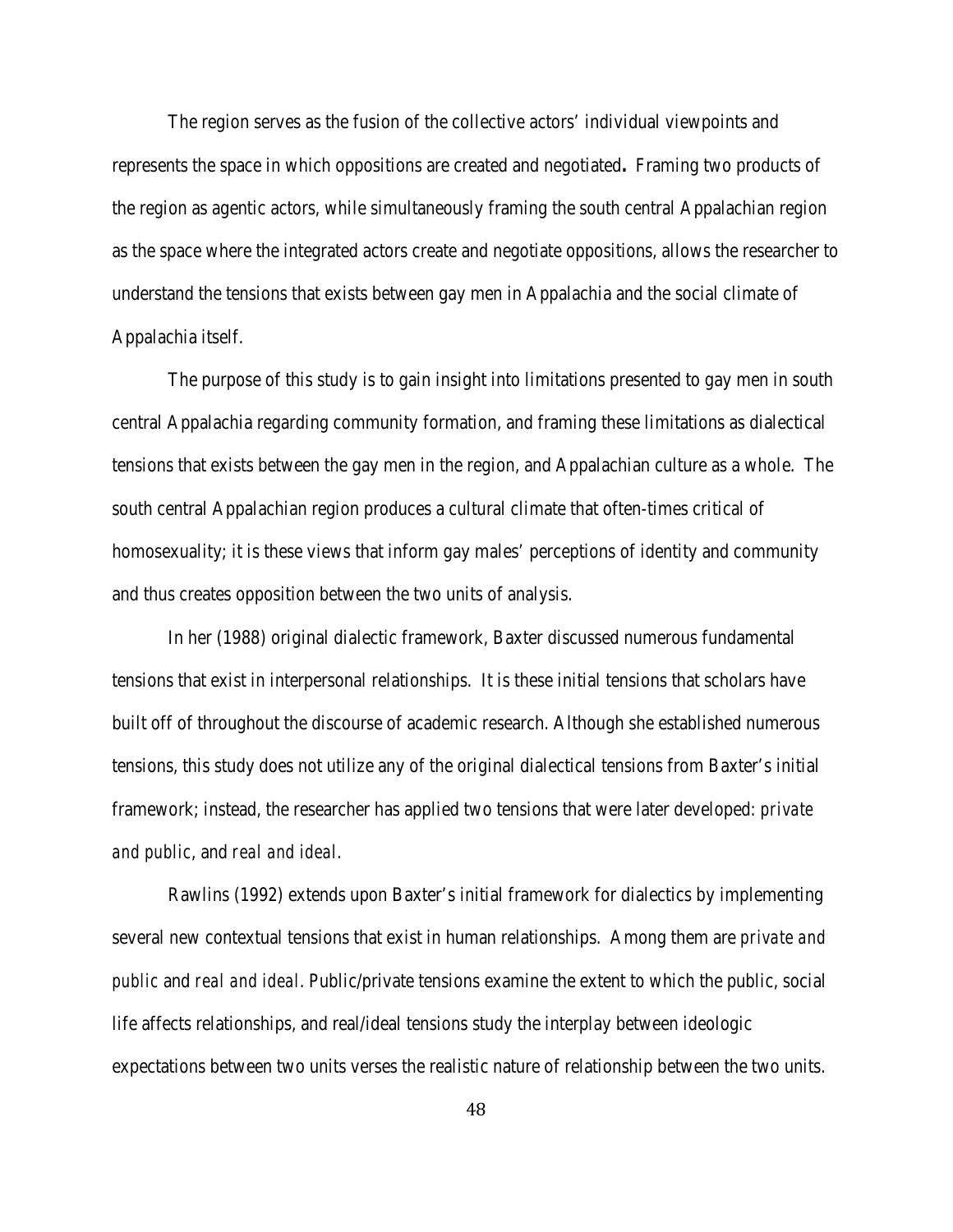Understanding that there are tensions between majority and minority cultures (Montero, 1998), this study adds to the body of literature and academic output that has focused on dialectics specific to sexual minorities. In attempts to understand the struggles that exist between sexual majorities and sexual minorities, the dialectical approach has been applied to types of sexually marginalized groups. Previous research has focused on tensions that exist between the general public and same-sex committed couples (Perlich, 1997); tensions that are culturally produced between the public and the gay community in regard to same-sex marriage (Lannutti, 2005); tensions between individuals who identify as bisexual, and the more culturally visible gay/heterosexual communities (Meyer, 2003); and tensions that are produced via homophobia as a driver for social exclusion of sexual minorities (Flåvia & Madureira, 2007).

After providing an overview of the fundamental principles of relational dialectics and intersecting them with the data of this study, a conceptual framework is created that provides insight into the dialectical tensions that exists between gay men and Appalachian culture in regard to gay male community formation. The framework informs data results, positing the differences between the two distinctive social bodies as that of ongoing tensions that can be maintained, negotiated and perhaps rectified. I now turn to the *results/discussion* portion of this study.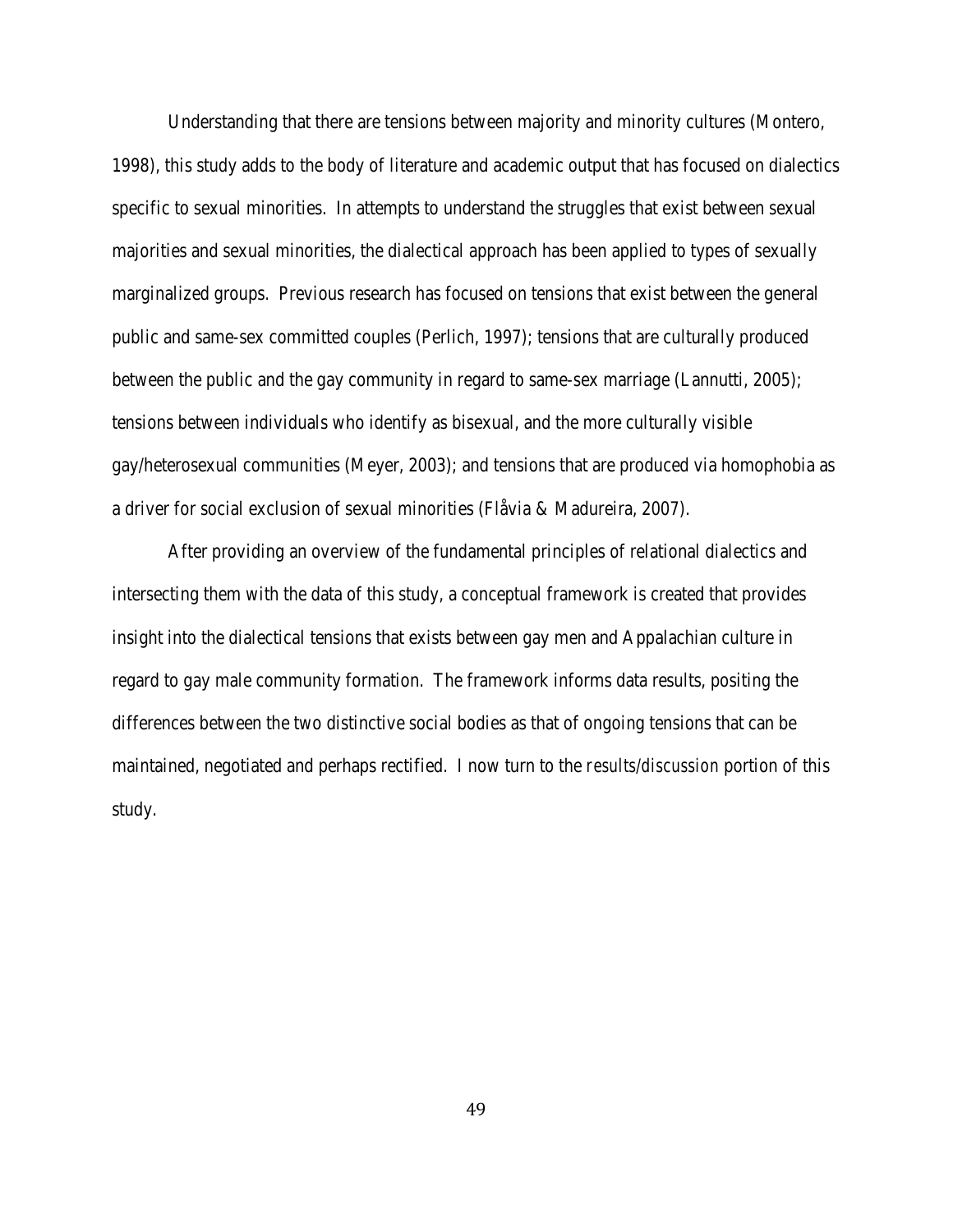# CHAPTER 4

# RESULTS AND DISCUSSION

As discussed in the methods portion of this study, the participant data are framed predominantly through a contextual dialectics lens, therefore conceptualizing the results as that of dialectical tensions that exist between gay men in South Central Appalachia and the cultural atmosphere of the region itself. Bakhtin (1984) establishes that in order for a dialogue to occur, each unit must fuse its independent perspectives together while simultaneously maintaining the uniqueness of each perspective. The units form a connected conversation, but only when there are two distinct, differentiated voices. Within the context of this study, the two voices belong to men who identify as non-heterosexual and live in Appalachia, and the cultural atmosphere in the South Central region that often perpetuate traditional, biblically-informed, and marginalizing viewpoints.

The data results are framed through two independent dialectical concepts: public/private, and real/ideal, each of which has sub-categories that detail specific tensions that exist therein. Baxter and Montgomery (1996) contend that localized, independent cultures have an interest in and influence on the ways in which individuals in that culture create and engage in relationships. Cultural expectations for how individuals engage within one another, and what constitutes "appropriate" relationships are informed by a myriad of socialized factors including habitualization, systems of rewards, and relational legitimacy (Berger & Luckman, 1966).

Rawlins (1992) contends that contextual dialectics "interweave in numerous and sometimes ambiguous ways" (p. 23), reiterating the potential complexities that exist in the relationship between the South Central Appalachian culture and the non-heterosexual male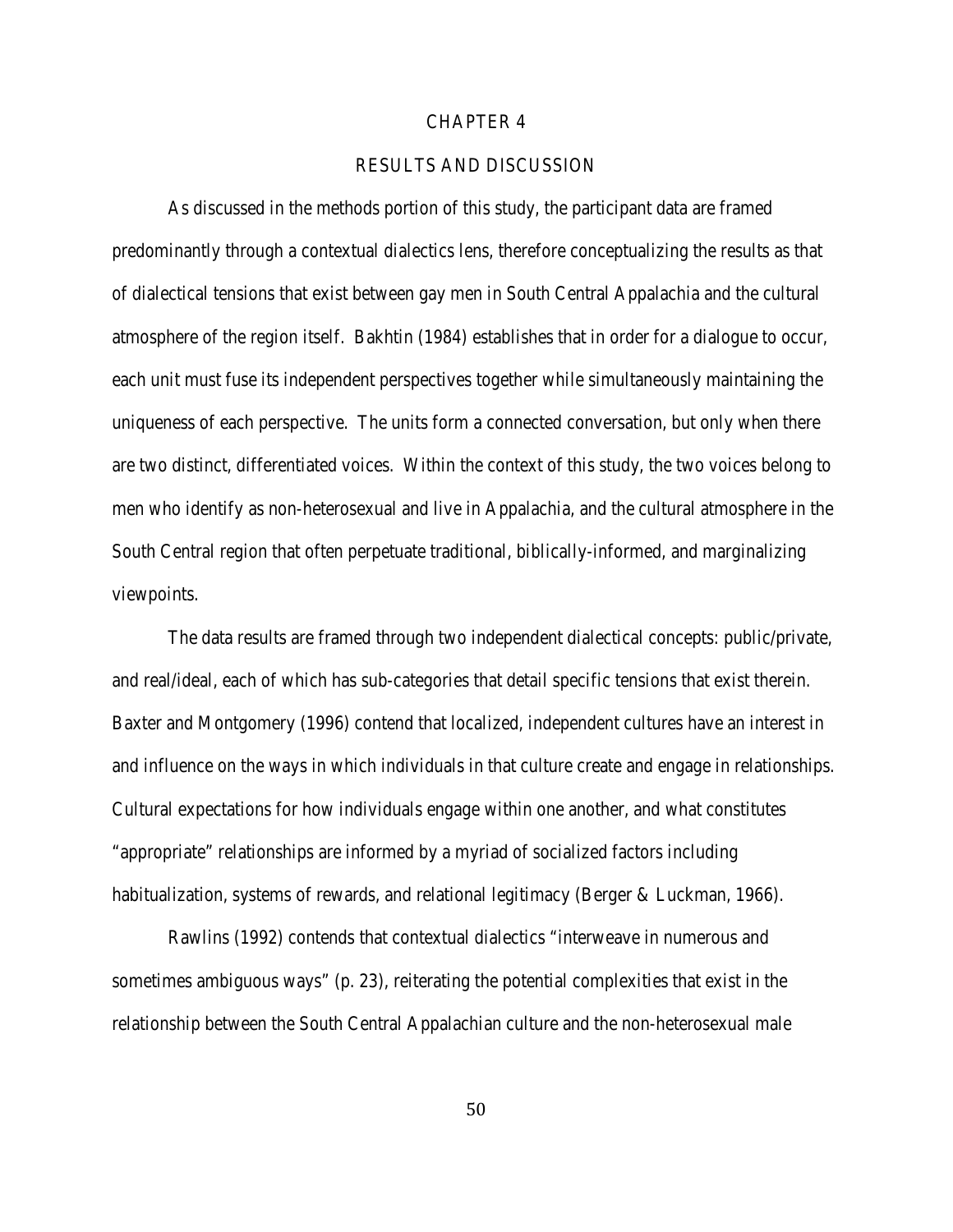inhabitants of the region. Drawing on academic research in dialectics that places emphasis on culture and its influence on human relationships, I turn now to the study results and discussion.

## **Public and Private Tensions Between Gay Men in Appalachia and its Culture**

*Social life exists in and through people's communicative practices, by which people give voice to multiple (perhaps even infinite) opposing tendencies. Social life is an unfinished, ongoing dialogue in which polyphony of dialectical voices struggle against one another to be heard, and in that struggle they set the stage for future struggles. (Baxter & Montgomery, 1996, p. 4.)*

When attempting to understand specific limitations that are presented to gay men in regard to community formation in Appalachia, it is crucial to consider the culture of the region. The culture itself serves as the problematic nexus of community formation and the limitations thereof. The public/private dialectical tension provides an insightful framework for understanding some of the ongoing hurdles gay men in Appalachia must face pertaining to community involvement. Rawlins' (1992) public/private framework "articulates the tensions produced as experiences and behaviors . . . transcend private and public realms." (p. 9) This situates the Appalachian cultural public and the gay male population as independent actors informing one another in an ongoing relationship, creating space for oppositions and contradictions within, following the core concepts of Baxter's (1988) dialectical framework. In the following subsections, two components of the Appalachian region are framed through the public/private construct: predominance of Christian influence in the public setting, and lack of public spaces for gay socialization.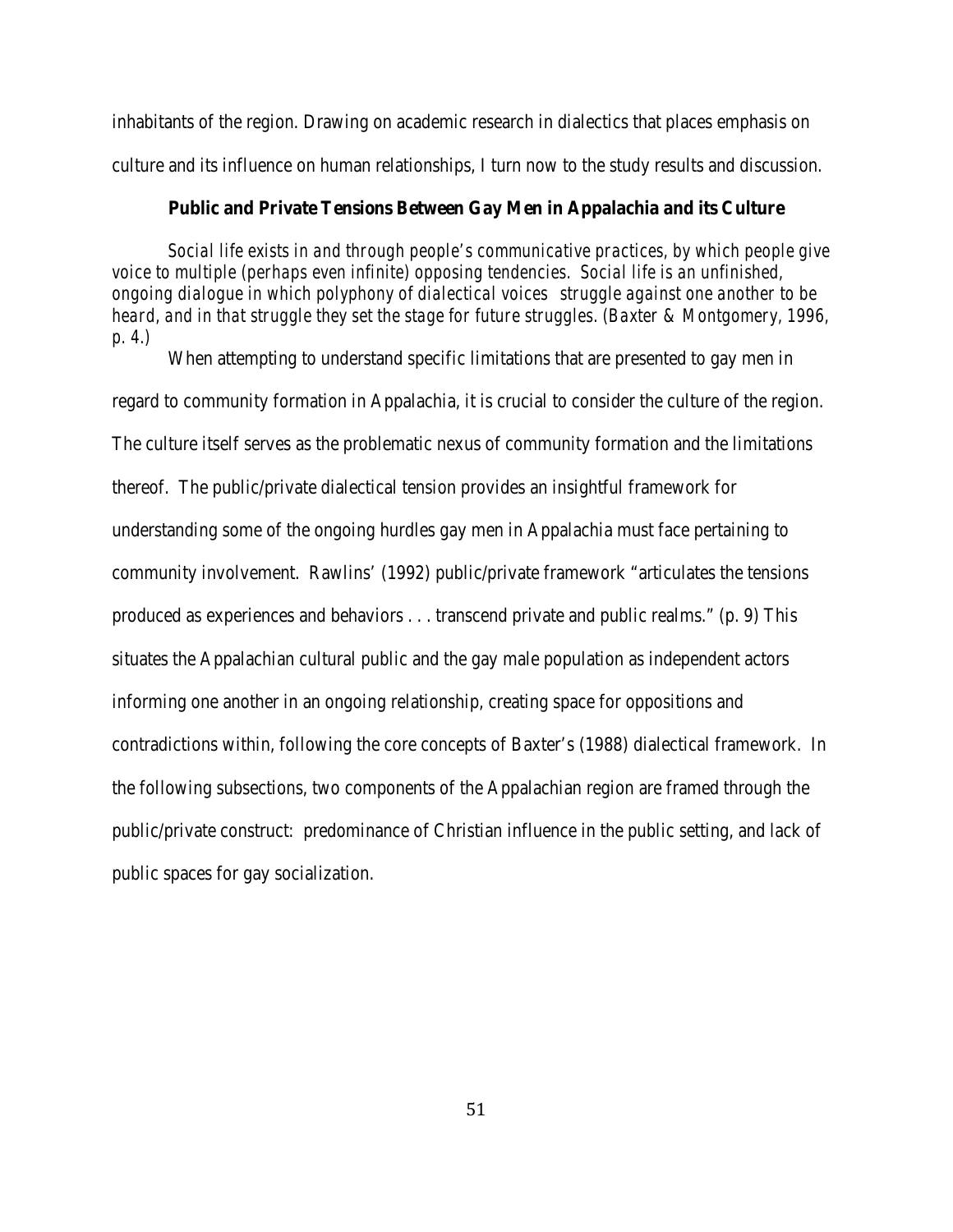# **Christian Influence in the Public Sphere of Appalachia**

The influence that the public majority has over the marginalized minority should not be underestimated––nor should the tensions that their relationship produces. Montero (1998) notes that,

Tension between the influence of the majorities and that of the minorities seems to be continuous. It never stops. On the one hand, the majority holding the established power exerts a pressuring or repressing influence that can be imbued with the burden of tradition. On the other, the minority is undermining that position with its own ideas and opposing positions, characterized by perseverance, consistency, insistence, and resistance. (p. 288)

Speaking specifically about south central Appalachian culture, this study has already highlighted Christianity's influence in the region. Biblical literalism, rampant fundamentalism, and predominant churchscapes have remained a fixture of South Central Appalachia since its early formations. Prior academic research (Dumlao & Janke, 2012; Gibbs, 2009; Montero, 1998) has drawn attention to the significance that localized culture can have on relationships of those who live and engage within said culture. It has been noted that couples conforming to and abiding by society's expectations somehow legitimizes and validates their relationship (Baxter & Montgomery, 1996; Rawlins, 1992). Given that Appalachia places such high emphasis on Christian-informed beliefs and values, and promotes the preference of traditional/hypermasculinized masculinity, the public attitude towards homosexuality is generally disapproving. Correlating this to the assertion that relational validation often stems from cultural approval, it comes as no surprise that several of the participants of this study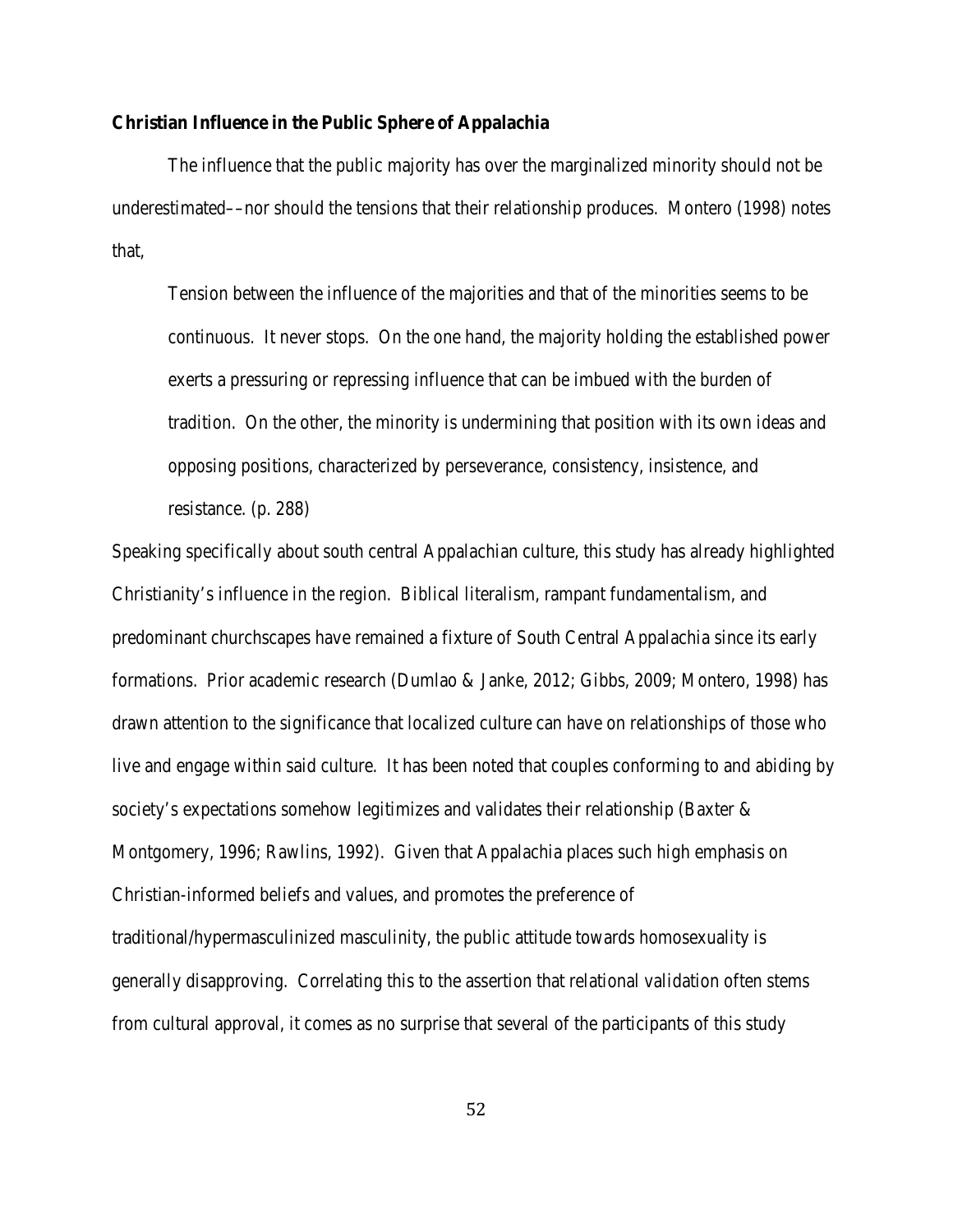discussed how the role of Christianity in their lives has had an impact on the ways in which they perceive themselves as individuals, as well as their sexuality.

Dan, a twenty-two-year-old who was born in and continues to live in Appalachia, stated that, "before I realized I was gay, I realized it was wrong. So that was hard for me to come to terms with it. I actually got kicked out of that [Christian] school. Pretty much for that reason." Dan's assertion that he realized that being gay was wrong long before he knew he was gay, provides glimpse into the role that Christianity has in the self-acceptance of some gay men especially those who live in an area where the religion is so prominent. Dan went on to describe the impact of feeling "wrong":

I always kinda' like, had a chip on my shoulder about it 'cuz I was never really into the Christian lifestyle, and I was kinda' forced into that. Like I said, I went to a Christian high school and they also made me go to church and shit like that so I was rebellious in high school. I also felt like I had a lack of ability to express myself because of that so I became like––not introverted––but like I contained myself more.

Baxter and Montgomery (1996) contend that, "public legitimation is an important feature in the crystallization of a relationship's identity in contemporary American society" (p. 61), and Dan's statement supports this claim. Dan believes that the highly Christian atmosphere of the public culture in which he lived as a teenager had a large impact on not only how he viewed himself, but also how he engaged with others. Dan became introverted and self-contained because he did not feel welcome within his geographic/cultural parameters, and could not conform to the expectations placed upon him in either his high school or the broader culture. His lack of selfcomfort and ability to self-express prevented him from the possibility of engaging with others as a confident gay male, and relating to other gay men on a social level. When discussing the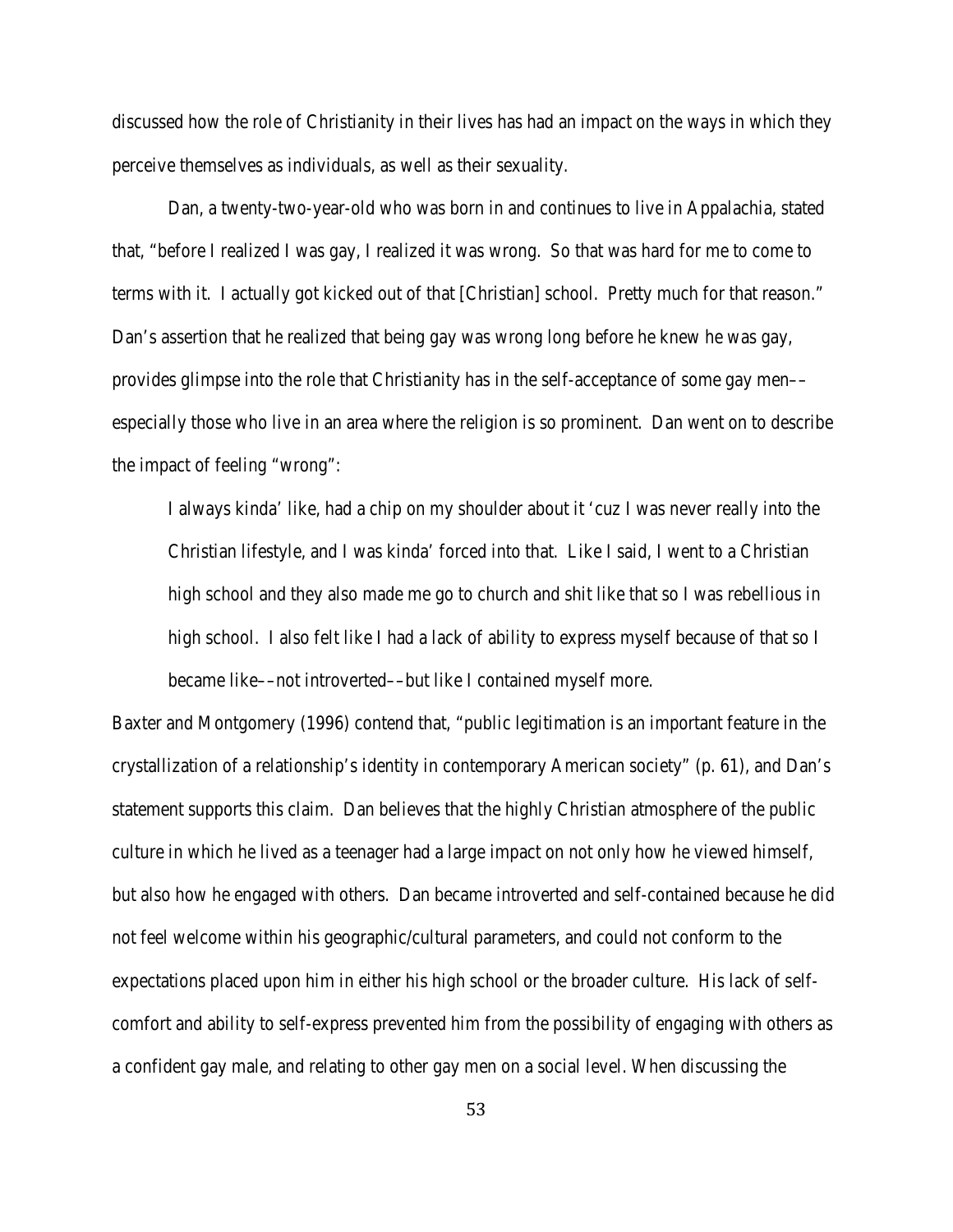possibility of other gay men at his school, Dan asserted that there was in fact none, "at least none that were out and could be open about it and connect on that level, ya know what I mean? 'Cuz that was basically against the rules of the school." Dan connects the religious environment in which he socialized to a barrier for connections amongst other gay men, therefore preventing any time of community among them.

Another participant also discussed Christianity during his high school years. Twentyfive-year-old Barry stated that,

In high school I was in the church a lot more. Now I have nothing to do with the church. That was motivating me to stay in the closet, and trying to repress all those feelings and praying them away really. So in high school there was really no conscience effort to come out.

Like Dan, Barry described the influence that Christianity had on his choice to remain in the closet. With both Barry and Dan, Christianity imposed a sense of self-shame and repression–– contributing to their refusal to acknowledge their sexuality, preventing them both from socially engaging with others while simultaneously maintaining a public gay identity.

Christian ideology as a driver for informing adolescent identity was not the only topic that participants discussed when talking about the role of fundamentalism in their lives. Twentyfour year old south central Appalachian resident Andy candidly discussed his father's reaction when he told him that he was gay. Andy's father was also born in and continues to reside in Appalachia. Andy recalled that his father told him:

'You're my son, I'll always love and support you, but…you need to square yourself up with God.' And that's all he said to me, and I said 'ok' and that 'me and God are good'… He's one of those people that wants to think that like, he's one of those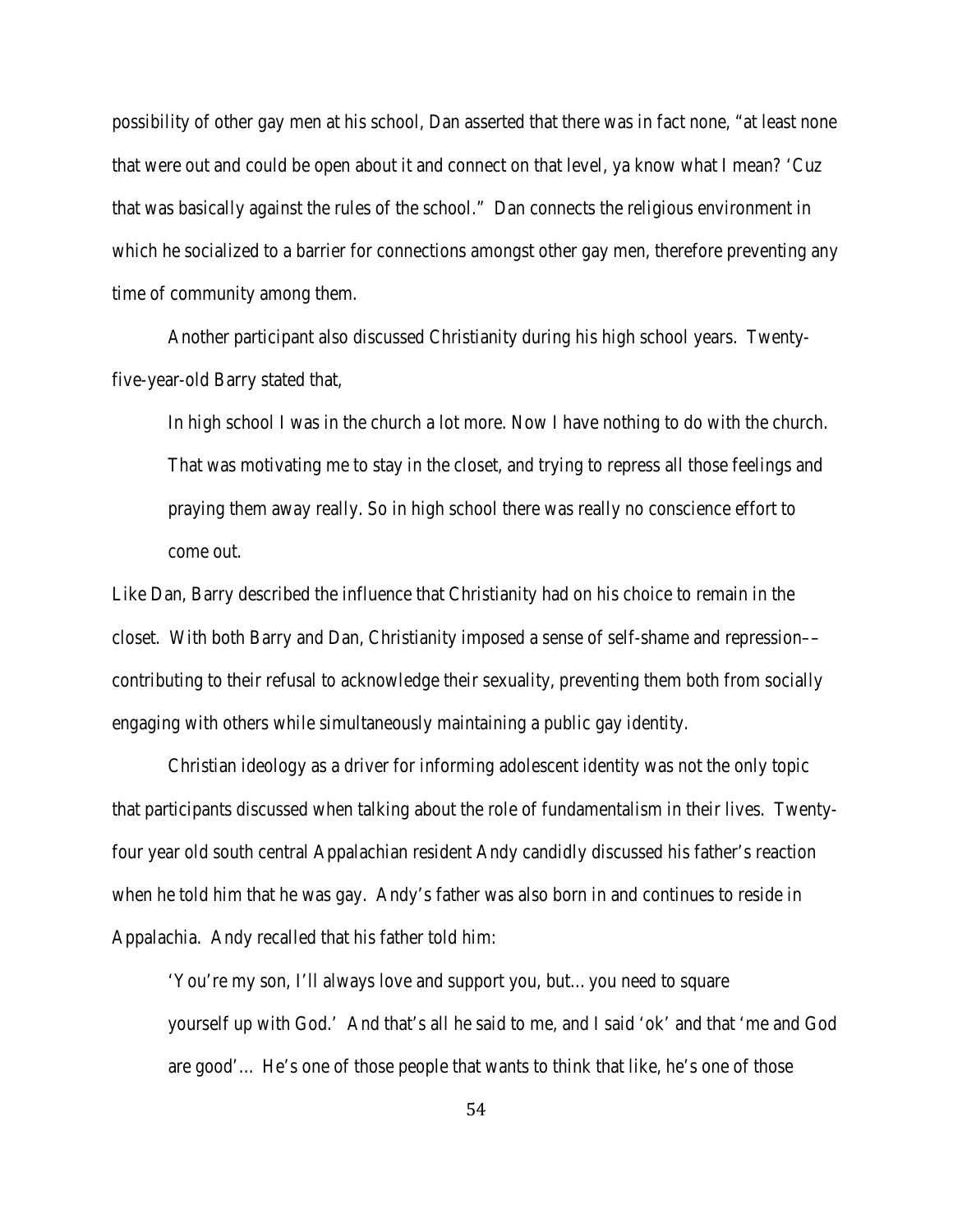people I think that is coerced into thinking homosexuality is wrong and such an evil thing.

Within Andy's statement is a critical point to discuss: his father's initial response. Upon his sons' "coming out", Andy's father immediately equates his sexuality with immorality, a homoprejudice attitude that no doubt has been informed by his own Appalachian upbringing. His narrative represents the core dialectical tension that exists between the overwhelmingly Christian public atmosphere of Appalachia, and its opposition to Andy's sexuality––therefore permeating from the public sphere to that of the private. Andy asserts that his father had been coerced to believe that homosexuality was innately wrong––the coercion no doubt a product of the Christian influence that his father had been under throughout his life, and having influence over an opinion that may have otherwise been different.. The predominant dialectical dilemma that Andy faces is how to have a fulfilling, enriched relationship with his father, who has been culturally informed to not be supportive or understanding towards his son's sexuality––and could be synthesized through the autonomy/connectedness dialectical tension (Baxter & Montgomery, 1988). Andy's narrative demonstrates how one tension––in this particular case, the public/private, can create by-product tensions. Weston (1997) contends that gay individuals' decision to partake in gay culture––including community formation––often-times hinge upon the relationships that they have with their family. Many gay men and women feel a stronger need or desire for gay community participation when they have been rejected by their own family, therefore going into the world and discovering/creating their own unique networks of support that operate and function as a kinship family would. Andy's narrative underscores how these decisions come to be made by non-heterosexual individuals; Andy was charged with the task of addressing the tension between him and his dad, and determining ways to operate within the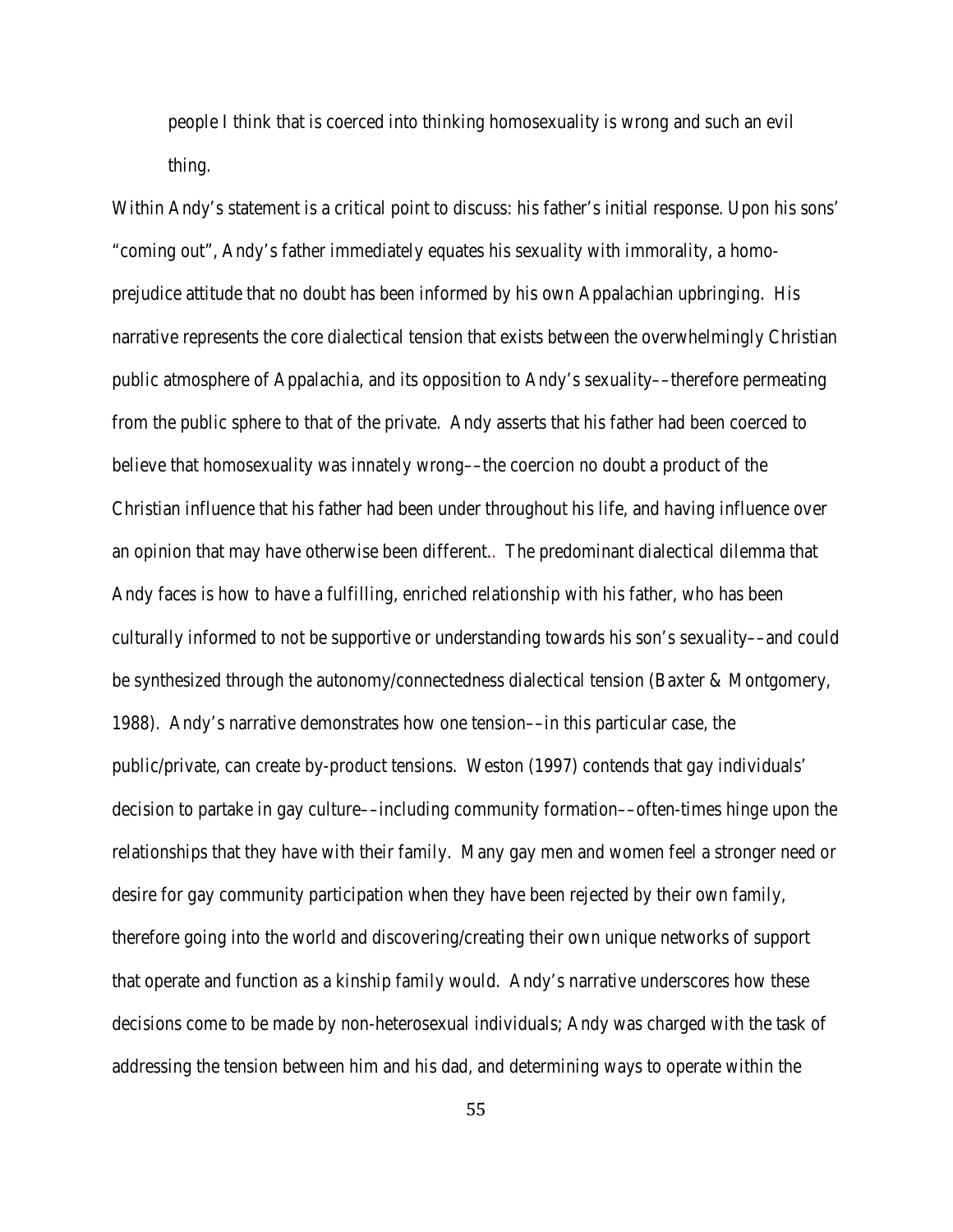relationship in order to maintain personal contact with his father while simultaneously attempting to gain acceptance and approval from him.

Andy's narrative offers insight into the strong role that Christian fundamentalism plays, not only in public educational atmospheres as the narratives of Dan and Barry depict, but also in a much more private space––within the confines of the home and immediate family. Describing a somewhat idealized perception of social norms that exist outside of the parameters of the South, twenty-one-year-old participant Josh summed up the atmosphere of rural south central Appalachia succinctly by saying, "people up North are just so much more progressive." His statement both reiterates the notion that the general public of the South remains a conservative environment that can be problematic for the private lives of those who do not conform to the cultural expectations of the region, while simultaneously believing that these social inequities are limited to—or are at the very least exaggerated—the South.

Barry, who discussed the significance of religion in his high school environment, also discussed his current workplace, and how the cultural expectations within Appalachia are in opposition to even his most basic personality traits:

Not to say I feel discriminated against by my coworkers, but just by the people that come in. I have to be more reserved. Like if a customer comes in and I like their shirt and I

want to tell them, but I don't wanna come off as a big queen. I can find it a limitation. Barry associates––because he anticipates that others will associate––the simple variable of clothing to being effeminate, and something he views as being in opposition to the perpetuated culture within the public sphere. No doubt the religious atmosphere of Appalachia informs Barry's perceptions of customers' responses towards even the most harmless compliment. As discussed previously, Southern masculinities are informed by myriad factors. One of the

56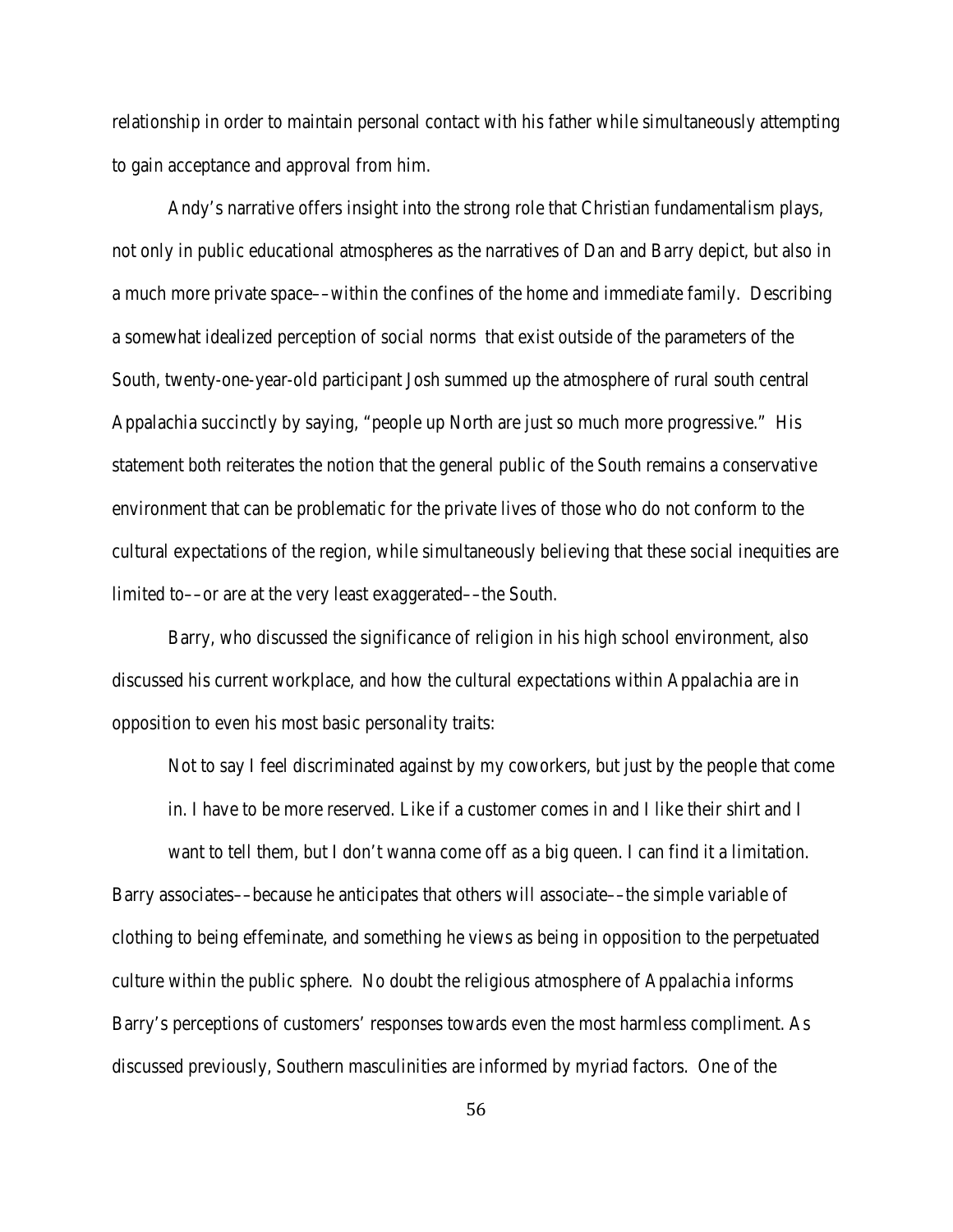overarching themes in Southern masculinity is the social positioning of the male over the female––a positioning that is informed and supported by the biblical literalism of the region. Barry's personal behavior hinges upon the public's expectations as to what constitutes as gender appropriate communication, reiterating Baxter and Montgomery's (1996) assertion that public culture and society are "a social collective with patterned interactions relative to how personal relationships are conducted." (p. 162)

Within south central Appalachia, Christianity informs what is considered to be appropriate behavior in the private lives of its inhabitants, having a large affect on the extent to which gay men can live openly, genuinely and freely. "Self-contained," "introverted" and "limited" were phrases that the men used to describe how the region's religiosity affects personal behavior. Given that gay communities are said to be an anchor for gay identities (Holt, 2011) that aim to convey a sense of normality towards their heterosexual peers (Ridge et al., 1997), gay men in Appalachia are left with little opportunity to form such communities because they remain an oppressed group of people in the region. In order to form a community amongst one another, gay men must be visible in the public sphere (Wilkinson et al., 2012), and not self-contained as Dan describes.

Understanding the relationship between gay men and the Appalachian public through a dialectic framework can be beneficial when attempting to underscore the core issues therein. The contradictions that exist between the religious public and the non-heterosexual private, result in a cyclical causation between the actors (praxis), in which one actor (Appalachia) is perpetually establishing boundaries for what is considered acceptable behavior by the other actors. The religious fervor of the south central Appalachian public bears significant influence on gay men in the region in regard to community formation; these men must determine ways in which they can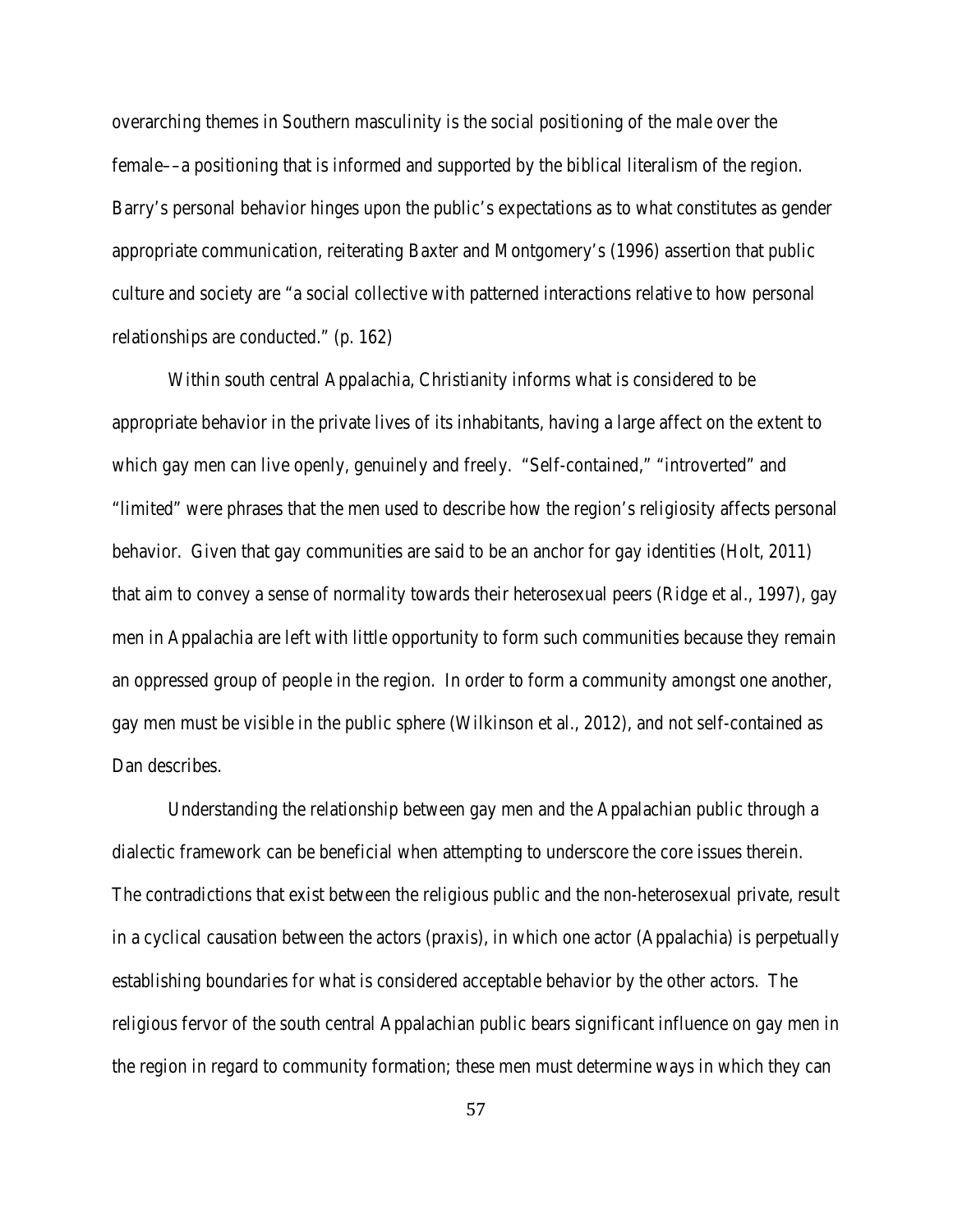negotiate the desire for communal formation while simultaneously acknowledging that they live in a geographic area that makes this a challenge.

Gay men in Appalachia must determine ways in which they can acquire and maintain a confident, gay self-identity despite the general public's attempts at silencing, mitigating and erasing their public presence. Although high levels of religiosity exists in South Central Appalachia, it is necessary for gay men to assert confident selves in order to become visible, unite with other visible, *out* men, and establish larger, unified communities amongst one another. This change/shift in the gay male collective could potentially increase their public visibility (normalizing their sexualities), perhaps eventually assimilating into the broader Appalachian culture, thusly leading to a stronger sense of public acceptance

In addition to religiosity creating a dialectical tension between the public and private sphere, there is yet another tension that exists between the south central Appalachian public sphere and the private, socialized lives of gay men in the region: the lack of public gay spaces that promote social and communal gathering among non-heterosexual men.

# **An Overview of the Lack of Public Gay Spaces in South Central Appalachia**

One of the main frustrations with Appalachian culture that the participants discussed was the lack of public spaces to engage socially with other non-heterosexual men. Although many of the participants discussed their desire to have more opportunities to create friendships and form communal bonds with other gay men (as discussed later in the results), they all shared a similar frustration that this seemed rather difficult to achieve due to lack of platforms available to do so. When asked what kind of activities he partakes in among the local gay culture, Steven, age 27, said, "I go to the gay bar and dance and pay tab and tip the queens. Other than that, to my knowledge here there isn't any kind [of gay culture]," painting a bold, clear, if bleak picture.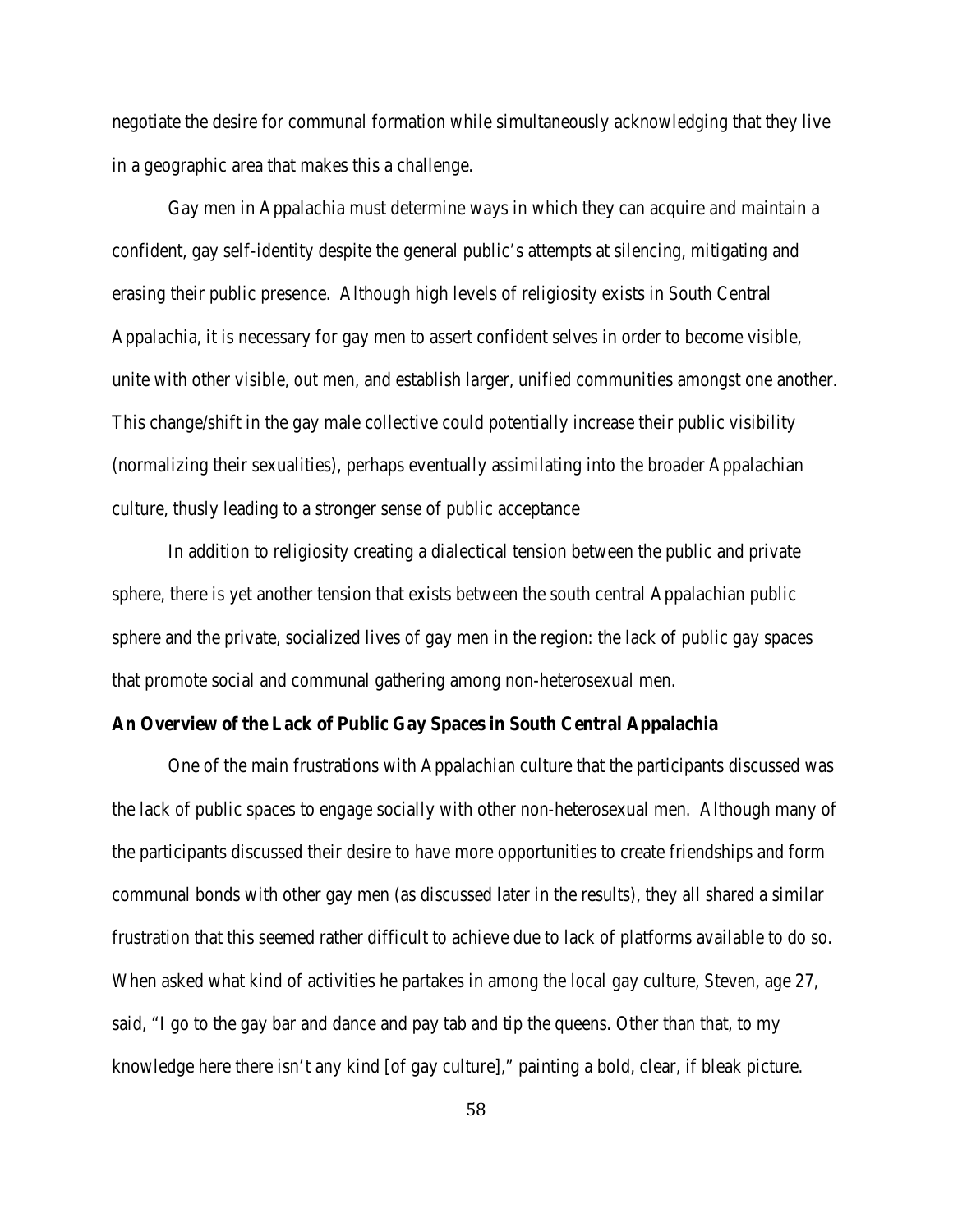Twenty-one-year-old participant Josh had strong opinions on the types of accessible spaces that are available for non-heterosexual men:

I think it's kinda fucked up, that the only thing available is a bar. And the reason I think it's fucked up––I mean what else would there be? We live in a world that's drove by capital; by things that we can gain money off of. To say that there's a niche there is saying that there is a population of folk that can be exploited for monetary gain.

Josh goes on to describe his frustrations about restricted options for socializing:

There are bigger cities that have multiple gay bars. Some that hit even more specific niches. Like gay men or lesbian women or gay––anything else. And that at least makes something different. But here, you don't really see anything outside of just the "gay" bar. Nothing else is really––we don't really have a "gay restaurant", and even then it would be for money. You don't really have a gay anything else.

Josh's reference to a lacking of other types queer-friendly spaces in the region reiterates what other scholars (Annes & Redlin, 2012; Weston, 1995) have asserted about the low public visibility of non-heterosexual populations in rural environments. Twenty-four-year-old Andy, who was not particularly interested in the gay club scene, felt that, "I think, unfortunately growing up in the South, if you do want to meet another guy or want to be around other gay guys, you're somewhat forced [to visit *only* the gay bars] in areas around here."

Some of the participants felt hostile towards the constraints on gay socializing. Reestablishing what prior research (Ridge et al., 2006) has suggested about gay clubs, some participants felt that the club scene was overtly sexualized and found this to be a turn-off. Josh, 21, had a strong opinion on the matter, stating that: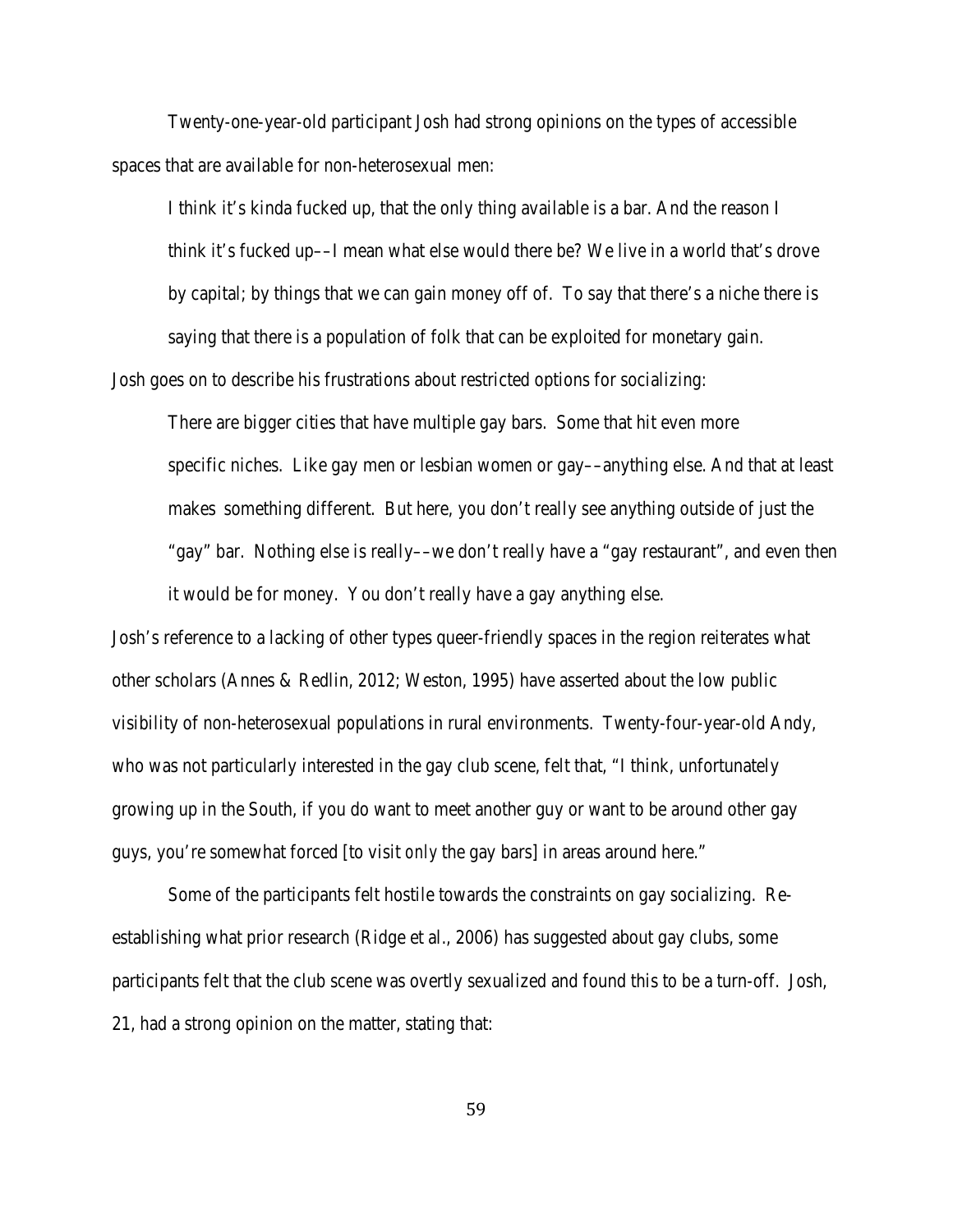The fact that gay bars are the only place that hand out condoms with your drink––I think that's insulting and assuming that like, you're going to fuck somebody, and that it's going to be unsafe and that were are going to exchange HIV. Because that was totally a stereotype for many, many years. And I cannot disconnect that [history of the bias].

The sexualized environment perpetuated within the parameters of the gay club is so off-putting to the participant that he typically opts not to attend such venues. In another interview, Dan, 22, tries to identify the roots of sexualized gay clubs:

I think that stems from the gay culture not being accepted. It's like 'here's this gay guy from this school and here's a gay guy from that school,' and they can't find a boyfriend– –they can't have love–they can't have sex. So whenever they go to the gay club and they meet, that barrier is broken and they have sex.

Dan's analysis of the gay club is significant in part because he insinuates that gay men have difficulty finding a partner, suggesting that "finding" other men in the region to date or socialize with is a difficult challenge due to low visibility. Secondly, Dan believes that gay men *can't have love* in the particular region; this stark, somewhat bleak utterance once again notes that the possibilities of gay male relationships in south central Appalachia potentially hinge upon public attitudes towards homosexual unions.

Participants in this study also equated gay clubs as not only the sole place available to meet other gay men, but in some cases, but also the only place where people could truly be themselves and express their gay identity. When discussing the reasons that some men attend gay clubs, Andy, 24, noted that, "I feel that a lot of people submerge themselves in [the scene] because it's the only time and place they can feel comfortable with themselves." James, 30,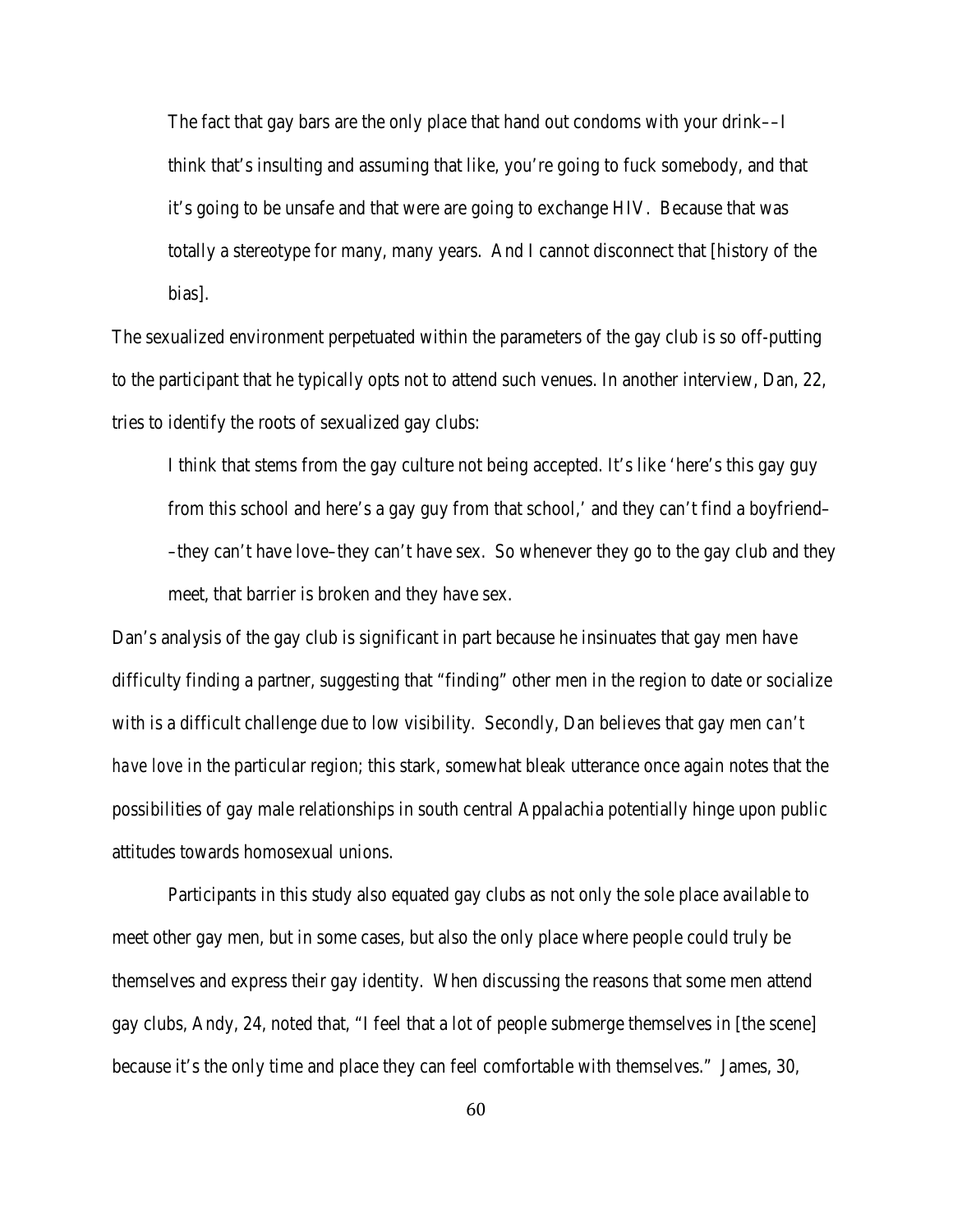likewise explained, "there's lots of people that are very closeted; because of their jobs or their families or something, and you go to the bar and that's the only place they can be out." Both Andy and James' explanations as to why some gay men in Appalachia regularly visit gay clubs further solidifies previous research (Ridge et al., 2006; Taylor, 2008) that contends that gay men often times visit gay spaces as means to full express their gay identity when the broader culture does not permit them to do so publicly. James' mention of remaining highly closeted in the public sphere as being a driver for gay club attendance is noteworthy for two reasons. First, it reasserts the idea that in Appalachia, public visibility of gay men remains minimal, and secondly, it simultaneously claims that the unwelcoming atmosphere of the culture as a whole leaves gay men with few other options as to where they can be *out* and express their gay identity in a nonhostile environment.

Although frustrated by the lack of other options for communal formation and socialization, some men in this study believe that the gay club does serve as a space where men can feel protected in an otherwise hostile cultural environment. When Steven, 27, explained why he visits the local gay club, he notes that:

You don't have to get the condescending look or the "over the shoulder" glance from people. Which I accept; it's fine. It's part of this culture––well, part of this area we live in. People are what they are but I would say it's a lot more comfortable of an environment in the gay bar—the gay scene.

Steven is describing his own acceptance of the fact that, from his experiences as an openly gay male in Appalachia, the public cultural sphere is generally unwelcoming towards nonheterosexual sexual identities. Baxter and Montgomery (1996) contend that *network overlapping*––a process in which both parties (actors) that are involved in the dialectical tensions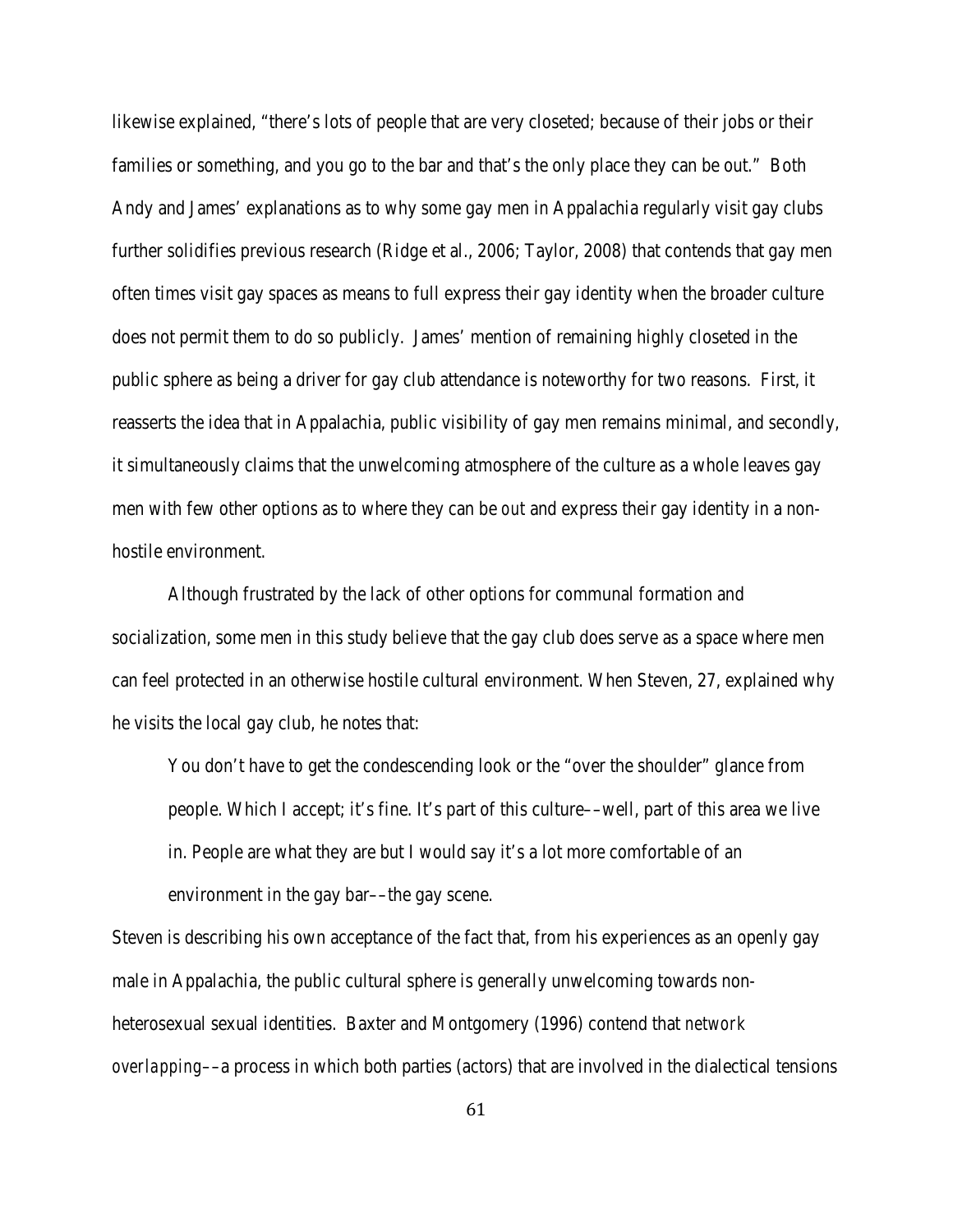at hand, join to interact with one another––is a positive step when attempting to rectify the tensions. Steven's personal account makes the possibility of a network overlap between the heterosexual public sphere and non-heterosexual men seem unlikely for some gay men in the region, strengthening the dialectical tensions that exist between the two units.

Brad, 21, had a similar opinion about the personal comfort in public spaces that are not allocated specifically for sexual minorities. When discussing hetero-dominant bars, he stated that:

If it's like a straight bar––and I am more flamboyant and out there, and I mean I do have feelings so I don't wanna get aggravated. I try not to let things bother me and not pay attention, but I just have to like, see what area we're going to. I have comfort, but I don't wanna be uncomfortable the whole time.

Brad's narrative is similar to Steven's in that they both describe levels of discomfort in some public spaces. Just as Steven says that he accepts it because it is "part of the culture," Brad seems to have a similar passive attitude.

The participant's narratives regarding both the high visibility of Christian influence in Appalachian culture and the low visibility of gay spaces in the culture provide insight into the dialectical tensions that exist between gay men in Appalachia and the culture that is produced by the region itself. The conservative Christian ethos in the public sphere perpetuates conservative viewpoints on sexuality, leaving some gay men feeling pressured to stay closeted to their family, classmates, coworkers and peers, thus having their private lives fully permeated by public opinion.

The narratives depicted in this study solidify Flåvia and Madureira's (2007) contention that homophobia is less of a *fear* of marginalized sexualities, but instead a cultural barrier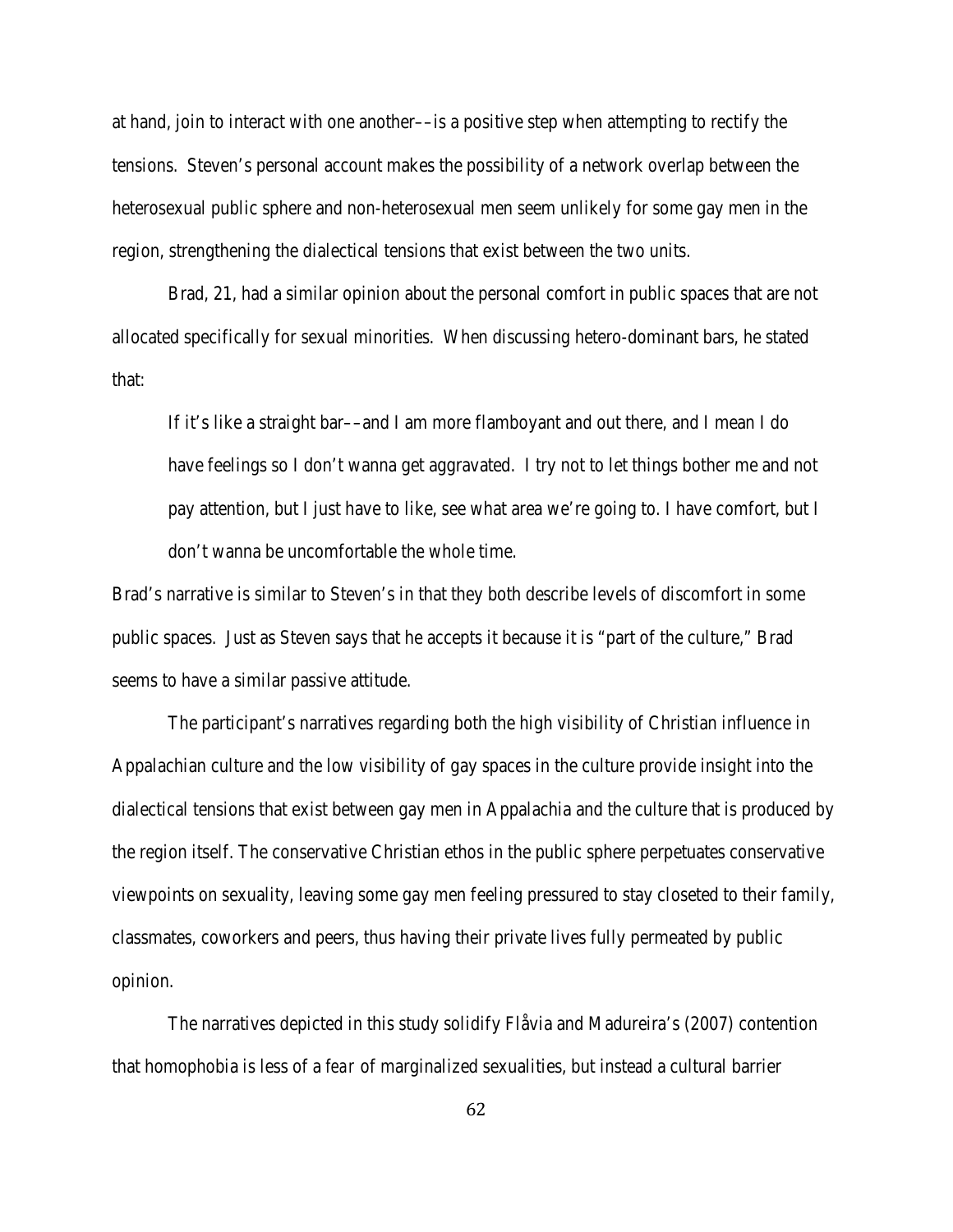perpetuated by the dominant majority to keep undesired sexualities out of particular spaces. South central Appalachian homophobia is employed by many of its (heterosexual) residents in an attempt to "gatekeep" (p. 331) undesired sexualities from gaining admission to dominant spaces. The researchers also contend that this metaphorical getekeeping via homophobia creates contextual dialectical tensions between *the home/the secure*, *the strange/unfamiliar*, and *stability/change*.

Synthesizing the participant narratives not only within the broader contextual framework of public/private, but also through the more specified dialectics that Flåvia and Maduereira establish, allows for a deeper understanding of the tumultuous relationship that exist between south central Appalachian culture and its non-heterosexual inhabitants. Gay men in the region discussed a lack of security in public spaces that are not specified as being queer friendly. The regional culture attempts to keep these spaces limited and invisible as a means to gatekeep sexualities it perceives to be immoral or inauthentic. Additionally, the dominant culture employs homophobia as a mechanism to mitigate sexualities from public spaces that it deems as strange and unfamiliar according to their own conservative beliefs. Lastly, homophobia is used as a method for preventing social progression, and simultaneously guaranteeing the visibility of *preferred* sexualities and the invisibility of those that are *not*––concreting the stability/change tension firmly in place in the south central Appalachian space.

# **Implications of the Contextual Public/Private Tension Between South Central Appalachian**

# **Culture and Non-Heterosexual Individuals**

The public attitude towards homosexuality in the region has prevented an increase in spaces for gay men to socialize with one another and thus form communal bonds, solidifying prior research regarding the epidemic of low visibility of non-heterosexuals in rural areas.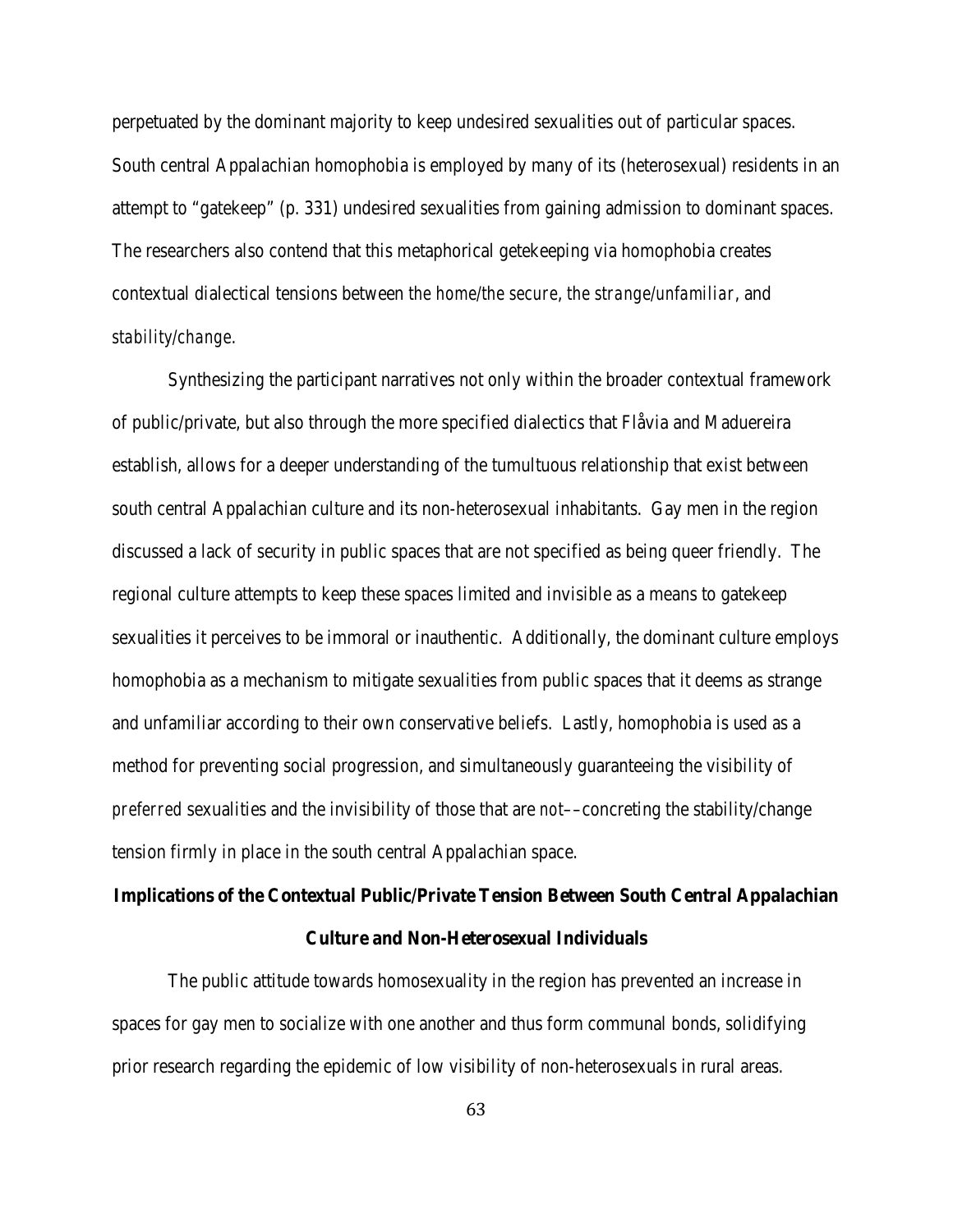Baxter and Montgomery (1996) assert that, "self-identity, and thus conceptions of our 'inner,' 'private,' 'unique,' or 'separate' being, come about only though our social relationships (p. 88); within the confines of Appalachia, the lack of spaces for gay men to establish these identities via socialization among one another is a dialectical tension of opposing forces. Gay men need public spaces that are inviting and accepting of non-heterosexuals, so that they have a place to engage with one another in venues that are not solely created for sexualization, such as clubs. Simply stated, community formation cannot occur when there is no space for men to meet, engage and form long-term bonds with one another that can lead to social change and a shift in public attitude towards homosexuality, as gay communities have the potential to do (Holt, 2011; Ridge et al., 2006; Wilkinson, et al., 2012).

From a dialectical standpoint, how do gay men in south central Appalachia negotiate these tensions, and how can they make them less consequential? The men face a cultural environment that they perceive as preventative of communal formation for a number of reasons, two of which being a strong Christian public atmosphere, and a lack of public spaces for them to gather. The latter is no doubt informed by the former, and the men must determine ways to engage with one another despite an effort by the public to marginalize and silence them. The relationship between gay men and south central Appalachia is constantly in flux, with the public praxis informing the capabilities of the gay private in a myriad of ways, leaving the men charged with the task of establishing secure gay identities, and bringing those identities together in a larger collective, creating a unified community and an increase in public visibility. Given that there are few spaces/platforms for these identities to come to fruition, and a public pushback informed by religiosity, men must address these tensions the best ways that they know how.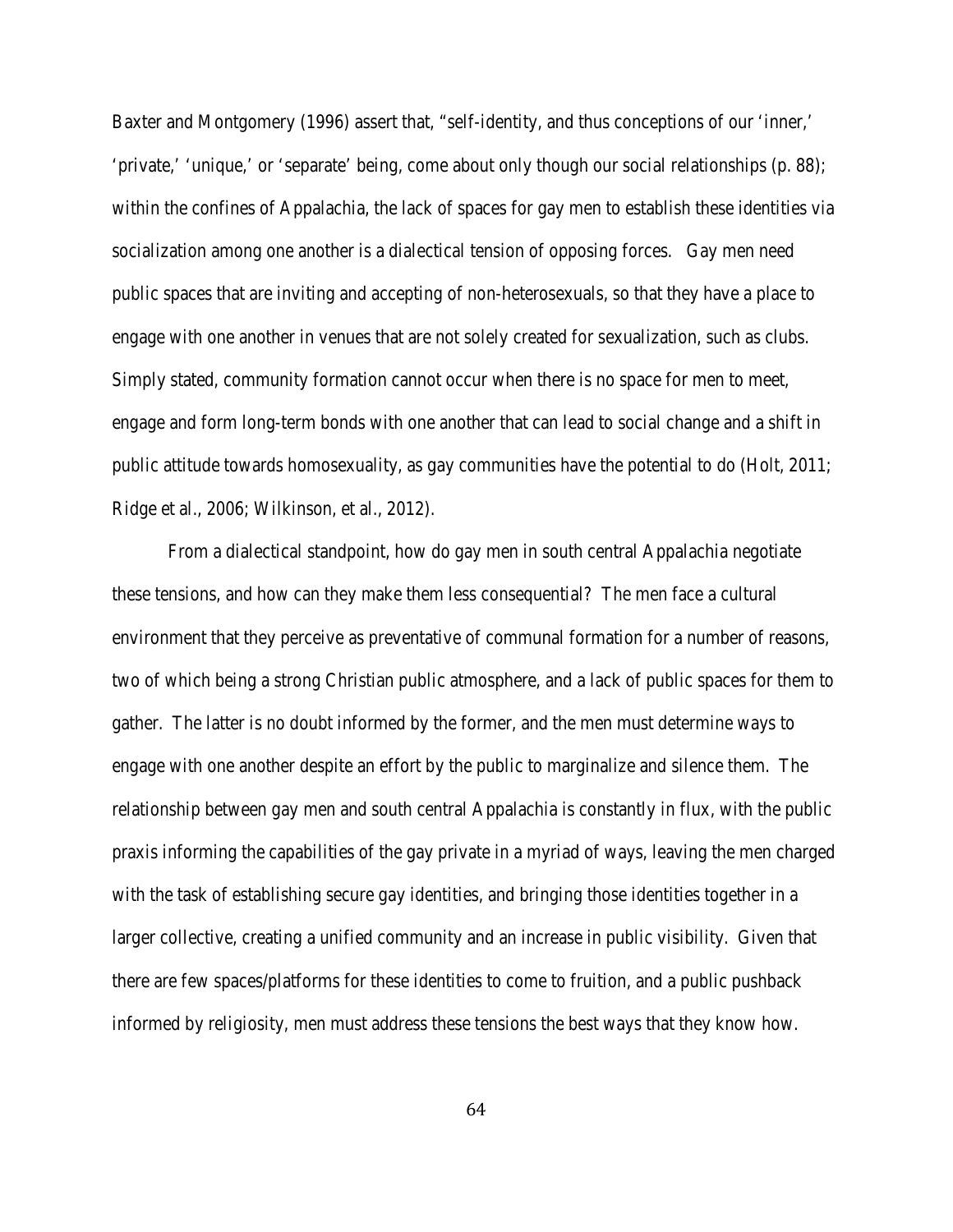If gay men want to have a stronger sense of community among themselves, they may have to retaliate against the dominant public culture in order to make this occur. Speaking specifically about religion in the public and private spheres, gay men must navigate ways in which they can assert a strong gay identity, while simultaneously being mindful of the religious overtones cast by family members, coworkers and other regional inhabitants. Asserting a strong gay identity may result in backlash from family members, including general disapproval or perhaps even abandonment/relational termination. If men choose to embody a stronger, more public gay identity, they run the risk of severe repercussions, including job termination, public scrutiny or social ostracization. Men must determine ways in which they can live their gay lives more fully, while also ensuring that the consequences for doing so are somewhat minimal.

As a gay male who too lives in the south central region of Appalachia, I empathize with the men in this study, because their experiences––in part––reflect those of my own. I too have experienced the cloak of invisibility that a highly Christian atmosphere has seemingly placed over non-heterosexual individuals, and as the men have discussed, it can be frustrating and problematic for establishing gay/gay social relationships.

When you live in a region that you perceive as hostile towards what you are, it is difficult to not feel the effects of such marginalization. At different points in my life, I have viewed Appalachia as the playing field for an ongoing battle between Christianity and gayness––not to say that the two are mutually exclusive, because they certainly are not, yet many Christianidentified individuals in the area would certainly disagree with this tenet–– in which one is constantly trying to erase the presence of the other. Intellectually, of course it is better to understand the complex relationship between the two more-so as tensions as opposed to a war,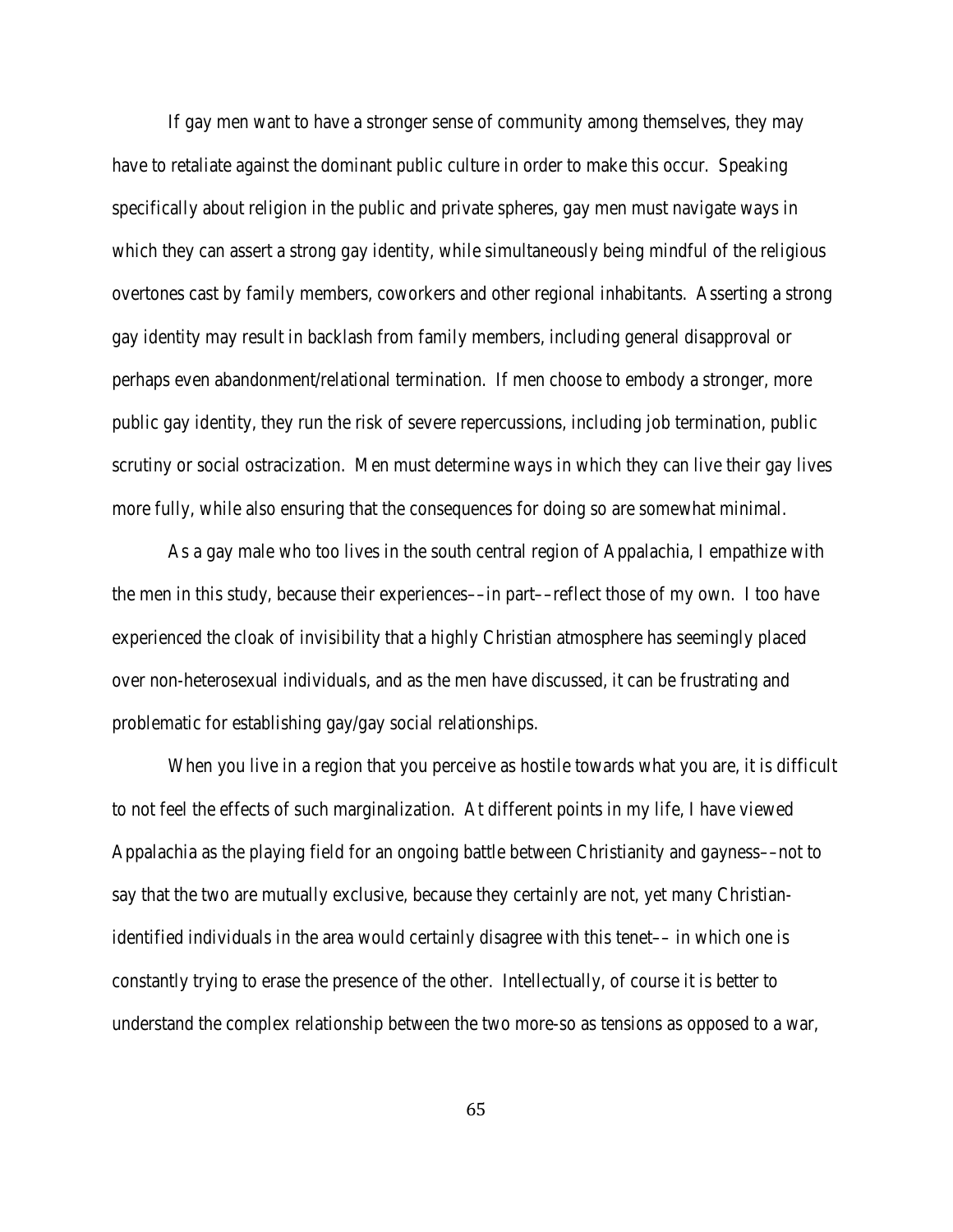but when you feel as though you are being attacked from the culture in which you reside, sometimes war seems like the only fitting word.

While I empathize with the participants regarding a lack of public gay spaces in the region––a fact so undeniable it would seem grossly, insultingly humorous to deny such a claim– –I cannot say that it is something that necessarily bothers me on a personal level. While yes, I think that the measures that the conservative culture will go to in order to keep gay visibility as minimal as possible is, ironically––get this––ungodly (a word choice that many people in the region would more-than-likely deem blasphemous, per the subject matter), it is honestly not something that impacts my personal life to a strong degree. Make no mistake, I think that there should be more gay-oriented spaces in Appalachia, but I am not losing any sleep over having just one designated establishment in town in which I can go dance with a person of the same sex and have a guarantee that there won't be repercussions. My opinion is not informed by a personal disdain for bars or clubs, but rather my personal discomfort with and lack of skill in dancing

In addition to the dialectical tensions that exist within the public/private construct, another set of tensions that are in opposition to one another in regard to community formation can be found for gay men in Appalachia: the contradictions that lie within the *ideal* lives that gay men in the region would like to have, and the *real* lives in which they lead.

#### **Real and Ideal Dialectical Tensions Among Gay Men in South Central Appalachia**

The second dialectical framework employed in this study is the conceptual dialectic of the real and the ideal. This is yet another contextual dialectic (Rawlins, 1992), and one that, "formulates the interplay between the abstract ideals and expectations often associated with friendship and the nettlesome realties or unexpected rewards of actual communication between friends." (Rawlins, 1992, p. 11) Within this framework, tensions between units are informed by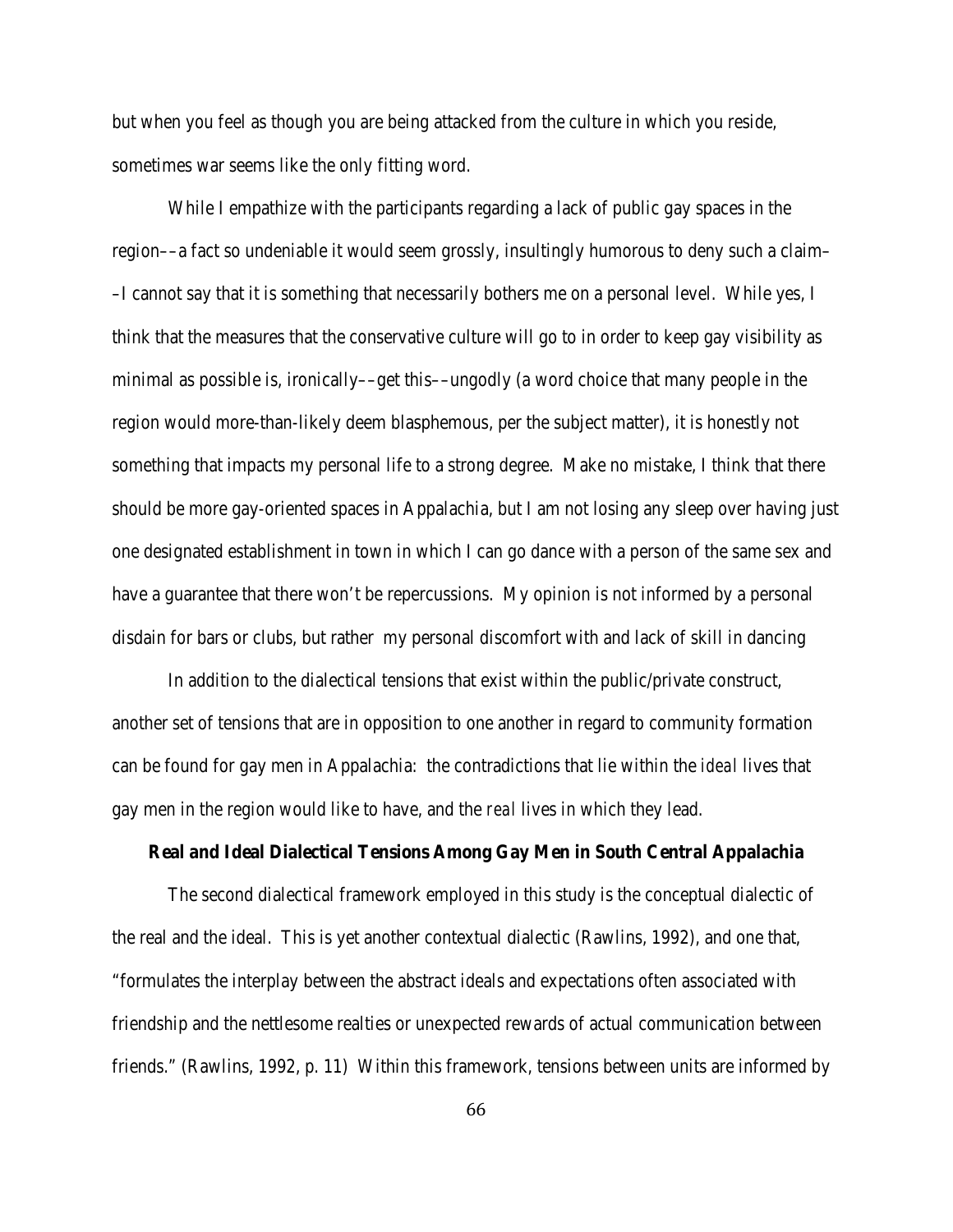a perceived way in which the relationship would function, verses the actual experiences of the relationship. The contradictions and oppositions within this construct arise when one or both units (actors) within the union feel disconnect between the idealized relationship and the lived relationship.

Part of what informs the units' expectations of the ideal is that of the broader, public culture. The real/ideal dialectical framework is applied to three issues that were prominently discussed by the participants in this study: a longing for gay male social relationships by gay men in Appalachia, lack of diversity in the Appalachian region, and perceptions of the gay scene as competitive. Framing each of these issues through the real/ideal framework provides an appropriate analysis for understanding how they affect gay community formation in the south central Appalachian region.

Eighty-six percent of the eight participants interviewed expressed either a desire for social relationships with other gay men, or a sense of sadness that they did not have the opportunity to have such in the Appalachian region. Although Baxter and Montgomery (1996) contend that males are socialized to believe that the self should remain autonomous from others, the men in this study expressed a desire to have a stronger sense of community with other nonheterosexuals in the area—a fact that once again displays how the autonomy/connectedness tension is a major by-product of gay men's lives in the region.

Twenty-four-year-old Andy felt a sense of remorse when asked about the role of gay/gay social relationships in his life. He stated that, "It's always––even to this day––kind of bummed me out that I don't have more gay men friends. Um, just 'cuz like I feel like I should, you know what I mean?" Josh, 21, made a similar statement in another interview: "Most of my friends are straight. But this is the South, not like San Francisco where I could make the majority of my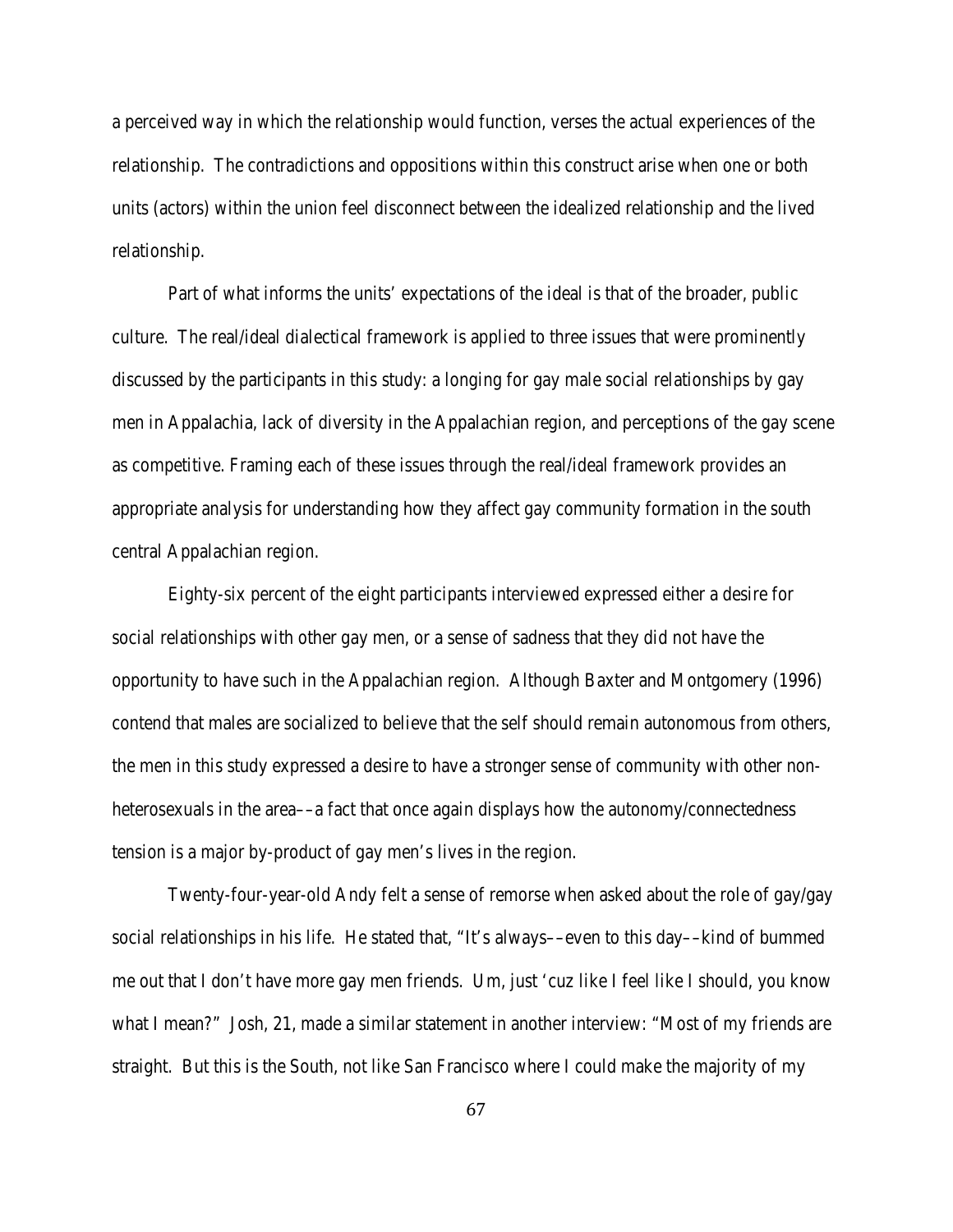friends be gay men, because I wouldn't have that many friends here." Both Andy and Josh's narratives indicate that they desire relationships with fellow non-heterosexual men, to some degree, but that there are elements that are preventative of having such. The narratives also demonstrate a dialectical tension that exist between themselves and the Appalachian public culture; the idealized preference to have healthy, gay male friendships is in opposition to the lived life experience of having few opportunities to do so, as presented by what Josh blatantly states as the South, once again signifying a romanticized perception of geographic areas outside of the South in regard to social acceptance and possibilities.

Speaking to why gay social relationships were important, several participants felt that there is a shared sense of understanding between gay men that does not translate to friendships with heterosexual individuals. Steven 27, believed gay/gay friendships are essential—a "fix": "Everything that you can say to a gay person they probably understand, and stuff that if you say to someone who's straight, it's just like...crickets. So yea I definitely have to have my gay fix; I have to have my gay friends." Barry, 25, reiterated the sentiment by noting that, "I think it's something you should have some connection to. Having variety for the sake of variety, but being able to have someone to talk and express to who understands where you're coming from." As with Steven, Barry associates the relationship between gay men to that of a shared understanding of the gay life. This "mutual understanding" is no doubt a positive tool that can be employed to combat an otherwise hostile culture; a culture that produces challenging living environments for these men that only they can understand and relate to. When speaking about gay/gay social relationships within Appalachia specifically, twenty-two-year-old Dan said that, "there's not really that outlet around here," yet another example of a participant painting a rather bleak picture for gay men in the region.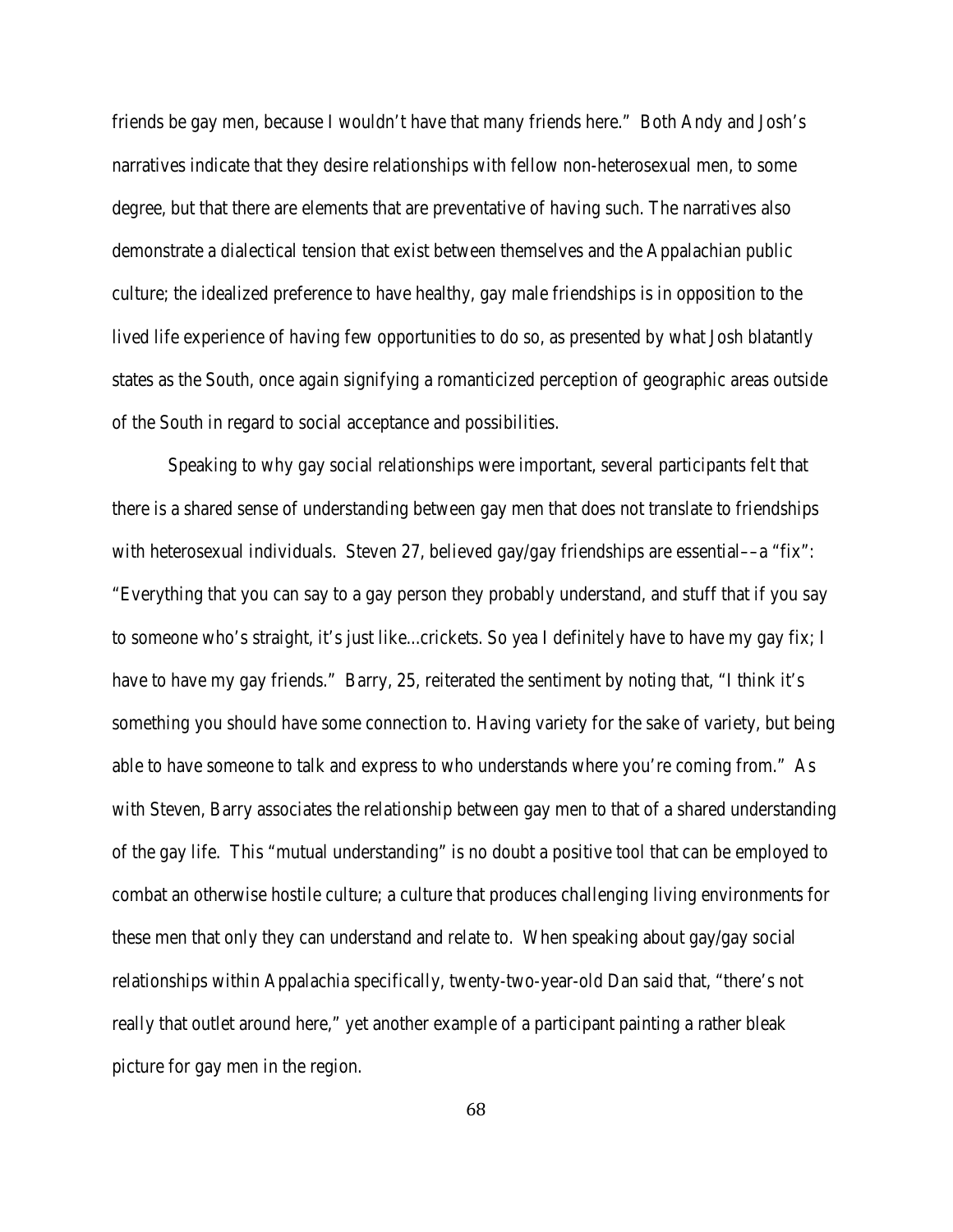Although several participants expressed a sense of frustration over the lack of opportunity for gay/gay friendships in Appalachia, one participant, Richie, 26, seemed to have a sense of hope about the matter:

I do think that we have a strong sense of community [where I live]. I think that it is there, whether we like each other or not. Like I'm not gonna watch another gay get harassed on the street and be compliant about it. I think a gay man wouldn't watch me getting harassed. There is something that ties us all together.

Something rather alarming is Richie's assertion that there is a community among gay men in Appalachia, but only when a person poses a threat to someone who identifies as gay, threatening or placing physical harm on them. Richie underscores the challenges that gay men face in a perpetually hostile culture, even going so far as discussing physical harm.

The participants' narratives regarding a preference for gay male friendship can be understood more clearly through the contextual dialectical framework of Rawlins' (1992) *real and ideal*. The men contend that bonds between non-heterosexual men are ideal, in that they facilitate understanding and commonality that cannot be found in other types of friendships. The men also express frustration with the fact that, in Appalachia, gay male socialized relationships are hard to establish, creating a real/ideal tension of opposition between the Appalachian culture and the gay male population. As to why these friendships may be illusive in the area, the participants suggests that it is due to the lack of diversity in the region, creating yet another dialectical tension of oppositions between Appalachian gay men and Appalachian culture.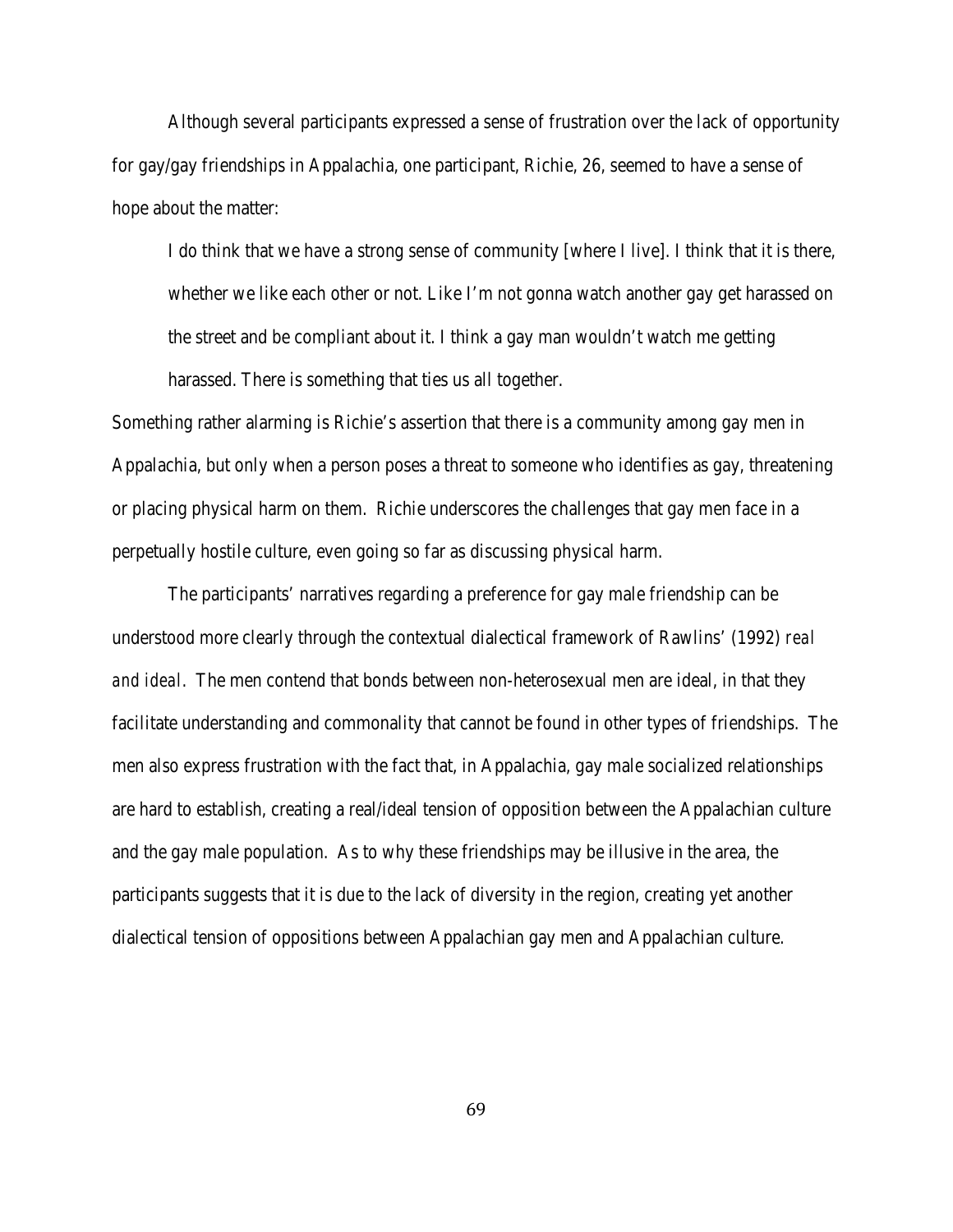# **Contradictory Tensions Between a Preferably Diverse and an Unequivocally**

# **Uniform Culture**

 The participants in this study made it rather clear why forming bonds with one another in Appalachia is a tedious, almost-but-not-quite impossible task: there is simply a lack of "out" or strongly-identified gay men in the area to do so. Numerous participants discussed their dissatisfaction with Appalachia's lack of diversity––an assertion that no doubt plays a large role in the lack of gay communities in the region. Reiterating prior academic suggestions that rural areas perpetuate a low cultural and public visibility for non-heterosexuals, the men depict the South as a place lacking in diverse cultures and people.

The overarching theme that the participants discuss is Appalachia as heterodominant culture in which social networks hinge largely upon immersion into straight-oriented communities and social groups. Gibbs (2009) asserts that the contextual dialectical tension of *inclusion/exclusion* (which can be synthesized within the real/ideal framework) is a prominent fixture in bodies of people consisting of multiple cultures. Speaking specifically about the relationship between same-sex couples and the heterosexual majority within the broader cultural context, Perlich (1997) contends that the external dialectical tensions between the two groups are not only limited to issues of inclusion, but encompass *revelation/concealment* and *conventionality/uniqueness* as well. The participants' personal experiences mirror this assertion, with each detailing examples of how they do not feel welcomed by the public whole, therefore creating a dialectic tension between the unified public, and the less-visible, marginalized minority group of non-heterosexual men.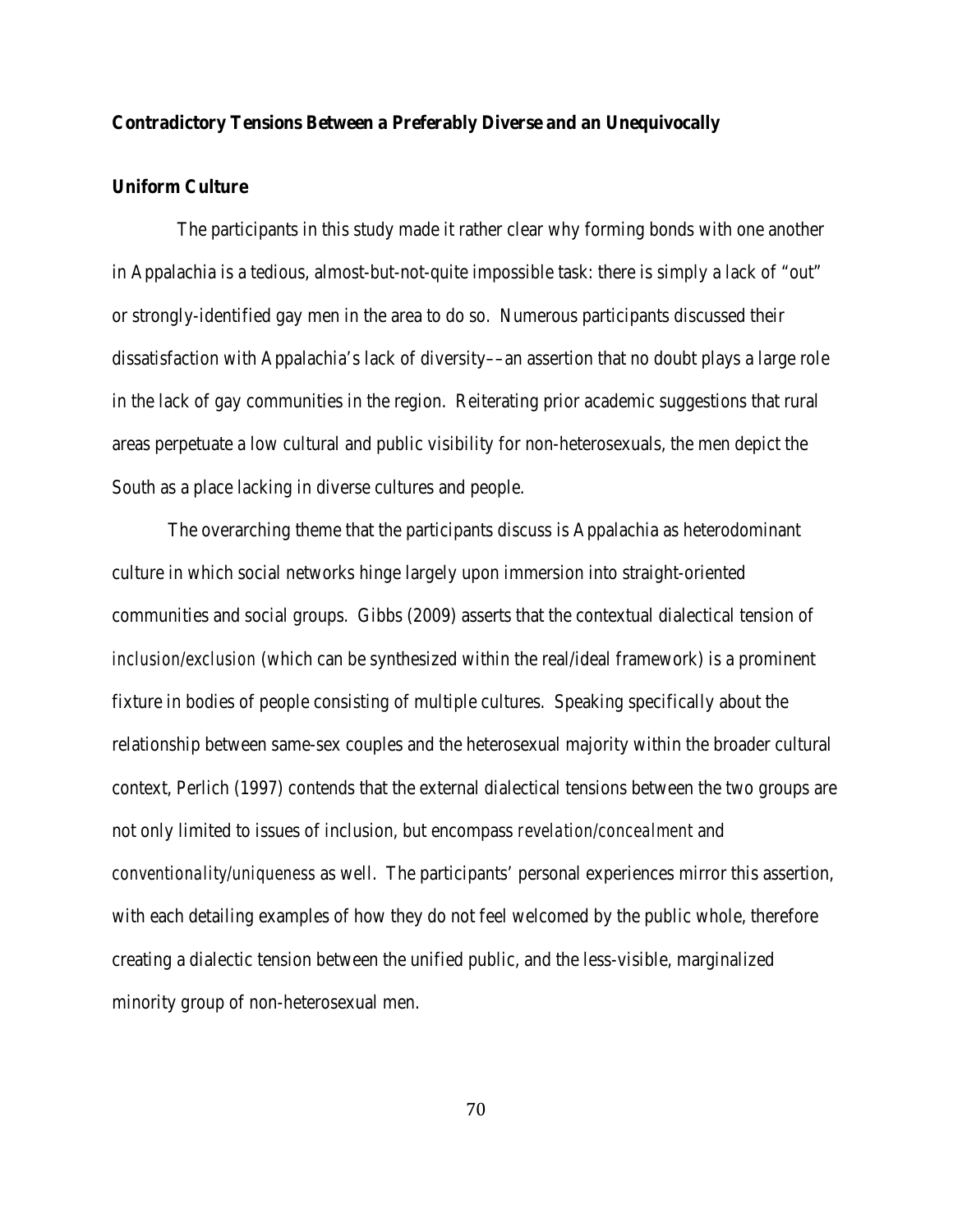When discussing the environment of his secondary education, Andy, 24, said that his "high school was all white––no minorities. No blacks, Latinos. Very Southern––cowboy boots, camo', belt buckles, cowboy hats." Andy makes it very clear that the social components of his high school atmosphere are those that are directly associated with the South. Twenty-six-yearold Richie made a similar claim by asserting that,

I've always mainly hung out with heterosexual people. We've been surrounded by heterosexual people our entire lives. You don't, growing up, especially in this area, you don't find a lot of gay men, especially who are out, that you can really hang out with. So we're––*I––* was constantly in a state of having to fit in with straight people.

As with Andy's narrative, Richie draws correlation between Appalachia as a geographic location and the homogeneous atmosphere thereof. In an attempt to gain and maintain any type of social/public acceptance, fitting in, or "passing," is a commonly used technique employed by non-heterosexual males in the south central region of Appalachia. The act of passing can be understood in terms of revelation/concealment tension. Gay men are faced with the decision of revealing and embracing their gay identity to a hostile public, or concealing/downplaying it in order to maintain a sense of social equilibrium between the two groups.

Viewing the heterodominant culture as an opportunity to change perceptions of gay men, Josh, 21, said that, "most of my friends are still like, straight. And, I really like breaking down stereotypes for them because I am not a hairdresser, or a fashion designer, [or] even by any means, flamboyant." In this narrative, the participant reframes the predominantly heterosexual atmosphere as a space to change public opinion on gay men, choosing to break down stereotypes that often overshadow them. Richie, 26, had similar thoughts on navigating through the uninformed culture of Appalachia; he contends that, "I grew up surrounded by country, straight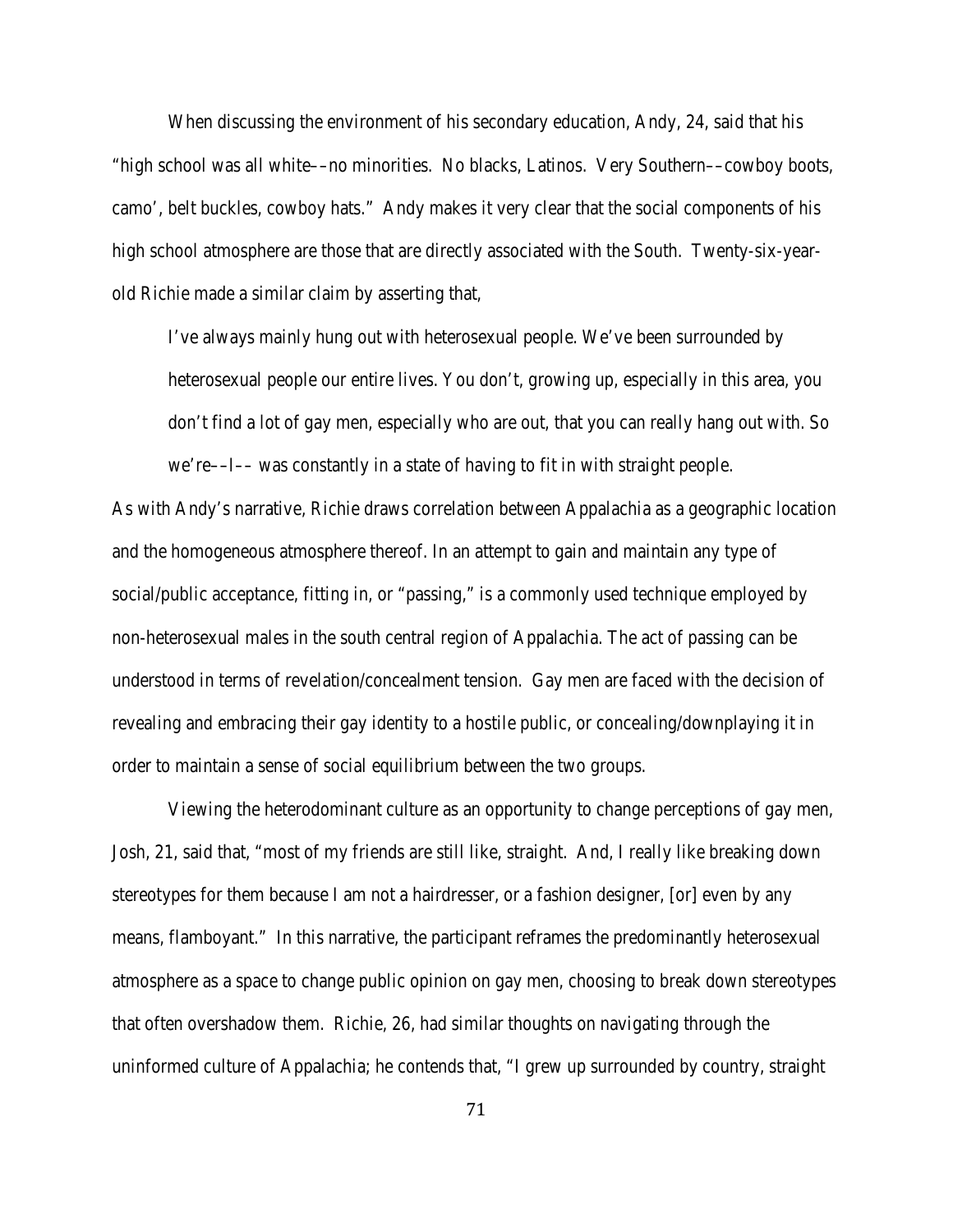people, so that's very much still in me. Being a country bumpkin I guess." As opposed to asserting a strong gay identity and attempting to form communal bonds with other gay men, Richie found it easier to immerse himself into the "country-oriented" heterosexual culture in which he lives. Both Josh and Richie portray their experiences as gay men in Appalachia as an immersion into the "straight" culture as opposed to attempting to reach out and form bonds with other underrepresented sexual minorities. Whether or not this decision stems from personal choice or personal circumstance is unclear. However, another participant describes his association with heterodominant social circles not as a matter of preference, but rather as a product of the region itself. These stories reiterate the tensions between the revelation/concealment that minority sexualities must often wrestle with (Perlich, 1997).

Gay men in south central Appalachia must decide ways in which they will assert a gay identity, knowing that their decision will no doubt have an affect on their social lives. If gay men want to garner a stronger sense of public acceptance, they may feel an inclination to assimilate into the broader, all-encompassing "straight culture", while simultaneously mitigating their gay identity. The participants in this study discussed this subject matter in a way that frames social acceptance by the public majority, and a fully-lived gay life as mutually exclusive concepts in which recalibration is not seemingly possible. This can be problematic for communal formation among gay men for obvious reasons; if men want to be less-marginalized by the general public, downplaying or concealing their gay identity is one tactic for accomplishing this. Conversely, if men want to assert a stronger gay identity with the intention of promoting higher visibility of gay culture in the region, thus leading to more opportunity for communal formation, they risk the consequence of facing pushback from the heterodominant majority. Baxter and Montgomery (1996) posit that human beings are actors, "making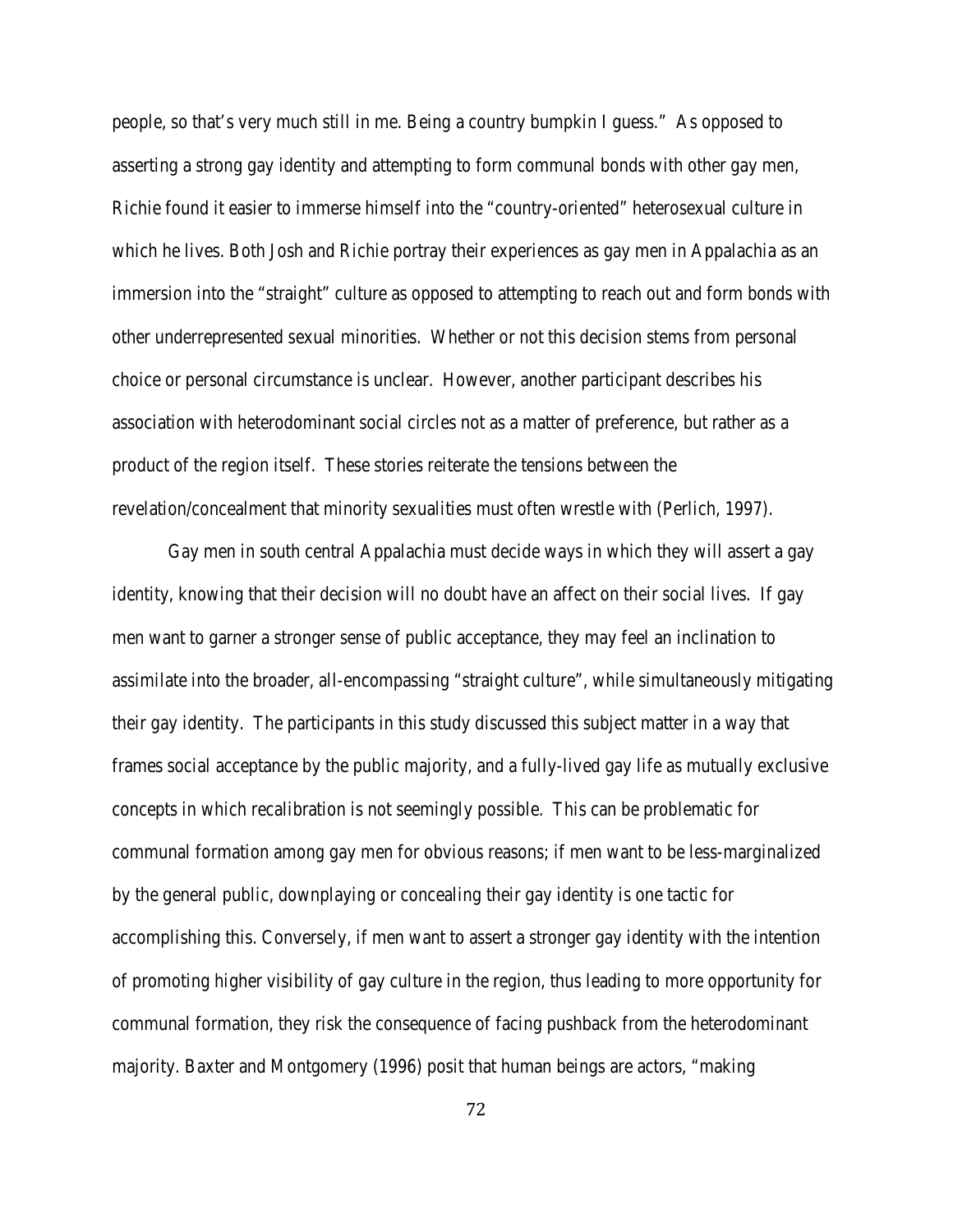communicative choices in how to function in their social world." (p. 13), creating praxis that frames individuals as agents of change in regard to tensions within relationships.

Continuing the claim that the majority of participants make, twenty-five-year-old Barry also contends that his social circle consists of primarily, if not all, heterosexuals. He maintains that

I'm more detached than anything with the gay community. It's not anything against it; I'm just not involved, hardly at all. Where I came out later, my community was straightoriented. That's where most of my friends lie, but it's not from wanting just straight friends.

While seeming somewhat oxymoronic, Barry's statements underscore a tension between the real and the ideal. As with other participants' narratives, Barry's words convey an internal dialectical tension that exists between him and the culture in which he lives. These narratives can also be understood as representations of the conventionality/uniqueness dialectic tension that Perlich (1997) contends is part non-heterosexual life; participants must make logical, rational and thought-out choices as to whether or not they will abide by the conventional expectations that are imposed upon them by the dominant conservative culture of south central Appalachia, or conversely, exude and embody a sense of sexual/gay identity uniqueness that counters the public's preferences.

Gay men in south central Appalachia make difficult decisions regarding how (or if) they want to assert a gay identity. Some men long to embody a unique identity that allows them to freely and fully express all components of who they "truly" are, including the aspects of their personality/interests that defy cultural norms or expectations. These "unique" characteristics could include––but are certainly not limited to––masculinities, physical appearance, personal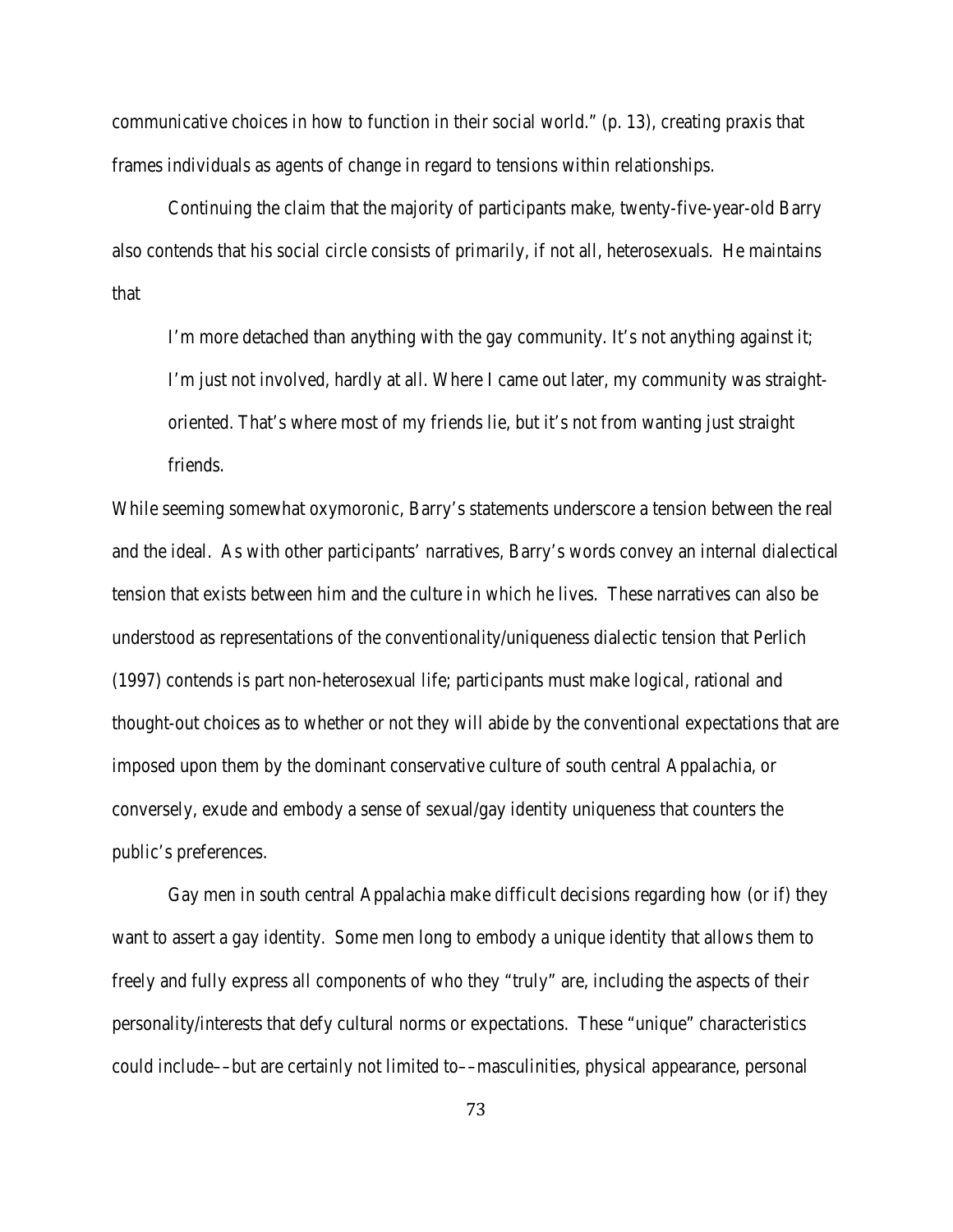interests and hobbies. Displaying these unique characteristics can however have social consequences, which may dictate the men's choice to embody a more conventional identity, a decision that no doubt comes with its own set of problematic issues. Men who choose to conform to more conventional representations of manhood/masculinity for the sake of dominant social assimilation do not allow themselves the option to socialize and engage with other gay men, thus limiting the possibility of communal formation among gay men. In addition to the difficult choices men must make pertaining to uniqueness and conventionality in regard to living their "ideal" lives, there is another matter that some o the men discussed that creates a hindrance to communal formation

Some of the participants felt an inclination to discuss the social behaviors that occur when men do come together in a singular space to make themselves visible to one another. The following section conceptualizes yet another example of the tensions that exist between the ideal and the real.

#### **Competitiveness as a Limitation for Community Formation to Gay Men in**

#### **South Central Appalachia**

The fact that gay men in Appalachia are socially divided as opposed to a collective, unified group could produce a number of implications; however, when discussing how low visibility affects relationships between gay men, the dominant theme in the men's narratives was that of detailing a sense of competitiveness among one another within the gay scene.

Isolation and low visibility can have a profound impact on the ways in which gay men relate and engage with one another. Isolation from other gay men can produce interesting phenomena in gay culture. In this portion of the study, the participant's narratives are once again framed through the real and ideal dialectical framework. Because gay men in Appalachia lack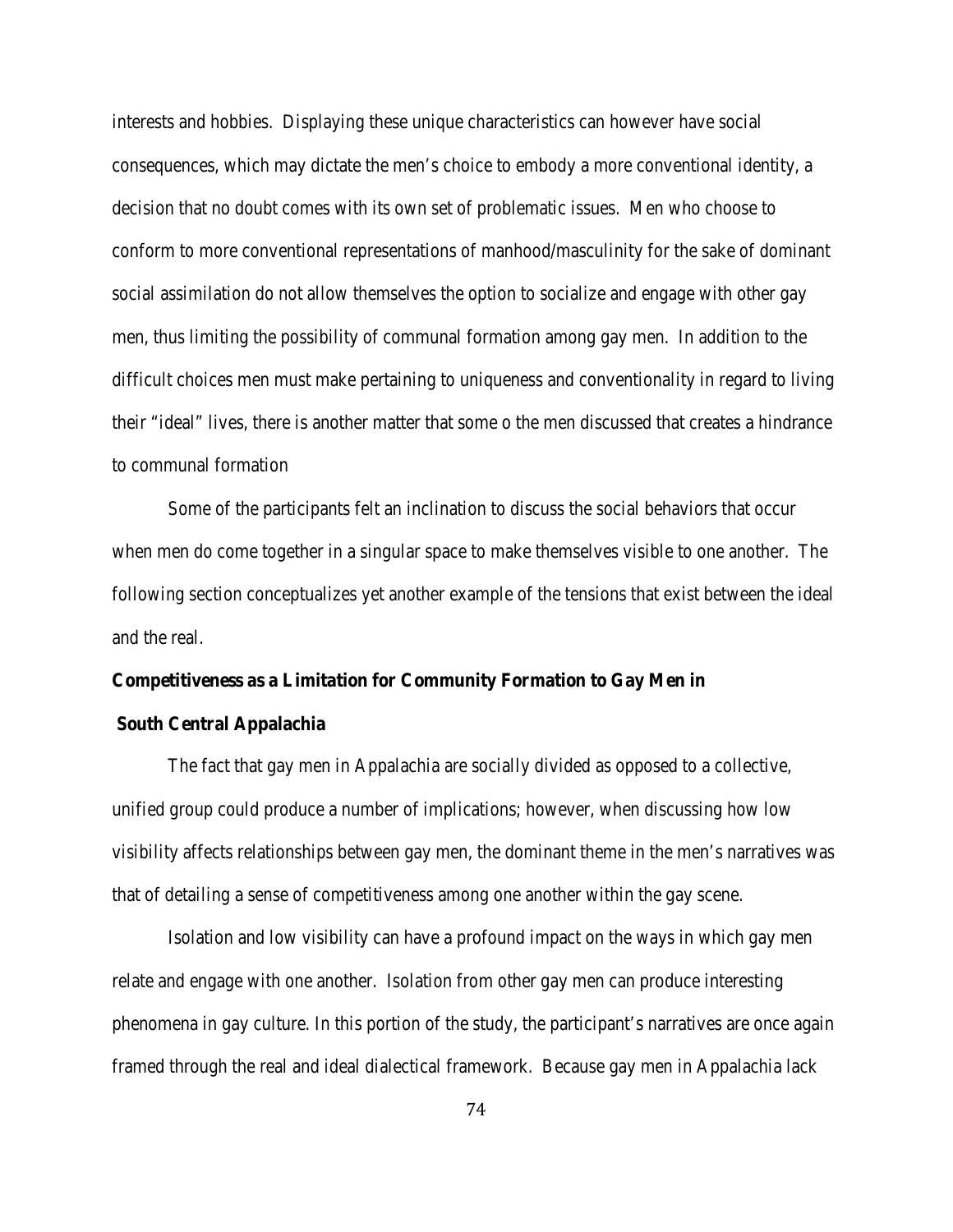gay spaces that foster a sense of public support for non-heterosexuals, the gay club is the sole source that gay men in the region can utilize as a way of meeting and socializing with groups of other gay men in a public setting. Academic research has suggested that gay men attend gay clubs and immerse themselves into the gay scene for a number of reasons, including identity formation (Taylor, 2008) and enjoying a more sexualized self (Ridge et al., 2006). When discussing their own experiences with gay clubs in smaller, Appalachian towns or cities, the men in this study shared a sense of frustration regarding behavior that exists within these spaces. The men's narratives depict a sense of disconnect between the preferred atmosphere within the clubs, verses the realistic nature of the space.

One of the possible reasons that relationships among gay men within gay spaces in Appalachia are tense is due to sex. As participant Dan noted previously, gay men in Appalachia often feel they do not live in a culture that is supportive of their sexuality––a culture that makes them feel like they, as he stated, "can't have love, can't have sex." Because of this, the gay club serves as a destination where gay men can embrace their sexualized selves, and assert a gay identity that they otherwise may oppress. The overtly sexualized nature can be frustrating and off-putting to some men, however. Twenty-four-year-old Andy contends:

As males specifically in the gay community, like, gay men, we get so like, headstrong and whatever about ourselves––like I feel like it's more always a competition. They put the sex––like *we* put the sex and like that strictly to the forefront more than heterosexual people and also [more than] lesbian couples.

Andy's narrative is critical to understand because it draws together two concepts into one, overarching issue: sexuality and competition. Andy's choice to relate what he perceives as the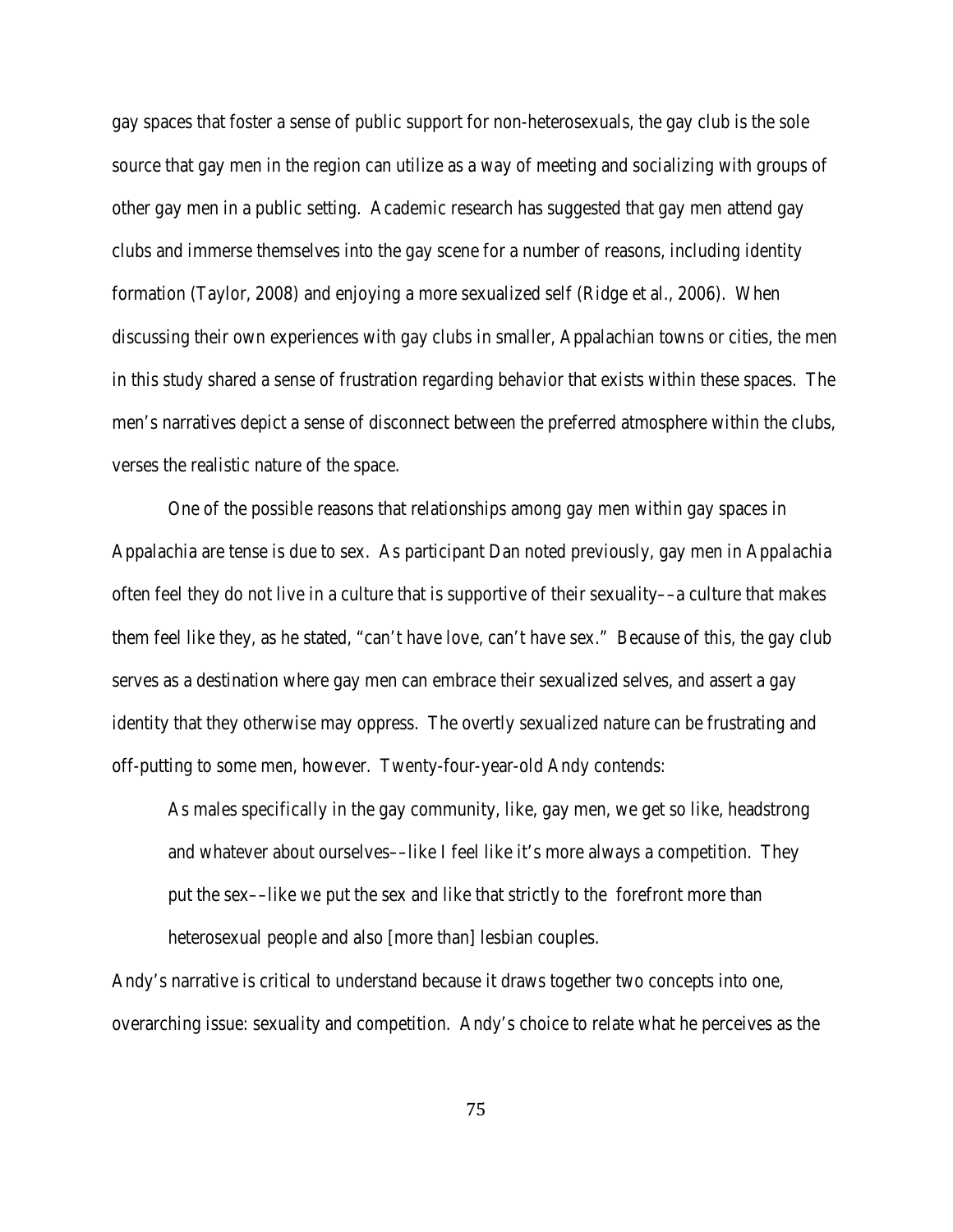sexualized nature of men to that of competitiveness within the gay club scene is significant when understanding why the sense of competition exists to begin with.

When discussing his initial experiences with the gay club scene in Appalachia, twentyone-year-old Brad had similar thoughts about sex and competition:

Going into the gay community—it's like I thought it's all about—I thought we had to have sex, and that it was a competition, and that made me not like it. I hate competing with people. I just hate that. Like why can't we all just have a one mind track—why can't we all be friends? It's just like, why can't we have a conversation, and not be catty?

As with Andy, Brad was quick to associate the public space of the gay club to a sense of competition and intense sexuality. It is Brad's narrative that highlights the core contextual dialectical tension between some gay men in Appalachia and the public gay scene. Brad contends that the environment within the confines of the gay club is nothing like he imagined it would be, or preferred it be, a sentiment that other participants in the same focus group shared. The men reveal tensions that are in opposition of one another: their wish that relationships among gay men in public gay spaces would be supportive, friendly and social (ideal), verses the competitive, sexualized nature of such (real). In order to address these tensions, the men determine ways in which they want to engage with other men in public spaces, if at all.

Thirty-year-old James asserts that competition is a large part of the gay club scene in Appalachia, with particular emphasis placed on general attitudes of *disliking* among the men, "I do feel like, a sense of competition. I mean, go to The Cage Club [local, Appalachian gay bar] and just people-watch for 30 minutes, and you can just see, and feel this intense like, people hating other people and talking shit." Another interview participant, Richie, 26, thinks similarly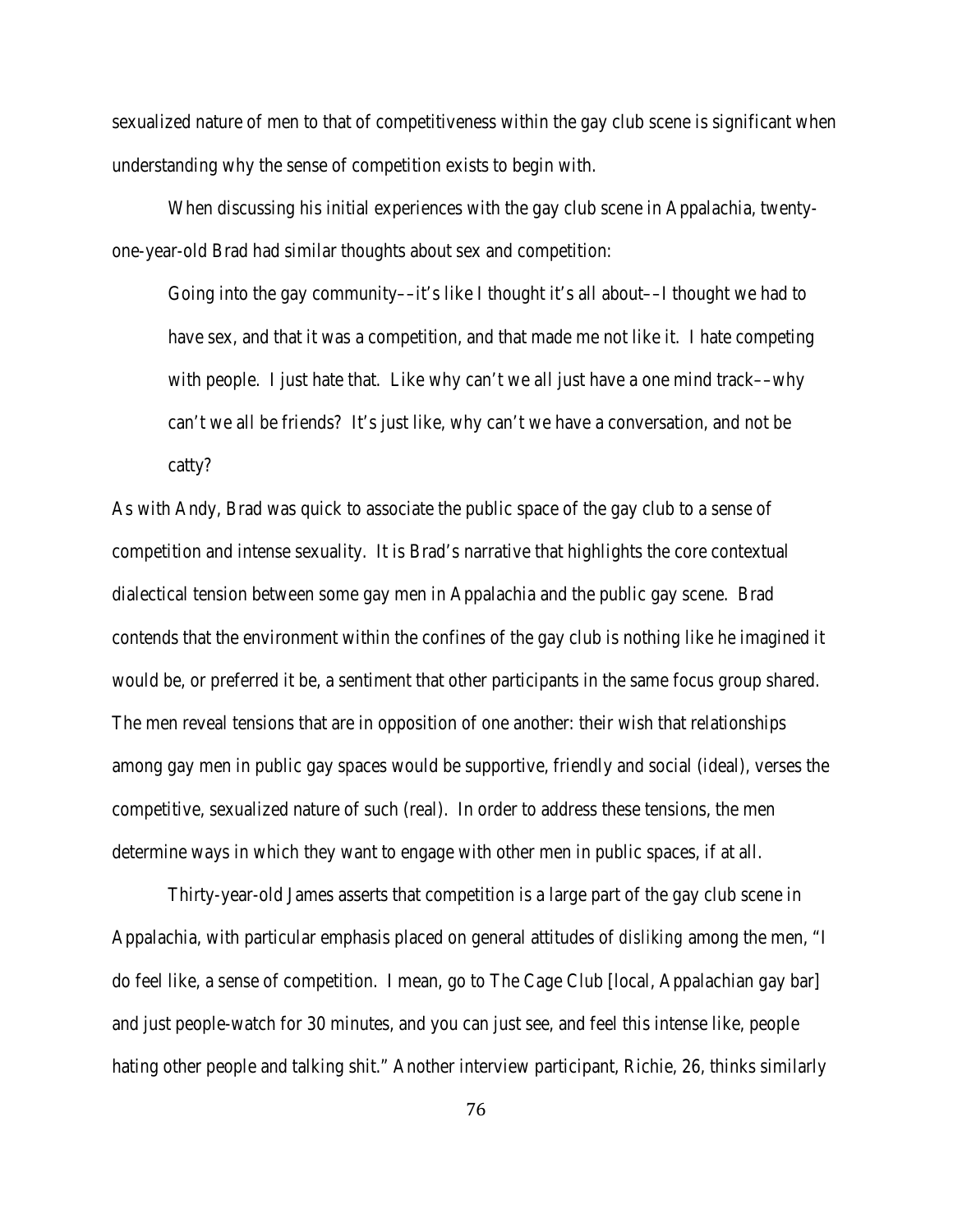about the scene: "I find it to be catty and shady and I'm–my own paranoia makes it hard to hang out with gay people because I'm always wondering what they say when I'm not around."

Both men discuss the significance of gay men talking about one another behind each other's backs within gay spaces; Richie goes so far as to say that it makes him paranoid and that it makes it hard to for him "hang out with gay people," creating a generalized, umbrella statement about an entire subgroup of people. Highlighting more intensely the dialectical tension between the ideal and real in regard to social relationships within Appalachian gay spaces, James, 30, in a tone that exuded frustration, found himself wondering, "Is this what gay people are like? Is this what they do?' Because I didn't really know any gay people from when I was younger, and that was the first group of gay people I knew, and I was like, "this sucks." Just as Richie seemed to have distaste for gay men in general due to the experiences he has had with them in Appalachian gay clubs, James too reveals a sense of frustration with the subgroup. In his own synopsis of interpersonal relationships between gay men in Appalachian gay spaces, twenty-five year old Barry mirrored James' feelings by stating that, "I find the interaction to be frustrating––poor communication and behavior. I guess I've come to expect it for what it is." Barry also seems to have accepted the behavior as standard practice, insinuating that he does not foresee a change in behavioral patterns amongst Appalachian gay men in public spaces.

Framing the relationships that exist between gay men in south central Appalachia through the inclusion/exclusion tension that Gibbs (2009) contends is part of all bodies of people that are composed of multiple cultures, allows for a clearer understanding of why the relationships exist the way that they do. Bay (1982) states that, "it is natural to want authentic communities, and yet they cannot be achieved or preserved without continuing struggle, for hierarchies, and therefore hierarchal tendencies are also natural." (p. 75) Some gay men in Appalachia long for a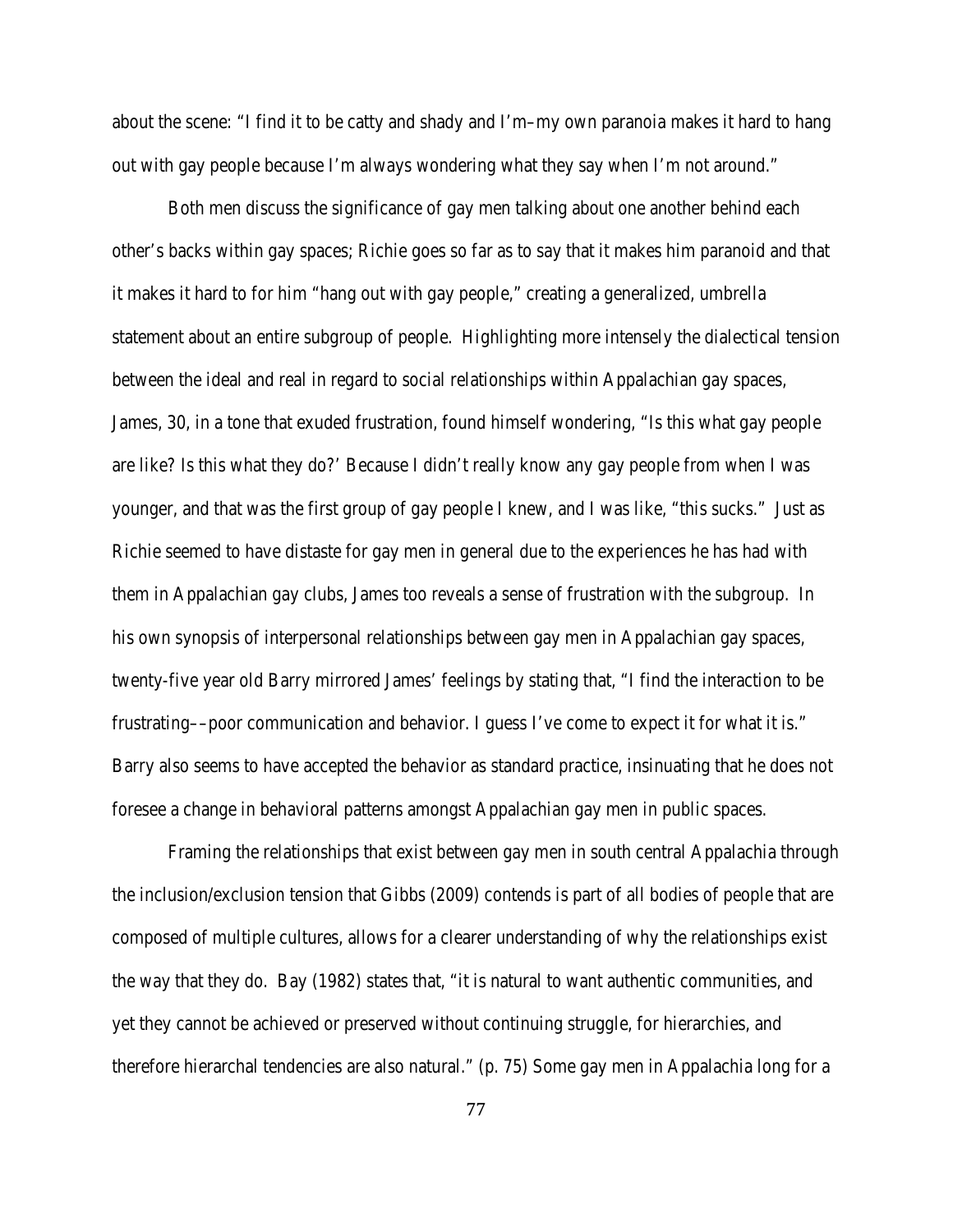shared sense of community among fellow non-heterosexual men; it is in public spaces that are allotted for gay socialization however, that complex relational issues between the men arise. Synthesizing the desires that some participants have of communal formation and gay brotherhood as an ideal life, versus the often-perceived competitive nature of such relationships as the realistic life, allows for a clearer understanding of how these viewpoints are in opposition to one another. Further analysis through an inclusion/exclusion framework addresses the challenges that gay men face in a generally competitive web of relationships, when they long for social support and inclusion.

Some of the participants in this study cite heterosexual friendships as their main source of social support, in part due to the off-putting behavior that they perceive within gay social spaces. Gay men in Appalachia––as represented by the men in this study––make cognitive choices about the social networks that they have in their life. Each decision they make perhaps comes with its own contextual consequence; if a male feels the need to immerse in a social network consisting of predominantly non-heterosexuals (for mutual support, understanding, and specific commonalities, as previously discussed by participants in this study), he may in turn face an atmosphere that is hostile, restrictive, exclusionary and competitive. Gay men rectify the tensions that exist between their wants and their realities––to be included in non-heterosexual social circles or to remain distant from them––knowing that there are possible consequences for each. Men's decision to include themselves in gay social circles hinge up on their perception of acceptance from other gay men, which leads to the individuals' decision of whether to remain active within gay social networks, or retreat to the dominant heterosexual social-scape of Appalachia.

78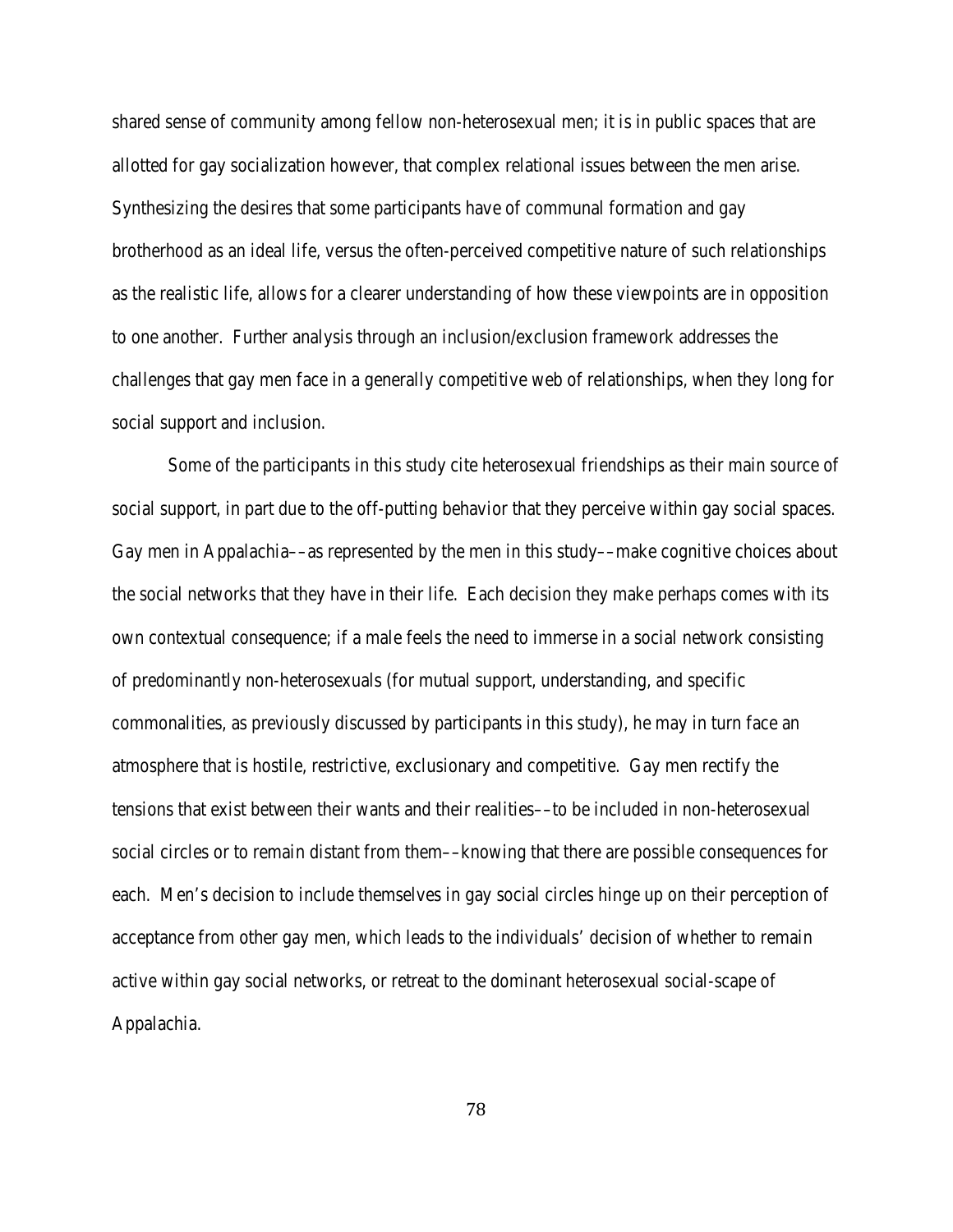Not only must these men determine ways to rectify the tensions between their ideal selves/lives and the realities that are perpetuated by a rigid, discerningly conservative culture, but they also must make decisions as to how they will engage socially in the culture––decisions that no doubt affect whether the *real* lives they lead are simultaneously their *ideal* ones. Nonheterosexual men face the inclusion/seclusion tension (Perlich, 1997) between themselves and the *heterodominant* culture, yet they also face these tensions with one another in *nonheterosexual* culture. The often-hostile relationships between gay men in rural areas reiterate Bay's (1982) notion that within *all* communities lie hierarchies that are constantly being negotiated. These tensions between gay men are no doubt informed by the context/consequences of living in a geographic/cultural space that forces them to make difficult decisions about their daily lives due to the hostility that is presented to them from the general public.

I can attest to the men's claims; I too have experienced snide attitudes from fellow gay men in gay-oriented spaces, without––to my knowledge––doing anything to merit such. When I relocated from my hometown to yet another part of South Central Appalachia to begin work on my undergraduate degree, a female that I had befriended (and yes, she was in fact heterosexual) told me something one day that struck a nerve with me. She said, "I have a lot of gay friends, and from how I've always perceived it, gay guys have either one of two relationships with each other: they're either fucking each other, or they hate each other." Clearly, not the most assuring sentiment to receive, when one of the predominant thing you were looking forward to after your move, was the possibility of finally gaining social relationships with fellow gay men. At first I did not want to believe her––I thought her statement was peppered with dramatics and not steeped in truth––but, after a few visits to the local gay bar, and engaging with gay men in the workplace, I realized that's sadly, her statement was based on truth.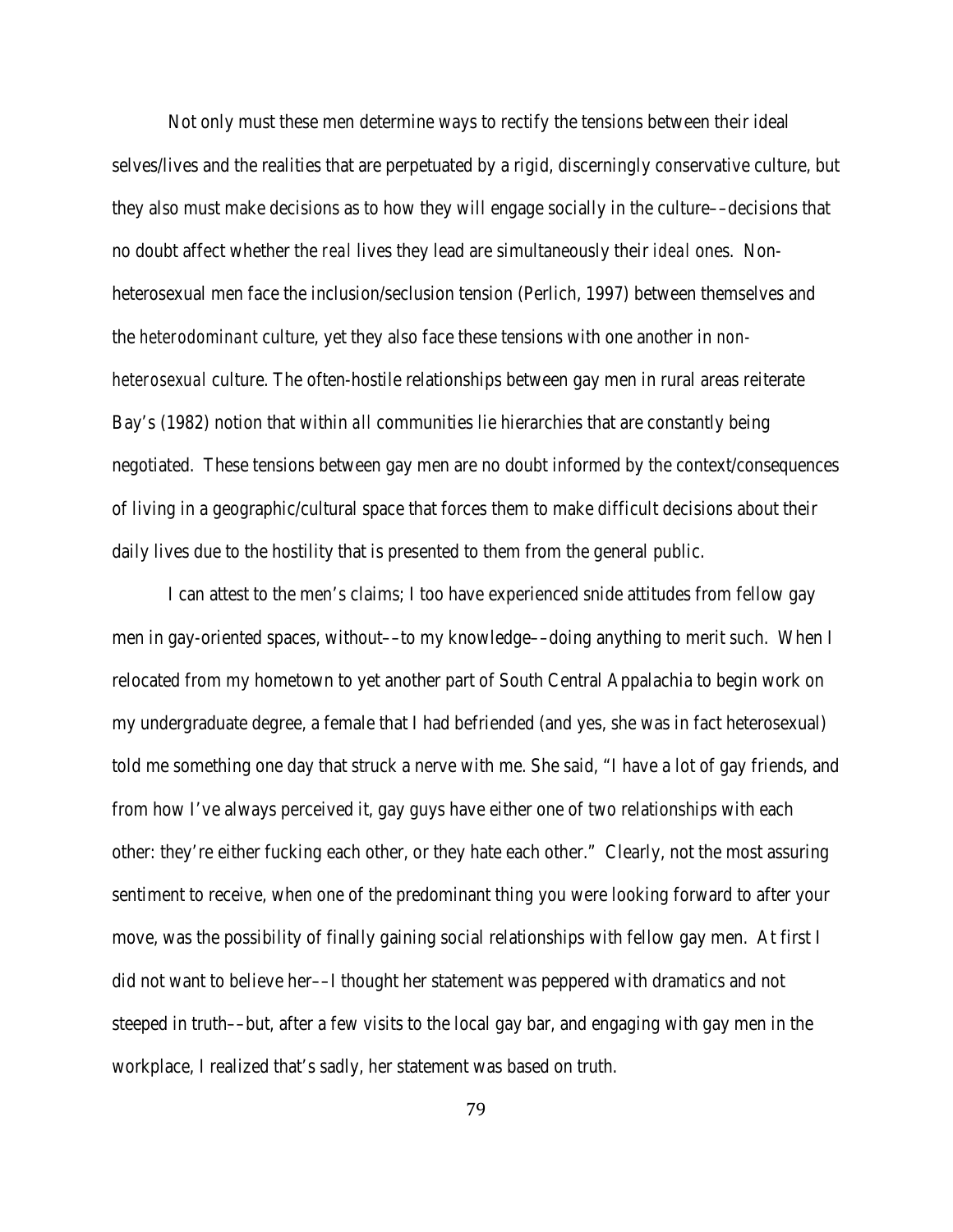I have genuinely never understood this behavior, and it is behavior that I perceive to be somewhat isolated to the South Central Appalachian region––at least, as far as I have learned thus far. A year or so later, a twenty-something male and myself were on a first date, discussing our social circles and the types of people we surround ourselves with. A recent transplant (not a participant in this study) from New York, the male seemed shocked that 99% of the people that were a part of my social circle were heterosexual. "It's just not like that where I'm from," he contended, "I've lived in several cities and every one I've lived in, there's been a strong amount of social support between gay guys. I think it's one-hundred percent necessary." While I could not have agreed more, his statement only made me feel more discouraged about the state of gay/gay relationships in the region in which I lived. That conversation was initially what sparked my interests in gay communities, and especially those in the South. That date was the last time he and I ever had contact with one another—we were different in innumerable ways but even though the date itself did not spark a whirlwind of romance for years to come, it did in fact spark what would later turn into the current research project. If truth be told, I would much rather a date produce an interesting research study as opposed to a romantic partner––a sure sign of being one of those career-obsessed academics.

As far as platonic relationships go, not much has changed for me since that date. I have three close friends who identify as gay males, and just as the participants discuss, I take something from those friendships that I cannot get anywhere else. Call it a "shared understanding" or whatever label you would like to assign it, but there is indeed a very rewarding, albeit at-times complex dynamic that exists between the interplay of two gay men in a platonic relationship. I wish that I had more, but unfortunately, the culture in which I currently reside has made that out to be a challenge of epic proportions.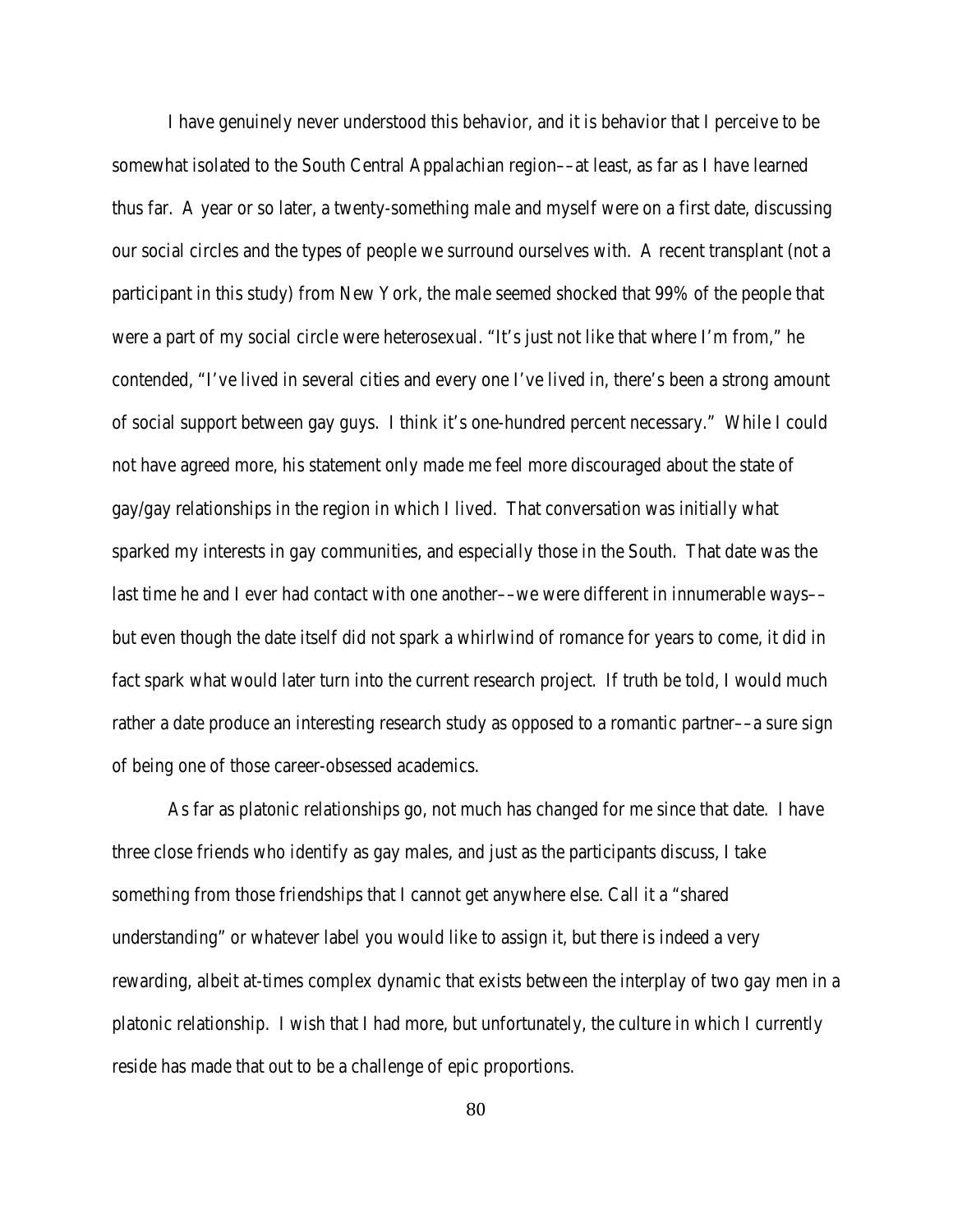The ideal/real dialectical tension that exists between gay men in south central Appalachia and the (few) public spaces that are offered to them for socialization is one that signifies a deeper issue amid the non-heterosexual population in the region. The participants in this study depicted a contradiction between how they believe relationships among the gay social whole should be within the public gay scene—supportive, friendly, accommodating—verses the realistic nature of such–sexualized, competitive and unhealthy. While at surface level it may seem the problems lie within the gay men themselves, but that is not true. This study aims to gain insight into the dialectical tensions that exist between gay men and Appalachian culture, and how this culture presents limitations for communal formation. This study contends that the Appalachian culture as a public whole, with its traditional, Christian, rural, masculinist atmosphere, makes gay communal formation difficult to achieve for gay men in the region, shifting the blame from the gay men themselves, to the larger culture at hand.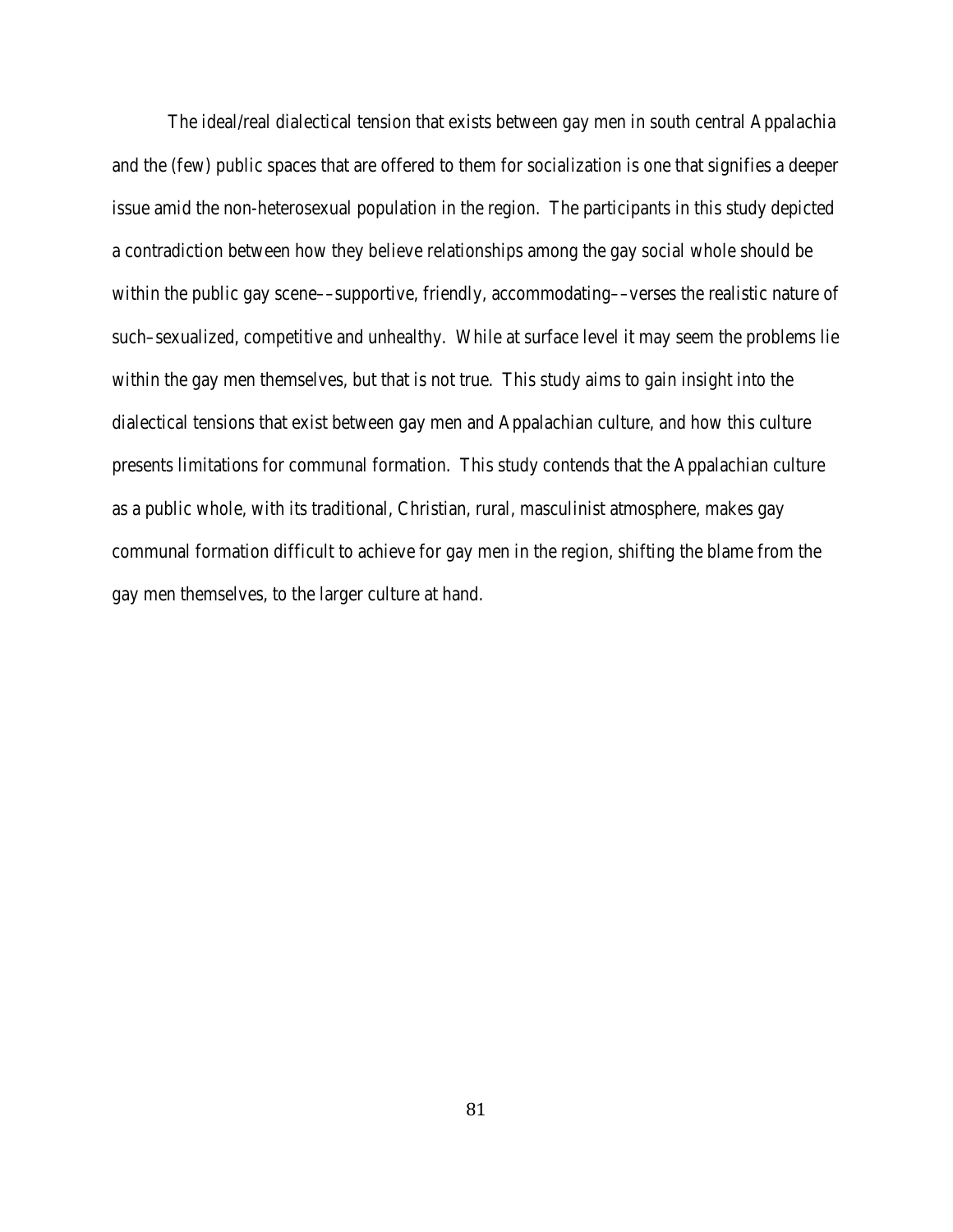#### CHAPTER 5

#### **CONCLUSION**

I have attempted to shed light on what cultural factors could contribute to the isolated, often-complex nature of gay/gay social relationships in south central Appalachia, and why communal formation within the region is a seemingly difficult task to accomplish. Baxter and Montgomery (1996) contend that within all dialectical tensions between two units, a possibility for recalibration exists. Recalibration "captures a synthesis or transformation in the expressed form of a contradiction such that opposing forces are no longer regarded as oppositional to one another."  $(p. 65)$ 

Contextual dialectics pose that the broader culture in which people live––cultures consisting of unique ethics, values, beliefs and standards for human behavior––are a determinant for the ways in which inhabitants of said culture interact and engage with one another. This study has employed two frameworks within contextual dialectics in order to better synthesize and rationalize gay/gay relationships in Appalachia, and the culturally-imposed limitations that these friendships face in regard to community formation: public/private, and real/ideal.

Understanding some of the participant's frustrations between Appalachian culture and gay life through the public/private framework allows the audience to understand the role that Appalachia plays in ensuring the invisibility and marginalization of gay bodies in the region. As the participants have discussed, Appalachia is perceived as providing physical limitations for spaces that are delegated to non-heterosexual men, and the area is also charged with promoting a generally Christian public atmosphere––a notion that has also made gay men in the area feel ostracized and unwelcome.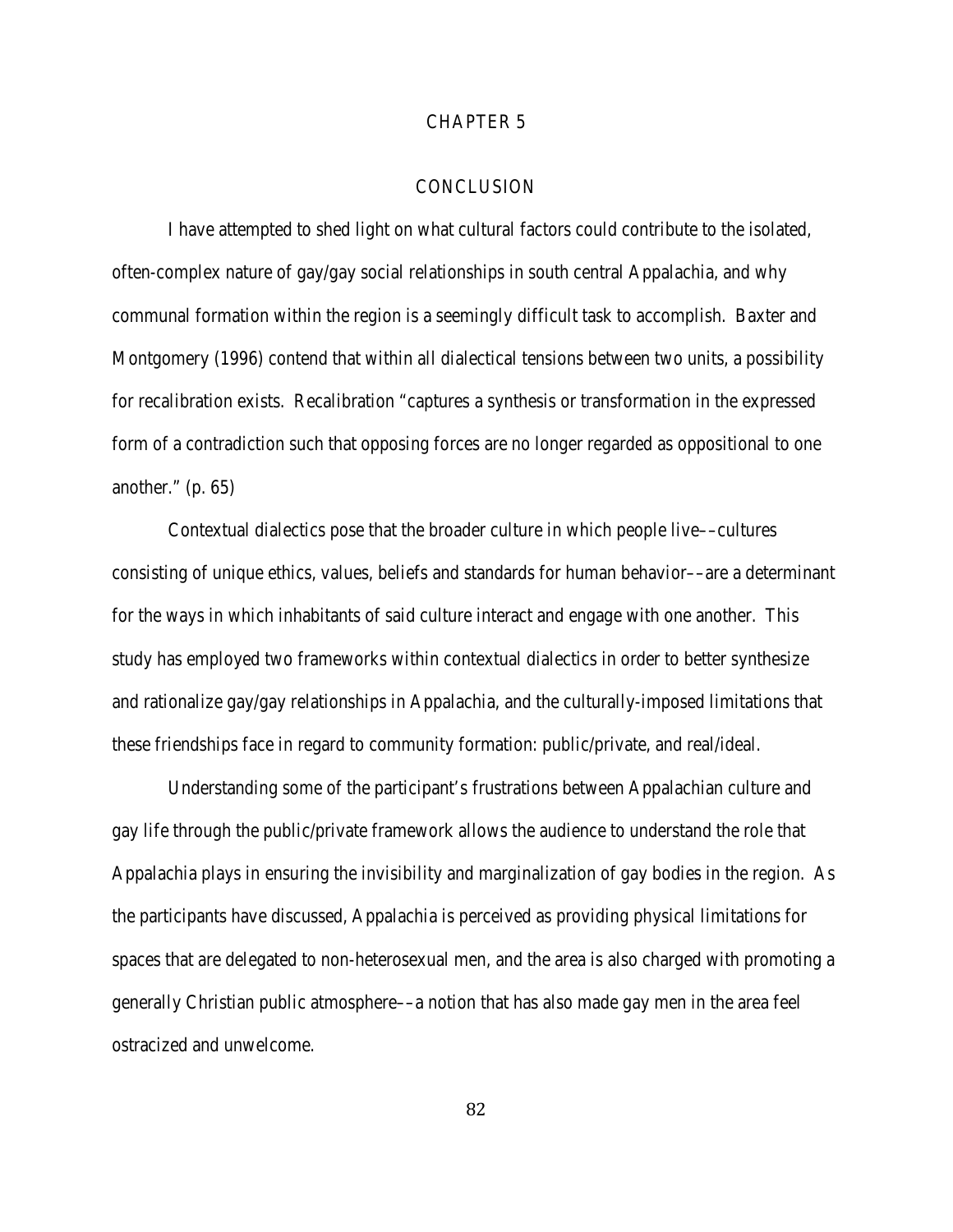The real/ideal dialectic provides a general framework that lends insight into the tensions that arise when the cultural atmosphere permeates the interpersonal relationships of individuals that reside within the parameters of the culture. Cultural influence poses the possibility of creating a disconnect/opposition between how individuals would prefer to live their idyllic life, verses the truth of their lived life, as is the scenario with the participants regarding gay visibility and diversity representation. When speaking on the importance of visibility in the region, twenty-one-year-old participant Josh succinctly summarized the predominant issue/tension that exists between the heterodominant culture of Appalachia and its gay inhabitants, "growing up in this heterosexual, white, Christian atmosphere, sometimes you just need to change shit up. Diversity is a good thing,"

Regarding community formation, this study has demonstrated that there are obvious dialectical tensions that exist between gay men in Appalachia and the culture as a public whole. Understanding these tensions as products of the clash between public atmosphere and private aspirations, idyllic lives and realistic circumstance, there is a clearer understanding of the significance of Appalachian culture in relation to gay communal development. Within the conceptual framework of the ideal/real, this study suggests that thus far, there are two predominant dialectical oppositions between gay males in Appalachia and the Appalachian public atmosphere. *First*, is the core tension between the participants' belief that gay male friendships are an important facet of gay identity (ideal), yet difficult to attain (real). This tension is directly affected by the *second* tension that exists between the two units: the participants' opinion that *some* type of communal immersion is necessary to facilitate a social self, and that a diverse population is an important facet of such (ideal), yet the heterodominated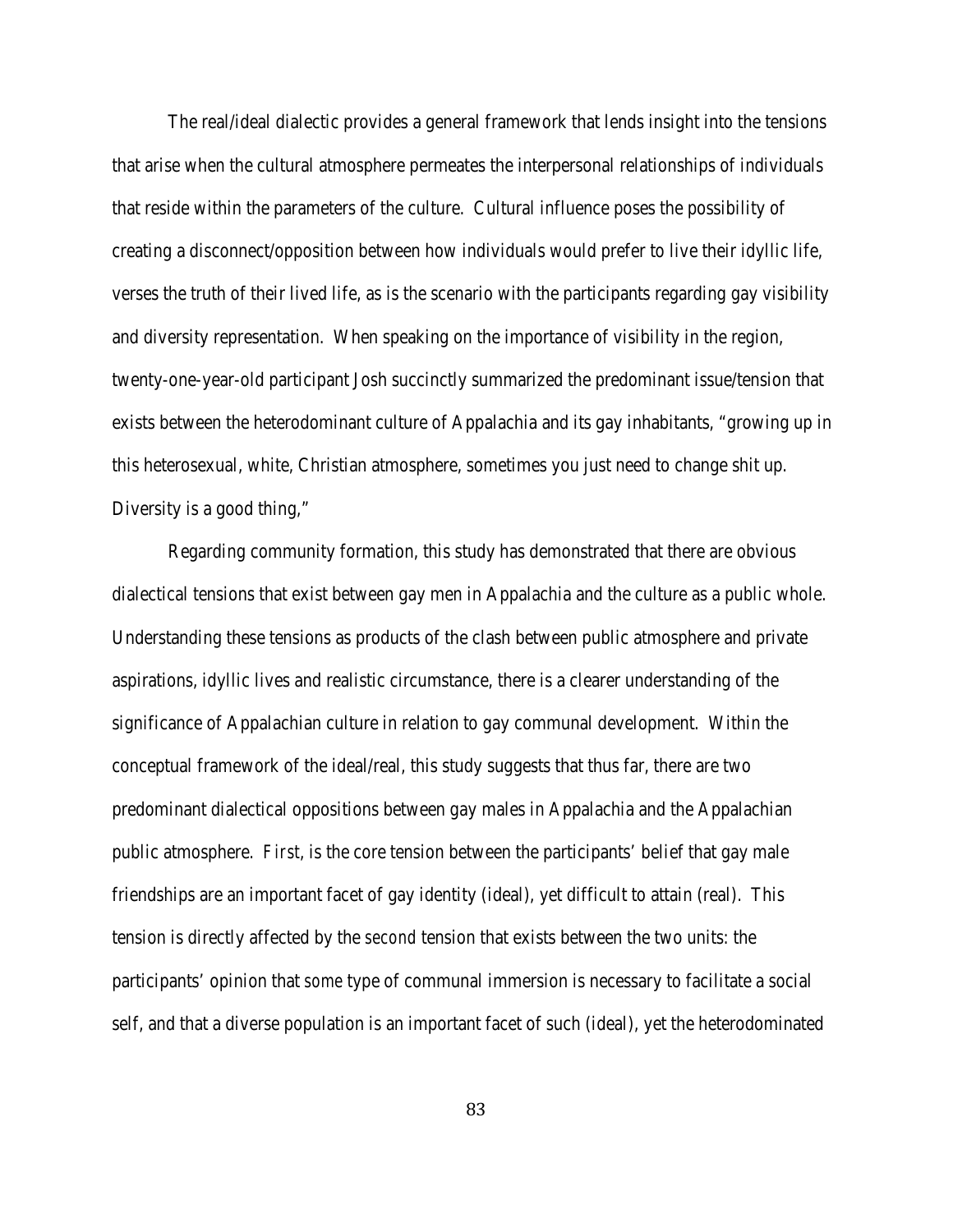atmosphere of Appalachia produces a low visibility of minorities––sexual and otherwise––thus establishing limitations for the types of communities that gay men can form and engage in (real).

This study has underscored ways in which gay men in Appalachia feel marginalized by the geographic and cultural atmosphere in which they live, and how this marginalization has led to difficulties in creating strong, support, highly visible communities of non-heterosexual men in the region. Men must perpetually wrestle with the tensions that exists between the two agentic actors, in attempts to reach a state of recalibration and thus live healthy gay lives in a region that otherwise deems with insignificant. Although there is still little known about the complexities and adversities that minority sexualities face in Appalachia, from this study I have gathered that a shared sense of community among non-heterosexuals will indeed create a stronger sense of cultural visibility, thus potentially leading to a more normalized, rational understanding of gay culture by the region's heterosexual inhabitants.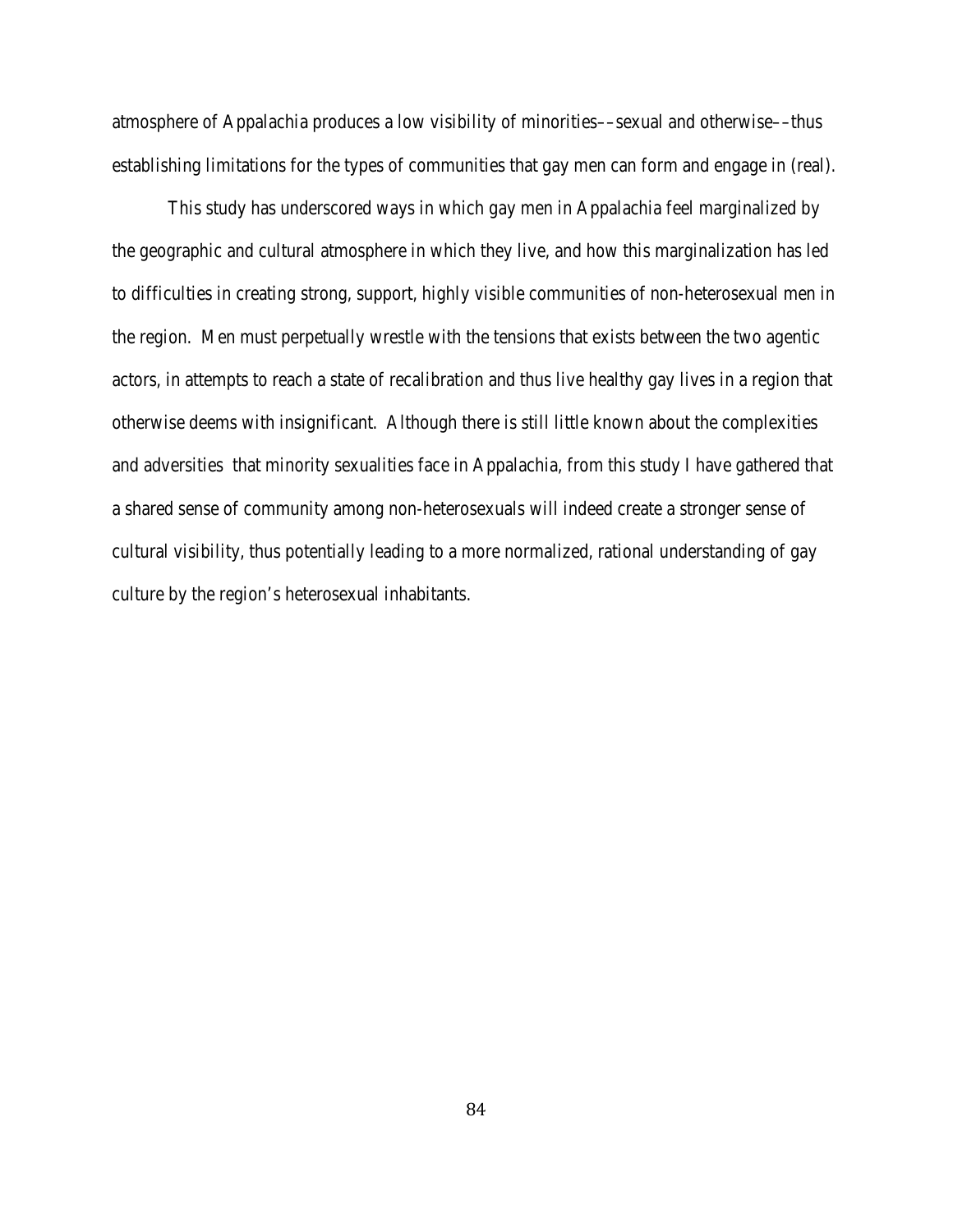#### CHAPTER 6

#### LIMITATIONS

This study works to contribute to the body of scholarship on human sexuality, identity politics and human relationships. While this study does produce meaningful data output that can be applied and incorporated into future research, it does come with limitations. The four predominant limitations of this study are the participant sample size, time restrictions, independent variables of race, age and class, and the specificity of the research topic itself.

The sample size of this study was rather short—eight participants in total. While the eight men who participated in this study were instrumental in gaining insight into gay life in the south central Appalachian region of the US, having more individuals might aid in a clearer understanding of the complexities that these men face in their lives. With additional participants, the data output would be richer and offer a wider breadth of viewpoints, opinions and lived experiences, contributing to an overall stronger, more thorough study. A larger sample size would be beneficial, in that the study would then be representing a larger body of people, and thus gain more credibility among some academics. The predominant reason for not having more participants in this study is due to the second limitation of this research: time constraints.

This study was executed in approximately seven months. Due to the time constraints that I face as a graduate student, I was not able to produce a study over a long-term period, therefore making the process relatively quick and succinct. I would have preferred to have less-restrictive time limitations so that I could gather data from more participants, and spend more time engaging with the data itself, lending to a more in-depth analysis. Having a longer period of time to work on this study would have also allowed me to further analyze the existing research on subjects pertinent to this study, including but not limited to masculinities, Appalachian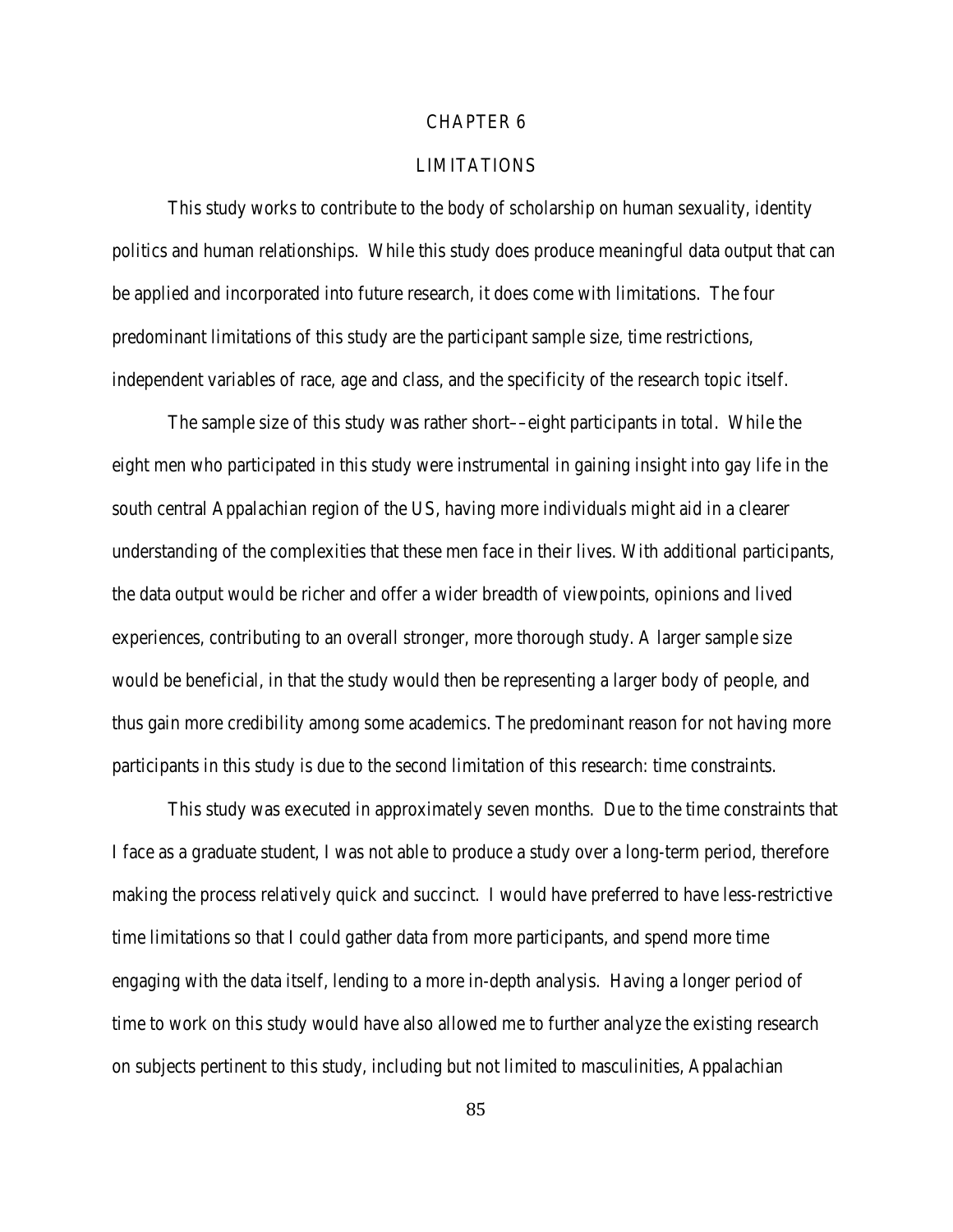culture, gay communal formation, and gay rural life; this would make the current study more contextualized and certainly offer a more detailed framework for the reader to synthesize the data through. To provide an even more thoroughly contextualized study, exploring other participant variables is necessary. This brings me to the third limitation of this study.

For this research project I employed a relatively uniform group of participants. All participants involved were college-educated, middle class Caucasian men, ranging in age from twenty-one to thirty, and all of whom were able-bodied individuals. These variables can be understood as limitations, given that they narrow the scope of the research, and limit the degree of contextualization that is applied. Certainly, participants who come from a more diverse economic background, who are not college educated, are not Caucasian, not able-bodied and not in their twenties have potentially experienced different interpretations of gay life in south central Appalachia. This study focuses solely on a specific type of gay male, with similar life experiences and backgrounds, thus producing data output that is somewhat skewed. In addition to these, there is one other variable in this study that could be perceived as a limitation: the site of the study. The subject of Appalachian culture is the last limitation that I will briefly discuss.

This study has focused solely on gay life for men in the south central Appalachian region of the US; all nine of the participants were from North Carolina, Tennessee or Virginia. By building off of existing research pertaining to gayness in rural environments, yet specifying the focus to Appalachian gayness, this study—even though it could be perceived as a limitation contributes to a greater, nuanced understanding of rural sexualities and the complexities thereof.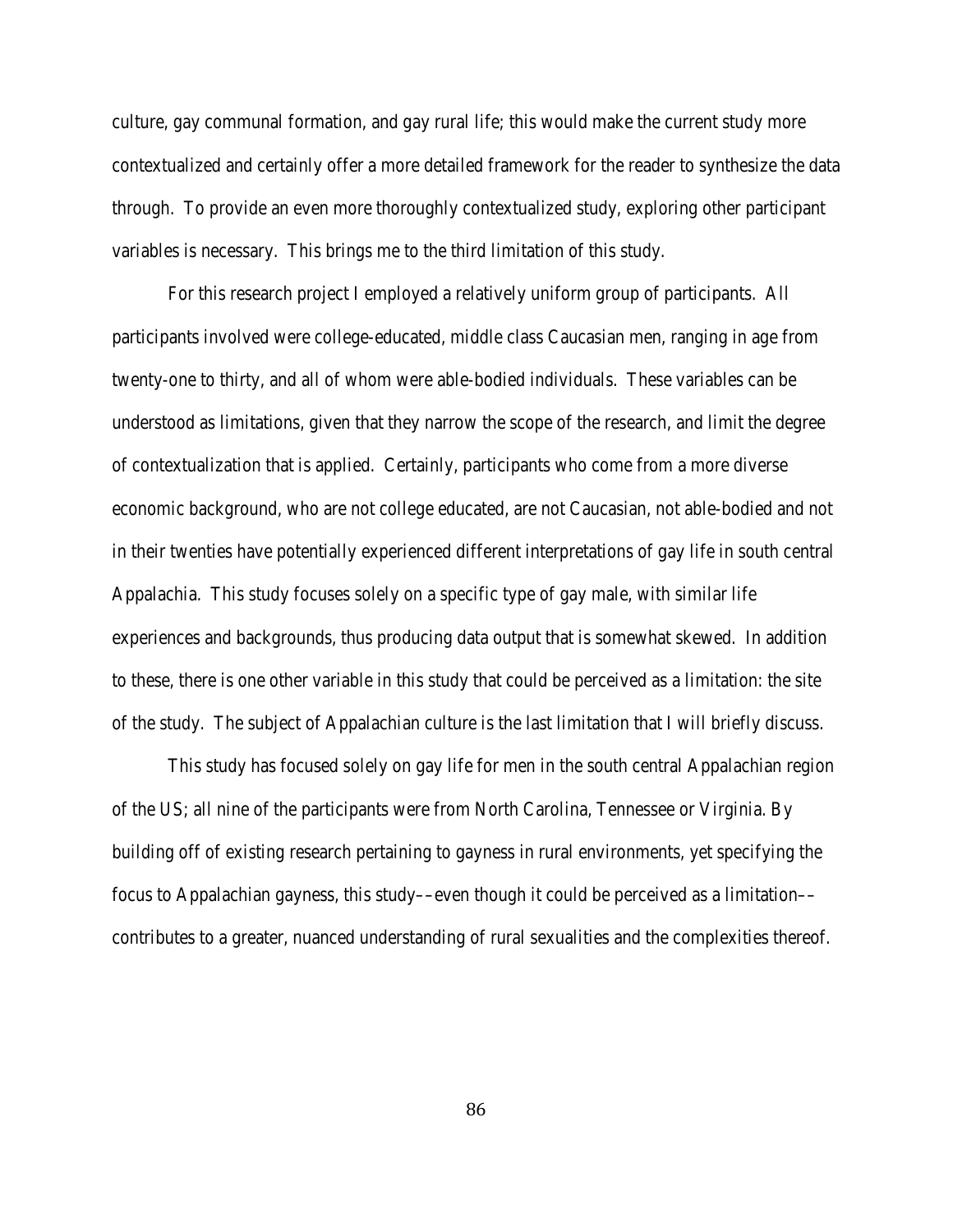#### CHAPTER 7

#### FUTURE DIRECTIONS

The intent of the current research project is to fill in a number of gaps that exist within current literature and research. This study has drawn from existing research on a multitude of subjects, including gay interpersonal relationships, masculinities, visibility and gay life in rural environments, and Appalachian culture, in an attempt to extend the body of knowledge on gay life in the south central Appalachian region of the US––an area perceived as the microcosm of the (stereo)typically traditional South. Over the past two decades there has been a substantial increase in attention paid by academics on rural gay life; however, little research exist that focus specifically on gay life in the Southern region of the US, and none that focus extensively/specifically on non-heterosexual lives in Appalachia. The purpose of this study is to underscore complexities faced by non-heterosexuals in the Appalachian region, which lends to a greater understanding of the relationship that exists between marginalized groups of people and the region-specific cultures in which they inhabit.

This study provides a foundation on which future research can be built upon. There are many possibilities as to what types of scholarship can be produced in order to extend the findings in the current study, although there are five variables in this project that could be easily altered, resulting in an even richer understanding of sexualities in Appalachia. The age range, class, race, able-bodied status, and the specific region of Appalachia that is under analysis could each be altered in future studies, which would potentially provide further understanding of Appalachian male sexualities while simultaneously highlighting contextual differences in regard to the challenges that groups marginalized groups face.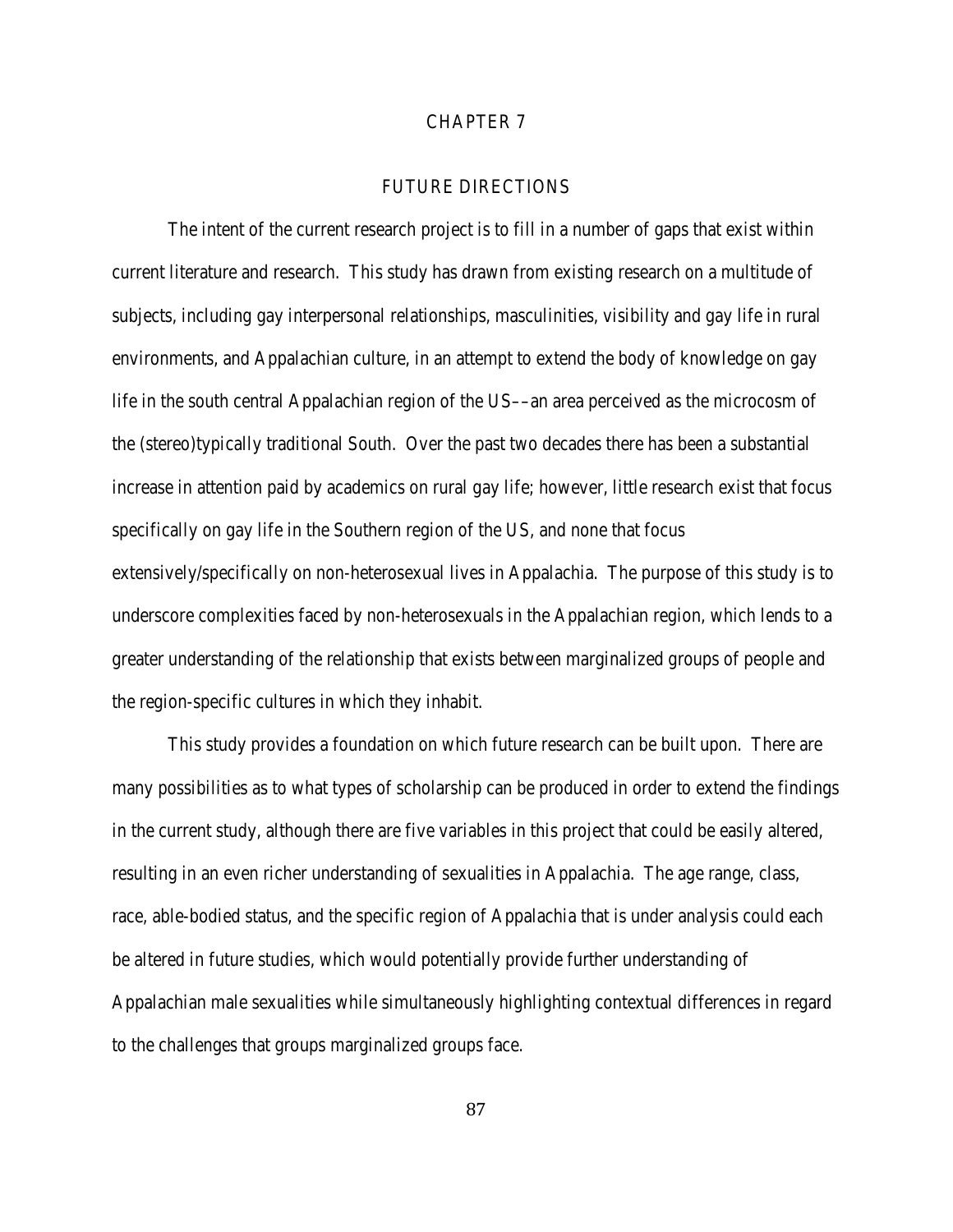All of the participants in this study are "young" by most standards. Of the eight participants, all but one was under thirty years old. The median age for participants was twentyfive-years-old. Future researchers may want to change the age bracket for the individuals that they study, to note how or *if* age is a significant factor in the desire for communal formation among non-heterosexuals in rural areas. All of the men in this study experienced their adolescence and their ongoing-adulthood in an era that has generally been more approving of same-sex unions—broadly speaking. Men/women who experienced gay life when same-sex relationships were widely unaccepted may have differing viewpoints on the significance of gay/gay relationships and communities. This is a subject that has generally been overlooked in academic research, although this study provides an initial framework for beginning future analysis. Another variable that could be studied in future research is that of social class/economic standing.

Every participant in this study has either received their Bachelors degree or is currently in the process of obtaining it. This was not done in an attempt to circumnavigate the issue of class, but more so out of convenience. Future scholarship could explore ways that class affects gay life in Appalachia––a study that would more than likely produce interesting data output, given that existing research has discussed the significance that financial status has on gay communal formation, as well as the disparaging economic status of Appalachia. When intersecting the two, a platform is set in which meaningful, contextualized research can be executed.

Future research might also direct attention to race, exploring intersections between racial/ethnic identity (necessarily including whiteness) and sexual identity. The subject of race has long been inextricably linked with Southern/Appalachian culture, and it would be useful to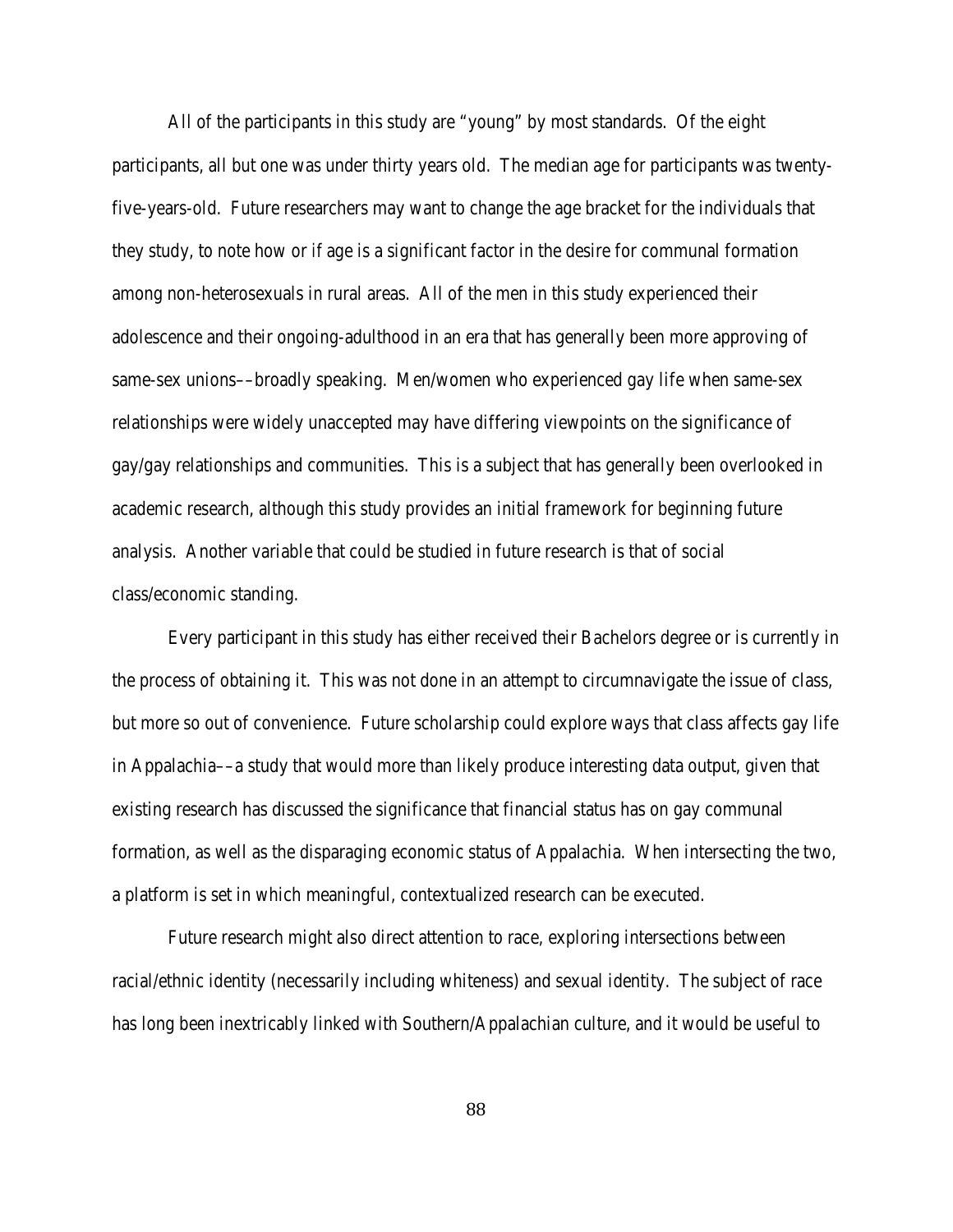examine how it plays out in gay life in the region, may give to different dialectical tensions than those explored here.

Non-able-bodied individuals more than likely face additional hurdles in regard to community formation in south central Appalachia. Yet another future direction of this study would be to examine the differences that this further-marginalized group must face, and how they negotiate tensions between a desire for community, and limitations that are presented to them in attempting to do so.

In addition to age, class, race, and able-bodiedness, there is one additional variable within this study that could be easily altered in order to extend the future direction of the subject matter: the specific geographic region in which the researcher chooses to focus.

The south central region of Appalachia has been the focal point of the current study. The decision to focus on this specific region resulted from a number of factors, including practicality (I, the researcher, currently live in the region) and a lack of existing research on sexuality within the parameters of Appalachia. The specific Appalachian area of focus within this study is located in the Southern region of the US; however, Appalachia extends into the Northern parts of the US as well, and future research should focus on regional differences on perceptions of sexuality spanning *all* of Appalachia. Future scholarship could perhaps determine if Appalachia in its entirety promotes the same types of rigid expectations of masculinity and gender roles, resulting in what the participants in this study perceive as a hostile environment for nonheterosexuals, or, if this exists exclusively in the parts of Appalachia that are concurrently located in the South.

As noted, there are innumerable future directions in which this study could be taken. I have provided three rather simple variable alterations that could extend the body of knowledge of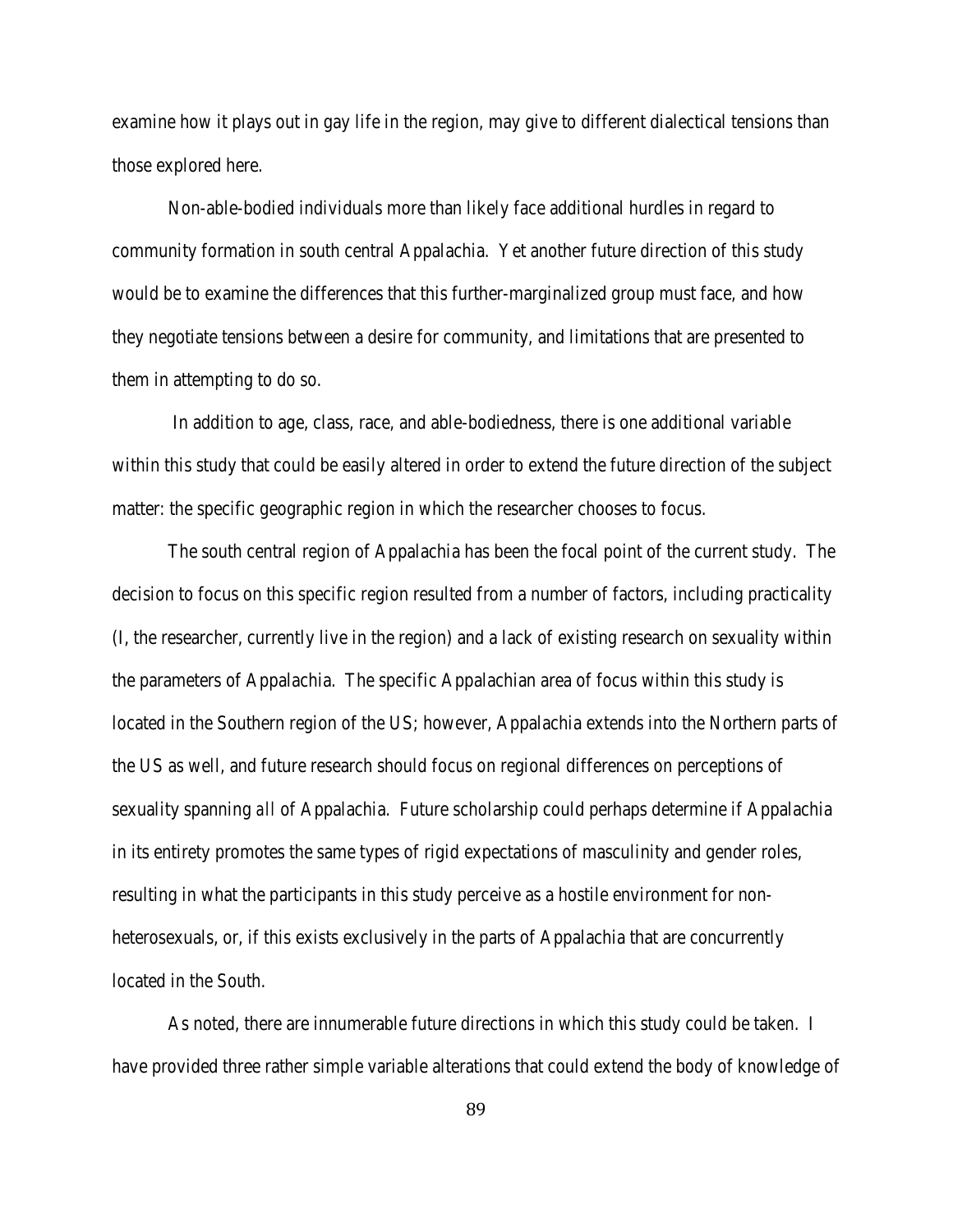sexualities in Appalachia––a subject matter that has been grossly ignored in academic scholarship. Future researchers could examine more closely the contextual complexities that exist in the interplay between Appalachian culture and gender/biological sex, age, or other specific geographic spaces within the Appalachian region. However, these are not the only three directions that this research could take; ultimately, future direction hinges upon scholars' personal preferences as to what merits further, deeper analysis and what gaps in existing research and literature they aspire to bridge.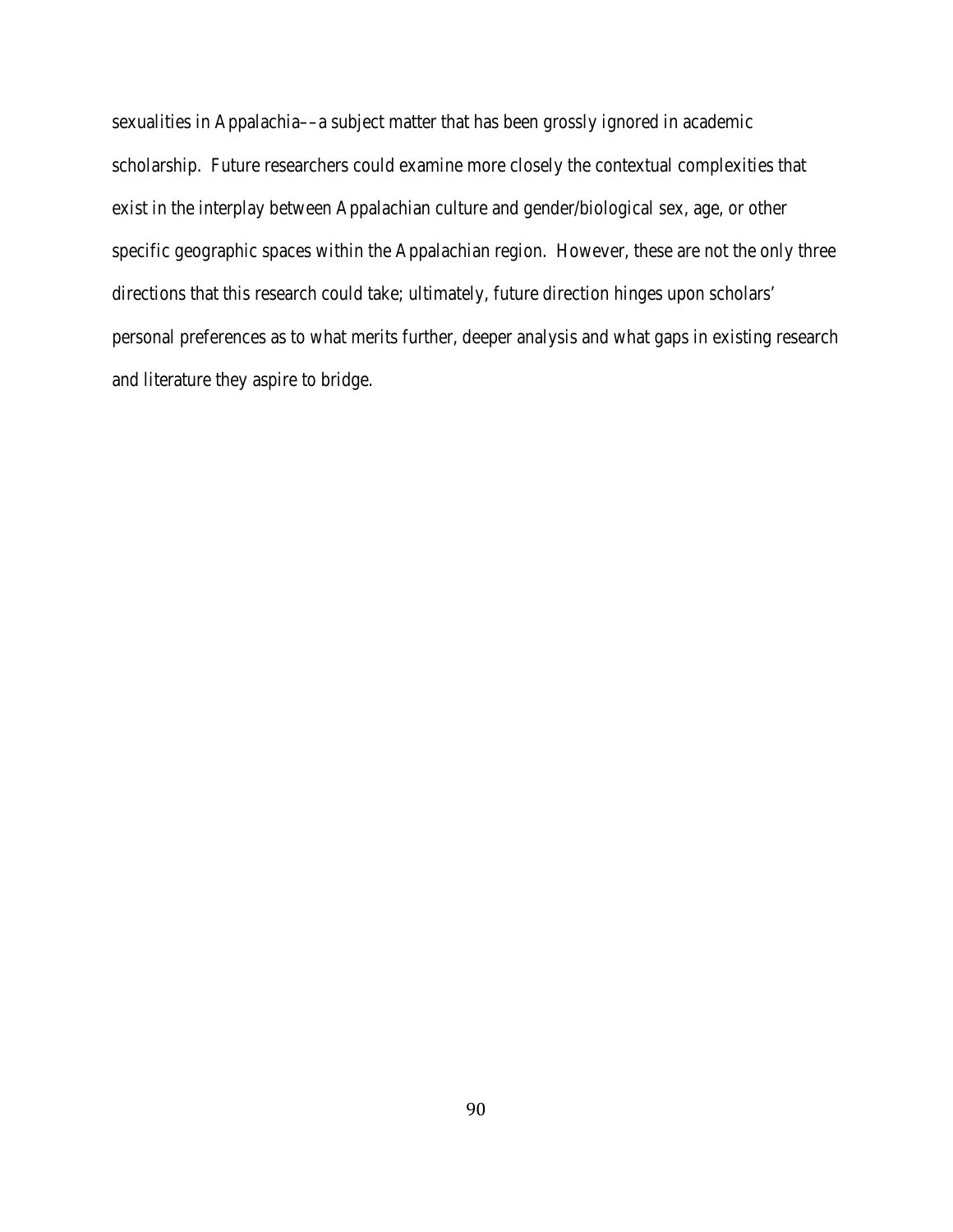#### REFERENCES

- Anglin, M. K. (2002). Lessons from appalachia in the twentieth century: Poverty, power, and the "grassroot. *American Anthropologist* , *104*(2), 565-582.
- Annes, A., & Redlin, M. (2012). Coming out and coming back: Rural gay migration and the city. *Journal of Rural Studies*, *28*, 5668.
- Bain, A. (2009). These signs shall follow: the serpent-handling christians of appalachia. *Humanities and Social Sciences*, *5*(1), 1-9.
- Bakhtin, M., & Emerson, C. (1984). *Problems of Dostoevsky's poetics* (C. Emerson, Ed.). Minneapolis: University of Minnesota Press.
- Barrett, D. C., & Pollack, L. M. (2005). Whose gay community? social class, sexual selfexpression, and gay community involvement. *The Sociological Quarterly*, *46*, 437-456.
- Battles, K., & Hilton-Morrow, W. (2002). Gay Characters in Conventional Spaces: *Will and Grace* and the Situation Comedy Genre. *Critical Studies in Media Communication, 19*(1), 87-105.
- Baunach, D., Burgess, E., & Muse, C. (2010). Southern (dis)comfort: Sexual prejudice and contact with gay men and lesbians in the south. *Sociological Spectrum*, *30*, 30-64. doi: 10.1080/02732170903340893
- Baxter, L. A. (1988). A dialectical perspective of communication strategies in relationship development. In S. Duck. (Ed.) Handbook of personal relationships (257–273). New York: Wiley.
- Baxter, L., & Montgomery, B. (1996). *Relating: Dialogues & Dialectics*. New York: The Guilford Press.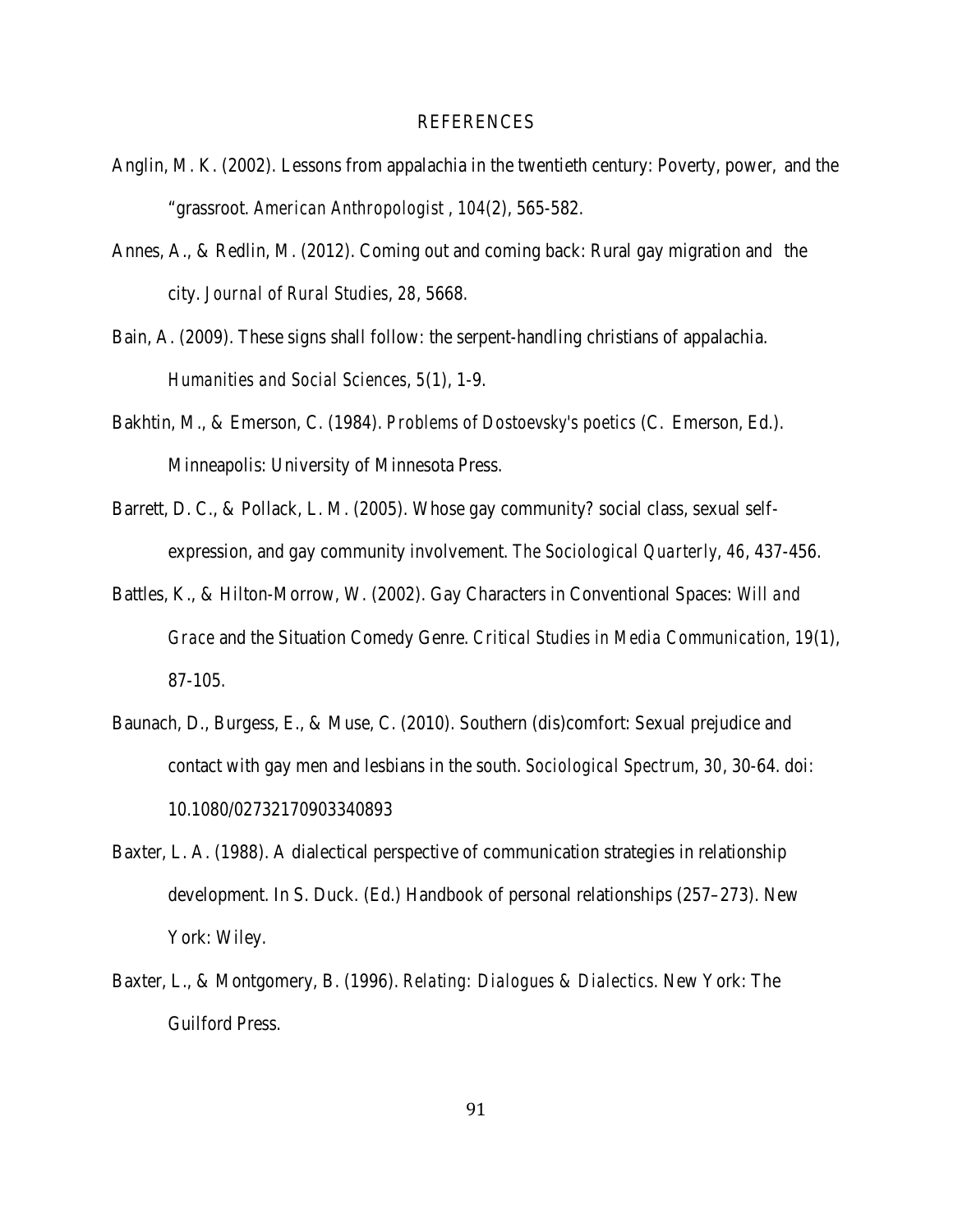- Bay, C. (1982). Self-respect as a human right: Thoughts on the dialectics of wants and needs in the struggle for human community. *Human Rights Quarterly* ,
- Berg, B. L. (2009). A dramaturgical look at interviewing. In qualitative research methods for the Social Sciences (7th ed., pp. 101-157). Boston, MA: Allyn & Bacon.
- Berger, P., & Luckmann, T. (1966). *The social construction of reality*. Garden City, NY: Anchor.
- Bhattacherjee, A. (2012). *Social science research: Principles, methods, and practices*. Tampa Bay: USF Tampa Bay Open
- Best, A. L., & Johnson, J. L. (2012). Radical normals: The moral career of straight parents as public advocates for their gay children. *Symbolic Interaction*, *35*(3), 321-339. doi: 10.1002/symb.23
- Charmaz, K. (2006a). Coding in grounded theory practice. In Constructing grounded theory: A practical guide through qualitative analysis (pp. 42-71). Los Angeles: SAGE.
- Charmaz, K. (2006b). Memo-writing. In Constructing grounded theory: A practical guide through qualitative analysis (pp. 72-95). Los Angeles: SAGE.
- Davis, M. (2002). HIV prevention rationalities and serostatus in the risk narratives of gay men. *Sexualities*, *5*(3), 281-299. doi: 10.1177/1363460702005003002
- Dumlao, R. J., & Janke, E. M. (2012). Using relational dialectics to address differences in community-campus partnerships. *Journal of Higher Education Outreach and Engagement*, *16*(2), 151-174.
- Eron, L. (1987). The development of aggressive behavior from the perspective of a developing behaviorism. *American Psychologist, 5*, 435-442.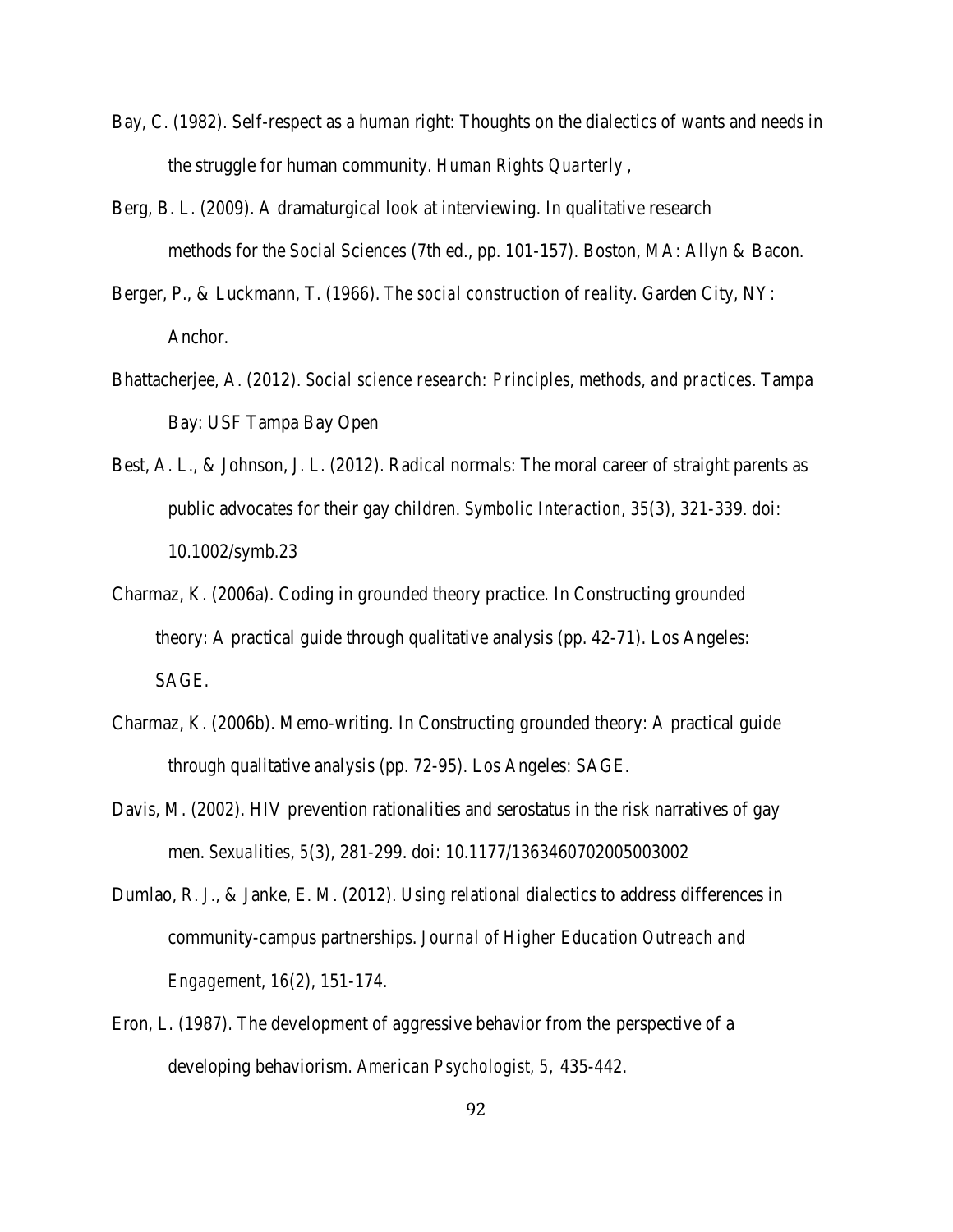- Flåvia, A., & Amaral, M. (2007). Homphobia as a boundary phenomenon: The dynamicdance between different tensions. *Integr Psych Behav*, *41*, 326-342. doi: 10.1007/s12124-007- 9027-6
- Frederick, J. P. (2009). The alabama review. In C. Thompson Friend (Ed.), *Southern Masculinity: Perspectives on Manhood in the South since Reconstruction*Athens: University of Georgia.
- Gibbs, J. R. (2009). Dialectics in a global software team: Negotiating tensions across time, space, and culture. *Human Relations*, *62*(6), 905-935. doi:10.1177/0018726709104547
- Glasser, B., & Strauss, A. (1967). *The discovery of grounded theory: Strategies for qualitative research*. Chicago: Aldine Publishing Company.
- Goffman, E. (1963). *Stigma: Notes on the management of spoiled identity*. Englewood Cliffs, NJ: Prentice Hall.
- Hammers, C. J. (2008). Making space for an agentic sexuality? The examination of a lesbian/queer bathhouse . *Sexualities*, *11*(5), 547-572. doi:10.1177/1363460708094267
- Hegarty, P., Pratto, F., & Lemieux, A. F. (2004). Heterosexist ambivalence and heterocentric norms: Drinking in intergroup discomfort. *Group Process & Intergroup Relations*, *7*(2), 119-130. doi: 10.1177/1368430204041399
- Herek, G. (2000). The psychology of sexual prejudice. *Current Perspectives in Psychological Science, 9*(1), 19-22
- Holt, M. (2011). Gay men and ambivalence about 'gay communit'y: from gay community attachment to personal communities. *Culture, Health & Sexuality*, *13*(8), 857-871. doi: 10.1080/13691058.2011.581390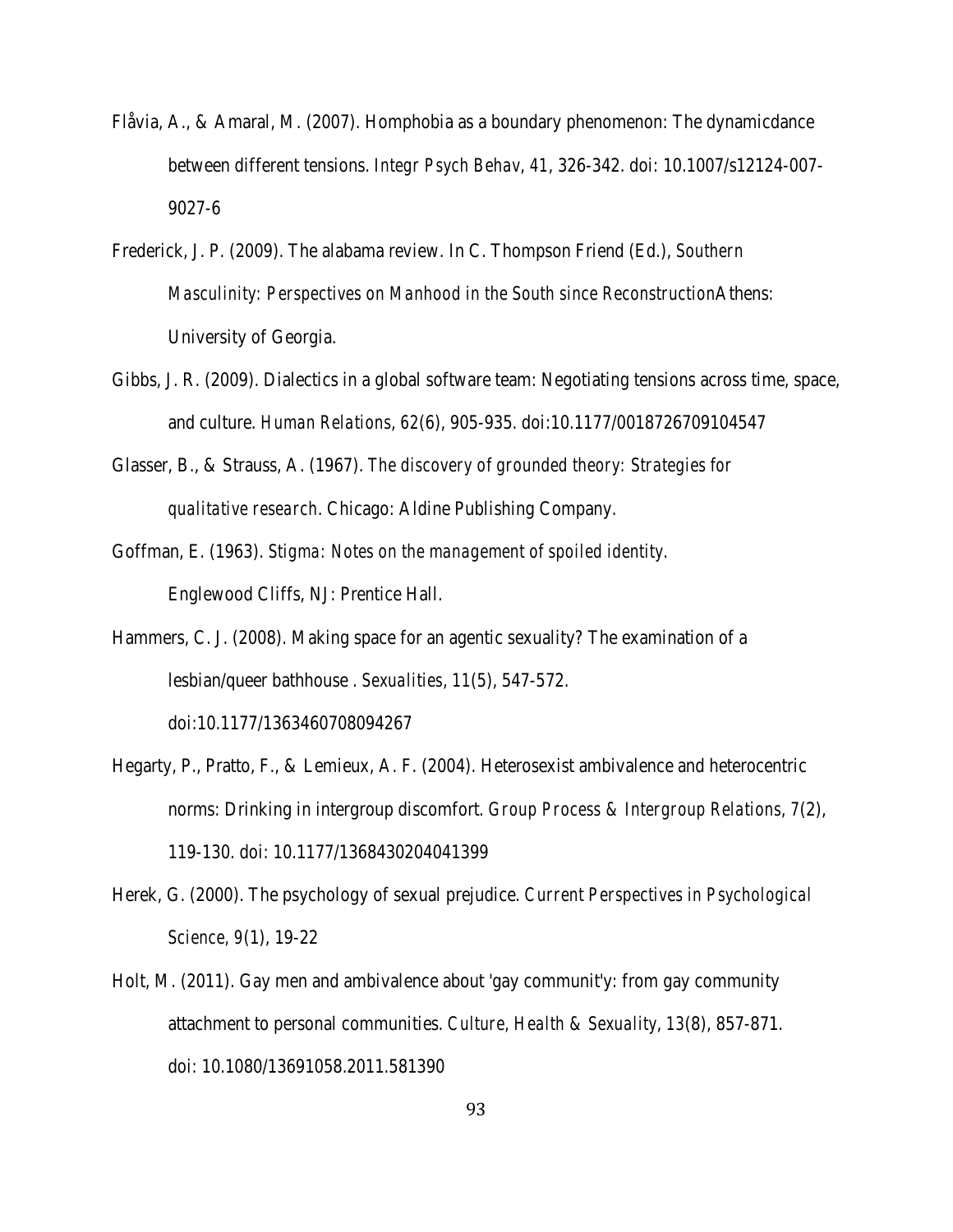- Hutson, D. J. (2010). Standing out/fitting in: Identity, appearance, and authenticity in gay and lesbian communities. *Symbolic Interaction*, *33*(2), 213-233. doi: 10.1525/si,2010.33.2.213
- Jargowsky, P. A. (1998). *Poverty and place: Ghettos, barrios, and the american city*. New York: Russell Sage Foundation
- Katz, J. (1995). Reconstructing masculinity in the locker room: The mentors in Violence Prevention Project. *Harvard Educational Review, 65*(2), 163-163.

Kimmel, M. S. (1994). Masculinity as homophobia.

- Kimmel, M., & Ferber, A. (2000). "White Men Are This Nation:" Right-Wing Militias and the Restoration of Rural American Masculinity. *Rural Sociology, 65*(4), 582-604.
- Kimmel, M. S., & Levine, M. (1998). *Gay macho: The life and death of the homosexual clone*. New York: NYU Press.
- Kimmel, M., & Mahler, M. (2003). Adolescent masculinity, homophobia, and violence: Random school shootings, 1982-2001. *The American Behavioral Scientist, 46*(10), 1439- 1458.
- Kinser, A. (2004). Negotiating spaces for/through third-wave feminism. *NWSA Journal*, *16*(3), 124-153. doi: 10.1353/nwsa.2004.0075
- Kramer, M. W. (2004). Toward a communication theory of group dialectics: An ethnographic study of a community theater group. *Communication Monographs*, *71*(3), 311-332. doi: 10.1080/0363452042000288292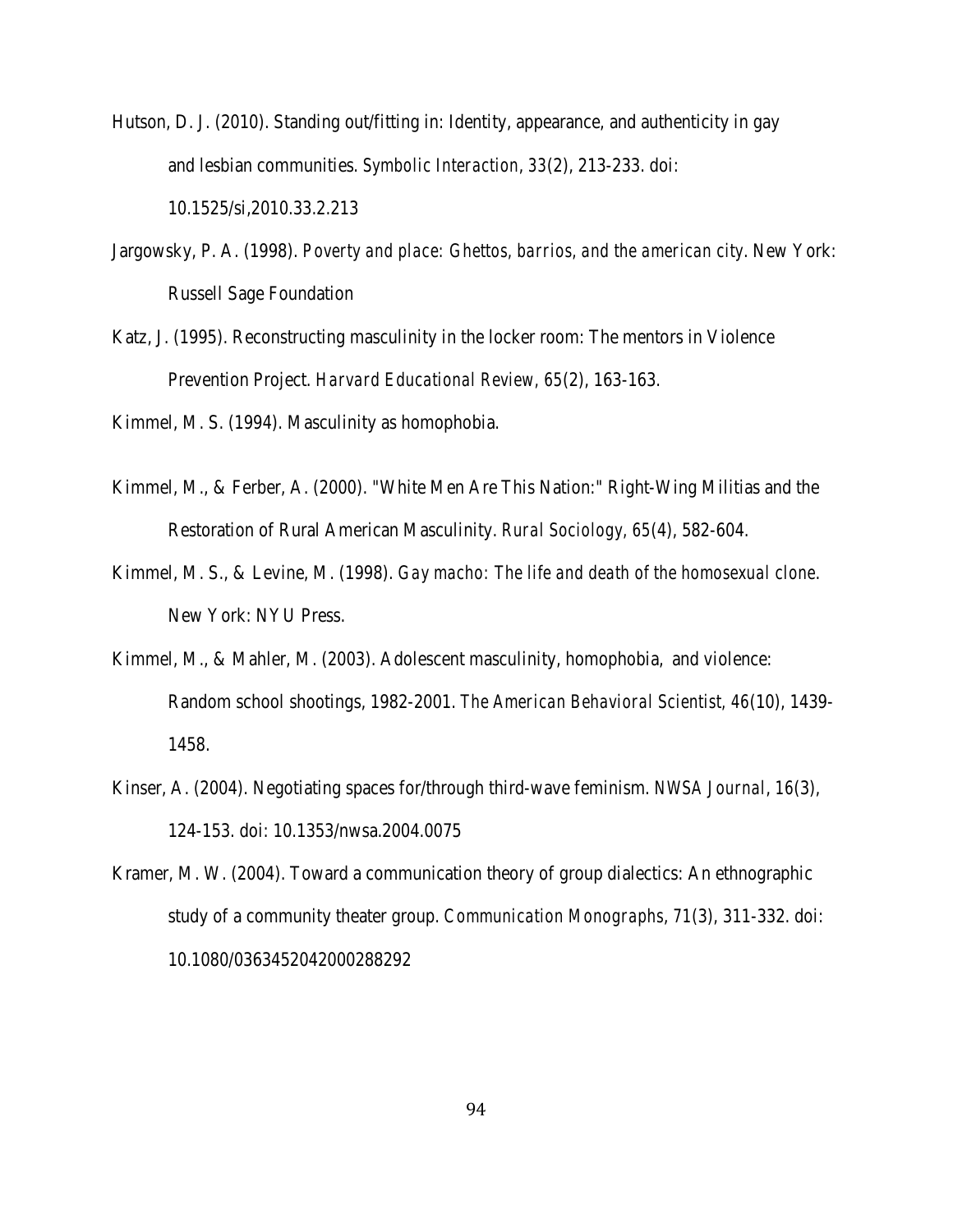- Lannutti, P. J. (2005). For better or worse: Exploring the meanings of same-sex marriage within the lesbian, gay, bisexual and transgendered community. *Journal of Social and Personal Relationships*, *22*(1), 5-18. doi: 10.1177/0265407505049319
- Leppman, E. J. (2005). Appalachian churchscapes" the case of menifee county, kentucky. *Southeastern Geographer* , *45*(1), 83-103.
- Mac an Ghaill, M. S. (1994). *The making of men: Masculinities, sexualities and schooling*. Buckingham: Open University Press.
- Madison, D. S. (2012). Methods. In Critical ethnography: Method, ethics, and performance (2nd ed., pp.17-41). Los Angeles, CA: SAGE.
- Manning, J., & Kunkel, A., Eds. (2014). Researching interpersonal relationships: Qualitative methods, studies, and analysis. LA: Sage.
- Meyer, D. D. E. (2008). Looking toward the intersexions. *Journal of Bisexuality*, *3*(3-4), 1501- 170. doi: 10.1300/J159v03n03\_11
- Montero, M. (1998). Dialectics between active minorities and majorities: A study of social I nfluence in the community. *Journal of Community Psychology*, *26*(3), 281-289.
- Mulwo, A. K., & Tomaselli, K. G. (2009). Sex, morality and AIDS: The perils of moralistic discourses in HIV prevention campaigns among university students. *Communicatio: South African Journal for Communication Theory and Research*, *35*(2), 295-314. doi: 10.1080/02500160903250705
- Nardi, P. (1992). Sex, friendship and gender roles among gay men. In P. Nardi (Ed.), *Men's Friendships* (1 ed., pp. 173-185). Thousand Oaks: Sage.
- Pascoe, C. J. (2007). *Dude, you're a fag: Masculinity and sexuality in high school*. University of CaliforniaPress.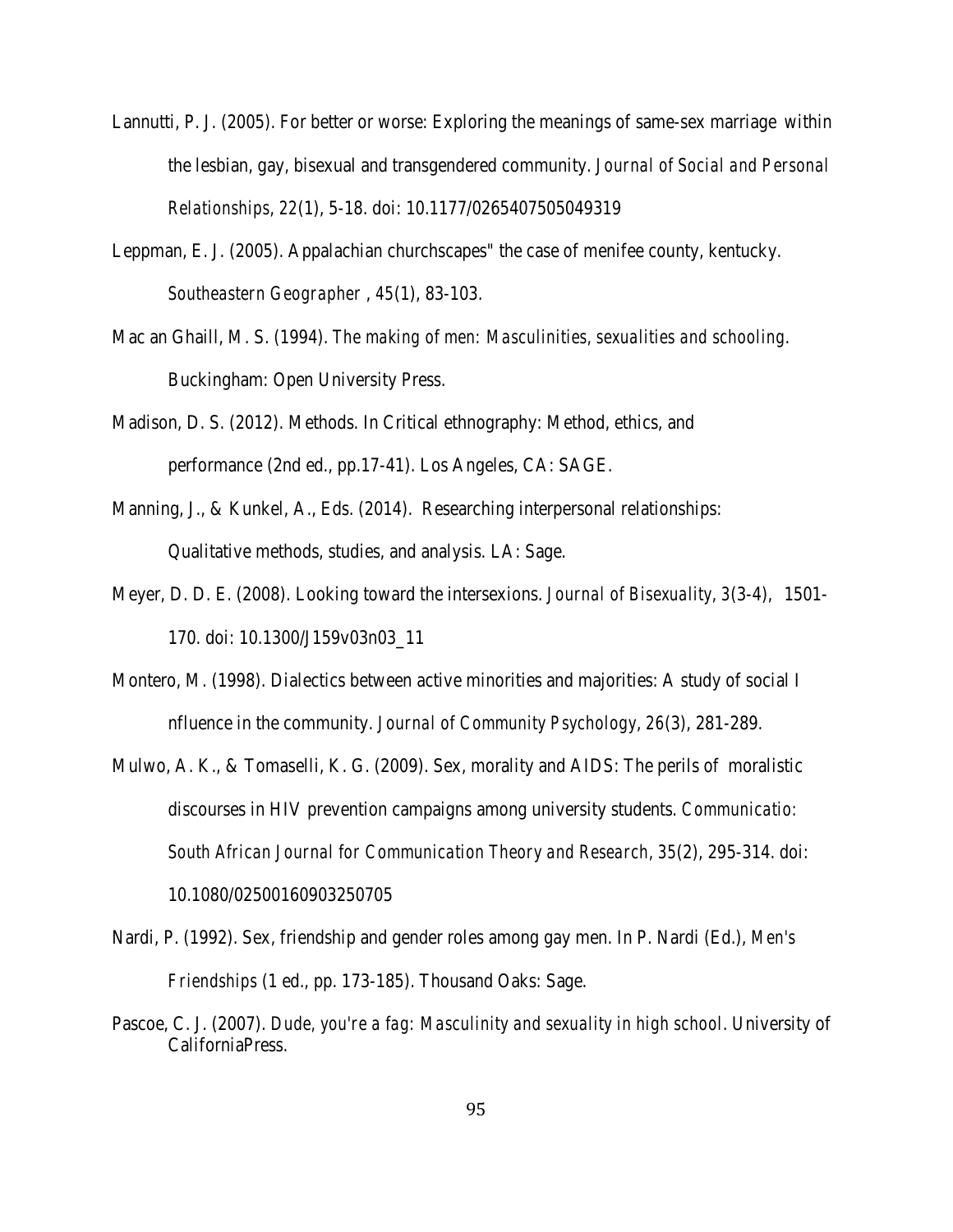- Perlich, J. R. (1997). *An explication of dialectical tensions and their negotiations in same-sex committed relationships*. (Unpublished doctoral dissertation, University of Nebraska ).
- Pharr, S. (1988). Homophobia: A Weapon of Sexism. In *Homophobia: A Weapon of Sexism* (pp. 1-26). Little Rock: Suzanne Pharr.
- Rawlins, W. (1992). *Friendship Matters: Communication, Dialectics, and the Life Course*. New York: Walter de Gruyter.
- Richardson, L., & St. Pierre, E. A. (2005). Writing: A method of inquiry. In N. K. Denzin, & Y. S. Lincoln (Eds.), The SAGE handbook of qualitative research (3rd ed., pp. 959-978). Thousand Oaks, CA: SAGE Publications.
- Ridge, D., Minichiello, V., & Plummer, D. (1997). Queer connections: Community, "the scene", and an epidemic. *Journal of Contemporary Ethnography*, *26*(2), 146-181. doi: 10.1177/089124197026002002
- Ridge, D., Plummer, D., & Peasley, D. (2006). Remaking the masculine self and coping in the liminal world of the gay 'scene'. *Culture, Health & Sexuality*, *8*(6), 501-514. doi: 10.1080/13691050600879524
- Riggs, D. W. (2006). Identity and relationality in the context of HIV 'serosameness' or 'serodifference'? Resisting polarized disc . *Sexualities*, *9*(4), 409-422. doi: 10.1177/1363460706068042
- Ryan, C., Huebner, D., Diaz, R. M., & Sanchez, J. (2009). Family rejection as a predictor of negative health outcomes in white and Latino lesbian, gay, and bisexual young adults. *Pediatrics*, *123*(1), 346-352. doi: 10.1542/peds.2007-3524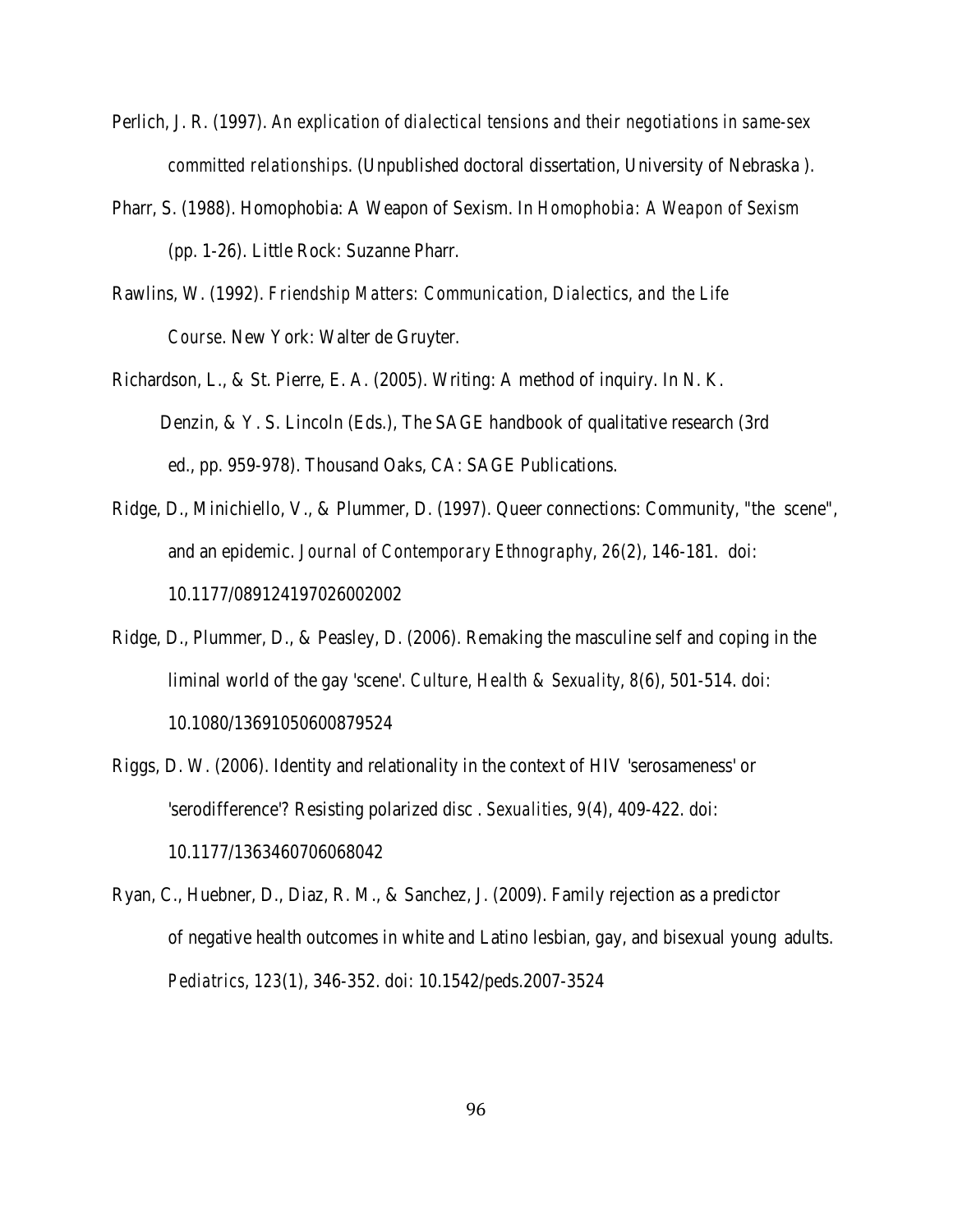Sears, J. T. (1991). Educators, homosexuality, and homosexual students: Are personal feelings related to professional beliefs?. *The Journal of homosexuality*, *22*(3-4), 29-79. doi: DOI:10.1300/J082v22n03\_03

Sears, J. T. (1989). The impact of gender and race on growing up lesbian and gay in the South. *NWSA Journal*, *1*(3), 422-457. Retrieved April 2014 from <http://www.jstor.org/stable/4315923>

- Shilo, G., & Savaya, R. (2011). Effects of family and friend support on lgb youths' mental health and sexual orientation milestones. *Family Relations*, *60*, 318-330. doi: 10.1111/j.174-3729.2011.00648.x
- Stillman, S. (2014, April 7). H.i.v.'s grip on the american south. *The New Yorker*. Retrieved from http://www.newyorker.com/news/daily-comment/h-i-v-s-grip-on-the-american-south

Subregions in Appalachia. (2014, January 1). *Appalachian Regional Commission*.

Taylor, J. (2008). The queerest of the queer: Sexuality, politics and music on the Brisbane scene. *Continuum: Journal of Media and Cultural Studies*, *22*(5), 651-665. doi: 10.1080/10304310802311626

Verghese , A. (1995). *My own country: A doctor's story*. Vintage Books.

- Weston, K. (1997). *Families we choose: Lesbians, gays, kinship*. (Revised Edition ed.). Columbia University Press.
- Weston, K. (1995). Get Thee to a Big City: Sexual Imagery and the Great Gay Migration. *GLQ: A Journal of Lesbian and Gay Studies, 2*(3), 253-277. doi: 10.1215/10642684-2- 3-253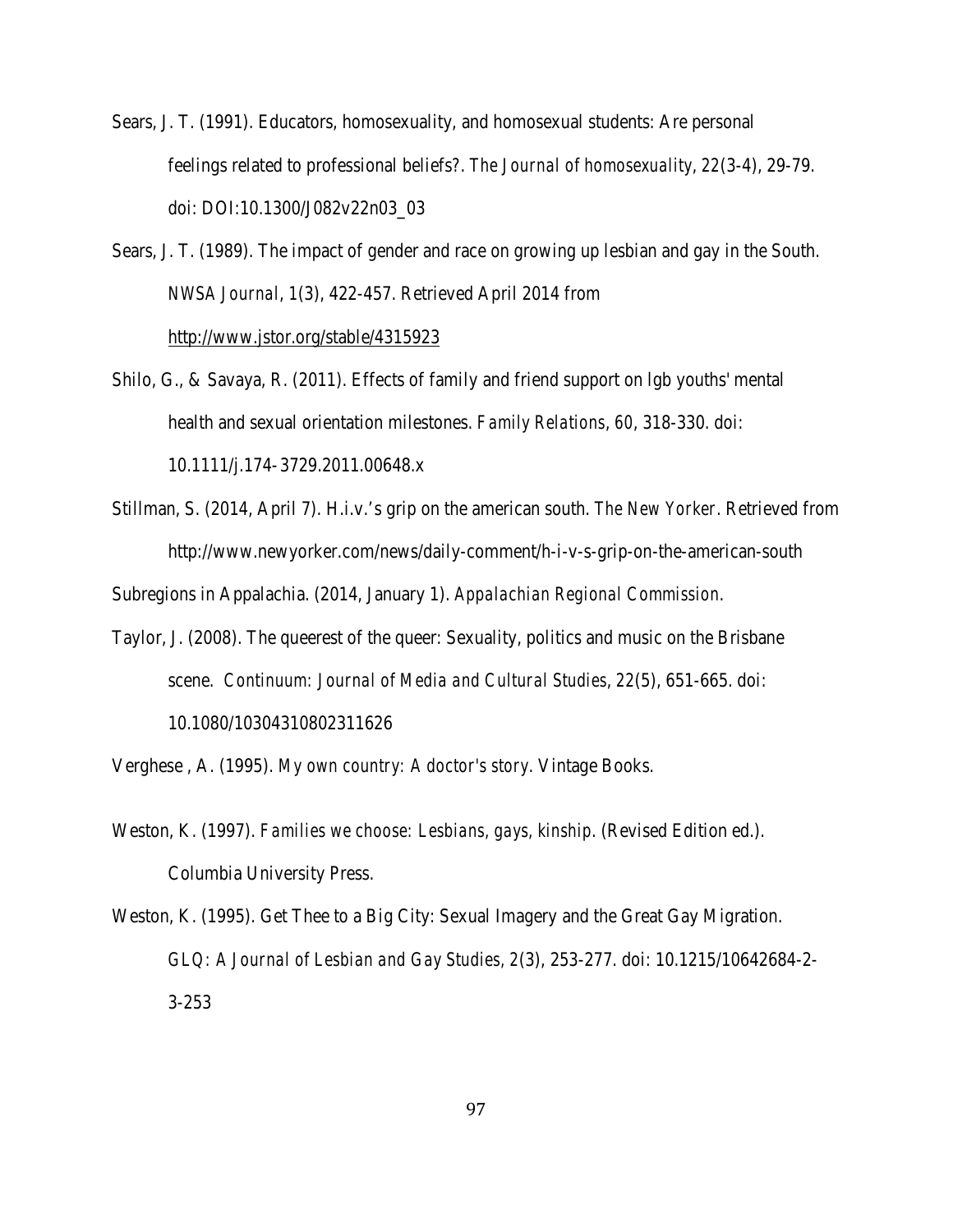- Wienke, C., & Hill, G. (2013). Does place of residence matter? rural-urban differences and the wellbeing of gay men and lesbians. *Journal of Homosexuality*, *60*, 1256-1279. doi: 10.1080/00918369.2013.806166
- Wilkinson, J., Bittman, M., Holt, M., Rawstorne, P., Kippax, S., & Worth, H. (2012). Solidarity beyond sexuality: The personal communities of gay men. *Sociology*, *46*(6), 1161-1177. doi: 10.1177/0038038511435064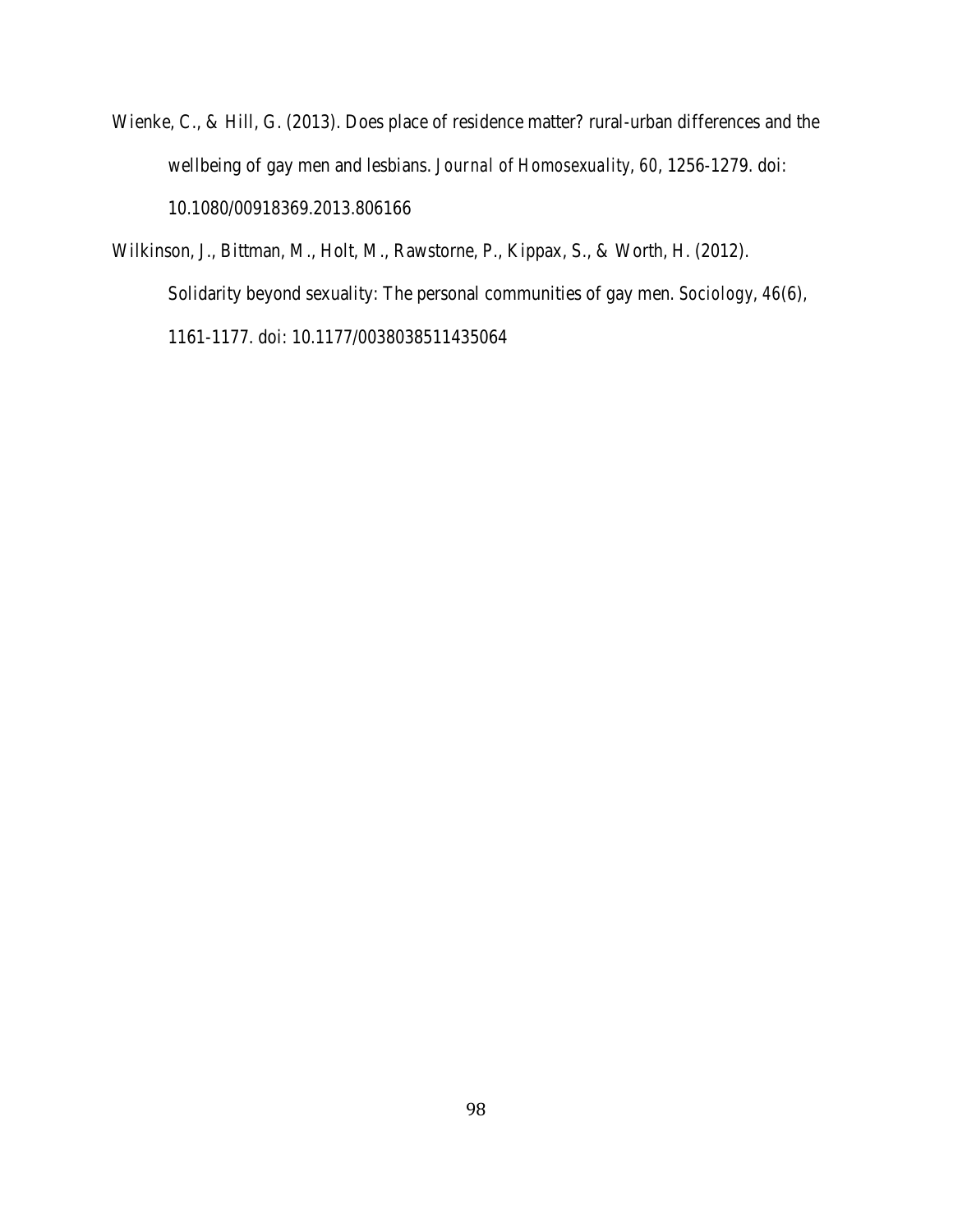### APPENDICES A

### Standard Interview Schedule

### **Goals and Aims:**

- Gain comprehensive understanding into personal narrative of gay men living in or residing in Appalachia.
- Gain clarification regarding familial acceptance in regard to offspring that identify as non-heterosexual.
- Obtain further understanding on gay communities, immersion or rejection thereof and reasons why.

### **Guidelines:**

- All conversations will be tape-recorded (two devices).
- No other means of recording will occur (including but not limited to video recording, etc.).
- Questions will be guided throughout, and divided by topic.

### **What will we do with your stories?**

- All names used (including those of the participants, locations discussed, and other names including friends, family members or any other relationships discussed) will be kept strictly confidential. Pseudonyms will be used for all accounts of personal identification including people and places.
- Personal stories will be used to gain further understanding on the topics previously discussed. These narratives, in addition to other extensive literature, will be compiled to create a paper that will be used in a classroom setting, with the possibility of being presented at conference or published in an academic journal.

## **Research Questions**

## **Rapport Questions**

*How are you doing today?* (Throwaway Question)

## **Demographic Questions**

*So, would you mind telling me a little about yourselves? Where are you from? Where do you currently live? How old are you?* 

*How did you find yourself in Johnson City?* (Throwaway Question, most likely)

## *Talk to me about life as a gay man in Appalachia.*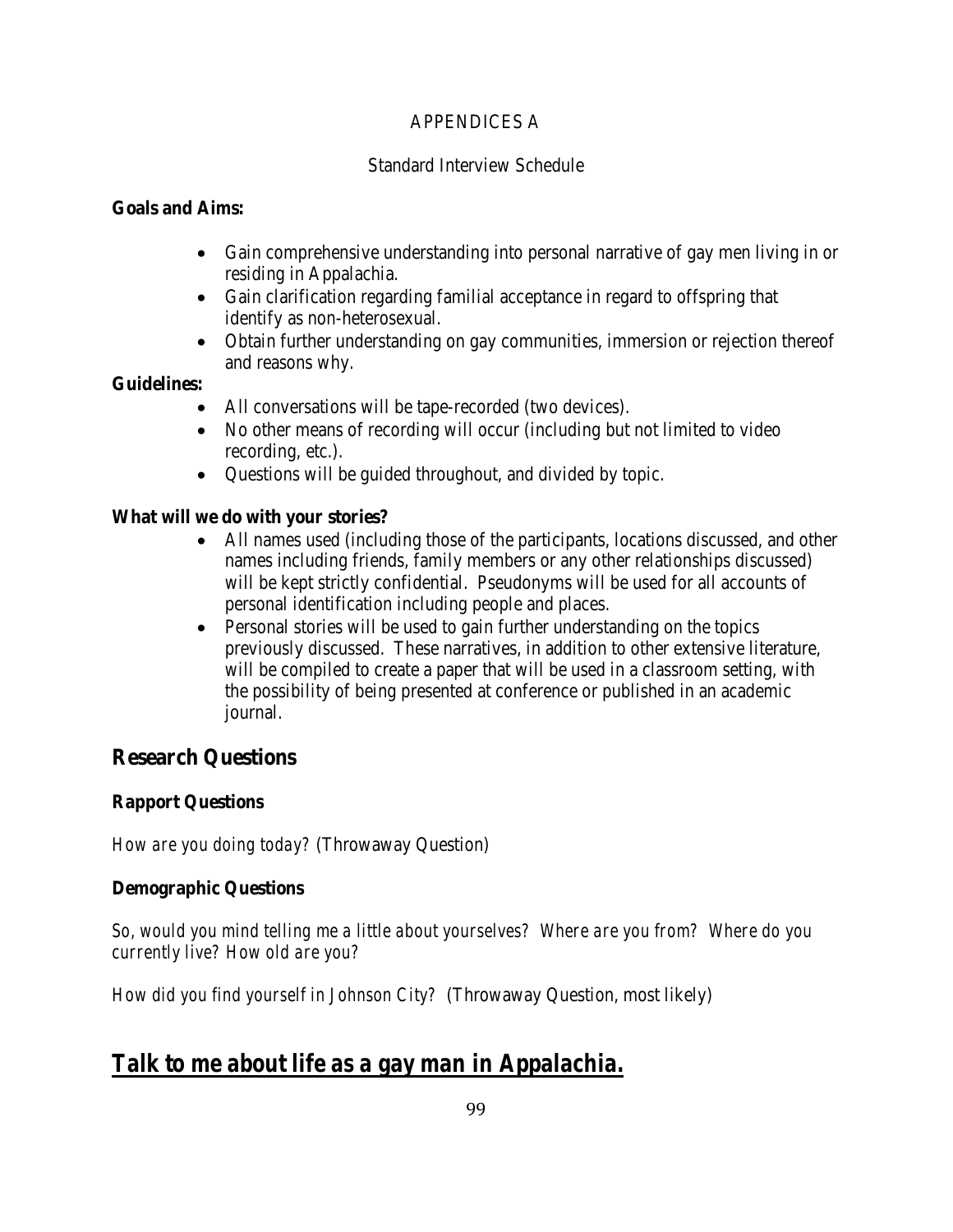The following questions relate directly to the initial research topic. Given that the study aspires to provide correlation between familial acceptance of homosexuality and need for gay community immersion on behalf of the homosexual offspring, the following questions address one of the two key concepts on the matter: The level of acceptance from parents in regards to "coming out" may have a positive correlation to the need for gay community immersion.

# *I would like to hear your experiences regarding "coming out" to your family.*

- *Have you "came out" or confided to your family regarding your sexual orientation?* (Essential Question)
- At what age were you when you came out?
- *If you have not confided this to your parents, tell me about this decision.* (Essential Question/Feeling Question/Value Question)
- *How did they react initially?*
- *Have their opinions of you or your sexuality changed or shifted since the time that you came out?*
- *Talk to me about your family's level of support.*
- *How do you discuss your sexuality around your family? Do you feel comfortable doing so?*

*I want to switch gears for a bit. I'd like to discuss your immersion and involvement with the gay community.* (Throwaway Question/ Transition)

The next series of questions is crucial to my research. These questions all relate to the topic of gay communities, and the participant's identity within thereof. This is the second key component to this study. The following questions address an array of topics all centered on *gay communities*.

# *I would like for you to discuss with me your involvement within the gay community.*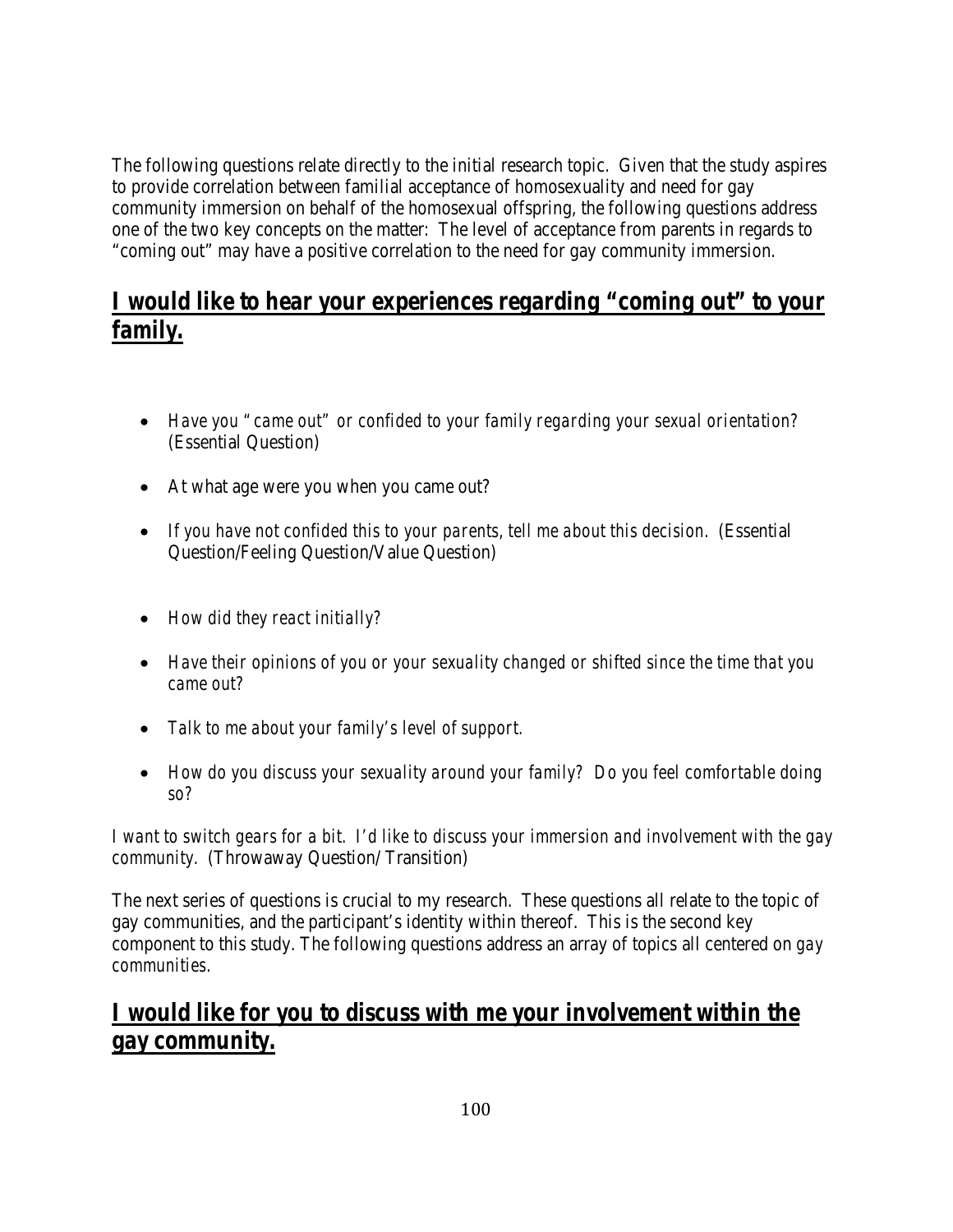- *How would you describe your relationship with the local gay community?* (Essential Question/ Feeling Question)
- *How important to you is it that you are a part of the local (or, as a whole) gay community?*
- *Having a social network that consists of many non-heterosexual people is important for a lot of gay men. How do you feel about this?* (Opinion Question/ Feeling Question)

A large facet to this study has to do with gay clubs. Initially, the researcher longed to see if there was a positive correlation between lack of familial acceptance and desire to attend gay clubs, but after further reading of literature, the topic was broadened from simply gay clubs, to gay *communities*. Although the topic has been broadened, inquiry into the concept of gay clubs specifically, is imperative in this survey. Gay clubs are often considered to be the "epicenter" of gay communal meetings and gatherings, hence very relevant in this research.

# *I would now like to speak more specifically on the topic of gay clubs.*

- *For some gay men, attendance at gay or predominantly gay clubs is a regular occurrence. I would like to get your thoughts on this.* (Transition)
- *How often do you attend a predominantly gay club?*
- *What makes the gay club scene more appealing than that of a dominantly heterosexual one?* (Essential Question/ Opinion Question)
- *If you do not attend gay clubs regularly, or immerse yourself in the culture as a whole, why not?* (Essential Question/ Value Question/ Opinion Question)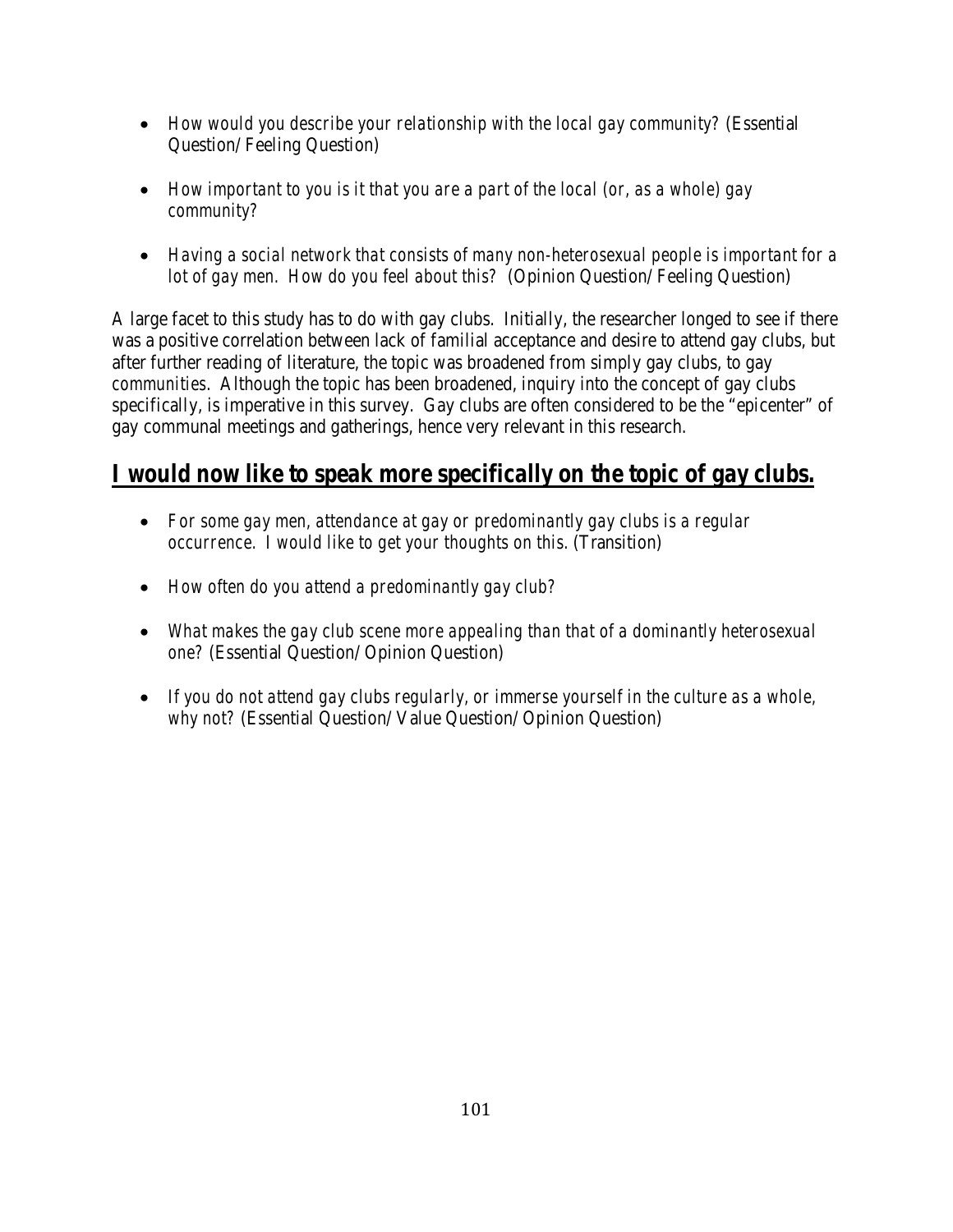### APPENDICES B

## Focus Group Moderator Guide

# **Informing Participants**

## **Goals and Aims:**

- Gain comprehensive understanding into personal narrative of gay men living in or residing in Appalachia.
- Gain clarification regarding familial acceptance in regard to offspring that identify as non-heterosexual.
- Obtain further understanding on gay communities, immersion or rejection thereof and reasons why.

## **Guidelines:**

- All conversations will be tape-recorded (two devices).
- No other means of recording will occur (including but not limited to video recording, etc.).
- Questions will be guided throughout, and divided by topic.

## **What will we do with your stories?**

- All names used (including those of the participants, locations discussed, and other names including friends, family members or any other relationships discussed) will be kept strictly confidential. Pseudonyms will be used for all accounts of personal identification including people and places.
- Personal stories will be used to gain further understanding on the topics previously discussed. These narratives, in addition to other extensive literature, will be compiled to create a paper that will be used in a classroom setting, with the possibility of being presented at conference or published in an academic journal.

# **Focus Group Format**

## **Rapport Questions**

*How are you doing today?* (Throwaway Question)

## **Demographic Questions**

*So, would you mind telling me a little about yourselves? Where are you from? Where do you currently live? How old are you?* 

*How did you find yourself in Johnson City?* (Throwaway Question, most likely)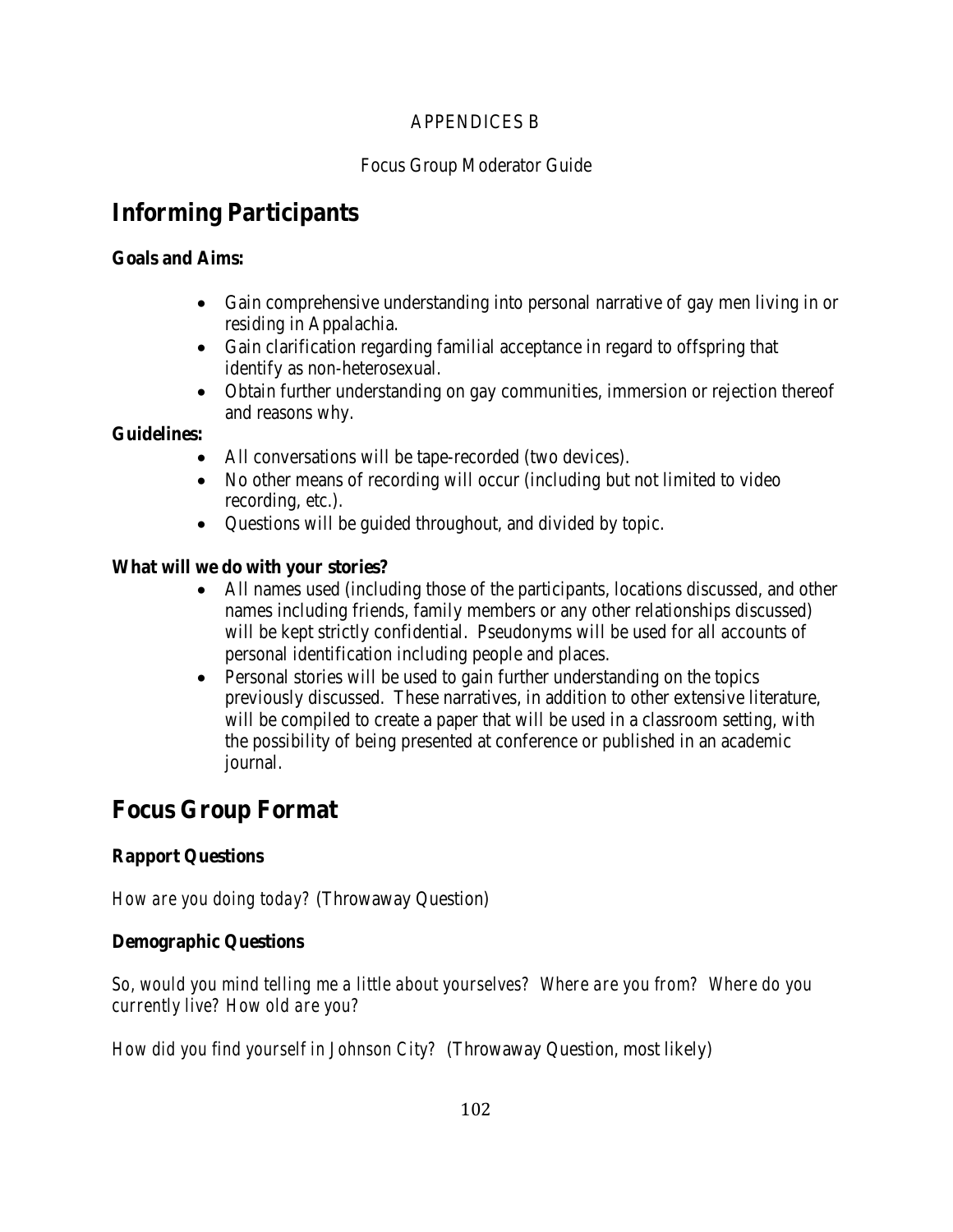# *Talk to me about life as a gay man in Appalachia.*

The following questions relate directly to the initial research topic. Given that the study aspires to provide correlation between familial acceptance of homosexuality and need for gay community immersion on behalf of the homosexual offspring, the following questions address one of the two key concepts on the matter: The level of acceptance from parents in regards to "coming out" may have a positive correlation to the need for gay community immersion.

# *I would like to hear your experiences regarding "coming out" to your family.*

- *Have you "came out" or confided to your family regarding your sexual orientation?* (Essential Question)
- At what age were you when you came out?
- *If you have not confided this to your parents, tell me about this decision.* (Essential Question/Feeling Question/Value Question)
- *How did they react initially?*
- *Have their opinions of you or your sexuality changed or shifted since the time that you came out?*
- *Talk to me about your family's level of support.*
- *How do you discuss your sexuality around your family? Do you feel comfortable doing so?*

*I want to switch gears for a bit. I'd like to discuss your immersion and involvement with the gay community.* (Throwaway Question/ Transition)

The next series of questions is crucial to my research. These questions all relate to the topic of gay communities, and the participant's identity within thereof. This is the second key component to this study. The following questions address an array of topics all centered on *gay communities*.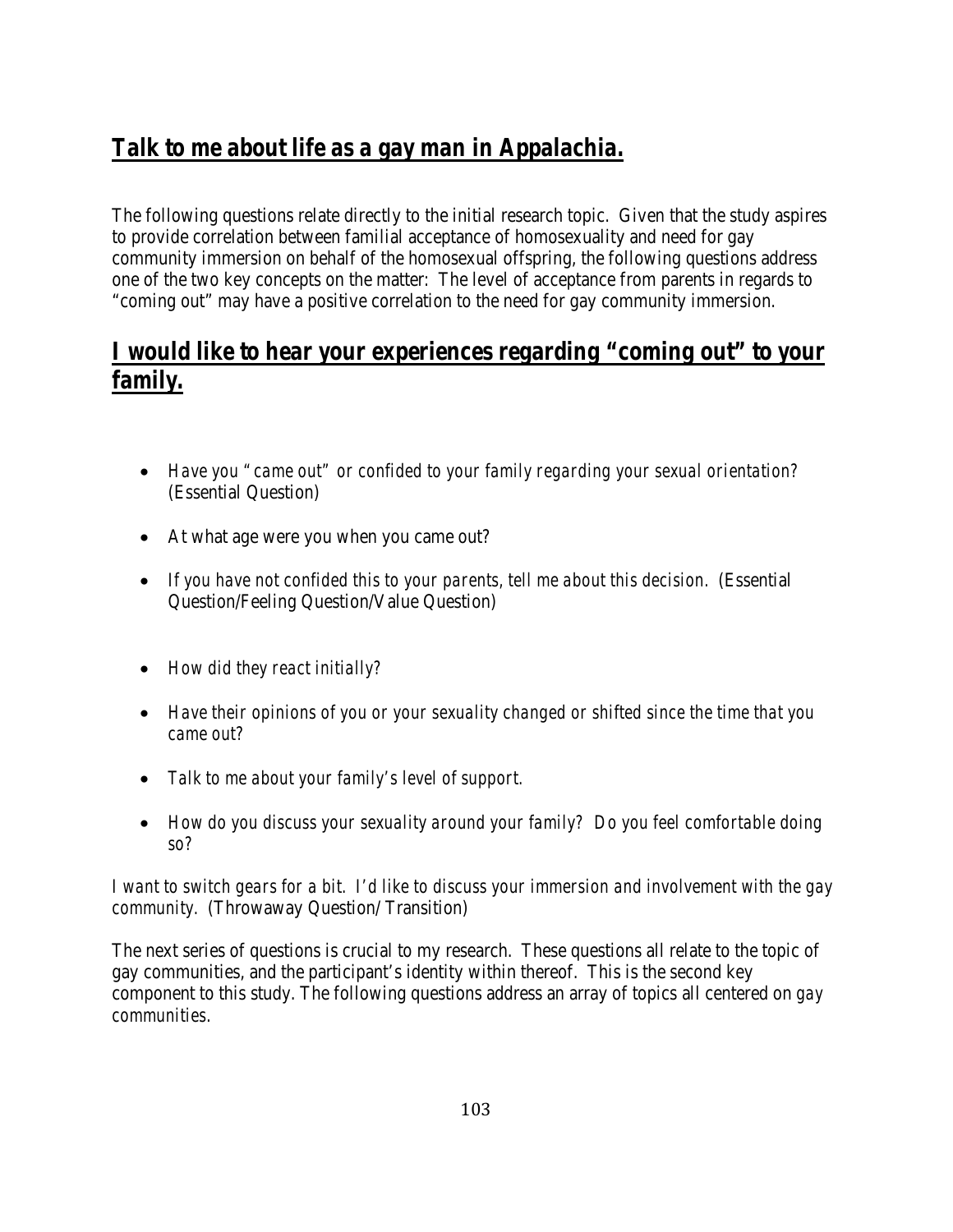# *I would like for you to discuss with me your involvement within the gay community.*

- *How would you describe your relationship with the local gay community?* (Essential Question/ Feeling Question)
- *How important to you is it that you are a part of the local (or, as a whole) gay community?*
- *Having a social network that consists of many non-heterosexual people is important for a lot of gay men. How do you feel about this?* (Opinion Question/ Feeling Question)

A large facet to this study has to do with gay clubs. Initially, the researcher longed to see if there was a positive correlation between lack of familial acceptance and desire to attend gay clubs, but after further reading of literature, the topic was broadened from simply gay clubs, to gay *communities*. Although the topic has been broadened, inquiry into the concept of gay clubs specifically, is imperative in this survey. Gay clubs are often considered to be the "epicenter" of gay communal meetings and gatherings, hence very relevant in this research.

# *I would now like to speak more specifically on the topic of gay clubs.*

- *For some gay men, attendance at gay or predominantly gay clubs is a regular occurrence. I would like to get your thoughts on this.* (Transition)
- *How often do you attend a predominantly gay club?*
- *What makes the gay club scene more appealing than that of a dominantly heterosexual one?* (Essential Question/ Opinion Question)
- If you do not attend gay clubs regularly, or immerse yourself in the culture as a whole, *why not?* (Essential Question/ Value Question/ Opinion Question)